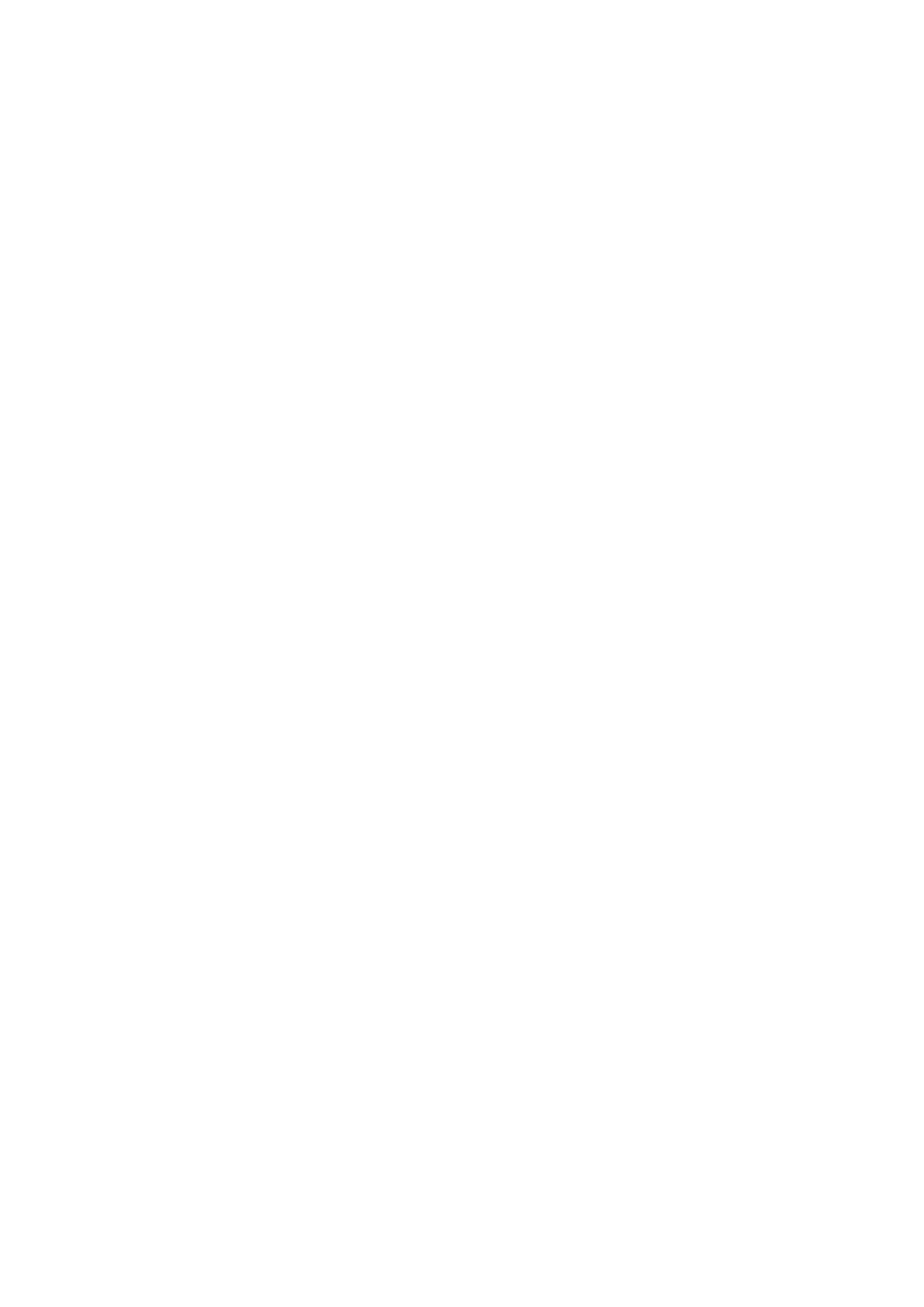## **In the case of Babar Ahmad and Others v. the United Kingdom,**

The European Court of Human Rights (Fourth Section), sitting as a Chamber composed of:

Lech Garlicki, *President,* David Thór Björgvinsson, Nicolas Bratza, Päivi Hirvelä, George Nicolaou, Ledi Bianku, Nebojša Vučinić, *judges,*

and Lawrence Early, *Section Registrar,*

Having deliberated in private on 20 March 2012,

Delivers the following judgment, which was adopted on that date:

# PROCEDURE

1. The case originated in five applications (nos. 24027/07, 11949/08 36742/08, 66911/09 and 67354/09) against the United Kingdom of Great Britain and Northern Ireland lodged with the Court under Article 34 of the Convention for the Protection of Human Rights and Fundamental Freedoms ("the Convention").

2. The first application was lodged on 10 June 2007 by two British nationals, Mr Babar Ahmad ("the first applicant") and Mr Haroon Rashid Aswat ("the second applicant"). They were both born in 1974.

The second application was lodged on 5 March 2008 by Mr Syed Tahla Ahsan ("the third applicant"), who is also a British national. He was born in 1979.

The third application was lodged on 1 August 2008 by Mr Mustafa Kamal Mustafa, known more commonly as Abu Hamza ("the fourth applicant"). He is a British national, who was born in 1958.

The fourth application was lodged on 21 December 2009 by Mr Adel Abdul Bary ("the fifth applicant"). He is an Egyptian national who was born in 1960.

The fifth application was lodged on 22 December 2009 by Mr Khaled Al-Fawwaz ("the sixth applicant"). He is a Saudi Arabian national who was born in 1962.

3. The first, second, third and fifth applicants were represented by Ms G. Peirce, a lawyer practising in London with Birnberg Peirce & Partners, assisted by Mr B. Cooper, counsel. The fourth applicant was represented by Ms M. Arani, a lawyer practising in Middlesex, assisted by Mr A. Jones QC and Mr B. Brandon, counsel. The sixth applicant was represented by Mr A. Raja, a lawyer practising in London with Quist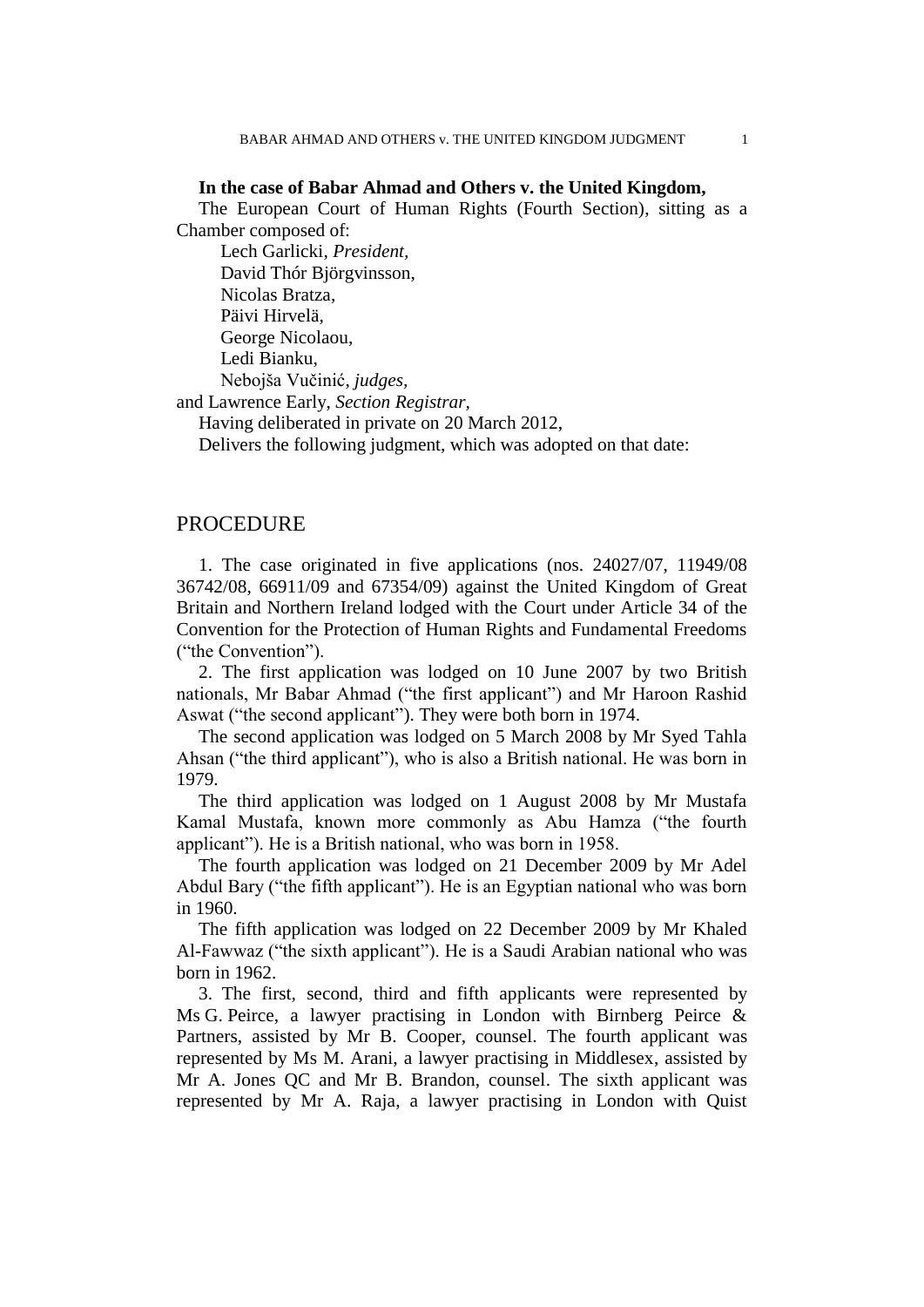Solicitors, assisted by Mr J. Jones, counsel. The Government were represented by their Agent, Mr D. Walton of the Foreign and Commonwealth Office.

4. The applicants, who are the subject of extradition requests made by the United States of America, alleged in particular that, if extradited and convicted in the United States, they would be at real risk of ill-treatment either as a result of conditions of detention at ADX Florence (which would be made worse by the imposition of "special administrative measures") or by the length of their possible sentences.

5. On 6 July 2010 the Court delivered its admissibility decision in respect of the first four applicants.

It declared admissible the first, second and third applicants' complaints concerning detention at ADX Florence and the imposition of special administrative measures post-trial. It declared the fourth applicant's complaint in respect of ADX Florence inadmissible, finding that, as a result of his medical conditions (see paragraph 37 below), there was no real risk of his spending anything more than a short period of time at ADX Florence.

The Court also declared admissible all four applicants' complaints concerning the length of their possible sentences. It declared inadmissible the remainder of the applicants' complaints.

Finally, the Court decided to continue to indicate to the Government under Rule 39 of the Rules of Court that it was desirable in the interests of the proper conduct of the proceedings that the applicants should not be extradited until further notice.

6. On 3 September 2010, the President of the Chamber decided, under Rule 54 § 2 (b) of the Rules of Court, that notice of the fifth and sixth applicants' cases should be given to the Government of the United Kingdom. It was further decided that the Rule 39 indications made in respect of these applicants should also remain in place until further notice.

7. Further to the Court's admissibility decision of 6 July 2010 and the President's decision of 3 September 2010, all six applicants and the Government filed observations (Rules 54 § 2 (b) and 59 § 1). In addition, third-party comments were received from the non-governmental organisations the American Civil Liberties Union, the National Litigation Project at Yale Law School, Interights and Reprieve, which had been given leave by the President of the Chamber to intervene in the written procedure (Article 36 § 2 of the Convention and Rule 44 § 2). The parties replied to those comments (Rule 44 § 5).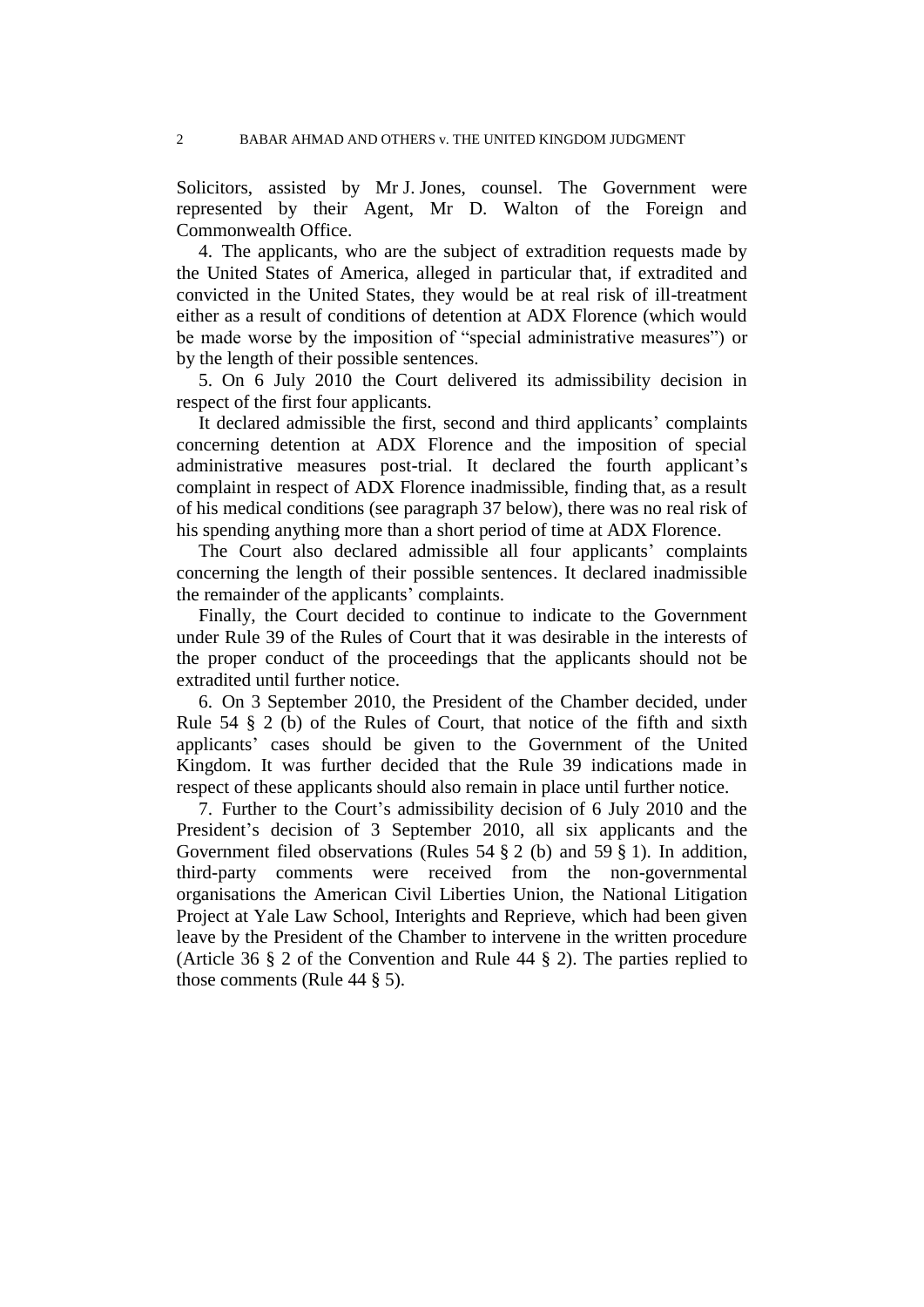# THE FACTS

# I. THE CIRCUMSTANCES OF THE CASES

# **A. The United States indictments**

8. The applicants have been indicted on various charges of terrorism in the United States of America. They are the subject of three separate sets of criminal proceedings in the United States federal courts. The first set concerns the first applicant, Mr Ahmad, and the third applicant, Mr Ahsan. The second set of proceedings concerns the second applicant, Mr Aswat, and the fourth applicant, Abu Hamza. The third set of proceedings concerns the fifth applicant, Mr Bary, and the sixth applicant, Mr Al Fawwaz.

9. The details of each indictment are set out below. On the basis of each indictment, the United States Government requested each applicant's extradition from the United Kingdom. Each applicant then contested his proposed extradition in separate proceedings in the English courts.

# *1. The indictment concerning the first and third applicants*

10. The indictment against the first applicant was returned by a Federal Grand Jury sitting in Connecticut on 6 October 2004. It alleges the commission of four felonies between 1997 and August 2004: conspiracy to provide material support to terrorists; providing material support to terrorists; conspiracy to kill, kidnap, maim or injure persons or damage property in a foreign country; and money laundering. On 28 June 2006, a similar indictment was returned against the third applicant, save that the charge of money laundering was not included. For both indictments, the material support is alleged to have been provided through a series of websites, one of whose servers was based in Connecticut. The charge of conspiracy to kill, kidnap, maim or injure persons or damage property in a foreign country is based on two allegations: first, that the websites exhorted Muslims to travel to Chechnya and Afghanistan to defend those places; and second, that classified US Navy plans relating to a US naval battle group operating in the Straits of Hormuz in the Persian Gulf had been sent to the website. The plans are alleged to have discussed the battle group's vulnerability to terrorist attack.

## *2. The indictment concerning the second and fourth applicants*

11. The indictment against the fourth applicant was returned on 19 April 2004 by a Federal Grand Jury sitting in the Southern District of New York. It charges him with eleven different counts of criminal conduct. These cover three sets of facts.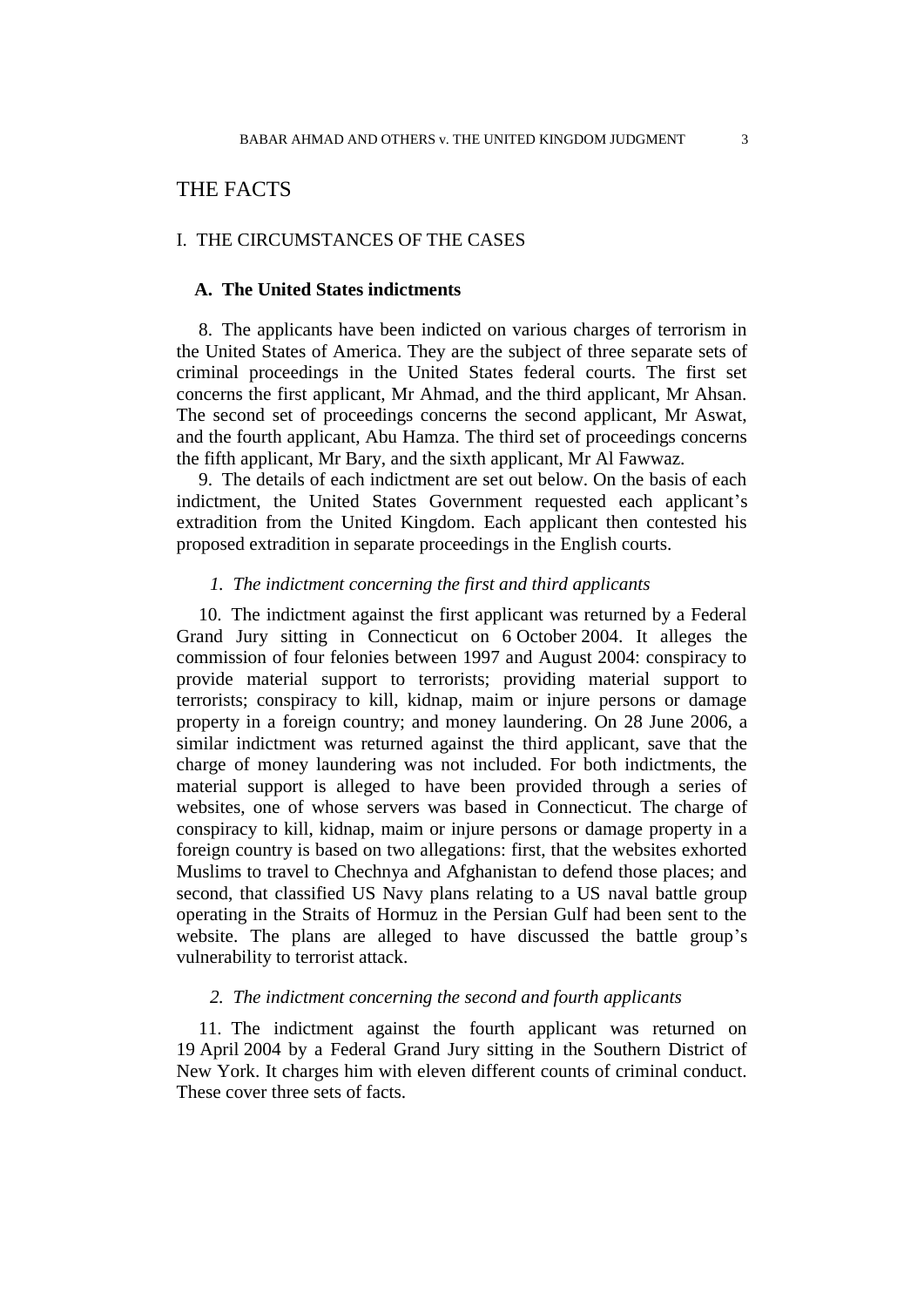12. The first group of charges relates to the taking of sixteen hostages in Yemen in December 1998, four of whom died during a rescue mission conducted by Yemeni forces. The indictment charges the fourth applicant with conspiracy to take hostages and hostage taking and relates principally to his contact with the leader of the hostage takers, Abu Al-Hassan, before and during the events in question.

13. The second group of charges relates to the conduct of violent *jihad* in Afghanistan in 2001. The indictment alleges that the fourth applicant provided material and financial assistance to his followers and arranged for them to meet Taliban commanders in Afghanistan. In this respect, four counts of the indictment charge him with providing and concealing material support and resources to terrorists and a foreign terrorist organisation and conspiracy thereto. A further count charges him with conspiracy to supply goods and services to the Taliban.

14. The third group of charges relates to a conspiracy to establish a *jihad* training camp in Bly, Oregon between June 2000 and December 2001. Two counts charge the fourth applicant with providing and concealing material support and resources to terrorists and providing material support and resources to a foreign terrorist organisation (Al Qaeda); a further two counts charge him with conspiracy to the main two counts.

15. On 12 September 2005, a superseding indictment was returned which named and indicted the second applicant as the fourth applicant's alleged co-conspirator in respect of the Bly, Oregon charges (thus charging the second applicant with the same four counts as those faced by the fourth applicant in respect of the Bly, Oregon conspiracy). On 6 February 2006 a second superseding indictment was returned, which indicted a third man, Oussama Abdullah Kassir, as a co-conspirator in respect of the Bly, Oregon charges.

16. Mr Kassir was extradited to the United States from the Czech Republic in September 2007. On 12 May 2009, Mr Kassir was convicted on five counts relating to the Bly, Oregon *jihad* camp conspiracy. He was also convicted of a further six counts relating to the operation of terrorist websites. On 15 September 2009, after submissions from Mr Kassir and his defence counsel, the trial judge sentenced Mr Kassir to the maximum permissible sentence on each count. As a life sentence was the maximum permissible sentence on two of the counts, Mr Kassir had effectively been sentenced to a term of life imprisonment.

# *3. The indictment concerning the fifth and sixth applicants*

17. In 1999 a Federal Grand Jury sitting in the Southern District of New York returned an indictment against Osama bin Laden and twenty other individuals, including the applicants, *inter alia* alleging various degrees of involvement in or support for the bombing of the United States embassies in Nairobi and Dar es Salaam in 1998.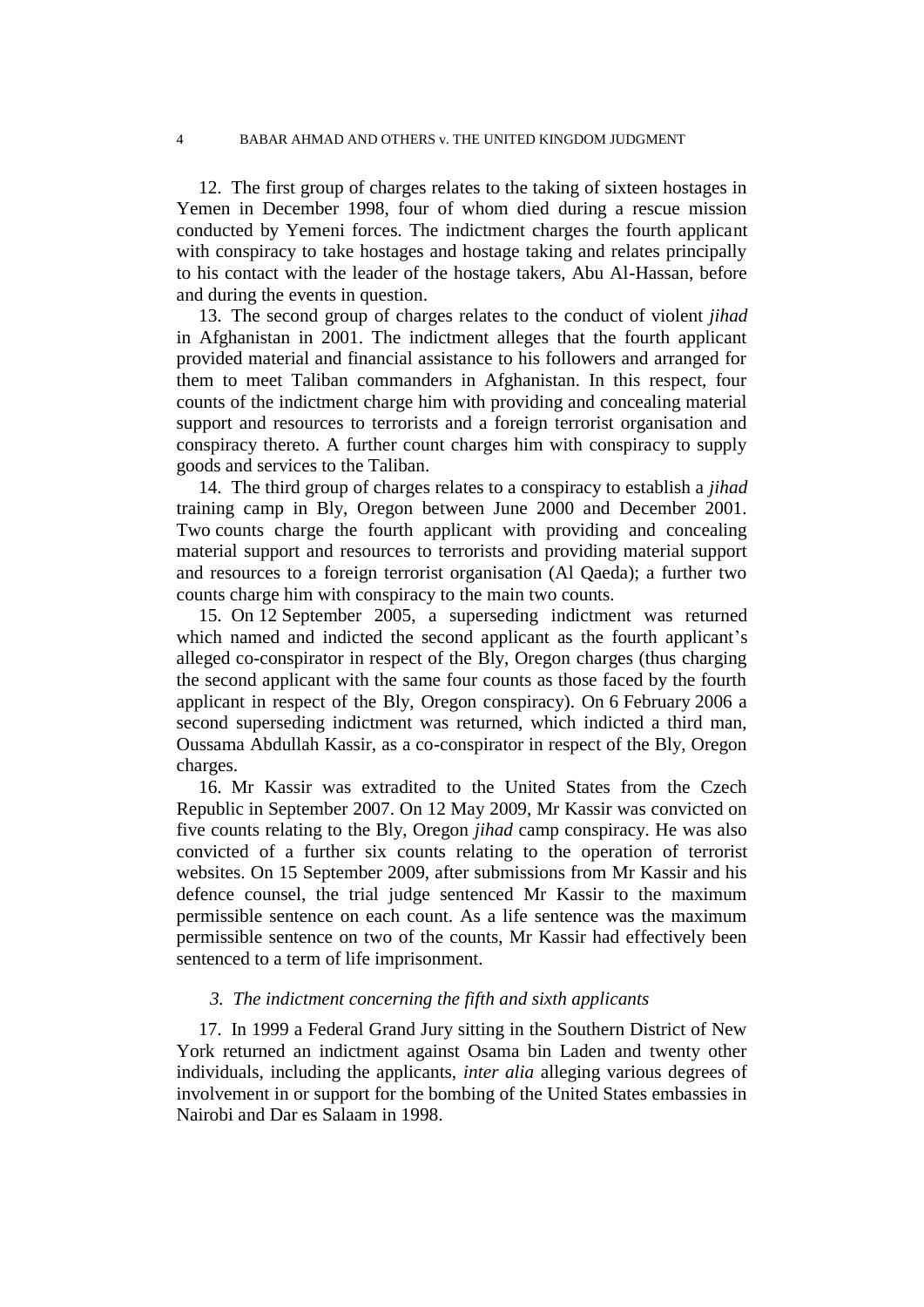18. The fifth applicant is charged with four counts: conspiracy to kill United States nationals, conspiracy to murder, conspiracy to destroy buildings and property, and conspiracy to attack national defence utilities.

19. The sixth applicant is charged with two hundred and eighty-five counts of criminal conduct, including over two hundred and sixty-nine counts of murder.

#### **B. The applicants' extradition proceedings in the United Kingdom**

## *1. Extradition proceedings against the first applicant*

20. The first applicant was arrested in London on 5 August 2004. On 23 March 2005, the United States Embassy in London issued Diplomatic Note No. 25. Where relevant, the note provides:

"Pursuant to Article IV of the Extradition Treaty Between the Government of the United States and the Government of the United Kingdom of Great Britain and Northern Ireland, the Government of the United States hereby assures the Government of the United Kingdom that the United States will neither seek the death penalty against, nor will the death penalty be carried out, against Babar Ahmad upon his extradition to the United States.

The Government of the United States further assures the Government of the United Kingdom that upon extradition to the United States, Babar Ahmad will be prosecuted before a Federal Court in accordance with the full panoply of rights and protections that would otherwise be provided to a defendant facing similar charges.

Pursuant to his extradition, Babar Ahmad will not be prosecuted before a military commission, as specified in the President's Military Order of November 13, 2001; nor will he be criminally prosecuted in any tribunal or court other than a United States Federal Court; nor will he be treated or designated as an enemy combatant..."

21. Similar Diplomatic Notes were provided in respect of the other applicants in the course of their respective extradition proceedings.

22. At the extradition hearing before the Senior District Judge, the first applicant argued, *inter alia*, that, notwithstanding the Diplomatic Note, the risk of the death penalty being imposed remained since he could be tried on a superseding indictment. He further argued that he remained at risk of being designated as an "enemy combatant" pursuant to United States Military Order No. 1 and that he remained at risk of extraordinary rendition to a third country. He also argued that there was a substantial risk that he would be subjected to special administrative measures whilst in detention in a federal prison, which could involve, among other measures, solitary confinement in violation of Article 3 and restrictions on communication with lawyers in violation of Article 6 of the Convention.

23. In a decision given on 17 May 2005, the Senior District Judge ruled that the extradition could proceed and that, *inter alia*, the first applicant's extradition would not be incompatible with his rights under the Convention. The Senior District Judge found that, on the basis of the Diplomatic Note,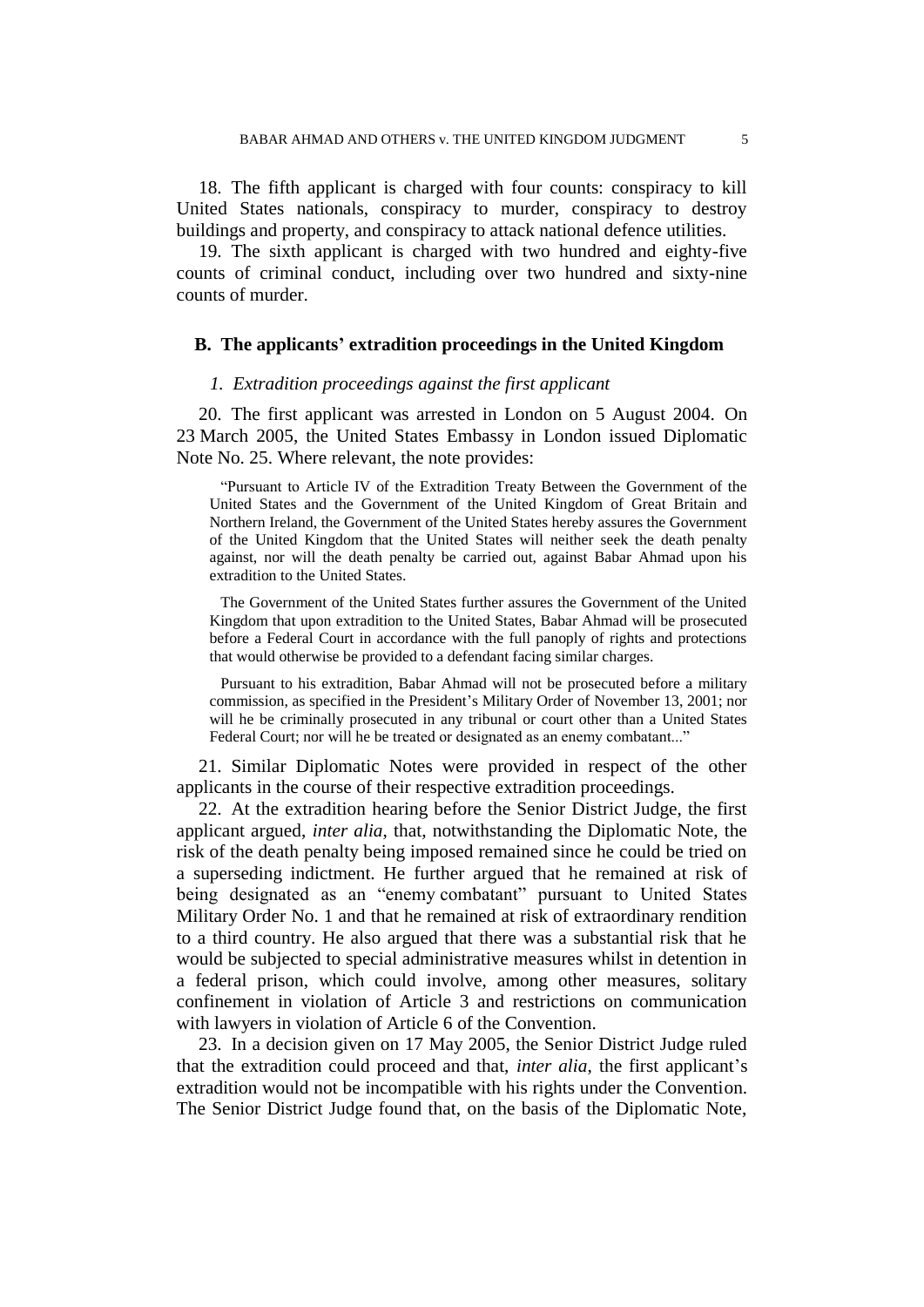there was no risk that the death penalty would be imposed, that the applicant would be designated as an enemy combatant, or subjected to extraordinary rendition. The Senior District Judge found the application of special administrative measures to be the greatest ground for concern but concluded that, having regard to the safeguards accompanying such measures, there would be no breach of the applicant's Convention rights.

24. The Senior District Judge concluded as follows:

"This is a difficult and troubling case. The [first applicant] is a British subject who is alleged to have committed offences which, if the evidence were available, could have been prosecuted in this country. Nevertheless the Government of the United States are entitled to seek his extradition under the terms of the Treaty and I am satisfied that none of the statutory bars [to extradition] apply."

Accordingly, he sent the case to the Secretary of State for his decision as to whether the first applicant should be extradited.

25. On 15 November 2005, the Secretary of State (Mr Charles Clarke) ordered the first applicant's extradition. The first applicant appealed to the High Court (see paragraphs 29 *et seq.* below).

# *2. Extradition proceedings against the second applicant*

26. On 7 August 2005 the second applicant was arrested in the United Kingdom, also on the basis of an arrest warrant issued under section 73 of the Extradition Act 2003, following a request for his provisional arrest by the United States.

27. The Senior District Judge gave his decision in the second applicant's case on 5 January 2006. He concluded that none of the bars to extradition applied, and sent the case to the Secretary of State for his decision as to whether the second applicant should be extradited.

28. On 1 March 2006, the Secretary of State ordered his extradition. The second applicant appealed to the High Court.

## *3. The first and second applicants' appeals to the High Court*

29. The first and second applicants' appeals were heard together. In its judgment of 30 November 2006, the High Court rejected their appeals. The High Court found that, according to the case-law of this Court, solitary confinement did not in itself constitute inhuman or degrading treatment. Applying that approach, the evidence before it – which included an affidavit from a United States Department of Justice official outlining the operation of special administrative measures – did not "begin to establish a concrete case under Article 3".

30. The first and second applicants applied for permission to appeal to the House of Lords. This was refused by the House of Lords on 6 June 2007.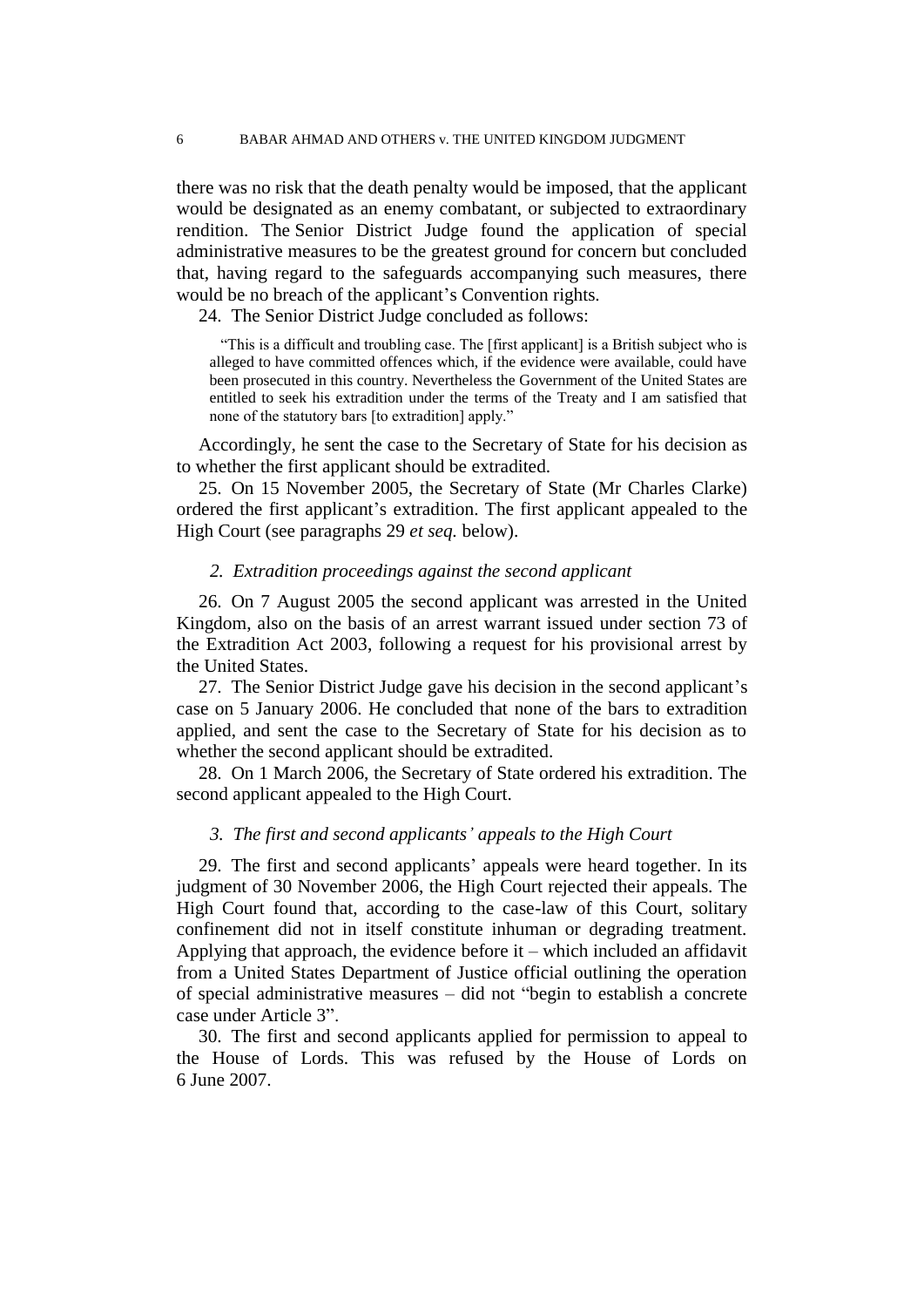## *4. Extradition proceedings against the third applicant*

31. The United States formally requested the extradition of the third applicant on 15 September 2006. The extradition hearing started on 20 November 2006 on which date the Senior District Judge determined that the third applicant was accused of offences for which he could be extradited. The case was then adjourned for evidence and argument, *inter alia* as to whether the third applicant's extradition would be compatible with his Convention rights. The hearing resumed on 19 March 2007. By now bound by the High Court's judgment in respect of the first and second applicants, the Senior District Judge found that the third applicant's extradition would be compatible with the Convention. He accordingly sent the case to the Secretary of State for his decision as to whether the third applicant should be extradited.

32. On 14 June 2007, the Secretary of State (Dr John Reid) ordered that the extradition could proceed. The third applicant appealed against this decision to the High Court and also sought judicial review of the alleged failure of the Director of Public Prosecutions for England and Wales ("the DPP") to consider whether he should instead be tried in the United Kingdom. He relied on guidance agreed between the Attorney General of the United States and his United Kingdom counterparts for handling criminal cases with concurrent jurisdiction between the United Kingdom and the United States (see paragraph 63 below).

33. On 10 April 2008 the High Court dismissed the third applicant's human rights appeal, relying on its ruling in respect of the first and second applicants. In the same judgment, it also dismissed his application for judicial review, finding that the guidance had no application to the third applicant's case. The guidance only applied to cases where there had been an investigation of the case in the United Kingdom and the DPP had been seized of the case as prosecutor.

34. On 14 May 2008 the High Court refused to certify a point of law of general public importance which ought to be considered by the House of Lords and also refused leave to appeal to the House of Lords.

# *5. Extradition proceedings against the fourth applicant*

35. The United States requested the fourth applicant's extradition on 21 May 2004. He was arrested in London on 5 August 2004.

36. The extradition proceedings were adjourned when he was convicted of offences in the United Kingdom and sentenced to seven years' imprisonment (see *Mustafa (Abu Hamza) v. the United Kingdom (no. 1)* (dec.), no. 31411/07, 18 January 2011). The extradition proceedings resumed when the criminal appeals process was concluded.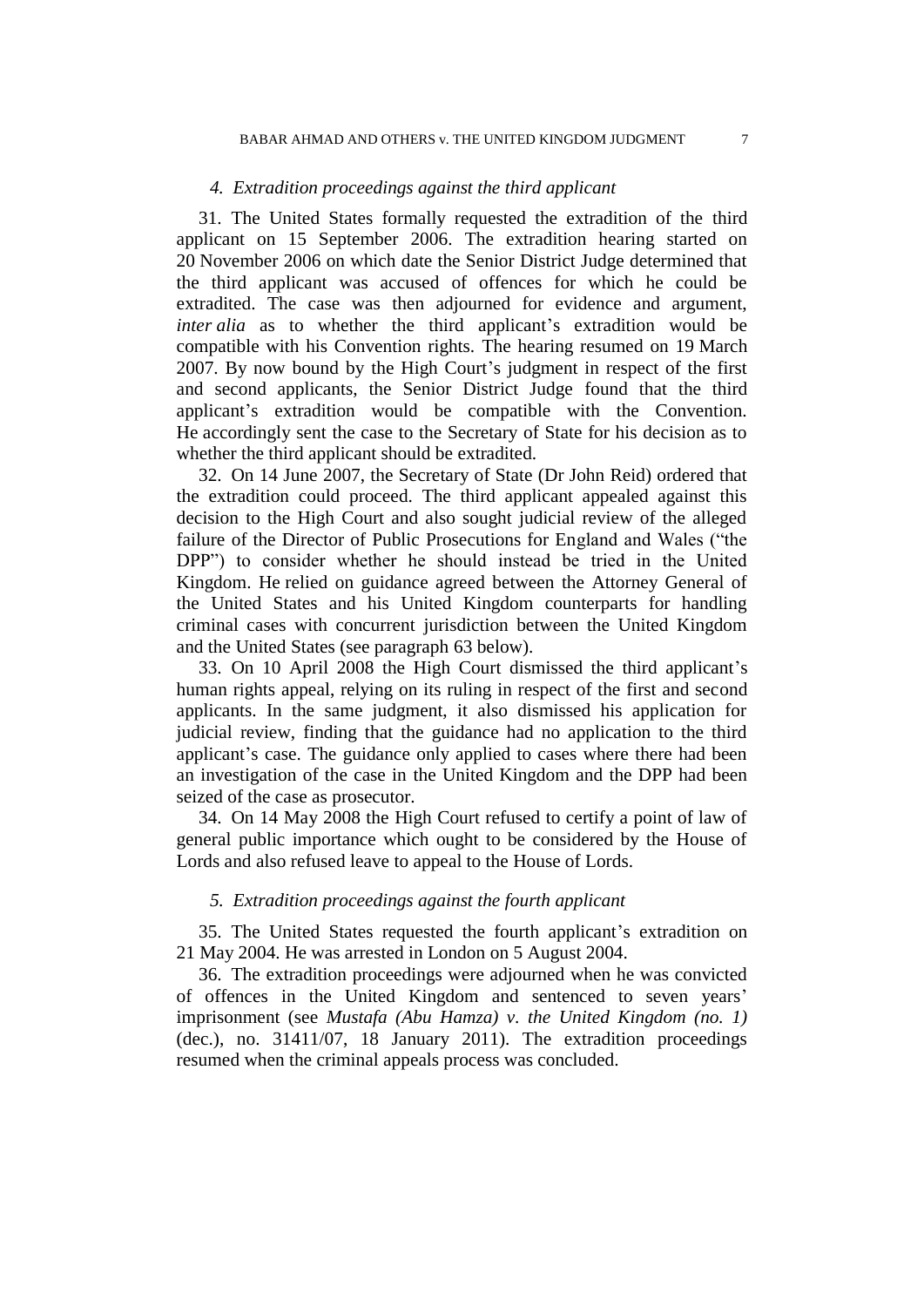#### **a. The District Court proceedings**

37. When the case came before the Senior District Judge for his decision as to whether the extradition could proceed, the fourth applicant argued, *inter alia*, that his extradition would give rise to a real risk of a violation of Article 3 of the Convention since he would be likely to be detained in a "supermax" detention facility such as the United States Penitentiary, Administrative Maximum, Florence, Colorado ("ADX Florence"). In this connection, he also relied on his poor health, specifically his type-two diabetes, his high blood pressure, the loss of sight in his right eye and poor vision in his left, the amputation of both his forearms (which frequently led to infections through abrasions), psoriasis on much of his body, hyperhydrosis (excessive sweating). A violation of Article 3, he claimed, would also result from the imposition of special administrative measures.

38. The Senior District Judge, in his ruling of 15 November 2007, rejected all these submissions. In respect of detention at ADX Florence the Senior District Judge found that the fourth applicant's poor health and disabilities would be considered and, at worst, he would only be detained there for a relatively short period of time. The Senior District Judge was also not satisfied that special administrative measures would be applied to the fourth applicant but even if they were, he was bound by the ruling of the High Court in respect of the first and second applicants. Having concluded that none of the bars to extradition applied, the Senior District Judge sent the case to the Secretary of State (Ms Jacqui Smith) for her decision as to whether the fourth applicant should be extradited. She ordered his extradition on 7 February 2008. The fourth applicant appealed to the High Court against the Secretary of State's decision and against the decision of the Senior District Judge.

# **b. The High Court proceedings**

39. Before the High Court, the fourth applicant again relied on his submission that conditions of detention at ADX Florence would not comply with Article 3. He also argued that the length of the possible sentence he faced in the United States would be contrary to Article 3 of the Convention.

40. The High Court gave its judgment on 20 June 2008, dismissing the fourth applicant's appeal. In relation to Article 3, the High Court found that, if convicted, the fourth applicant would be sentenced to very lengthy terms of imprisonment and that, in all likelihood, a life sentence would be imposed. It found that this, of itself, would not constitute a breach of Article 3. On the question of the compatibility of detention at ADX Florence with Article 3, the High Court relied in particular on the understanding of the prison warden, Mr Robert Wiley, to the effect that if, after a full medical evaluation, it was determined that the fourth applicant could not manage his activities of daily living, it would be highly unlikely that he would be placed at ADX Florence rather than at a medical centre. Accordingly, there was no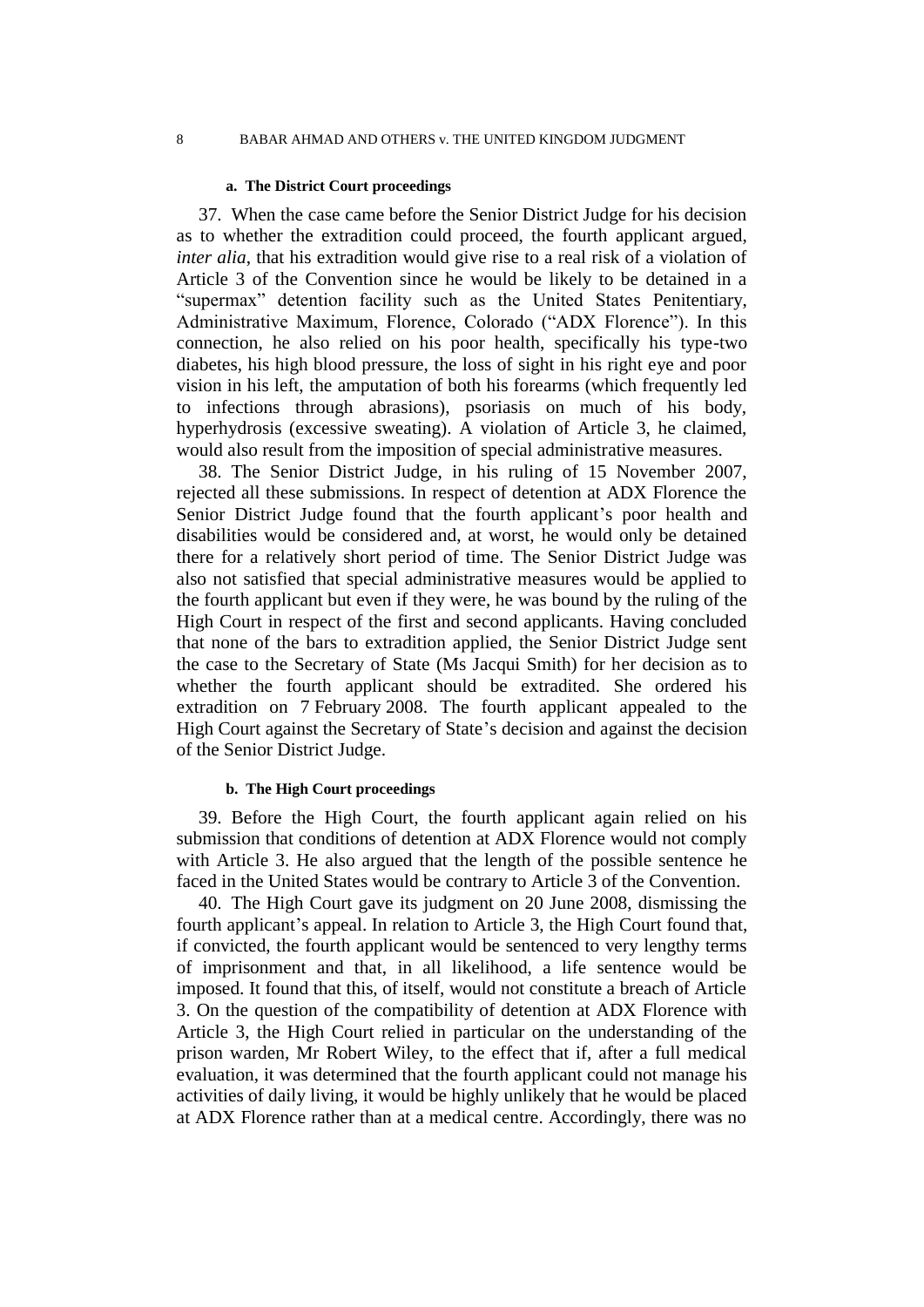risk of a violation of Article 3 on this ground. However, the High Court added:

"[T]he constitution of the United States of America guarantees not only 'due process', but it also prohibits 'cruel and unusual punishment'. As part of the judicial process prisoners, including those incarcerated in Supermax prisons, are entitled to challenge the conditions in which they are confined, and these challenges have, on occasions, met with success.

...

We should add that, subject to detailed argument which may be advanced in another case, like Judge Workman [the Senior District Judge], we too are troubled about what we have read about the conditions in some of the Supermax prisons in the United States. Naturally, the most dangerous criminals should expect to be incarcerated in the most secure conditions, but even allowing for a necessarily wide margin of appreciation between the views of different civilised countries about the conditions in which prisoners should be detained, confinement for years and years in what effectively amounts to isolation may well be held to be, if not torture, then ill treatment which contravenes Article 3. This problem may fall to be addressed in a different case."

41. The fourth applicant then applied to the High Court for a certificate of points of law of general public importance and for leave to appeal to the House of Lords. On 23 July 2008, the High Court refused both applications.

# *6. Extradition proceedings against the fifth and sixth applicants*

42. The United States Government requested the fifth and sixth applicants' extradition from the United Kingdom in July 1999 and September 1998 respectively.

#### **a. The initial extradition proceedings**

43. At his committal hearing before the District Court, the sixth applicant contended that extradition was only permitted within the terms of the 1972 USA-UK Extradition Treaty for offences committed within the jurisdiction of the requesting State, and not when that State exercised jurisdiction over extra-territorial offences. He further argued that there was "insufficient evidence" to prove a *prima facie* case, which was a requirement for extradition under the Treaty. As part of that submission, he sought to have excluded two anonymous witness statements, which had been provided by two informants, "CS/1" and "CS/2", and which the United States Government relied upon as part of their case against him. It was later revealed that CS/1 was a Mr Al-Fadl who had given evidence against the certain of the applicants' co-defendants during their trial in the United States.

44. In his ruling of 8 September 1999, the District Judge rejected these submissions. He considered that the proper construction of the Treaty did not prevent the exercise of jurisdiction over extra-territorial offences. The District Judge was also satisfied that there were real grounds for fear if the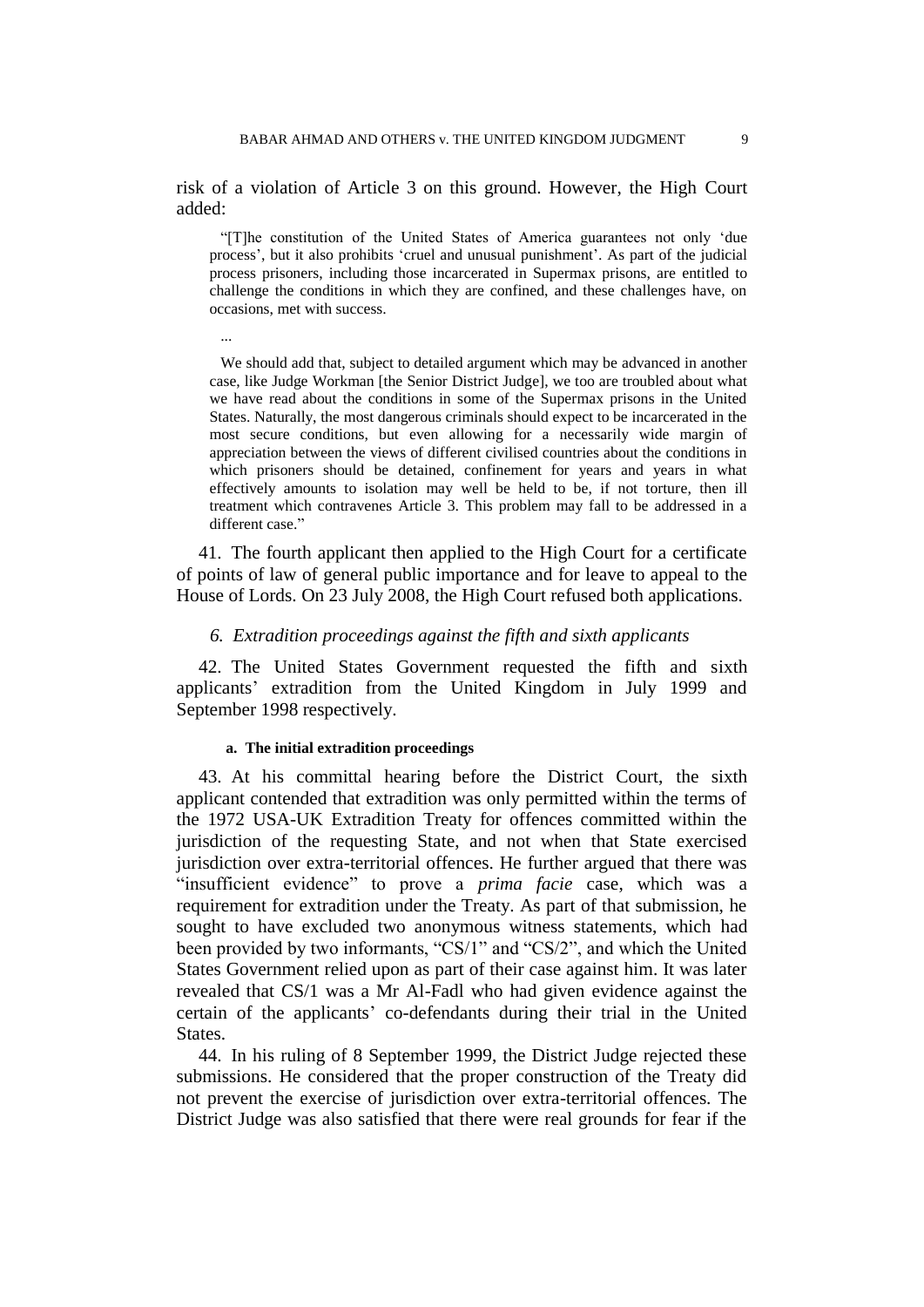identities of CS/1 and CS/2 were revealed. Thus, their anonymous witness statements could be admitted as evidence of a *prima facie* case. He further found that there was a case for the sixth applicant to answer.

45. The sixth applicant appealed to the High Court by way of an application for a writ of *habeas corpus*. The application was dismissed on 30 November 2000. The High Court held that it was necessary to show that the crime in respect of which extradition was sought was alleged to have been committed within the actual territory of the United States. The High Court was, however, satisfied that three overt acts alleged by the United States of America could be relied on to found territorial jurisdiction in the United States, namely (a) the setting up and operating of a secure telephone line in the United States by the sixth applicant through an organisation called MCI; (b) the purchase by the sixth applicant of a satellite phone system in the United States and (c) the issuing, in pursuance of the conspiracy of fatwas and jihads, allegedly prepared with the concurrence of the sixth applicant in the United States and elsewhere. The High Court also found that the District Judge had not erred in admitting the evidence of CS/1 or in finding that there was a *prima facie* case against the sixth applicant. It did not consider it necessary reach any conclusions in respect of CS/2, judging CS/1's evidence to be "far the most significant".

46. While the sixth applicant's appeal was pending before the High Court, a committal hearing before the District Court was held in respect of the fifth applicant. The District Judge gave his ruling on 25 April 2000 in which he reaffirmed the rulings he had made in respect of the sixth applicant and found that there was also a *prima facie* case against the fifth applicant.

47. The fifth applicant also appealed to the High Court and, on 2 May 2001, a differently constituted court dismissed his appeal. Again the High Court found that the District Judge had not erred in admitting the anonymous evidence of CS/1; that there was sufficient evidence against the fifth applicant for the extradition to proceed, and that the United States had jurisdiction to try him.

48. Both applicants appealed to the House of Lords. Their appeals were dismissed on 17 December 2001. The House of Lords found unanimously that the High Court had erred in its finding in respect of jurisdiction: it was sufficient that the offence for which extradition was sought was triable within the United States and an equivalent offence would be triable in the United Kingdom. Accordingly, the applicants were liable to extradition to the United States if a *prima facie* case of conspiracy to murder was established. This was the case for each applicant.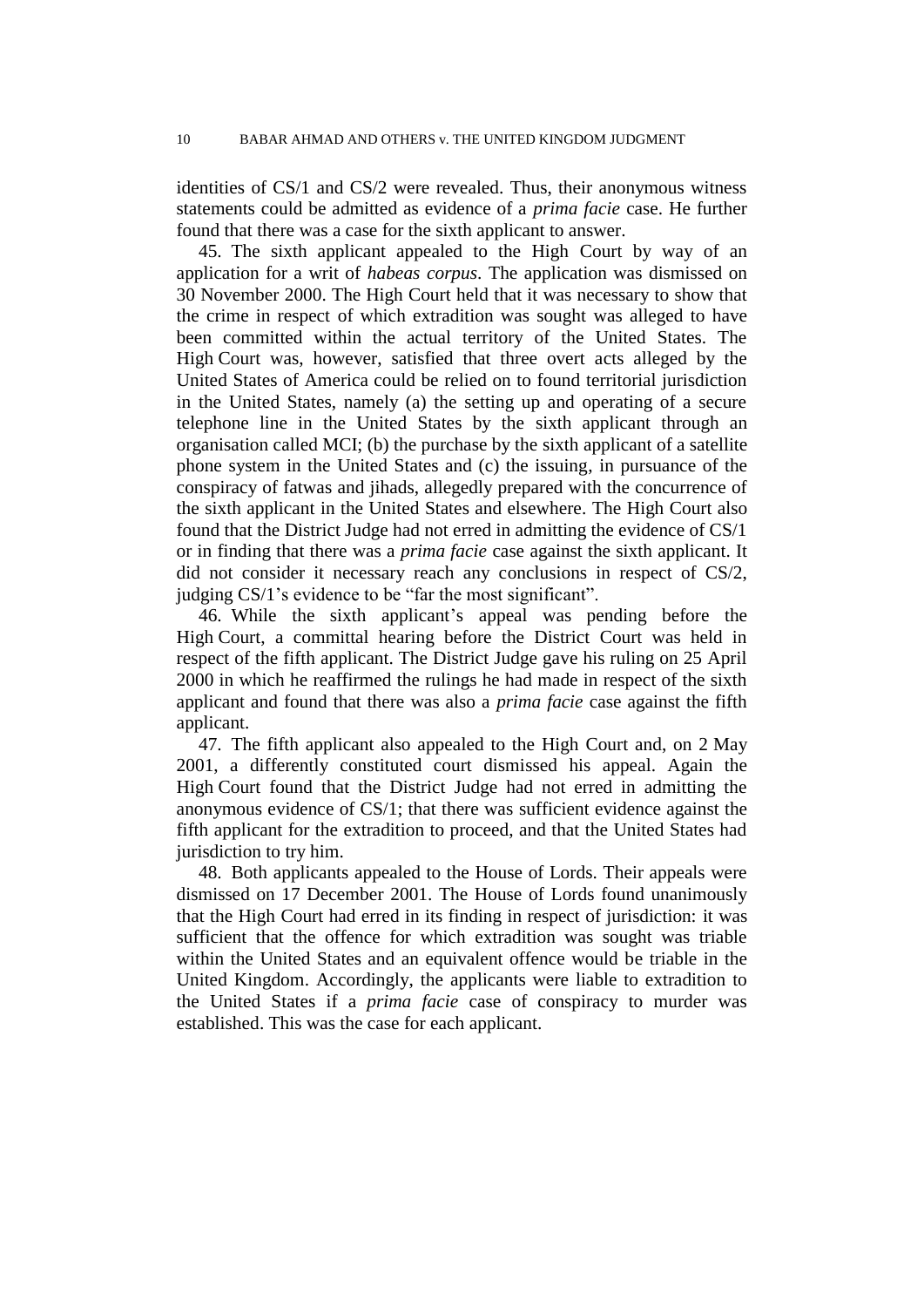#### **b. The Secretary of State's decision, the United States' assurances, and the fifth and sixth applicants' appeal to the High Court**

49. Between November 2001 and December 2005 there then followed voluminous representations by the fifth and sixth applicants to the Secretary of State as to why they should not be extradited to the United States.

50. In the course of these exchanges, on 19 April 2002 the President of the United States designated the sixth applicant as a "specially designated global terrorist", which had the effect of placing him on a list of persons maintained by the United States Department of the Treasury and available on its website. This was done pursuant to Executive Order 13224 which enables the American assets of any person so designated to be blocked.

51. Subsequently, on 13 April 2004, the United States Embassy in London issued Diplomatic Note No. 018, which gave assurances that the United States Government would neither seek nor carry out the death penalty against the fifth and sixth applicants. It also gave assurances that they would be tried before a federal court and that they would not be prosecuted by a military commission or designated as enemy combatants. On 18 January 2008, the United States Embassy issued Diplomatic Note No. 002, which assured the United Kingdom Government that, if either applicant were acquitted or completed any sentence imposed or if the prosecution against them were discontinued, the United States authorities would return the men to the United Kingdom, if they so requested.

52. The Secretary of State (Ms Jacqui Smith) rejected the fifth and sixth applicants' representations on 12 March 2008. She found that assurances given by the United States in the Diplomatic Note of 13 April 2004 could be relied upon and thus that the fifth and sixth applicants were not at risk of the death penalty, indefinite detention or trial by a military commission.

53. The fifth and sixth applicants also contended that they would not receive a fair trial in the United States owing to the unavailability of defence witnesses and evidence, adverse publicity, the possible imposition of special administrative measures before trial, and the sixth applicant's designation as a global terrorist. The Secretary of State found none of these claims amounted to a "flagrant denial of justice" such as would act as a bar to extradition.

54. The Secretary of State accepted that there was a real possibility that they would be sentenced to life imprisonment if convicted but, relying on the House of Lords' judgment in *R (Wellington) v. Secretary of State for the Home Department* (see paragraphs 64–72 below), found that this would not amount to a breach of Article 3 of the Convention.

55. The Secretary of State also considered that the conditions of the fifth and sixth applicants' detention in the United States would not violate Article 3 whether they were subjected to "special administrative measures" before trial or detained at ADX Florence after trial. In the fifth applicant's case, this conclusion was not affected by the fact that he suffered from a recurrent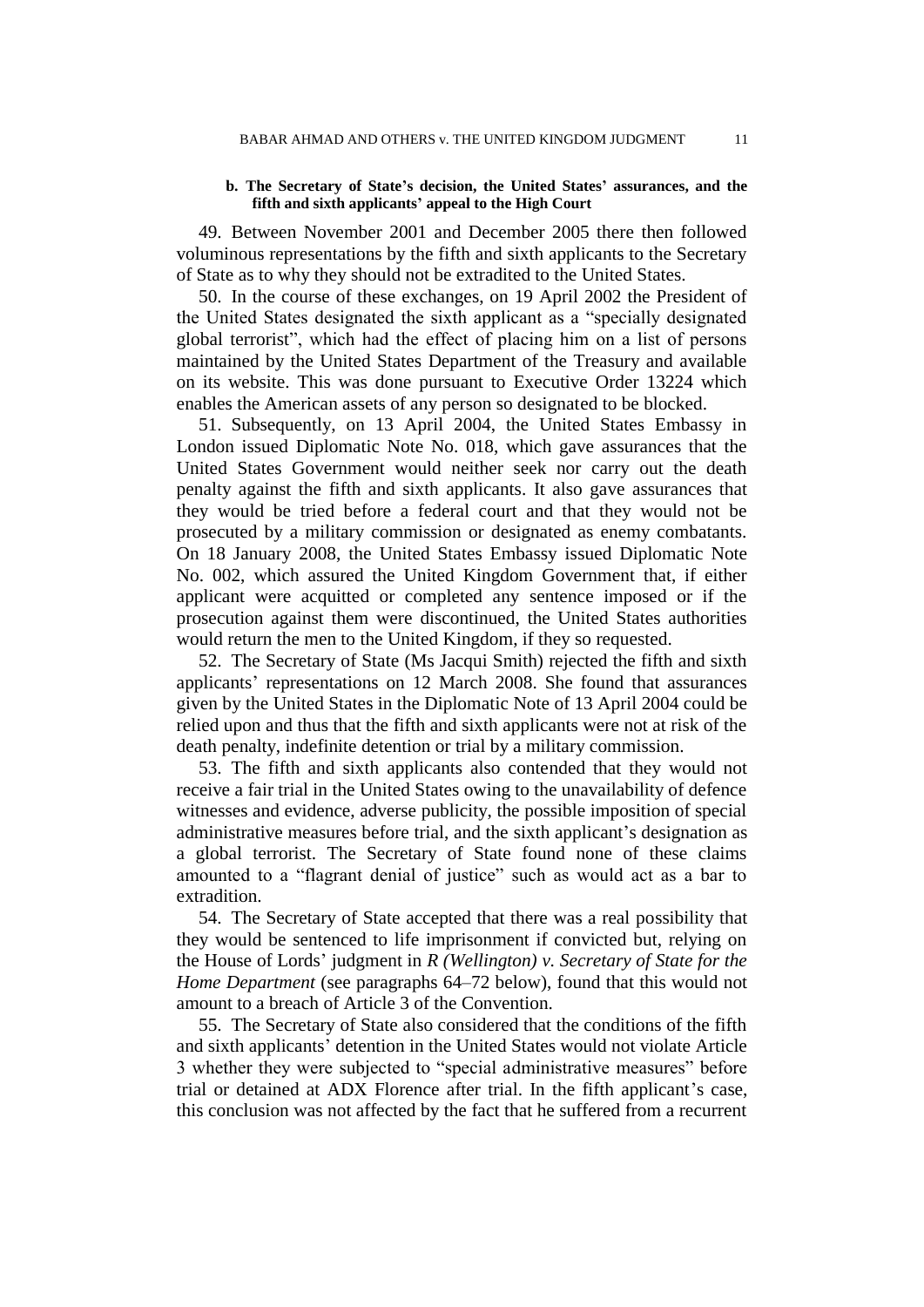depressive disorder. There was also no risk that either applicant would be tortured, that evidence obtained by torture would be adduced at trial, or that they would be at real risk of torture as a result of extraordinary rendition or *refoulement* to a third State.

56. The fifth and sixth applicants sought judicial review of the Secretary of State's decision in the High Court. Before the High Court the applicants submitted that, if convicted, they would be detained at ADX Florence in violation of Article 3 of the Convention. In rejecting that contention, Lord Justice Scott Baker, delivering the judgment of the court on 7 August 2009, found that the decisions of the United States federal courts in *Ajaj*, *Sattar* and *Wilkinson v. Austin* (see paragraphs 109 and 110 below) demonstrated that there was effective judicial oversight of "supermax" prisons such as ADX. The fifth and sixth applicants would also have the possibility of entering ADX's "step down program" (see paragraphs 84–88 below). He concluded:

(1) It is reasonably likely that the claimants will be subjected to [special administrative measures] and will be held in ADX Florence following trial.

(2) Neither [special administrative measures] (see *Ahmad and Aswat*) or life without parole (see *Wellington*) cross the article 3 threshold in the present case. Although near to the borderline the prison conditions at ADX Florence, although very harsh do not amount to inhuman or degrading treatment either on their own or in combination with [special administrative measures] and in the context of a whole life sentence.

(3) Whether the high article 3 threshold for inhuman or degrading treatment is crossed depends on the facts of the particular case. There is no common standard for what does or does not amount to inhuman or degrading treatment throughout the many different countries in the world. The importance of maintaining extradition in a case where the fugitive would not otherwise be tried is an important factor in identifying the threshold in the present case.

Had the claimants persuaded me that there was no prospect that they would ever enter the step down procedure whatever the circumstances then in my view the article 3 threshold would be crossed. But that is not the case. The evidence satisfies me that the authorities will faithfully apply the criteria [for entry to the program] and that the stringency of the conditions it imposes will continue to be linked to the risk the prisoner presents. Further, there is access to the US courts in the event that the [Federal Bureau of Prisons] acts unlawfully."

57. In respect of the fifth applicant's submission that his recurrent depressive illness would deteriorate if extradited, the High Court considered that, to the extent that this affected his fitness to stand trial, this was a matter for the United States' authorities and, if he were convicted, the fifth applicant's mental health would be an important factor in deciding whether he should be sent to ADX Florence.

58. The High Court also rejected the fifth and sixth applicants' submissions that they were at real risk of violations of Articles 3, 6 and 14 of the Convention by virtue of the imposition of special administrative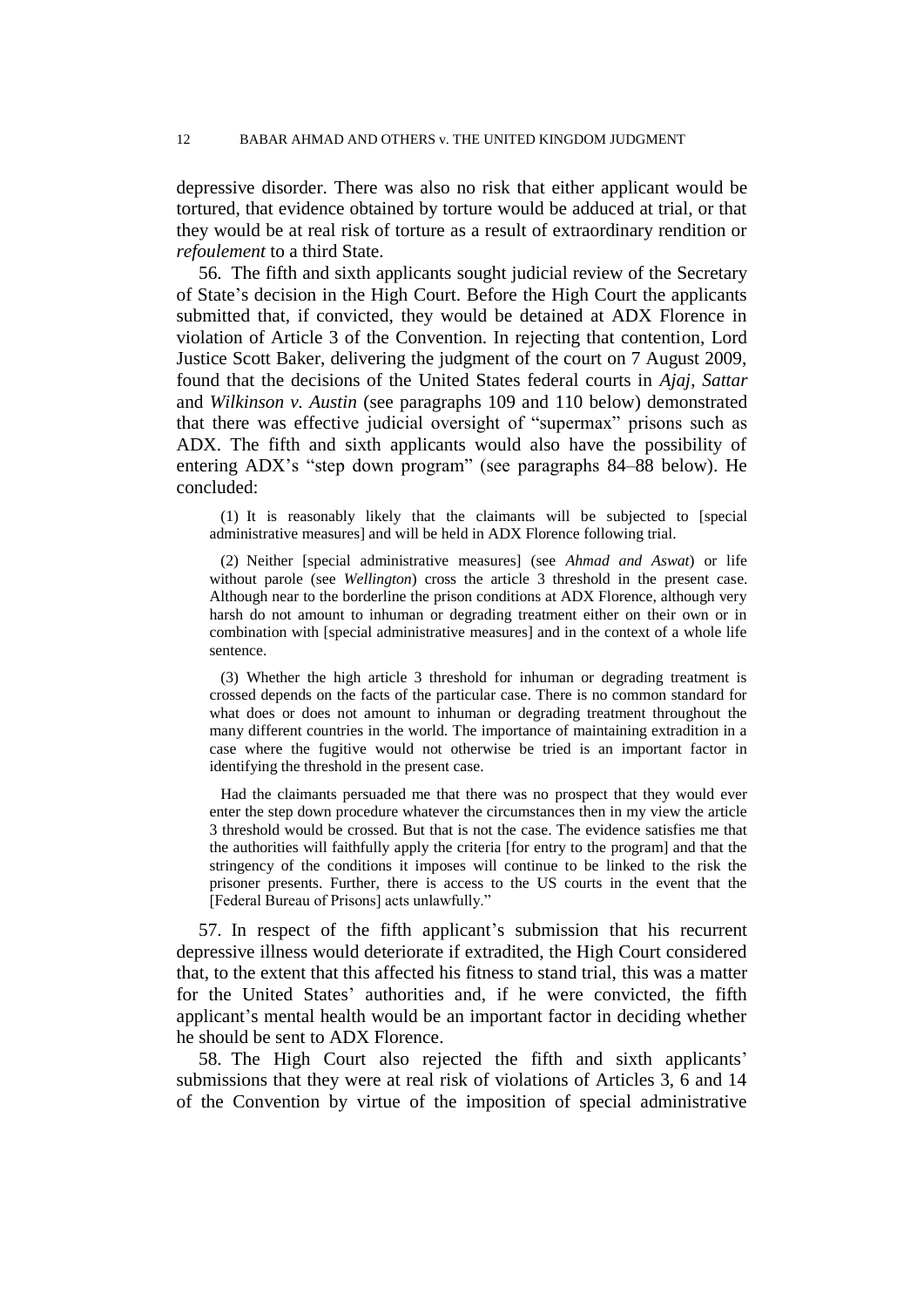measures, relying on its previous judgment in respect of the first and second applicants (see paragraph 29 above). Having regard to the Diplomatic Note of 18 January 2008, the High Court found that there was no real risk of *refoulement* to Egypt or Saudi Arabia by the United States. The High Court was also satisfied that the United States would honour the assurances it had given in the Diplomatic Note of 13 April 2004. The mere fact that the sixth applicant had been designated as a global terrorist by the President of the United States did not mean he was at risk of a flagrant denial of justice within the meaning of Article 6: the designation added little to what was already known about him; it would be made clear to the jury at any trial what had to be proved as regards the indictment.

59. The High Court also rejected the applicants' submission that they should be tried in the United Kingdom, finding that this was neither viable nor appropriate and that any connection with the United Kingdom was "tenuous indeed".

60. Although the High Court refused leave to appeal to the United Kingdom Supreme Court, it certified two questions of general public importance. The first question was whether prison conditions at ADX Florence were compatible with Article 3; the second question was whether the relativist approach to Article 3 adopted by the majority of the House of Lords in *Wellington* should apply where the issue under Article 3 was one of the compatibility of prison conditions with Article 3.

61. On 16 December 2009, the Supreme Court refused permission to appeal.

# II. RELEVANT DOMESTIC AND INTERNATIONAL LAW ON ARTICLE 3 AND EXTRADTITION

# **A. Extradition arrangements between the United Kingdom and the United States**

62. At the material time, the applicable bilateral treaty on extradition was the 1972 UK – USA Extradition Treaty (now superseded by a 2003 treaty). Article IV of the 1972 treaty provided that extradition could be refused unless the requesting Party gave assurances satisfactory to the requested Party that the death penalty would not be carried out.

63. Guidance for handling criminal cases with concurrent jurisdiction between the United Kingdom and the United States of America was signed on 18 January 2007 by the Attorney General of the United States of America, Her Majesty's Attorney General and also, for its application to Scotland, by the Lord Advocate. It sets out a series of measures that prosecutors in each State should take to exchange information and consult each other in such cases and to determine issues which arise from concurrent jurisdiction. A case with concurrent jurisdiction is defined as one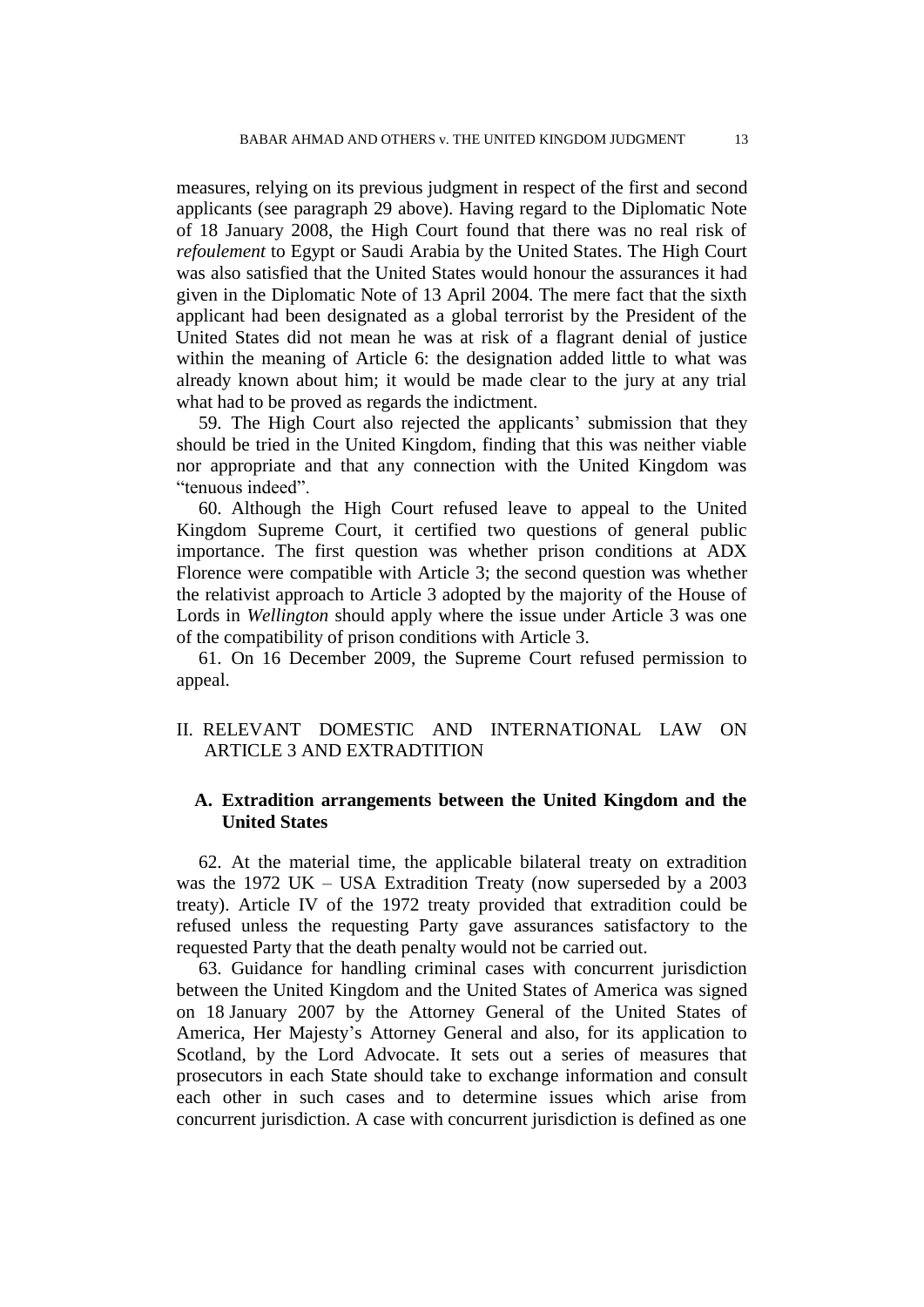#### 14 BABAR AHMAD AND OTHERS v. THE UNITED KINGDOM JUDGMENT

which has the potential to be prosecuted in both the United Kingdom and the United States.

# **B. Relevant United Kingdom law on Article 3 and extradition:** *R (Wellington) v. Secretary of State for the Home Department* [2008] **UKHL 72**

64. The United States requested the extradition of Ralston Wellington from the United Kingdom to stand trial in Missouri on two counts of murder in the first degree. In his appeal against extradition, Mr Wellington argued that his surrender would violate Article 3 of the Convention, on the basis that there was a real risk that he would be subjected to inhuman and degrading treatment in the form of a sentence of life imprisonment without parole.

65. In giving judgment in the High Court ([2007] EWHC 1109 (Admin)), Lord Justice Laws found that there were "powerful arguments of penal philosophy" which suggested that risk of a whole-life sentence without parole intrinsically violated Article 3 of the Convention. He observed:

"The abolition of the death penalty has been lauded, and justified, in many ways; but it must have been founded at least on the premise that the life of every person, however depraved, has an inalienable value. The destruction of a life may be accepted in some special circumstances, such as self-defence or just war; but retributive punishment is never enough to justify it. Yet a prisoner's incarceration without hope of release is in many respects in like case to a sentence of death. He can never atone for his offence. However he may use his incarceration as time for amendment of life, his punishment is only exhausted by his last breath. Like the death sentence the whole-life tariff is *lex talionis*. But its notional or actual symmetry with the crime for which it is visited on the prisoner (the only virtue of the *lex talionis*) is a poor guarantee of proportionate punishment, for the whole-life tariff is arbitrary: it may be measured in days or decades according to how long the prisoner has to live. It is therefore liable to be disproportionate – the very vice which is condemned on Article 3 grounds – unless, of course, the death penalty's logic applies: the crime is so heinous it can never be atoned for. But in that case the supposed inalienable value of the prisoner's life is reduced, merely, to his survival: to nothing more than his drawing breath and being kept, no doubt, confined in decent circumstances. That is to pay lipservice to the value of life; not to vouchsafe it."

However, and "not without misgivings", he considered that the relevant authorities, including those of this Court, suggested an irreducible life sentence would not always raise an Article 3 issue.

66. Wellington's appeal from that judgment was heard by the House of Lords and dismissed on 10 December 2008. Central to the appeal was paragraph 89 of this Court's judgment in *Soering v. the United Kingdom*, 7 July 1989, § 89, Series A no. 161, where the Court stated that considerations in favour of extradition: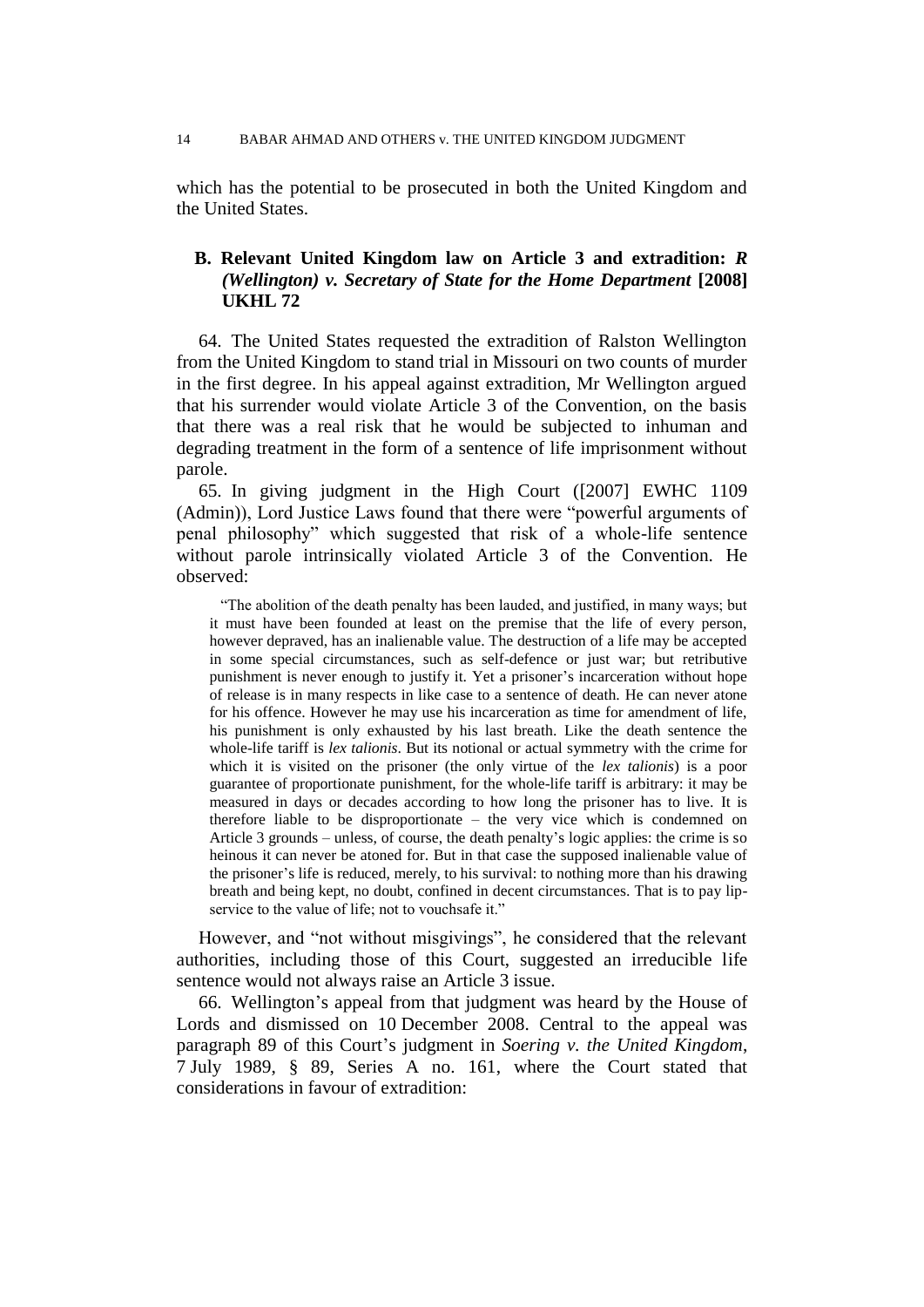".. must also be included among the factors to be taken into account in the interpretation and application of the notions of inhuman and degrading treatment or punishment in extradition cases."

67. A majority of their Lordships, Lord Hoffmann, Baroness Hale and Lord Carswell, found that, on the basis of this paragraph, in the extradition context, a distinction had to be drawn between torture and lesser forms of ill-treatment. When there was a real risk of torture, the prohibition on extradition was absolute and left no room for a balancing exercise. However, insofar as Article 3 applied to inhuman and degrading treatment and not to torture, it was applicable only in a relativist form to extradition cases.

68. Lord Hoffmann, giving the lead speech, considered the Court's judgment in the case of *Chahal v. the United Kingdom*, 15 November 1996, § 81, *Reports of Judgments and Decisions* 1996-V, in which the Court stated that:

"It should not be inferred from the Court's remarks [at paragraph 89 of *Soering*] that there is any room for balancing the risk of ill-treatment against the reasons for expulsion in determining whether a State's responsibility under Article 3 (art. 3) is engaged."

#### Lord Hoffmann stated:

"In the context of *Chahal*, I read this remark as affirming that there can be no room for a balancing of risk against reasons for expulsion when it comes to subjecting someone to the risk of torture. I do not however think that the Court was intending to depart from the relativist approach to what counted as inhuman and degrading treatment which was laid down in *Soering* and which is paralleled in the cases on other articles of the Convention in a foreign context. If such a radical departure from precedent had been intended, I am sure that the Court would have said so."

# For Lord Hoffmann, paragraph 89 of *Soering* made clear that:

"...the desirability of extradition is a factor to be taken into account in deciding whether the punishment likely to be imposed in the receiving state attains the 'minimum level of severity' which would make it inhuman and degrading. Punishment which counts as inhuman and degrading in the domestic context will not necessarily be so regarded when the extradition factor has been taken into account."

#### He went on to state:

"A relativist approach to the scope of article 3 seems to me essential if extradition is to continue to function. For example, the Court of Session has decided in *Napier v Scottish Ministers* (2005) SC 229 that in Scotland the practice of 'slopping out' (requiring a prisoner to use a chamber pot in his cell and empty it in the morning) may cause an infringement of article 3. Whether, even in a domestic context, this attains the necessary level of severity is a point on which I would wish to reserve my opinion. If, however, it were applied in the context of extradition, it would prevent anyone being extradited to many countries, poorer than Scotland, where people who are not in prison often have to make do without flush lavatories."

69. A minority of their Lordships, Lord Scott and Lord Brown, disagreed with these conclusions. They considered that the extradition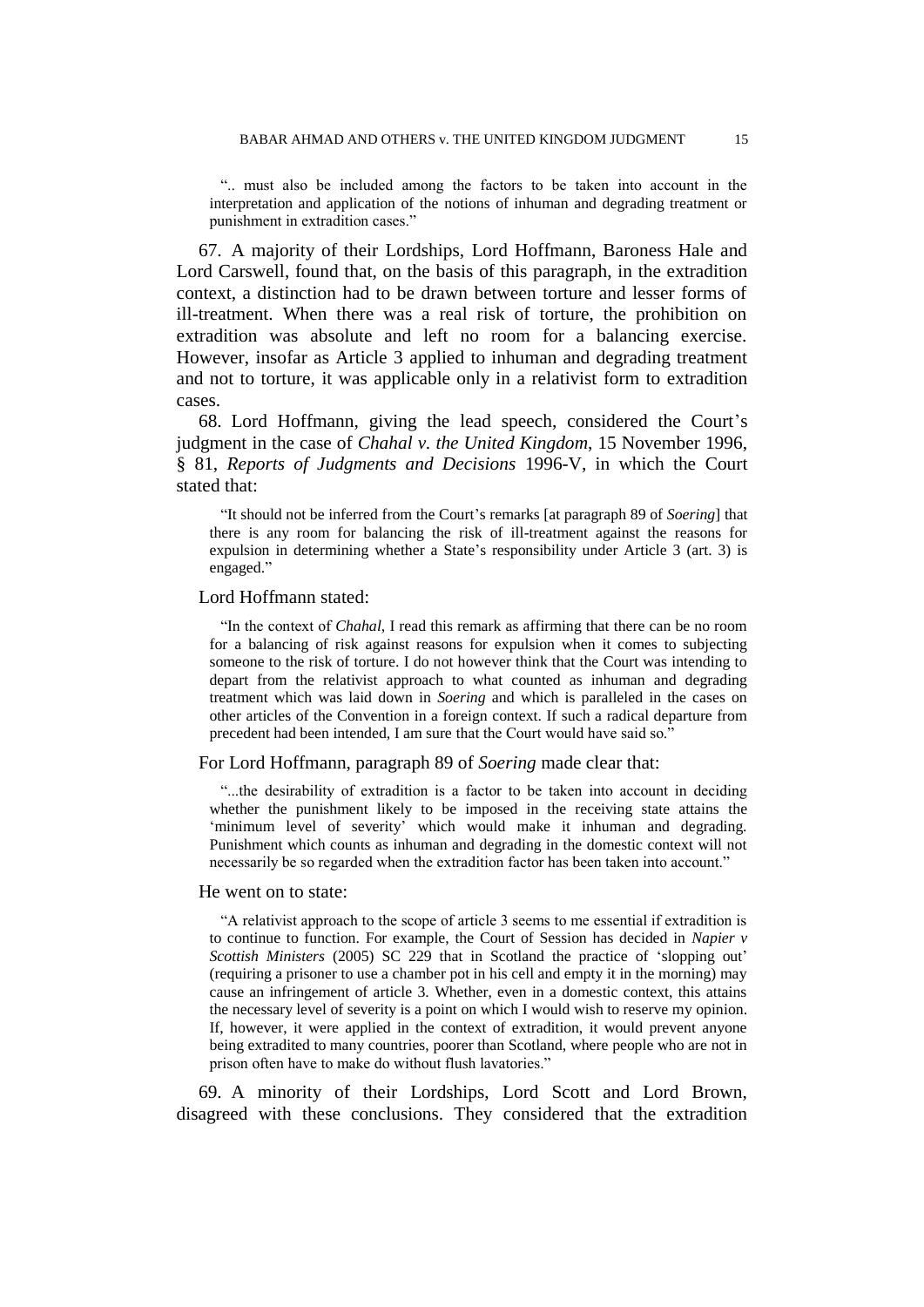context was irrelevant to the determination of whether a whole life sentence amounted to inhuman and degrading treatment. They found no basis in the text of Article 3 for such a distinction. Lord Brown also considered that the Court, in *Chahal* and again in *Saadi v. Italy* [GC], no. 37201/06, ECHR 2008-..., had departed from the previous, relativist approach to inhuman and degrading treatment that it had taken in *Soering*. He stated:

"There is, I conclude, no room in the Strasbourg jurisprudence for a concept such as the risk of a flagrant violation of article 3's absolute prohibition against inhuman or degrading treatment or punishment (akin to that of the risk of a 'flagrant denial of justice'). By the same token that no one can be expelled if he would then face the risk of torture, so too no one can be expelled if he would then face the risk of treatment or punishment which is properly to be characterised as inhuman or degrading. That, of course, is not to say that, assuming for example 'slopping out' is degrading treatment in Scotland, so too it must necessarily be regarded in all countries (see para 27 of Lord Hoffmann's opinion)... the Strasbourg Court has repeatedly said that the Convention does not 'purport to be a means of requiring the contracting states to impose Convention standards on other states' (*Soering*, para 86) and article 3 does not bar removal to non-Convention states (whether by way of extradition or simply for the purposes of immigration control) merely because they choose to impose higher levels or harsher measures of criminal punishment.

Nor is it to say that a risk of article 3 ill-treatment, the necessary pre-condition of an article 3 bar upon extradition, will readily be established. On the contrary, as the Grand Chamber reaffirmed in *Saadi* at para 142:

'[T]he Court has frequently indicated that it applies rigorous criteria and exercises close scrutiny when assessing the existence of a real risk of ill-treatment . . . in the event of a person being removed from the territory of the respondent State by extradition, expulsion or any other measure pursuing that aim. Although assessment of that risk is to some degree speculative, the Court has always been very cautious, examining carefully the material placed before it in the light of the requisite standard of proof . . . before . . . finding that the enforcement of removal from the territory would be contrary to article 3 of the Convention. As a result, since adopting the *Chahal* judgment it has only rarely reached such a conclusion.'"

Therefore, for Lord Brown, if a mandatory life sentence violated Article 3 in a domestic case, the risk of such a sentence would preclude extradition to another country.

70. However, despite these different views, none of the Law Lords found that the sentence likely to be imposed on Mr Wellington would be irreducible; having regard to the commutation powers of the Governor of Missouri, it would be just as reducible as the sentence at issue in *Kafkaris v. Cyprus* [GC], no. 21906/04, ECHR 2008-.... All five Law Lords also noted that, in *Kafkaris*, the Court had only said that the imposition of an irreducible life sentence may raise an issue under Article 3. They found that the imposition of a whole life sentence would not constitute inhuman and degrading treatment in violation of Article 3 *per se*, unless it were grossly or clearly disproportionate. Lord Brown in particular noted:

"Having puzzled long over this question, I have finally concluded that the majority of the Grand Chamber [in *Kafkaris*] would not regard even an irreducible life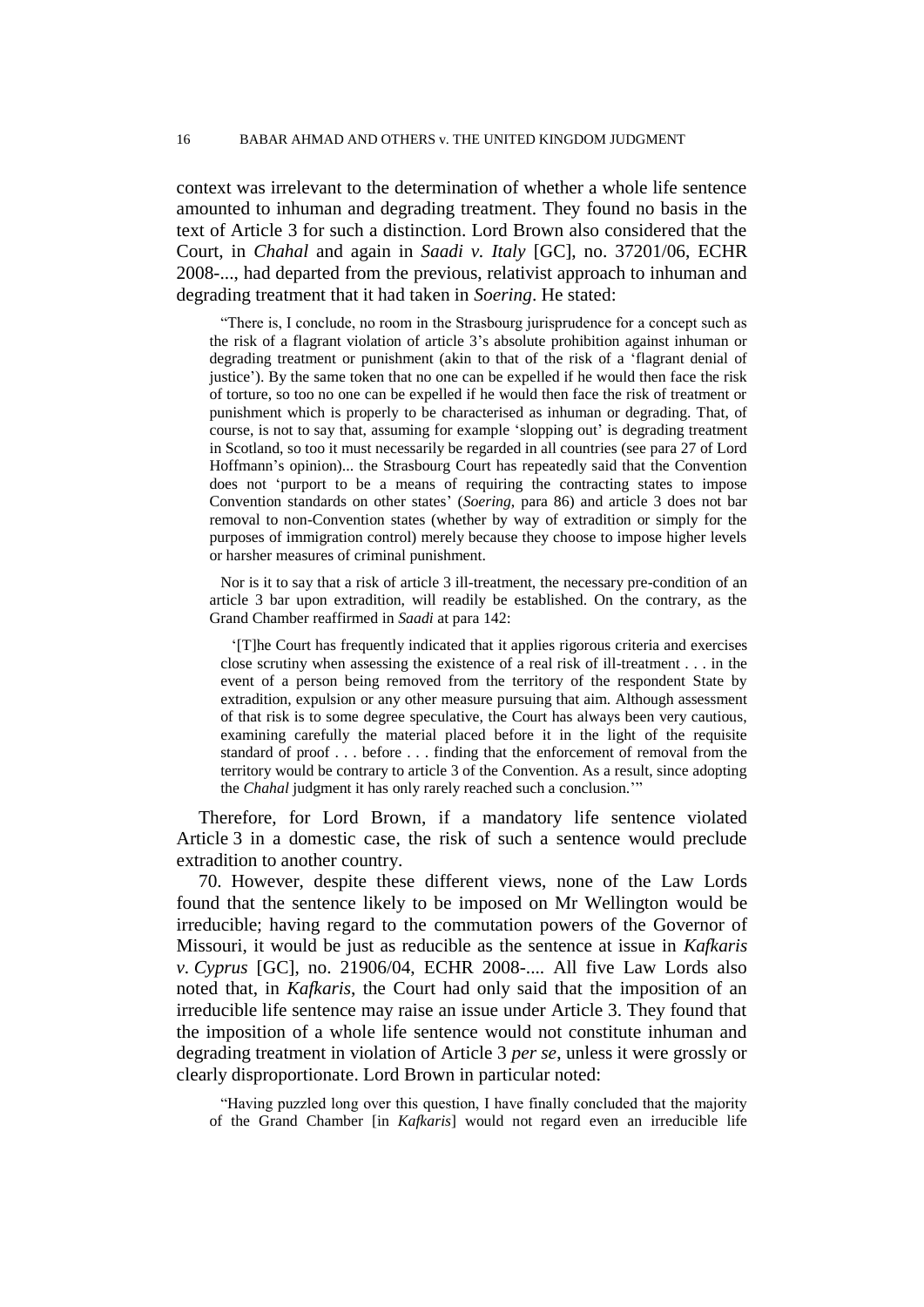sentence—by which, as explained, I understand the majority to mean a mandatory life sentence to be served in full without there ever being proper consideration of the individual circumstances of the defendant's case—as violating article 3 unless and until the time comes when further imprisonment would no longer be justified on any ground—whether for reasons of punishment, deterrence or public protection. It is for that reason that the majority say only that article 3 may be engaged."

Lord Brown added that this test had not been met in Wellington's case, particularly when the facts of the murders for which he was accused, if committed in the United Kingdom, could have justified a whole life order. However, Lord Brown considered that, in a more compelling case, such as the mercy killing of a terminally ill relative, this Court "might well judge the risk of ill-treatment to be sufficiently real, clear and imminent to conclude that extradition must indeed be barred on article 3 grounds".

71. Finally, Lord Hoffmann, Lord Scott, Baroness Hale and Lord Brown all doubted Lord Justice Laws' view that life imprisonment without parole was *lex talionis*. Lord Hoffman, Baroness Hale and Lord Brown did not accept his premise that the abolition of the death penalty had been founded on the idea that the life of every person had an inalienable value; there were other, more pragmatic reasons for abolition such as its irreversibility and lack of deterrent effect. Lord Scott rejected the view that an irreducible life sentence was inhuman and degrading because it denied a prisoner the possibility of atonement; once it was accepted that a whole life sentence could be a just punishment, atonement was achieved by the prisoner serving his sentence.

72. Wellington's application to this Court was struck out on 5 October 2010, the applicant having indicated his wish to withdraw it (*Wellington v. the United Kingdom* (dec.), no. 60682/08).

## **C. Relevant Canadian case-law**

73. Section 1 of the Canadian Charter of Rights provides that the Charter guarantees the rights and freedoms set out in it "subject only to such reasonable limits prescribed by law as can be demonstrably justified in a free and democratic society." Section 7 provides:

"Everyone has the right to life, liberty and security of the person and the right not to be deprived thereof except in accordance with the principles of fundamental justice."

Section 12 provides:

"Everyone has the right not to be subjected to any cruel and unusual treatment or punishment."

74. In *United States v. Burns* [2001] S.C.R. 283, Burns and another (the respondents) were to be extradited from Canada to the State of Washington to stand trial for murders allegedly committed when they were both eighteen. Before making the extradition order the Canadian Minister of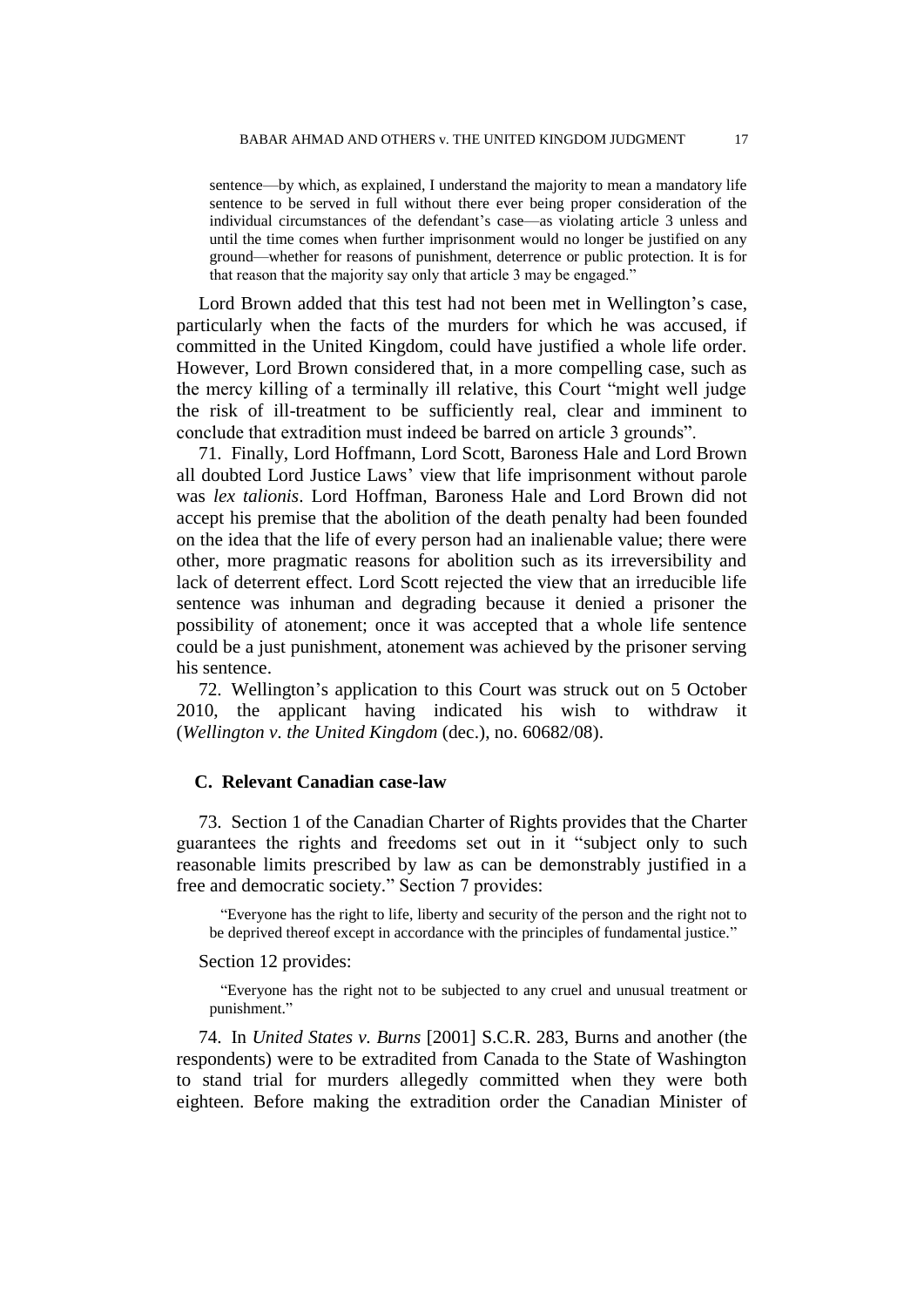Justice had not sought assurances that the death penalty would not be imposed. The Supreme Court of Canada found that the remoteness between the extradition and the potential imposition of capital punishment meant the case was not appropriately considered under section 12 but under section 7. However, the values underlying section 12 could form part of the balancing process engaged under section 7. The extradition of the respondents would, if implemented, deprive them of their rights of liberty and security of person as guaranteed by section 7. The issue was whether such a deprivation was in accordance with the principles of fundamental justice. While extradition could only be refused if it "shocked the conscience" an extradition that violated the principles of fundamental justice would always do so. The court balanced the factors that favoured extradition against those that favoured seeking assurances that the death penalty would not be sought. The latter included the fact that a degree of leniency for youth was an accepted value in the administration of justice, even for young offenders over the age of eighteen. The court concluded that the objectives sought to be advanced by extradition without assurances would be as well served by extradition with assurances. The court held therefore that assurances were constitutionally required by section 7 in all but exceptional cases.

75. In *United States of America v. Ferras; United States of America v. Latty*, [2006] 2 SCR 77, the appellants were to be extradited to the United States to face charges of fraud (the *Ferras* case) or trafficking of cocaine (the *Latty* case). The appellants in the *Latty* case had argued that, if extradited and convicted they could receive sentences of ten years to life without parole and this would "shock the conscience". In dismissing the appeals, the Supreme Court affirmed the balancing approach laid down in *Burns* to determining whether potential sentences in a requesting state would "shock the conscience". The harsher sentences the appellants might receive if convicted in the United States were among the factors militating against their surrender but they had offered no evidence or case-law to back up their assertions that the possible sentences would shock the conscience of Canadians. The factors favouring extradition far outweighed those that did not.

#### **D. Relevant international law on** *non-refoulement*

# *1. The International Covenant on Civil and Political Rights*

76. Article 7 of the ICCPR where relevant provides that "no one shall be subjected to torture or to cruel, inhuman or degrading treatment or punishment." The Human Rights Committee's most recent general comment on Article 7 (No. 20, of 10 March 1992) states the Committee's view that: "States parties must not expose individuals to the danger of torture or cruel, inhuman or degrading treatment or punishment upon return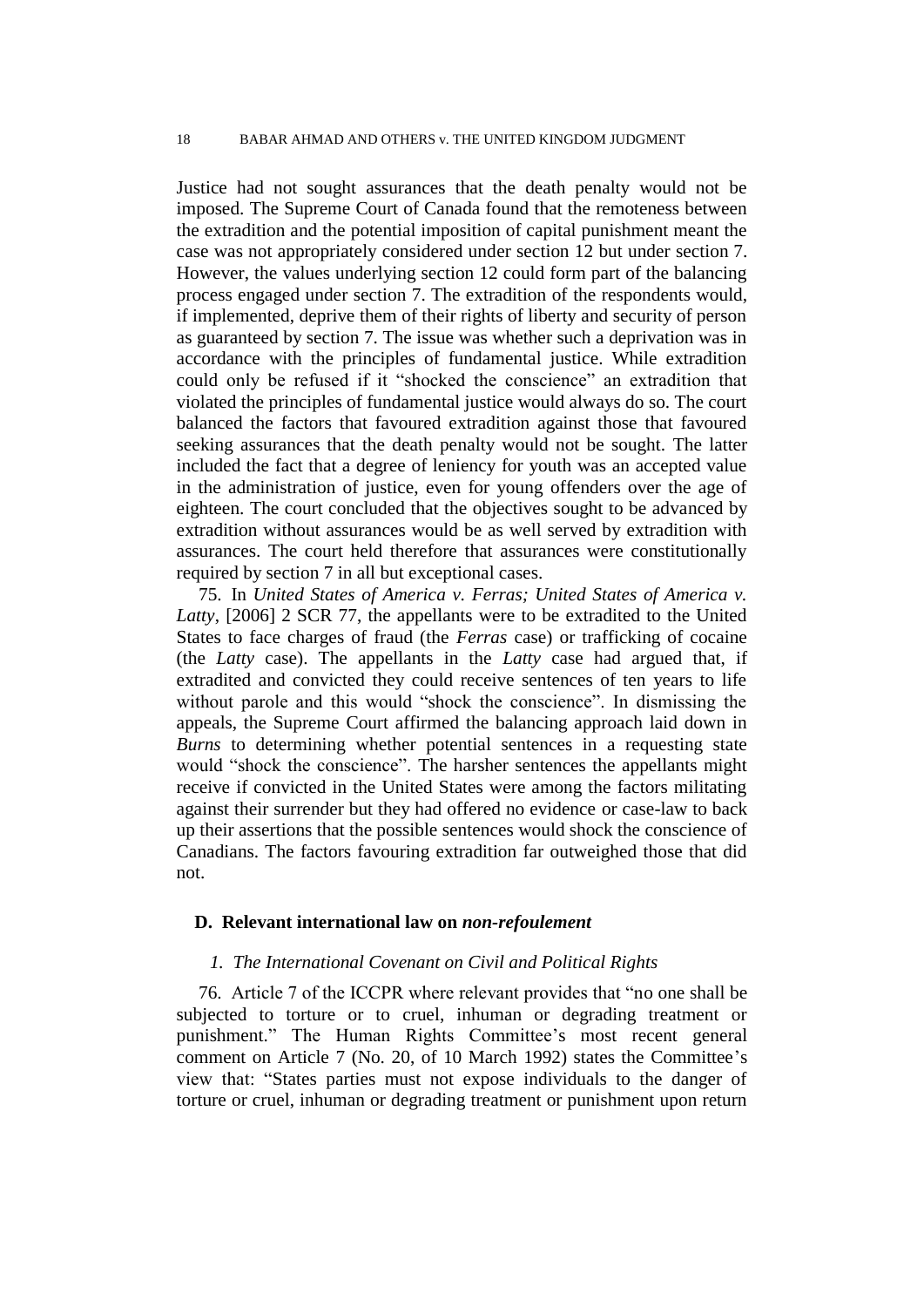to another country by way of their extradition, expulsion or *refoulement*." (see also *Chitat Ng v. Canada*, CCPR/C/49/D/469/1991, 7 January 1994; *A.J.R. v. Australia*, CCPR/C/60/D/692/1996, 11 August 1997).

#### *2. The United Nations Convention Against Torture*

77. Article 3 § 1 of the 1984 United Nations Convention against Torture and Other Cruel, Inhuman or Degrading Treatment or Punishment ("UNCAT") provides:

"No State Party shall expel, return ("*refouler*") or extradite a person to another State where there are substantial grounds for believing that he would be in danger of being subjected to torture."

#### 78. Article 16 § 2 provides:

"The provisions of this Convention are without prejudice to the provisions of any other international instrument or national law which prohibits cruel, inhuman or degrading treatment or punishment or which relates to extradition or expulsion."

# *3. The Council of Europe Guidelines on Human Rights and the fight against terrorism*

79. The above guidelines (adopted by the Committee of Ministers on 11 July 2002) contain the following provisions on *refoulement* and extradition:

#### "**XII. Asylum, return ('***refoulement***') and expulsion**

...

2. It is the duty of a State that has received a request for asylum to ensure that the possible return ("*refoulement*") of the applicant to his/her country of origin or to another country will not expose him/her to the death penalty, to torture or to inhuman or degrading treatment or punishment. The same applies to expulsion.

#### **XIII. Extradition**

1. Extradition is an essential procedure for effective international co-operation in the fight against terrorism.

...

3. Extradition may not be granted when there is serious reason to believe that:

(i) the person whose extradition has been requested will be subjected to torture or to inhuman or degrading treatment or punishment..."

#### *4. The European Union Charter*

80. Article 19 § 2 of the Charter of Fundamental Rights of the European Union provides:

"No one may be removed, expelled or extradited to a State where there is a serious risk that he or she would be subjected to the death penalty, torture or other inhuman or degrading treatment or punishment."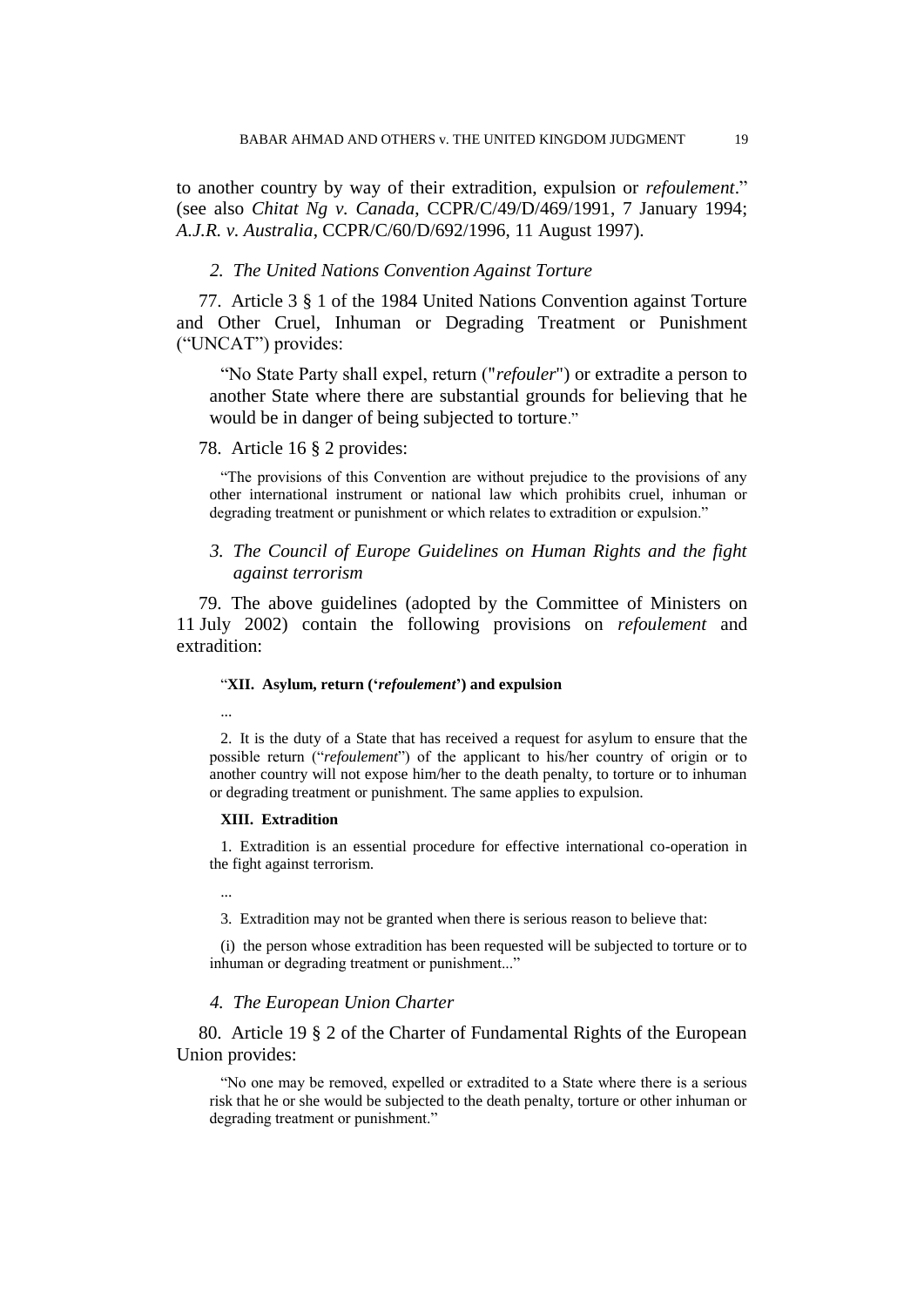#### 20 BABAR AHMAD AND OTHERS v. THE UNITED KINGDOM JUDGMENT

# III. RELEVANT DOMESTIC AND INTERNATIONAL LAW AND PRACTICE ON DETENTION AT ADX FLORENCE

## **A. Evidence of conditions of detention at ADX Florence**

81. ADX Florence, a so-called "supermax" prison, is one of a number of detention facilities at the Federal Correctional Complex, Florence, Colorado. The parties have provided a great deal of evidence in respect of conditions of detention at ADX and general facilities at FCC Florence. The applicants have also submitted general evidence on "supermax" prisons and their effects on prisoners. The evidence submitted may be summarised as follows.

# *1. Evidence submitted by the Government*

82. The Government submitted a series of declarations, which had been prepared specifically for the present proceedings by officials at FCC/ADX Florence. Thereafter, in reply to a series of questions put by the Court in respect of the number of inmates entering ADX's "step down program", two further letters were provided by the United States Department of Justice (see paragraphs 93–97 below).

## **a. The declarations**

83. Mr Louis J. Milusnic, the associate warden of ADX, outlined the regime which was in place at the special security unit (H Unit) for inmates who were subjected to special administrative measures. All cells were single occupancy, had natural light and measured 75.5 square feet (approximately 7 square metres). Showers were not in-cell but on a shared range.

84. Inmates in H Unit were part of the special security unit program, which had three phases that inmates could work through.

In phase one, the "baseline" phase, inmates had two non-legal telephone calls per month, five social visits, access to a commissary list and art and hobby craft items, and escorted shower time three times a week. They had ten hours per week of out-of-cell recreation time (increased from five hours per week in September 2009). As of November 2010, twelve inmates were in phase one.

In phase two, conditions were the same save that three non-legal telephone calls per month were permitted, the commissary list was expanded and inmates were permitted to go to the shower unescorted, five times per week. Eleven inmates were in phase two.

In phase three, group recreation was permitted five days a week (for a minimum of one and a half hours per day, in groups of four) and the number of non-legal telephone calls increased to four. Inmates ate one meal together and engaged in recreational activities together for one and a half hours per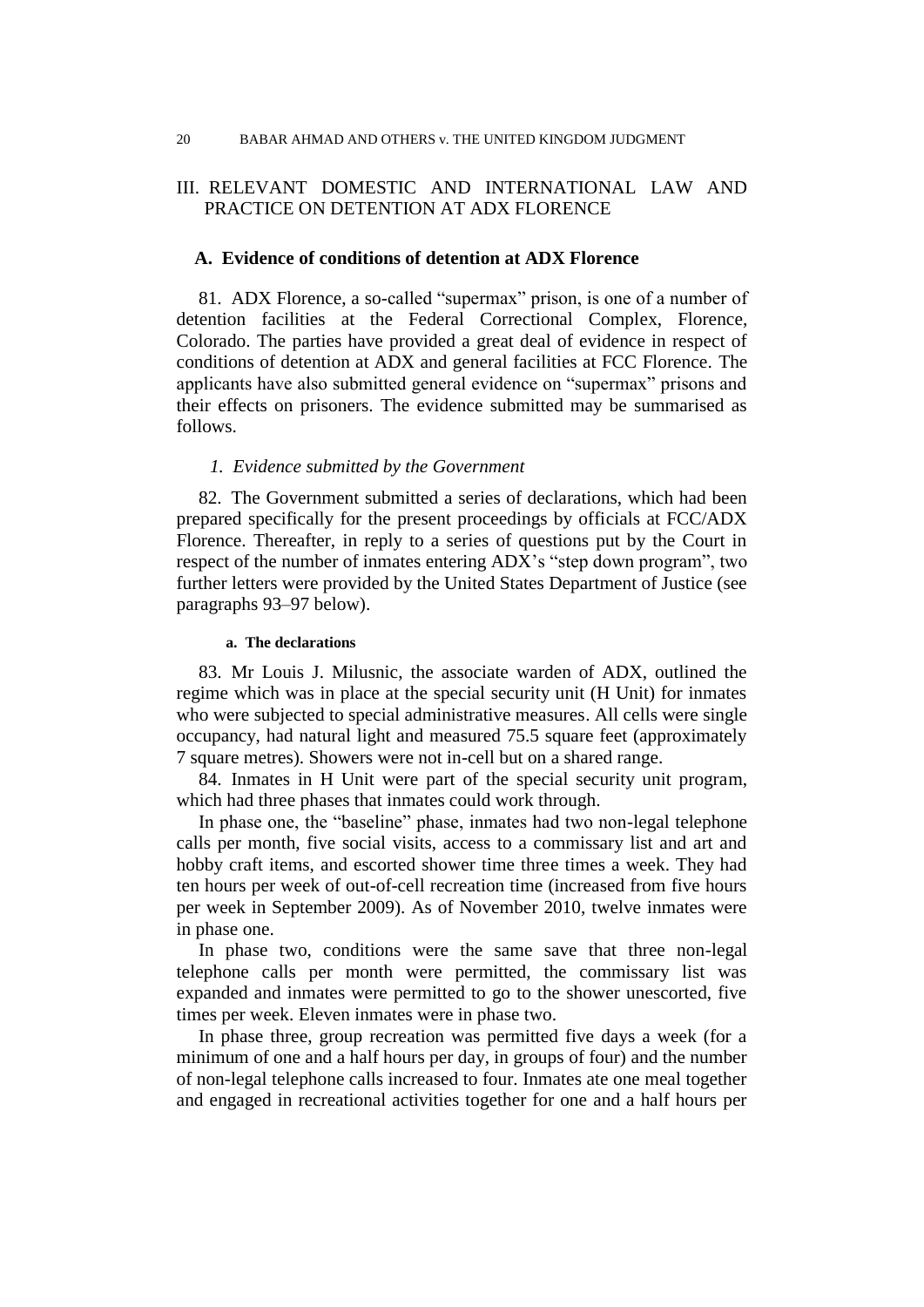day. Access to showers was unrestricted and the commissary list was further expanded. Four inmates, who had all been convicted of terrorist activity, had progressed to phase three.

Advancement through the phases was authorised by a Program Screening Committee, whose six-monthly reviews the inmate attended. The Committee's task was to determine whether an inmate could function with additional privileges without posing a security or safety risk. Advancement was subject to various factors including good conduct, participation in programmes recommended by the Unit, positive behaviour and respectful conduct and positive overall institutional adjustment.

85. Recreation alternated daily between outside and inside recreation. Outdoor recreation took place in adjacent individual recreation areas, which allow an inmate full visual access to the recreation yard and other inmates. Conversations could be carried on in a normal tone of voice and most inmates spent the majority of their recreation time talking to other inmates. Each individual outdoor area measured 12 feet by 20 feet (approximately 3.66 metres by 6 metres) and contained pull-up bars and footballs. Individual indoor areas measured 14 feet by 10 feet. Recreation had only been cancelled once in thirteen months for security reasons.

86. There was no limit on inmates' correspondence with family members and special administrative measures could be modified to allow correspondence beyond the immediate family. There were also no limits on correspondence with legal representatives and access to a law library for up to two hours at a time. Inmates received a free, daily copy of *USA Today*. They had access to fifty television channels and seven FM radio channels. They could speak to inmates in adjacent cells using the air ventilation as a voice conduit. They had regular contact with prison staff – a member of the Unit Team visited every inmate every day – and there were visits from medical, education, religious service and psychology staff, including two Arabic speakers. Inmates could request to speak with an officer at any time.

87. Mr Milusnic also outlined the criteria and procedures for placement at ADX Florence. An inmate either had to: (i) create a security risk at other correctional facilities; or (ii) as a result of his or her status, be unable to be safely housed in the general population of another institution. Referral to ADX was initiated by the staff at the inmate's current institution. If the warden of that institution, the relevant regional director and the Bureau's designation centre all concurred, a hearing took place. The inmate was given written notice at least twenty-four hours prior to the hearing. After the hearing, a report with a recommendation was prepared and given to the inmate. The final decision was taken on the basis of the report by an Assistant Director of the Federal Bureau of Prisons, with the possibility of appeal to the chief of the designation centre and thereafter the Office of the General Counsel.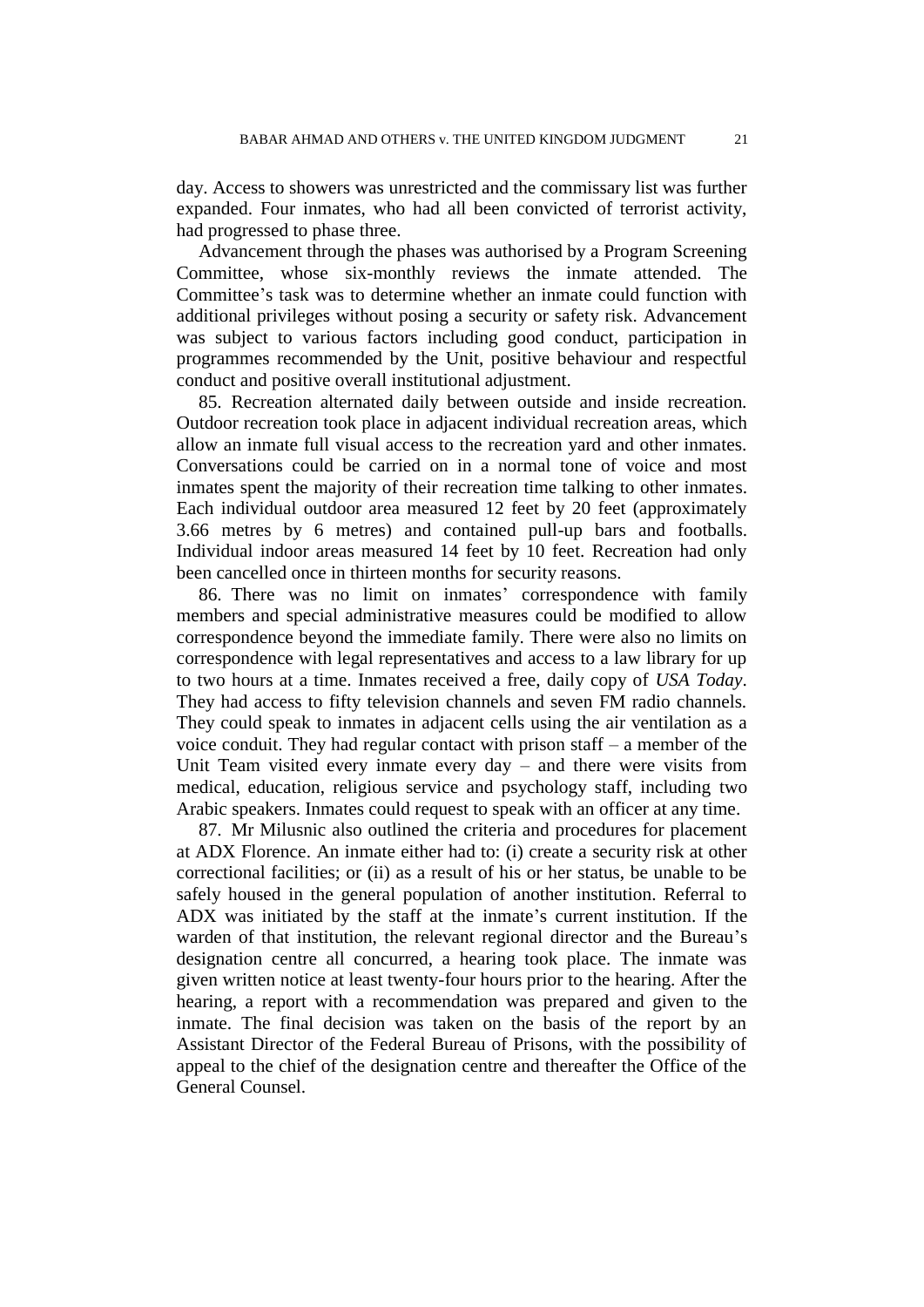#### 22 BABAR AHMAD AND OTHERS v. THE UNITED KINGDOM JUDGMENT

88. Ms Patricia Rangel is the Unit Manager for the General Population Units at ADX. She provided two declarations.

Her first declaration outlined the Federal Bureau of Prisons procedures for review of the status of inmates. There was an initial classification upon arrival at a new Bureau institution, which took place at a meeting attended by the inmate and which defined, *inter alia*, the work and educational programmes the inmate would follow, his or her release plans, and security/custody levels. Thereafter, there were six-monthly program reviews (including progress review reports, which were signed by the inmate and the Unit Manager) and more detailed, three-yearly progress reports, which were also made available to the inmate.

In her declaration Ms Rangel also outlined the different levels of security in ADX units and the step down program. The units followed a "stratified" system of housing from General Population Units to the Intermediate, Transitional and Pre-Transfer Units. It would take an inmate a minimum of thirty-six months to work through the system: the minimum stay in each unit was twelve months in a General Population Unit, six months in Intermediate, six in Transitional and twelve in Pre-Transfer. Specific conditions in each unit were as follows.

General Population Unit cells were 87 square feet (8 square metres) plus a sallyport (exit area) of 17 square feet. Showers were within the cells. There was a window with natural lighting and inmates could control the lighting in their cell via a dimmer switch. Lights on the range were switched off at night, but, as in all federal prisons, were briefly turned on for three cell counts during the night. Meals were delivered in-cell. Inmates received two fifteen minute telephone calls and up to five social visits per month. It was possible and permissible for inmates to talk to each other in their cells via the ventilation system or during their out-of-cell recreation.

Inmates had ten hours out-of-cell exercise each week in single-cell recreation areas, some of which were grouped together on large recreation yards. Ms Rangel gave the sizes of the two types of outdoor individualised recreation areas as 240 square feet and 315 square feet (22 and 29 square metres). The size of the indoor areas was 389 square feet (36 square metres). Recreation privileges could be restricted for violations of rules and regulations. Restrictions on outdoor recreation were in three-month increments (three months for a first offence, six for a second offence and so on).

Intermediate Unit cells were 75.5 square feet and did not have a sallyport or shower. There was a window with natural lighting; cell doors faced out onto a range. Inmates were assigned to a group of eight inmates with whom they recreated. Meals were provided to inmates one group at a time, meaning each group was allowed out of their cells to collect their meals in the range. Inmates received three fifteen-minute telephone calls and up to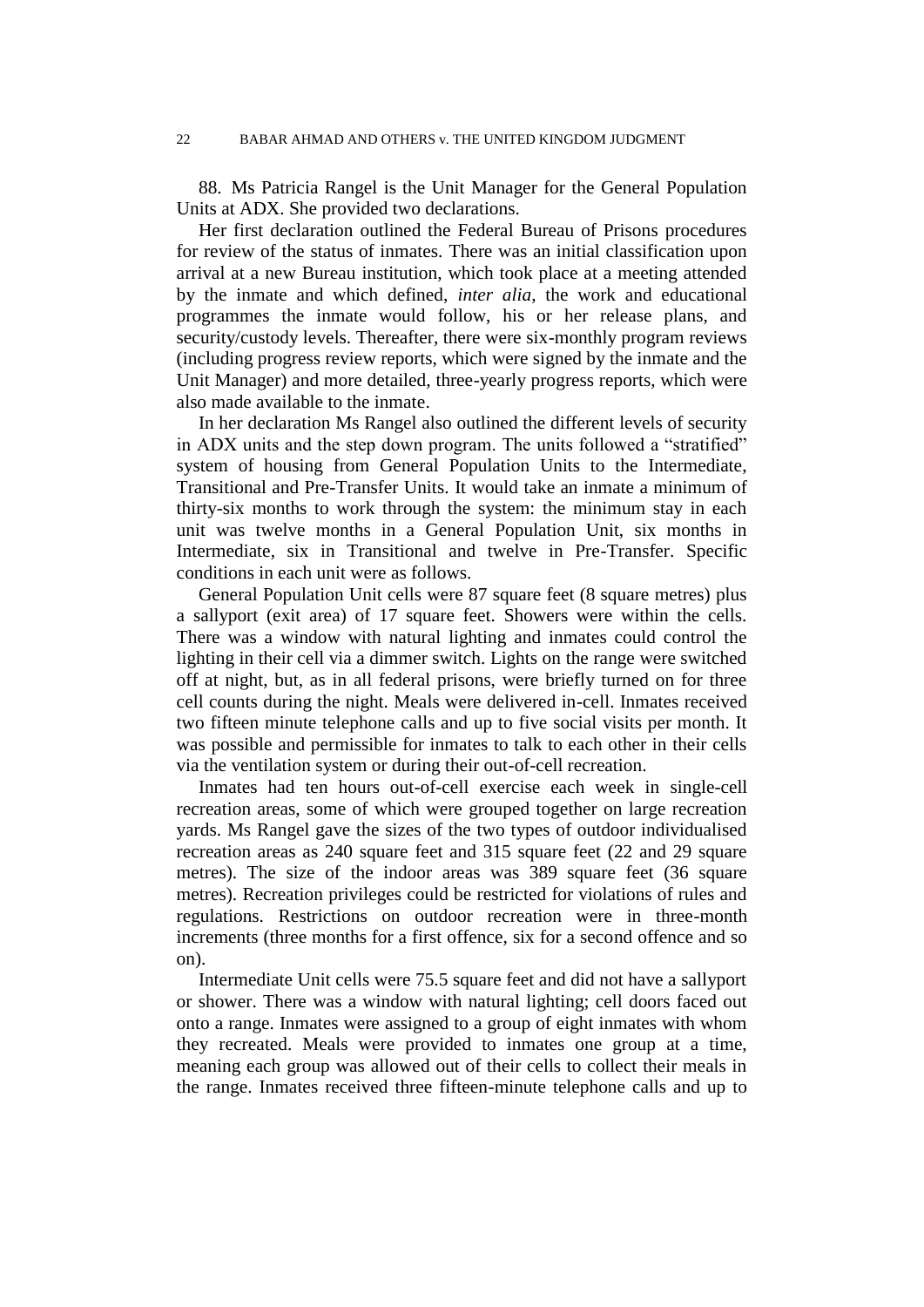five social visits per month. Showers stalls were on the range, where inmates could shower any time they were out on the range.

Transitional Units had similar conditions to Intermediate Units save that inmates were assigned to groups of sixteen inmates. They received twenty-one hours of out-of-cell recreation per week in their assigned group on the range or in a large recreation yard. Meals were consumed in groups on the range. Inmates were unrestrained when out of their cells. They received an extra fifteen-minute telephone call per month and could leave the unit unrestrained but escorted to purchase items from the commissary.

The Pre-Transfer Unit was located at another penitentiary at FCC Florence. As in the Intermediate and Transitional Units, inmates ate their meals and recreated within their assigned group. They received twenty-four and a half hours' out-of-cell recreation time per week, and five visits and three hundred minutes of telephone calls per month.

In the General Population, Intermediate and Transitional Units, access to television, radio and books, contact with prison staff and rules on correspondence were as outlined by Mr Milusnic.

The rules governing the step down program were set out in an "institution supplement", which had been updated in September 2009. An inmate's placement in and advancement through the step down program were reviewed every six months, subject to the minimum periods in each unit, set out above, and other criteria such as participation in defined programmes, positive behaviour and overall institutional adjustment. According to the updated supplement, mitigation of the original reason for placement at ADX Florence was no longer a factor which was considered, but the Step Down Screening Committee, which made decisions on advancement, could have regard to the initial reasons for placement at ADX and other safety and security factors. The final decision was one for the Warden. Any negative decision had to be reasoned (unless providing reasons would pose a threat to individual safety or institutional security) and was subject to appeal through the Bureau's administrative remedy programme. Since the implementation of the updated supplement, there had been a 56% increase in movement of inmates from the four General Population Units to the Intermediate Unit and a 135% increase in movement from the Intermediate to the Transitional Unit. Inmates had also completed the programme and been transferred out of ADX Florence. This included Arab-Muslim inmates.

89. Mr Christopher B. Synsvoll is the Department of Justice Supervising Attorney at FCC Florence. His declaration outlined the application of special administrative measures. These measures were rare: of 210,307 Federal Bureau of Prison inmates, forty-one were subjected to them; twenty-seven of the forty-one were in H Unit at ADX Florence. Special administrative measures could be challenged through the Bureau's administrative remedy programme, which led to a review of the need for the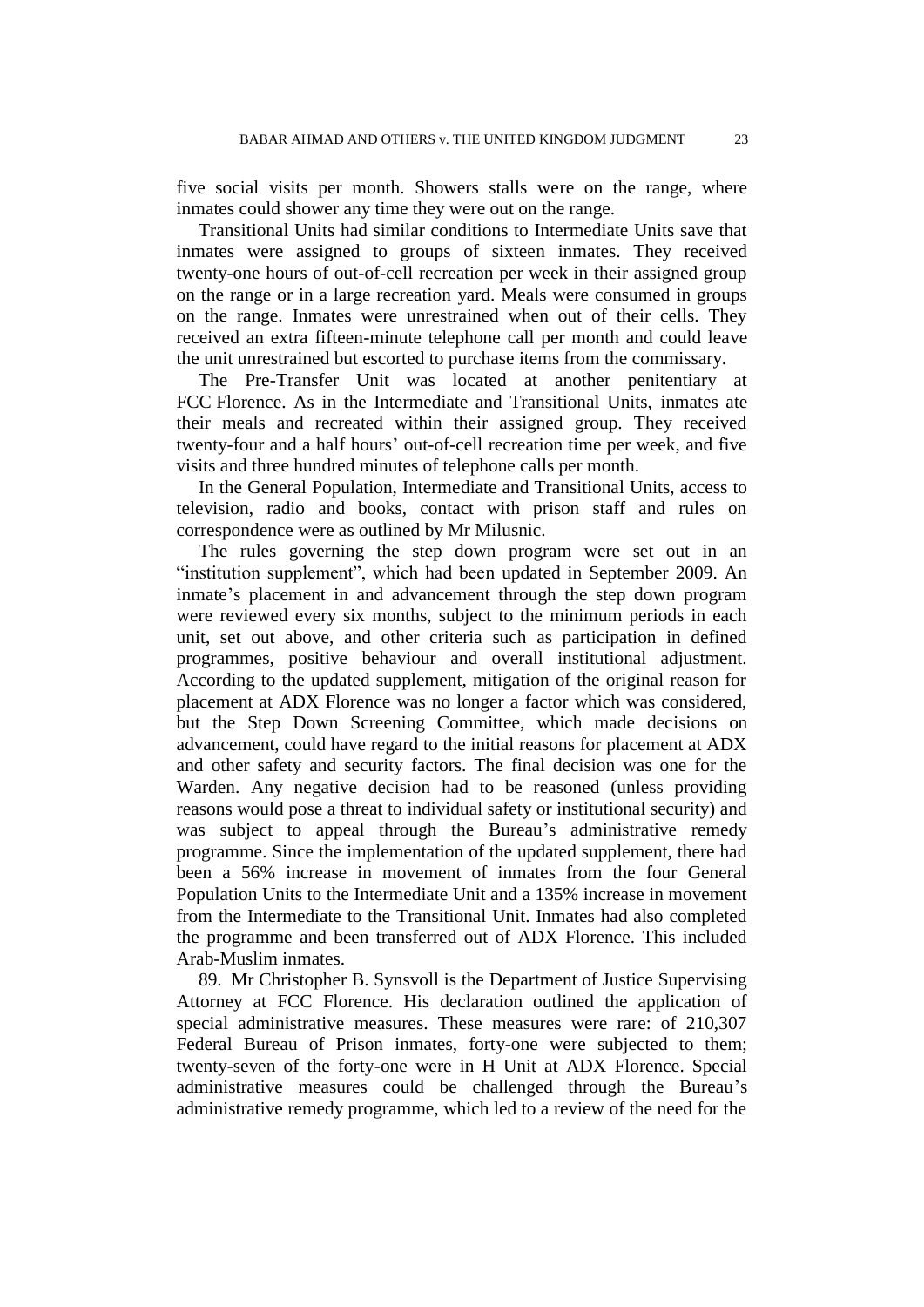measures and which involved consultation with other agencies such as the FBI. This process had, on occasion, led to the modification of certain special administrative measures such as allowing greater communication for inmates with the outside world.

90. The psychologist assigned to ADX Florence, Dr Paul Zohn, outlined the psychological and psychiatric care available at the prison. The preference was to treat inmates with mental health problems *in situ* rather than in hospitals where this was possible. Care was provided by one psychiatrist and two psychologists who made regular rounds through the housing units at ADX. Various treatment programs were available and inmates who needed psychotropic medication were seen regularly by a psychiatrist. Contrary to assertions previously made by the applicants, video-conferencing was not ordinarily used to assess an inmate's mental health. The main mental health disorders such as bipolar affective disorder, depression, post-traumatic stress disorder and schizophrenia would not preclude a designation to ADX and could be managed successfully there. Conditions of confinement were largely determined by security needs and would be modified based on mental illness only if the inmate's mental status warranted such a change. However, if necessary, inmates could be referred to one of the Bureau's Psychiatric Referral Centers for acute psychiatric care. Inmates who would be considered "seriously mentally ill" would not be housed at ADX but at a Referral Center. All new inmates at ADX received an initial psychological evaluation and, if necessary, followup assessment and treatment planning. Thereafter, the psychological department monitored any treatment needs such as medication or modification to an inmate's housing, work or program assignment.

91. The prison chaplain at ADX, Michael S. Merrill, stated that an imam was available to inmates four days a month and would speak to inmates at their cell door. The chaplain had also significantly expanded the Islamic section of the religious library at the prison, which included 158 Arabic language books. There were also 320 videos and DVDs on Islam. The Religious Services Department provided Islamic-faith programming through its closed-circuit television channel, including four to five days of Sunni Muslim programming on Friday and recitations of the Qur'an on Friday and Saturday evenings. Inmates had access to a halal diet; special arrangements were made for meals during Ramadan. Although there could be no formal congregational prayer for any faith group, Muslim inmates could perform the Azan (call to prayer) and the Salat (five daily prayers) in their cells; they could also have access to prayer rugs, prayer oil, prayer beads and religious headgear in their cells.

92. Ms Roxana Mack, the Assistant Supervisor of Education at ADX, stated that H unit inmates had access to approximately 900 books with no limit on the number of books an inmate could borrow. They had access to a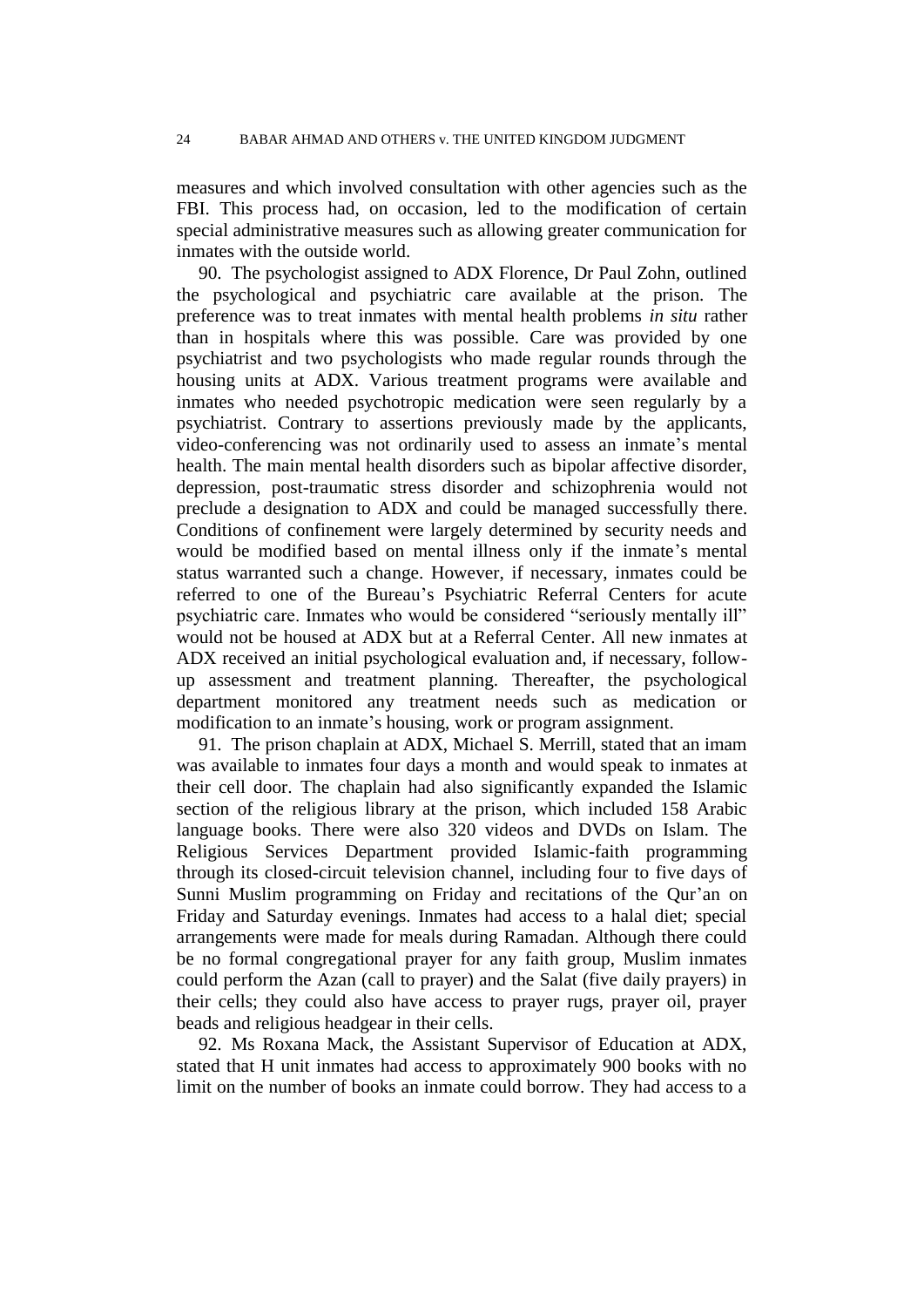law library for two hours at a time, including access to electronic databases. There were also educational courses.

#### **b. The Department of Justice's letters**

93. In the course of proceedings before the Court, the respondent Government were asked to provide information as to:

(i) how long inmates in the Special Security Unit program had spent at ADX and how long they had been in each phase of the program;

(ii) how many inmates were in each phase of the step down program;

(iii) how long each inmate had spent at ADX and how long they had been in each phase of the program; and

(iv) how many inmates had completed the program, how long they had spent at ADX and how long they had been in each phase of the program

94. The questions were forwarded to the United States authorities. By letter dated 26 September 2011, the Department of Justice stated that there were 252 inmates in ADX's General Population Unit. The Special Security Unit program could house up to 32 inmates. There were 17 inmates in phase I, nine in phase II and six in phase III. For the step down program, 32 inmates were in J Unit, 32 in K Unit and 25 in D/B Unit. The Department of Justice stated that the Bureau of Prisons obligations under United States law prevented disclosure of information as to the length of time inmates had spent at each stage of the two programs.

95. By letters dated 29 September and 7 October 2011, the Section Registrar clarified that the questions put by the Court were not intended to obtain information on specific inmates but rather to provide meaningful assistance as to: the length of time an inmate was likely to spend at ADX before being admitted to either program; how long he was likely to spend in each phase of either program; and how long he was likely to spend in either program before transfer out of ADX.

96. On 24 October 2011 the Agent of the Government of the United Kingdom replied, forwarding a letter of the same date from the Department of Justice, which set out the results of a statistical analysis conducted by the Bureau of Prisons. The analysis was based on a random sample of thirty inmates selected from the General Population at ADX and/or each phase of the step down program. On the basis of that sample, an inmate was likely to spend three years at ADX before being admitted to the Step Down or Special Security Unit programs. The likely times in each phase were: nine months in intermediate, eleven months in transition and nine months in pretransfer. Thus, an inmate was likely to spend three years in General Population followed by two years and five months progressing through either program.

97. The Department of Justice's letter of 26 September 2011 also stressed that, while generally inmates who were subject to special administrative measures were housed in the Special Security Unit, it was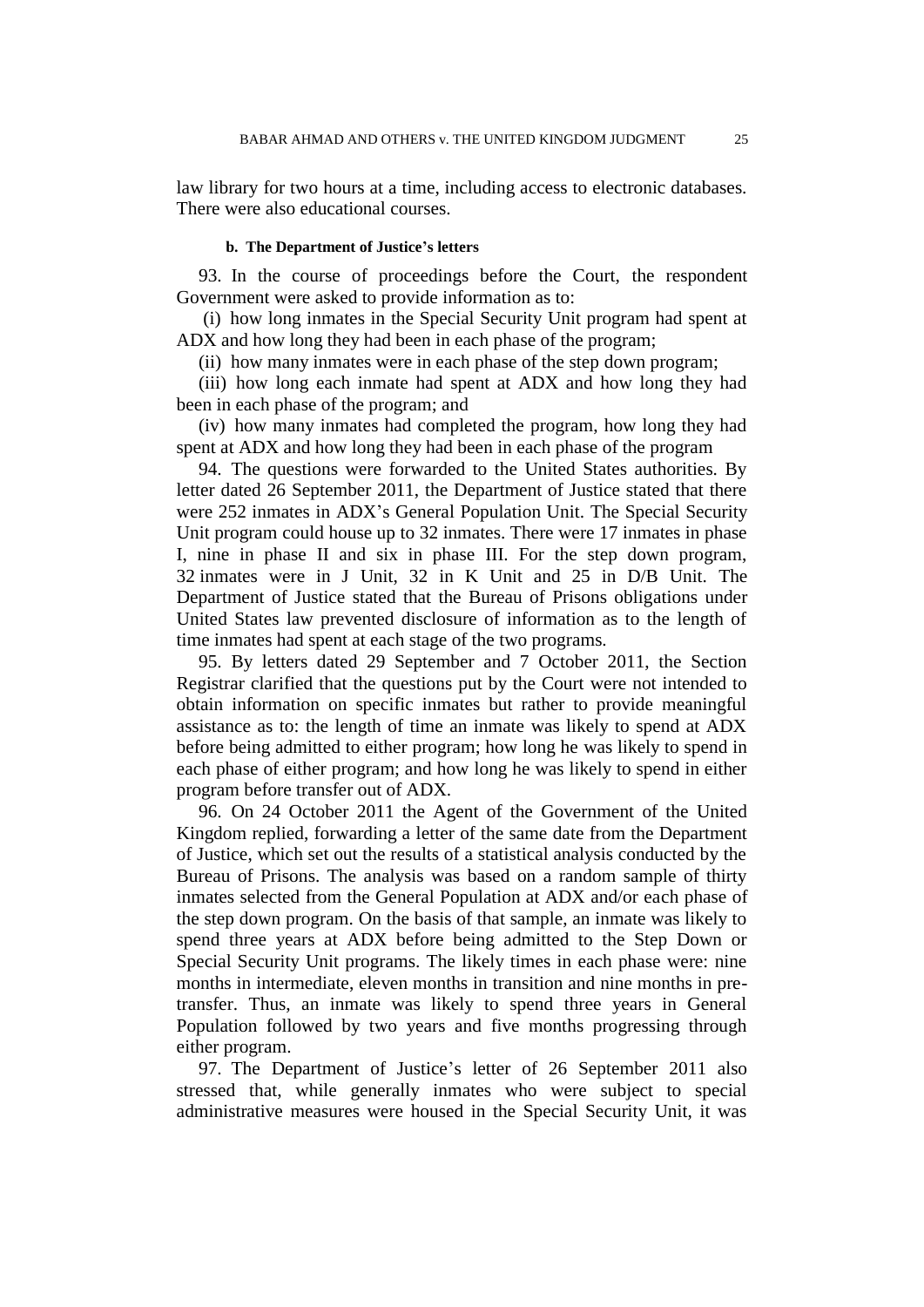possible for such inmates to be housed at other prisons. Furthermore, if special administrative measure were vacated for an inmate at ADX, he could be transferred from ADX to other prison. This had occurred for seven of the thirteen inmates whose special administrative measures had been vacated.

# *2. Evidence submitted by the applicants*

98. The applicants submitted general evidence as to the effect of solitary confinement on prisoners and specific evidence as to the prison regime at ADX Florence.

99. The applicants also provided a report by a psychiatrist, Dr Terry Kupers, which had been prepared specifically for the present proceedings. He considered that a supermax prison regime did not amount to sensory deprivation but there was an almost total lack of meaningful human communication. This tended to induce a range of psychological symptoms ranging from panic to psychosis and emotional breakdown. All studies into the effects of supermax detention had found such symptoms after sixty days' detention. Once such symptoms presented, it was not sufficient to return someone to normal prison conditions in order to remedy them. If supermax detention were imposed for an indeterminate period it also led to chronic despair. Approximately half of suicides in United States prisons involved the 6-8% of prisoners held in such conditions. The effects of supermax conditions were worse for someone with pre-existing mental health problems. There was also evidence of solitary confinement leading to a range of physical illnesses. Dr Kuper's conclusions were supported by a number of journal articles by psychologists and criminologists, which the applicants provided. $<sup>1</sup>$ </sup>

100. The specific evidence on ADX Florence included a series of statements by Professor Laura Rovner, Director of the Civil Rights Clinic at the University of Denver, which had acted for a number of prisoners at ADX Florence. Professor Rovner's statements were based on her experience of ADX, the evidence of her clients, and various affidavits which had been prepared for litigation in the federal courts regarding ADX Florence. Her latest statement, of 27 May 2011, responded to the six declarations submitted by the Government. Her statement, and the other evidence provided by the applicants, may be summarised as follows.

<sup>1.</sup> These included: P Scharff Smith, "Solitary Confinement – History, Practice, and Human Rights Standards" 181 *Prison Service Journal* 3-11; S. Shalev, "Inside a Supermax"; 181 *Prison Service Journal* 21-25; F. Cohen, "Isolation in Penal Settings: The Isolation-Restraint Paradigm" 22 *Journal of Law and Policy* 295; C. Haney, "A Culture of Harm: Taming the Dynamics of Cruelty in Supermax Prisons" 35:8 *Criminal Justice and Behaviour* 956; C. Haney, "Mental Health Issues in Long-Term Solitary and 'Supermax' Confinement" (2003) 49:1 *Crime and Delinquency* 124; S. Grassian, "Psychiatric Effects of Solitary Confinement" (2006) 22 *Journal of Law and Policy* 353.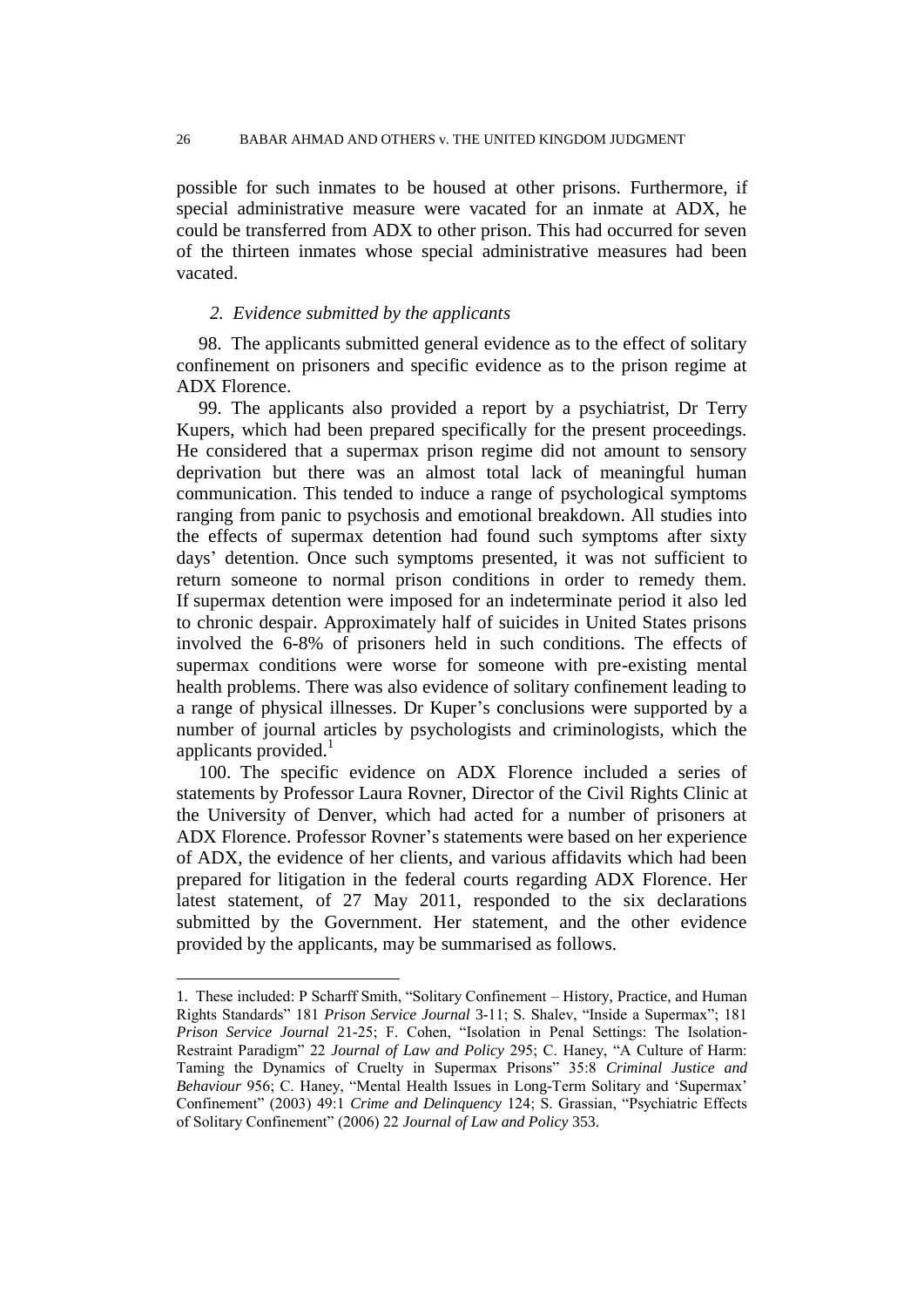101. Professor Rovner recalled that one of the former wardens of ADX had publicly described the prison as "a clean version of hell". Professor Rovner stated that, despite the evidence set out in the six declarations, conditions at ADX Florence had not changed significantly in the last two years. Solitary confinement for long periods continued. One lawyer, Mr Mark H. Donatelli, had conducted a survey which had found that at least forty-three inmates of ADX Florence had spent eight years or more in "lock-down" conditions there and at previous prisons.

Contact with staff could be as little as one minute per day. Some prisoners were placed on "single recreation status", meaning no one else was permitted to be in adjoining recreation cells at the same time. Recreation privileges could be terminated for minor infractions: one prisoner was denied outdoor exercise for sixty days for trying to feed crumbs to birds. When he challenged this sanction through the grievance process, it was increased to ninety days. Upon further appeal he was told that the decision was not punitive but a managerial strategy to impress upon him the importance of adhering to institutional procedures. Indoor recreations were little more than cages with a single pull-up bar for exercise. There was nothing to do in outdoor recreation cages save to pace up and down. There was limited visibility  $-$  all that could be seen was the sky through chain linking. Recreation was frequently cancelled owing to staff shortages.

The evidence also showed that, despite the consensus in the medical profession that prisoners with mental illnesses should not be held in solitary confinement, ADX continued to house seriously mentally ill prisoners, including those with severe schizophrenia and bipolar disorder. Several inmates were too sick to communicate properly with their representatives; a report had been received of one prisoner who was too ill to write, but was living a cell that he had covered in six inches of rubbish and faeces. Several prisoners had stated in witness statements prepared for litigation in the United States courts, that there were mentally ill prisoners at ADX Florence who, because of their conditions, screamed all night, making sleep difficult for others. General medical facilities were also inadequate: there were only two doctors for 3,200 inmates at FCC Florence, and only basic healthcare needs were met. There were also reports from Human Rights Watch which indicated that force feeding of hunger strikers took place in an unnecessarily punitive and painful way.

Religious services were extremely limited – one Muslim inmate had only seen an imam three times – and one inmate in a general population unit had received an incident report for intoning the Azan. Books and educational activities were also limited.

For inmates, particularly those subjected to special administrative measures, telephone calls, and social visits were highly restricted and subject to monitoring. Contact with other inmates was generally prohibited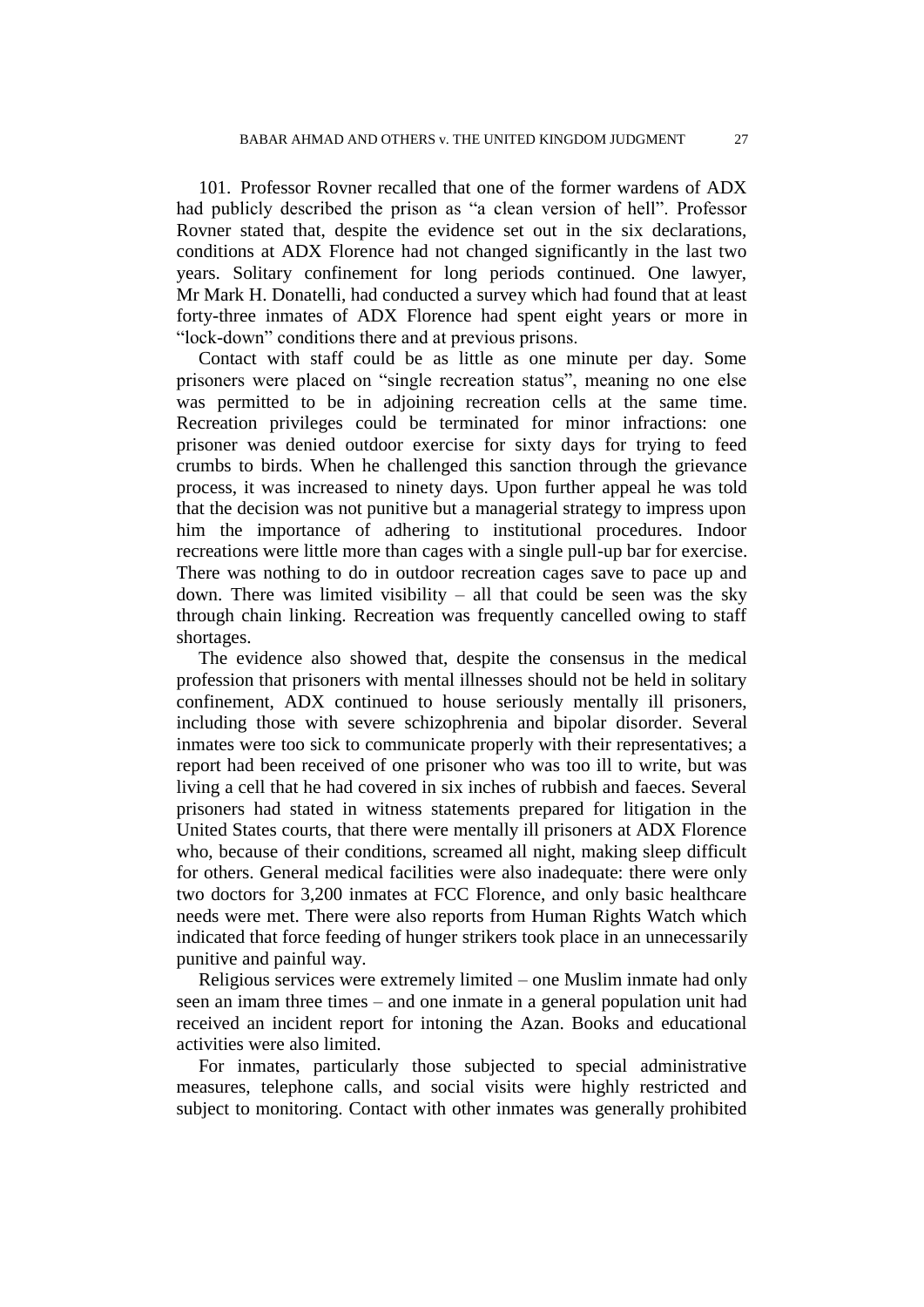and, when they were not, communication between cells could only be carried out by yelling, which was prohibited. Visits were limited to one adult visitor at a time, with no physical contact, and required fourteen days' written notice. Evidence in cases brought by inmates who had been subjected to special administrative measures indicated that letters could be limited to three sheets of paper per week and certain family members could be refused clearance to write to or speak with an inmate. Special administrative measures could also mean that an inmate was prohibited from watching news channels on television, from receiving recent newspapers or any Arabic publications whatsoever; one inmate received his newspaper with whole sections removed. International telephone calls were expensive and liable to disruption.

Despite the adoption of objective criteria for placement at ADX, it remained the case that all those subjected to special administrative measures or convicted of terrorism offences were liable for placement, regardless of their security risk or their disciplinary record in other institutions. The placement hearing was window dressing: one hearing officer had carried out one hundred hearings and never found an inmate to be unsuitable for placement. There was evidence of hearings taking place *post facto*, in some cases many years after the transfer to ADX had been carried out. Inmates also received only twenty-four hours' notice of a hearing and did not have the right to legal representation. There was evidence that hearing officers did not read all of the evidence submitted and based their decisions on unreliable evidence. Inmates did not see all the evidence against them. Professor Rovner also provided declarations by Arab Muslim clients, in which they stated that they had never been told the reasons for their placement at ADX and had been sent there after 9 September 2011, despite years of good conduct in other, much less restrictive prisons, both in the United States and elsewhere.

Although there had been an increase in the number of admissions to the step down program, the fact remained that many inmates were spending significant periods of time in solitary confinement prior to admission, despite having met the criteria for admission for years. Four clients of the Clinic had only been admitted to the program after periods of between seven and thirteen years in solitary confinement and only then after commencing litigation against the Bureau of Prisons. Another two clients had never been admitted, despite their clean disciplinary records and despite periods of eight to nine years at ADX. Even after the changes to procedures governing entry to the program, an inmate's original crime continued to serve as the basis for placement at ADX; thus it was possible for an inmate to be unable to sufficiently mitigate the original reason for placement and so gain admission to the program. Moreover, if an inmate had never been told the reasons for his placement, he could not know what he had to do to gain admission to the program. The program required three years to complete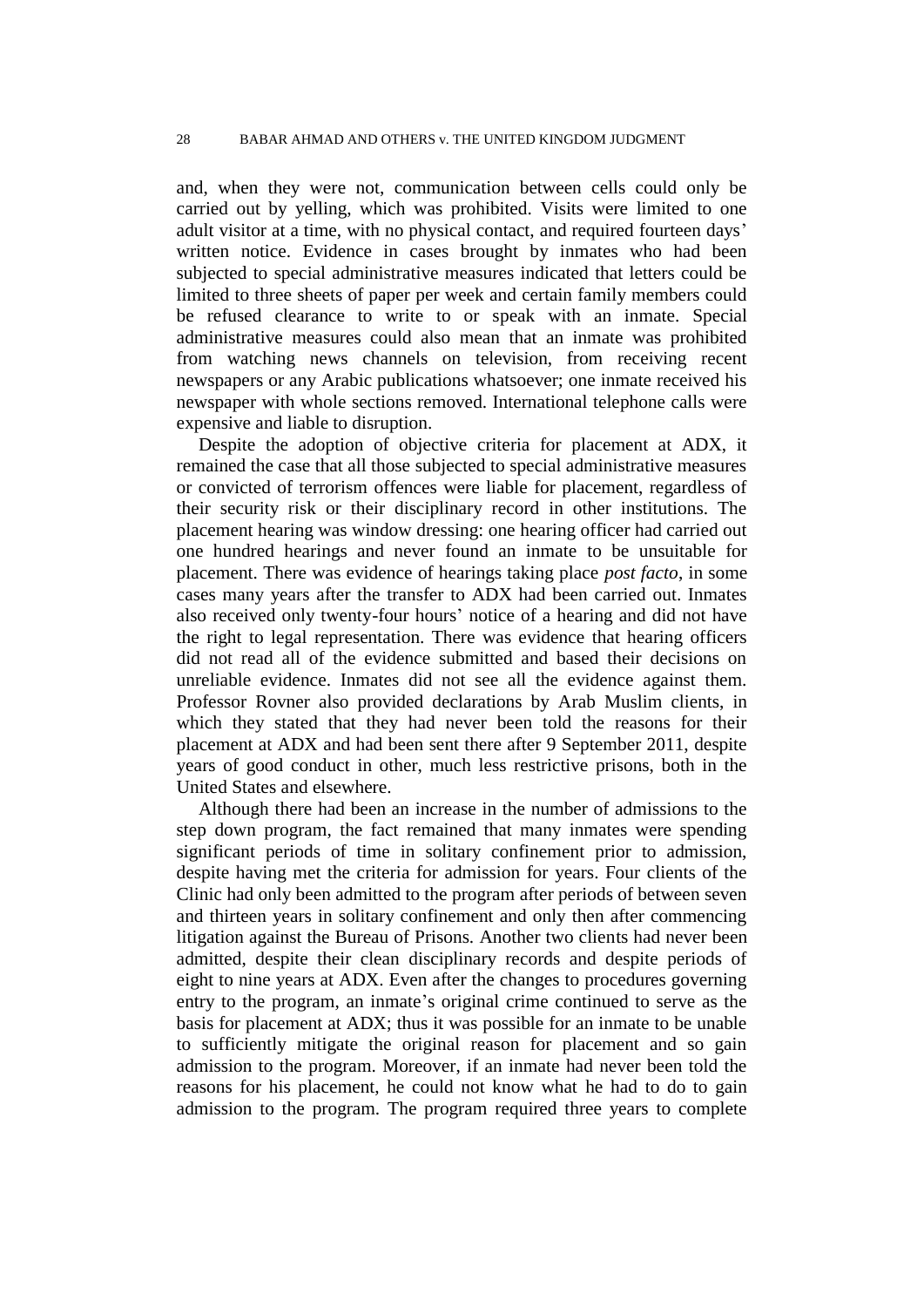and a prisoner needed one year of clear conduct in general population before being eligible for step down. Even eligibility for the program did not mean that a prisoner would be allowed into it.

Conditions in the first phase of the step down program did not differ significantly from general population units. According to one inmate, Mr Rezaq, lockdowns occurred frequently in J Unit, which meant inmates were confined to their cells, and could last days or even weeks. Inmates could also be removed from the program at any time without explanation or due process, even for the most minor infractions. Some had been removed from the program without receiving an incident report or were removed after receiving a report for an incident for which they were soon found not guilty. Yet, following such removals, they were either denied re-admission to the program or forced to spend years going through it again. The Bureau itself had estimated that only 5% of inmates progressed though the program in the minimum three years. Even successful completion of the step down program might only result in a transfer to a "communications management unit", such as those housed at USP Terre Haute or USP Marion, where conditions remained restrictive.

According to Professor Rovner, it was difficult to dispute the evidence provided by the Government on special administrative measures (owing to restrictions contained in the measures themselves) but, on the basis of public information, she was able to state that the effect of the measures could amount to solitary confinement, even if an inmate was not detained at ADX. The indefinite prolongation of special administrative measures meant that certain Arab-Muslim inmates had spent between five and thirteen years in solitary confinement both before and after trial. Challenging such measures was impossible for inmates without access to legal representation. Legal aid was not available and, even if *pro bono* legal representation was obtained, the Department of Justice could still refuse to give the lawyers the necessary clearance; this had happened to her Clinic.

102. The applicants also relied on two letters from Human Rights Watch. The first, dated 2 May 2007 to the Director of the Federal Bureau of Prisons, followed a tour the organisation had been given of ADX Florence. The letter expressed concerns that a number of prisoners convicted of terrorism offences had been sent to the prison based on the nature of their crimes and, despite good conduct since their arrival, had remained in general population units and thus outside the step-down programme for up to nine years. The letter made suggestions for improvement in respect of recreation, mail, telephone use, the library. It also noted that progress was to be made on better meeting prisoners' religious needs, such as the provision of a full-time imam and commended the educational programmes available through the prison's television system. In the letter Human Rights Watch expressed serious concerns as to prisoners' inability to do any meaningful exercise in the indoor and outdoor recreation areas, owing to the size of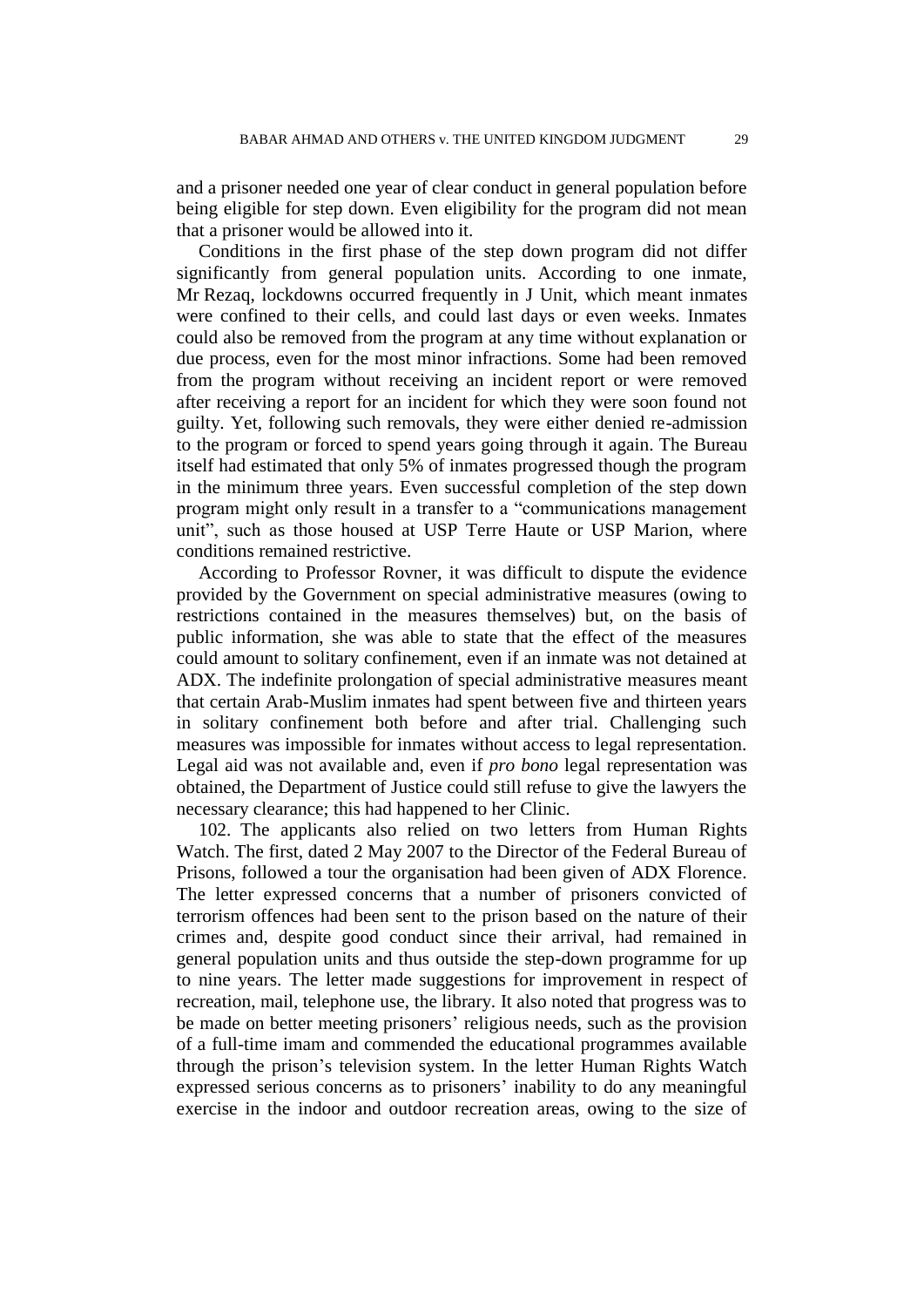these areas and the lack of any proper equipment. The letter urged the prison authorities to investigate reports of retaliation against prisoners who were on hunger strike in the form of transfer to harsher cells. The letter also said that Human Rights Watch was extremely concerned about the effects of longterm isolation and highly limited exercise on the mental health of prisoners and criticised reports of rushed consultations between prisoners and psychologists, as well as the fact that evaluations were carried out via closed circuit television.

103. The applicants obtained a second letter from Human Rights Watch, dated 21 August 2008, which stated that Human Rights Watch considered conditions at ADX violated the United States' treaty obligations under the International Covenant on Civil and Political Rights and the United Nations Convention against Torture. It was unremarkable that "minor adjustments" had been made to the regime but it remained in essence one of "long-term and indefinite incarceration in conditions of extreme social isolation and sensory deprivation".

# **B. The Eighth Amendment and conditions of detention**

104. The Eighth Amendment to the Constitution provides, *inter alia*, that cruel and unusual punishments shall not be inflicted.

105. The Eighth Amendment requires prison officials to provide humane conditions of confinement, to ensure inmates receive adequate food, clothing shelter and medical care, and to take reasonable measures to guarantee their safety (*Farmer v. Brennan* 511 US 825 (1994). Only those deprivations denying the minimal civilized measure of life's necessities are sufficiently grave to form the basis of an Eighth Amendment violation (*Wilson v. Seiter* 501 U.S. 294, 304 (1991); *Rhodes v. Chapman* 452 U.S. 337, 347 (1981)). A serious deprivation is necessary, because routine discomfort is part of the penalty inmates pay for their crimes (*Hudson v. McMillan* 503 US 1 (1992); *Sandin v. Conner* 515 US 472 (1995)). Thus, in order to establish that a deprivation violates the Eighth Amendment, a prisoner must satisfy: (i) an objective test by demonstrating a sufficiently serious deprivation; and (ii) a subjective test by showing that the conditions of confinement involve the deliberate imposition of pain or deliberate indifference to it (*Wilson*, cited above).

106. In *Hutto v. Finney* 437 US 678 (1978), the Supreme Court upheld a lower court order limiting periods of punitive isolated confinement to thirty days, in circumstances where the lower court had found that conditions in the prison in question amounted to cruel and unusual punishment. The court recognised that confinement in an isolation cell was a form of punishment which was subject to scrutiny under Eighth Amendment standards but rejected the submission that indeterminate sentences to punitive isolation always constituted cruel and unusual punishment.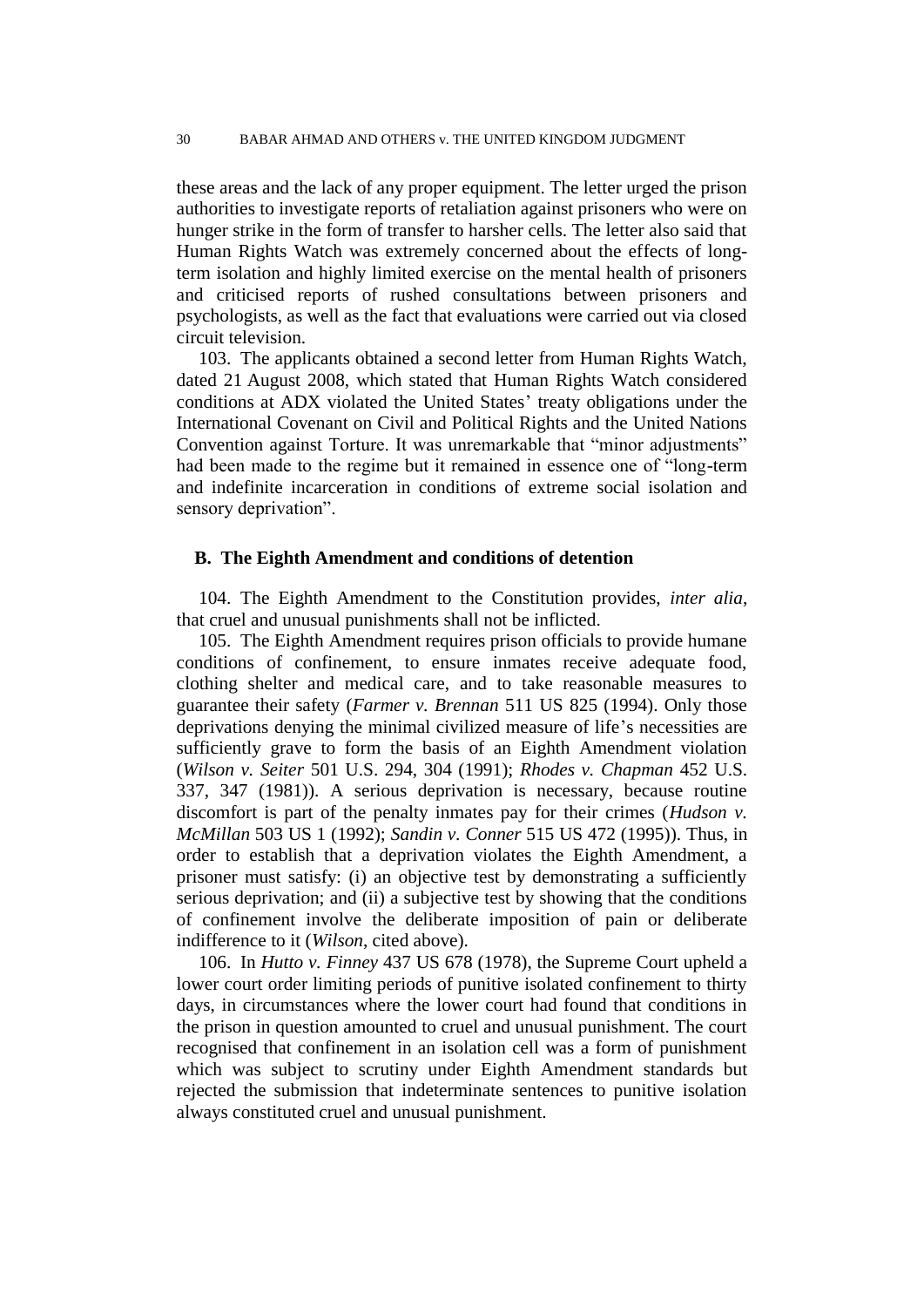107. Lower federal courts have found that whether an extended term of solitary confinement violates the Eighth Amendment will depend on the particular facts of each situation, including the circumstances, nature and duration of the confinement (*DeSpain v. Uphoff* 264 F.3d 965 ( $10^{th}$  Cir. 2001)). Although they have recognised that prolonged conditions of solitary confinement may cause significant psychological damage (*Davenport v. DeRobertis* 844 F.2d 1310, 1313 ( $7<sup>th</sup>$  Cir. 1988)), the lower courts have, for the most part, rejected Eighth Amendment claims arising either from conditions of solitary confinement or from periods of confinement to cells for twenty-two or twenty-three hours per day (see, *inter alia*, *Five Percenters* 174 F.3d 471 (4<sup>th</sup> Cir. 1999); *In re Long Term Admin. Segregation* 174 F.3d 464 (4<sup>th</sup> Cir. 1999); *Anderson v. County of Kern* 45 F.3d 1310 (9<sup>th</sup> Cir. 1995); *Peterkin v. Jeffes* 855 F.2d. 1021 (3d cir. 1988); *Smith v. Romer* 107 F.3d 21 (10<sup>th</sup> Cir. 1997)). However, in *Ruiz v. Johnson* 37 F. Supp 2d 855 (1999), the highest level of administrative segregation in the Texan prison system was found to reach levels of psychological deprivation that violated the Eighth Amendment. There, the court found there had been deliberate indifference to a systemic pattern of extreme social isolation and reduced environmental stimulation. The objective test was found to have been met in respect of three prisoners who had been in solitary confinement for between twenty-nine and thirty-five years: *Wilkerson v. Stalder* 639 F. Supp. 2d 654 M.D.La., 2007.

108. Lower courts outside the Tenth Circuit (which has jurisdiction over ADX Florence) have ruled that solitary confinement of prisoners with preexisting serious mental illness can be sufficiently harmful to violate the objective test laid down in *Wilson*, cited above: see *Jones 'El v. Berge* 164 F. Supp. 2d 1096 (2001) (concerning Wisconsin's "supermax" prison) and *Madrid v. Gomez* 889 F. Supp 1146 (1995) (concerning detention at Pelican Bay State Prison, California). However, the subjective test laid down in *Wilson* may not be satisfied unless a plaintiff can show that prison officials attributed any deterioration in his mental state to the conditions of his confinement. Negligence in this respect does not suffice; deliberate indifference is required (*Scarver v. Litscher* 434 F. 3d 972 ( $7<sup>th</sup>$  Cir. 2006)).

#### **C. Due process of law**

109. The Fifth Amendment protects against deprivation of life, liberty or property without due process of law. In the context of prison discipline, due process rights are triggered by an atypical and significant hardship on the inmate in relation to the ordinary incidents of prison life (*Sandin v. Conner*, cited above). This will include transfer to a "supermax" security prison (*Wilkinson v. Austin* 545 US 209 (2005)). In *Wilkinson*, the court upheld a system which gave notice of the reasons for placement in the supermax prison, an opportunity to reply and multiple levels of review. Periodic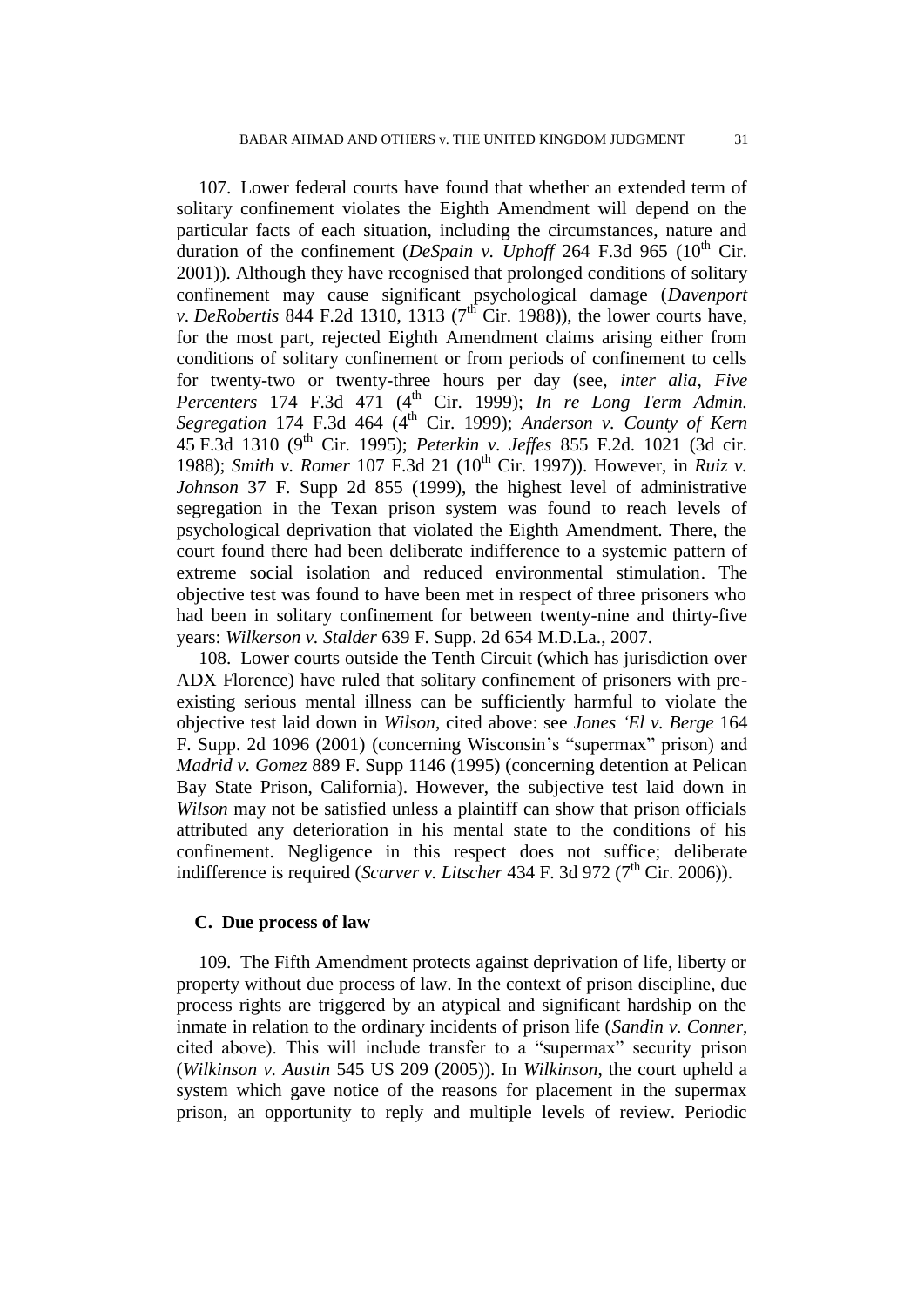review of administrative segregation is also required to ensure that it is not used as a pretext for indefinite confinement (*Hewitt v. Helms* 459 US 460 (1983)).

*Sandin* has been interpreted by the Tenth Circuit as requiring prisoners to show that their conditions of confinement deviate substantially from the baseline accepted treatment of prisoners (*Estate of DiMarco v. Wyoming Department of Corrections* 473 F. 3d 1334 (10<sup>th</sup> Cir. 2007)). This test was found not to be satisfied by fourteen months' solitary confinement in *DiMarco* because the prisoner in question had been provided with the ordinary essentials of prison life.

#### **D. Litigation challenging conditions of detention at ADX Florence**

110. In *Sattar v. Gonzales* 2009 WL 606115 (D.Colo.2009) the United States District Court for the District of Colorado dismissed a challenge to conditions of detention at ADX Florence and to the imposition of special administrative measures. The plaintiff had limited contact with his family and attorneys and so the court found that the "severe limitations of ADX confinement" did not amount to the necessary deprivation required by the objective test.

A constitutional challenge to the imposition of special administrative measures at ADX was also dismissed by the District Court in *Al-Owhali v. Holder* 1011 WL 288523 (D. Colo. 2011); the case is now the subject of an appeal.

In *Georgacarakos v. Wiley*, 2010 WL 1291833 (D.Colo. 2010) the District Court found that detention at ADX for five years did not amount to atypical and significant hardship, given the availability of social visits and phone calls, the opportunity to converse with other inmates in the recreation areas, and the possibility of transfer out of ADX via the step down program. *Georgacarakos* was recently followed in *Matthews v. Wiley* 744 F. Supp. 2d 1159 (D. Colo. 2010).

In *Magluta v. United States Federal Bureau of Prisons*, 29 May 2009, the District Court held that the plaintiff's allegation that detention at ADX had led to a significant deterioration of his mental condition failed to satisfy the objective test in *Wilson* cited above. The plaintiff had not shown that conditions at ADX, even if lonely or uncomfortable, failed to provide basic human necessities; ADX was a prison and confinement was "intended to punish inmates, not coddle them".

111. In *Hill v. Pugh 75* Fed. Appx. 715 ( $10^{th}$  Cir. (2003)) United States Court of Appeals for the Tenth Circuit rejected an Eighth Amendment claim that ADX conditions were cruel and unusual. The plaintiff was isolated in his cell twenty-three hours a day for five days a week and twenty-four hours the remaining two days. However, his minimal physical requirements of food, shelter, clothing and warmth had been met and so the conditions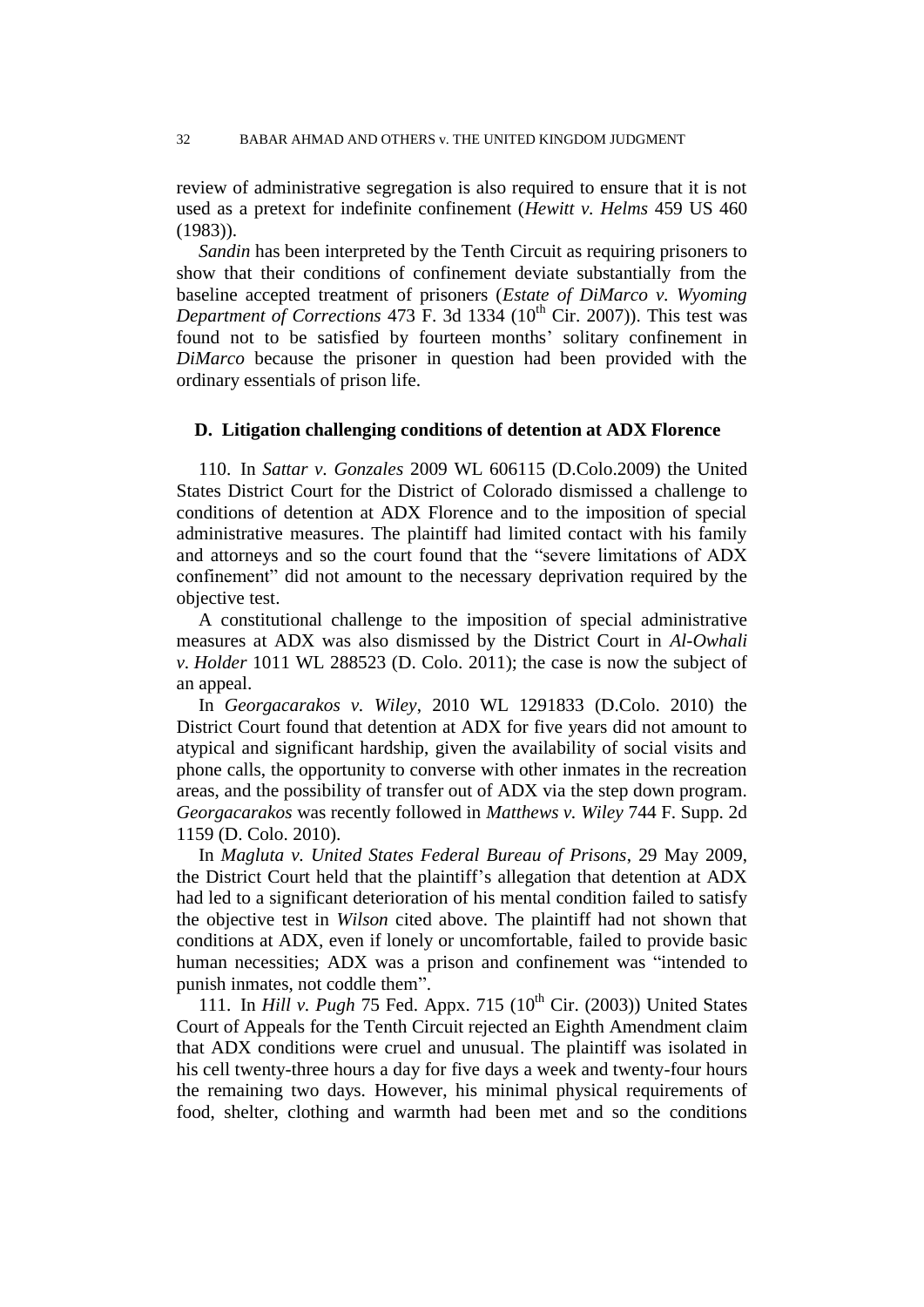showed neither an "unquestioned and serious deprivation of basic human needs" nor "intolerable or shocking conditions". Similar conclusions were reached in *Jordan v. the Federal Bureau of Prisons* 191 Fed. Appx 639 (10<sup>th</sup>) Cir. 2006), *Ajaj v. United States* 293 Fed.Appx. 575 (10<sup>th</sup> Cir. 2008).

112. In *Rezaq, et al. v. Nalley, et al*, the plaintiffs brought Eighth Amendment claims concerning their placements at ADX at various dates between 1997 and 2003. The District Court granted the Bureau of Prisons' motions for summary judgment: 2010 WL 5157317 (D. Colo. 2010); 2010 WL 5464294 (D. Colo. 2010). The court, following the recommendations of the Magistrate Judge, found that the plaintiff's terrorist backgrounds and convictions provided a legitimate penological interest for transferring them to ADX, particularly when only thirty-five of the two hundred and six inmates in federal prisons with international terrorism convictions had been assigned to ADX. The plaintiffs' conditions of confinement there were not so extreme as to be atypical and significant. The conditions were also different from those in *Wilkinson v. Austin* (see paragraph 109 above) in that ADX offered more opportunities for outdoor exercise, interaction with other inmates and educational programmes. There was also insufficient evidence of significant mental harm: there was no evidence that one of the plaintiff's depression could be attributed to ADX; the remainder of the plaintiffs' emotional problems were typically experienced by prisoners. Finally, owing to the availability of periodical reviews and the step down program, confinement at ADX was not indeterminate. The plaintiffs have appealed to the Court of Appeals for the Tenth Circuit, though they have all been transferred out of ADX.

113. In *Silverstein v. Federal Bureau of Prisons* 704 F Supp. 2d 1077 (2010), before the District Court the plaintiff alleges that he has been held in solitary confinement at ADX Florence and other institutions since 1983. The Bureau of Prisons has sought summary judgment in its favour in respect of the plaintiff's claims. A decision is awaited; a six-day jury trial was set to begin on 23 January 2012.

#### **E. Relevant international materials on solitary confinement**

## *1. Council of Europe*

114. The Council of Europe Guidelines on human rights and the fight against terrorism contain the following provision:

# "**XI. Detention**

1. A person deprived of his/her liberty for terrorist activities must in all circumstances be treated with due respect for human dignity.

2. The imperatives of the fight against terrorism may nevertheless require that a person deprived of his/her liberty for terrorist activities be submitted to more severe restrictions than those applied to other prisoners, in particular with regard to: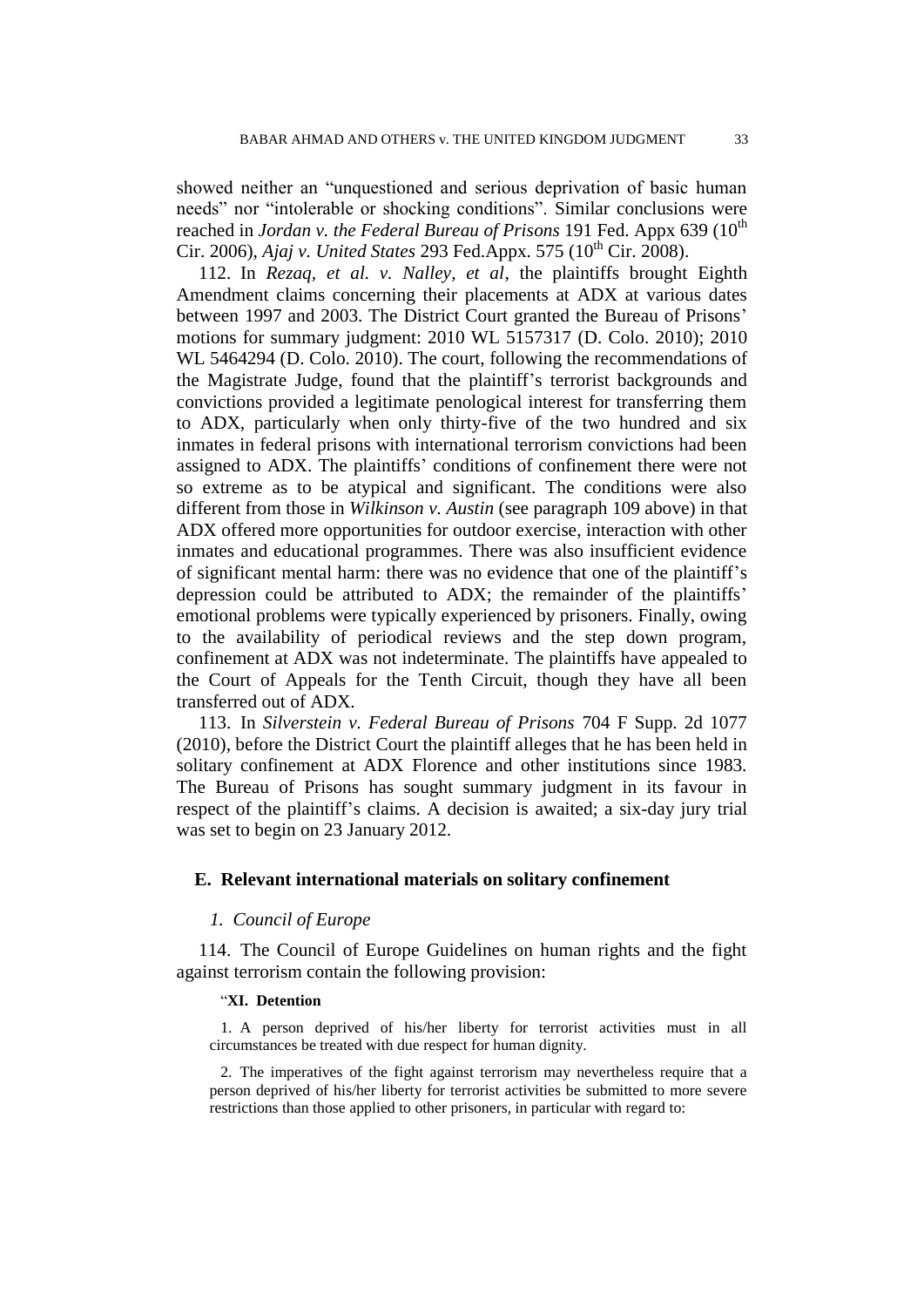(i) the regulations concerning communications and surveillance of correspondence, including that between counsel and his/her client;

(ii) placing persons deprived of their liberty for terrorist activities in specially secured quarters;

(iii) the separation of such persons within a prison or among different prisons, on condition that the measure taken is proportionate to the aim to be achieved."

115. The European Prison Rules (contained in Recommendation Rec(2006)2 of the Committee of Ministers of the Council of Europe to Member States) where relevant, provide as follows:

#### **Security**

"51.1 The security measures applied to individual prisoners shall be the minimum necessary to achieve their secure custody.

51.2 The security which is provided by physical barriers and other technical means shall be complemented by the dynamic security provided by an alert staff who know the prisoners who are under their control.

51.3 As soon as possible after admission, prisoners shall be assessed to determine:

*a.* the risk that they would present to the community if they were to escape;

*b.* the risk that they will try to escape either on their own or with external assistance.

51.4 Each prisoner shall then be held in security conditions appropriate to these levels of risk.

51.5 The level of security necessary shall be reviewed at regular intervals throughout a person's imprisonment."

#### **Safety**

52.1 As soon as possible after admission, prisoners shall be assessed to determine whether they pose a safety risk to other prisoners, prison staff or other persons working in or visiting prison or whether they are likely to harm themselves.

52.2 Procedures shall be in place to ensure the safety of prisoners, prison staff and all visitors and to reduce to a minimum the risk of violence and other events that might threaten safety*.*

52.3 Every possible effort shall be made to allow all prisoners to take a full part in daily activities in safety.

52.4 It shall be possible for prisoners to contact staff at all times, including during the night.

52.5 National health and safety laws shall be observed in prisons.

#### **Special high security or safety measures**

53.1 Special high security or safety measures shall only be applied in exceptional circumstances.

53.2 There shall be clear procedures to be followed when such measures are to be applied to any prisoner.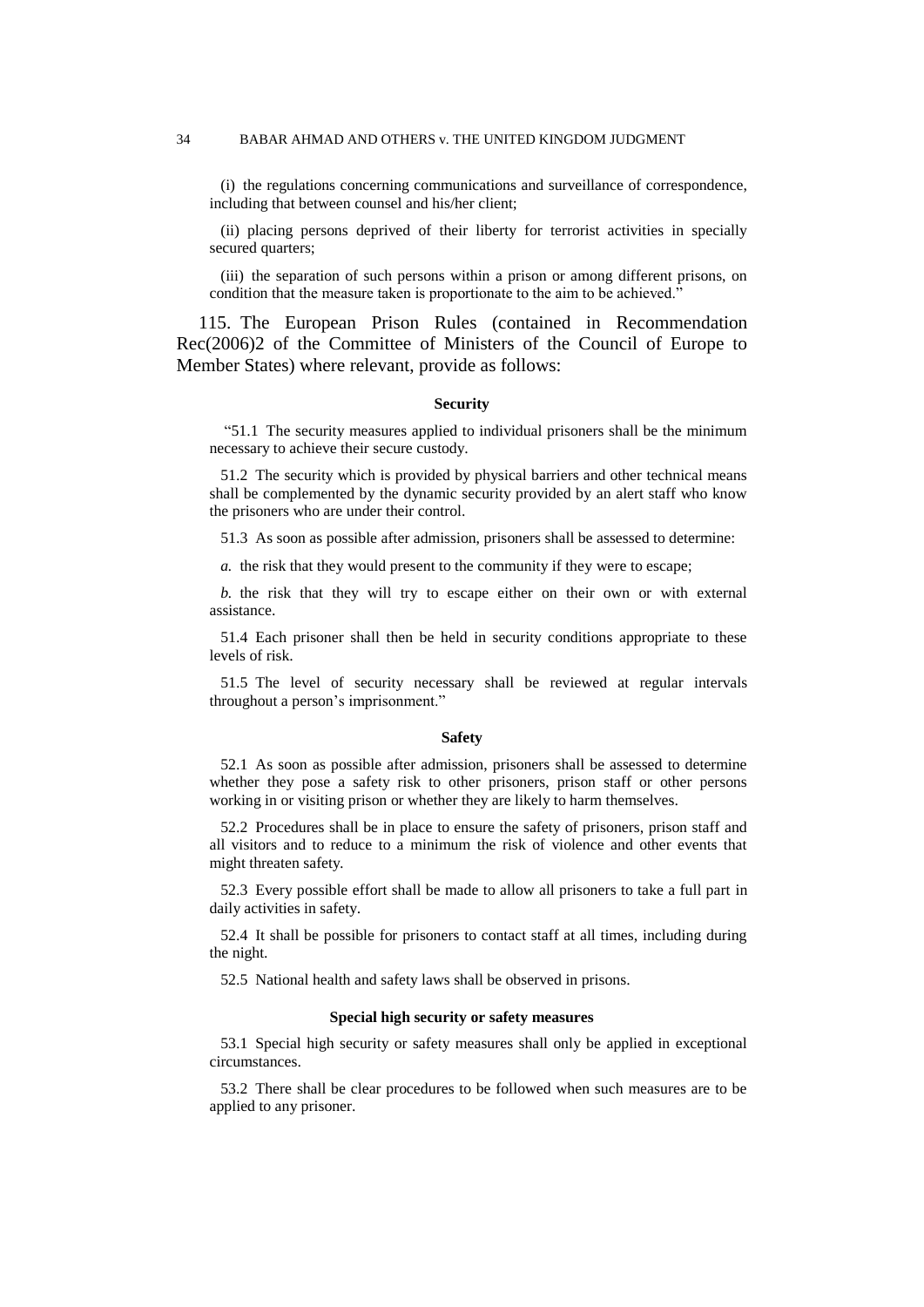53.3 The nature of any such measures, their duration and the grounds on which they may be applied shall be determined by national law.

53.4 The application of the measures in each case shall be approved by the competent authority for a specified period of time.

53.5 Any decision to extend the approved period of time shall be subject to a new approval by the competent authority.

53.6 Such measures shall be applied to individuals and not to groups of prisoners.

53.7 Any prisoner subjected to such measures shall have a right of complaint in the terms set out in Rule 70.

### **Requests and complaints**

70.1 Prisoners, individually or as a group, shall have ample opportunity to make requests or complaints to the director of the prison or to any other competent authority.

70.3 If a request is denied or a complaint is rejected, reasons shall be provided to the prisoner and the prisoner shall have the right to appeal to an independent authority."

116. The 21st General Report of the European Committee for the Prevention of Torture, 10 November 2011, addressed solitary confinement, which it defined as whenever a prisoner is ordered to be held separately from other prisoners or was held together with one or two other prisoners. The Committee observed:

"[Solitary confinement] can have an extremely damaging effect on the mental, somatic and social health of those concerned. This damaging effect can be immediate and increases the longer the measure lasts and the more indeterminate it is. The most significant indicator of the damage which solitary confinement can inflict is the considerably higher rate of suicide among prisoners subjected to it than that among the general prison population."

The report therefore urged States to minimise the use of solitary confinement. It should be proportionate and, the longer it was used, the stronger the reasons for it had to be. It should be lawful and subject to accountability, with the fullest possible reasons given and records kept. It should be necessary and non-discriminatory. It should never be imposed as part of a sentence and, if imposed as a disciplinary sanction, the maximum period should be fourteen days. In that period, a prisoner should have at least one hour's outdoor exercise per day and other appropriate mental stimulation.

The report also stated that the Committee's recommended procedural safeguards should be rigorously followed where administrative solitary confinement was used for preventative purposes, including periodical and external reviews which considered, among other things, whether some of the restrictions imposed were strictly necessary. In such situations, prisoners should have an individual regime plan which attempted to maximise contact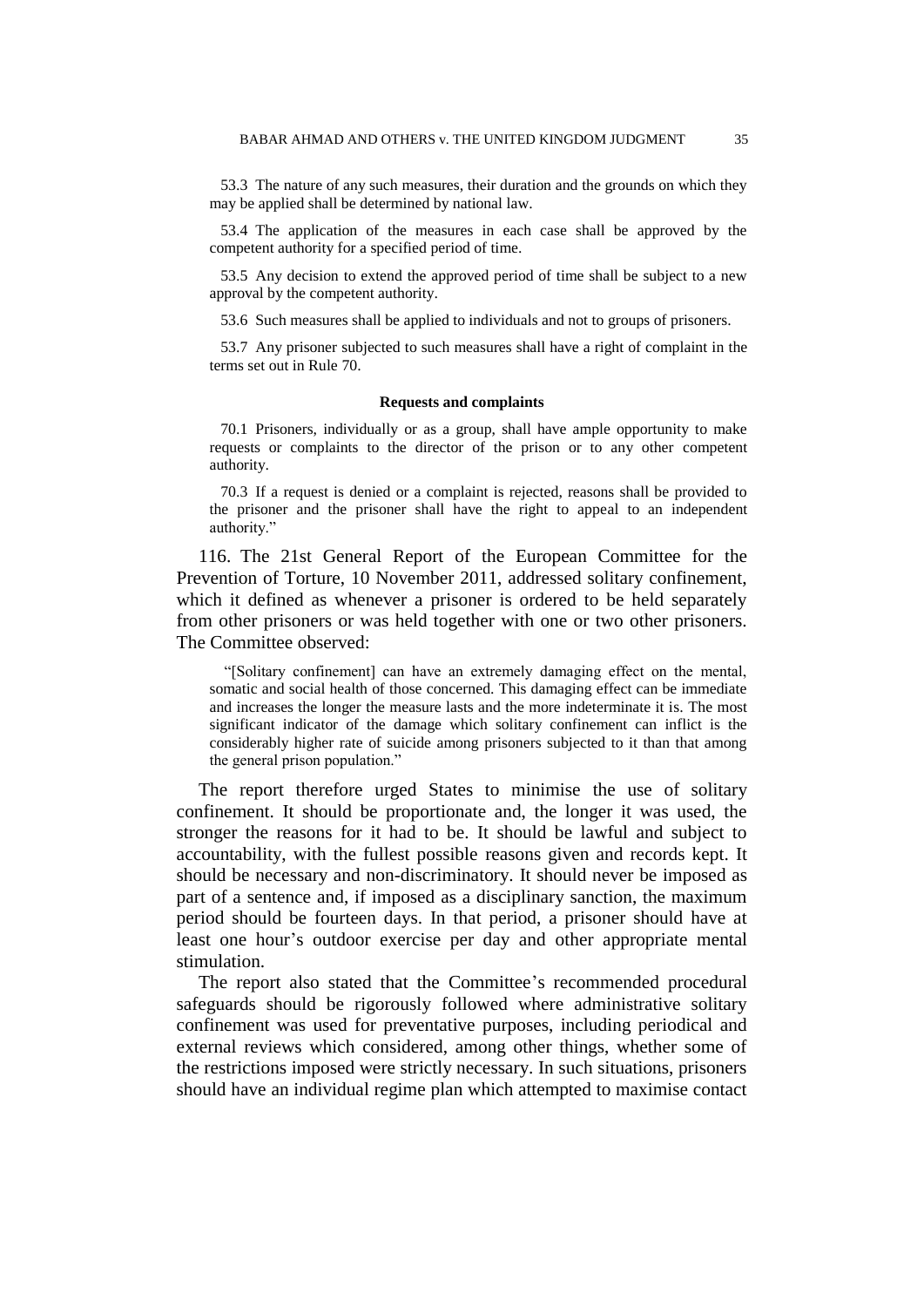with others. Resources should also be made available to attempt to reintegrate the prisoner into the main prison community.

For material conditions in solitary confinement, the Committee stated that the cells used should meet the same minimum standards as those applicable to other prisoner accommodation. These included a cell of no less than six square metres, proper cell furnishings, adequate natural and artificial light, heating and ventilation, and sufficiently large exercise areas to allow genuine exertion.

The Committee also stated that medical personnel should never participate in decisions on solitary confinement and should report to the prison director whenever a prisoner's health was put seriously at risk by solitary confinement.

## *2. The Inter-American system*

117. The Inter-American Commission on Human Rights has found that isolation could in itself constitute inhuman treatment, and a more serious violation could result for someone with a mental disability (*Victor Rosario Congo v. Ecuador*, case 11.427, 13 April 1999).

In *Montero Aranguren et al (Detention Center of Catia) v. Venezuela*, judgment of 5 July 2006, the Inter-American Court of Human Rights stated:

"...solitary confinement cells must be used as disciplinary measures or for the protection of persons only during the time necessary and in strict compliance with the criteria of reasonability, necessity and legality. Such places must fulfil the minimum standards for proper accommodation, sufficient space and adequate ventilation, and they can only be used if a physician certifies that the prisoner is fit to sustain it. (footnotes omitted)"

## *3. The United Nations*

118. Isolation for twenty-three hours a day in a two by two metres cell with ten minutes of sunlight per day was found by the United Nations Human Rights Committee to violate Article 7 of the ICCPR in *Polay Campos v. Peru*, CCPR/C/61/D/577/1994, 6 November 1997.

119. In its recommendations to State parties, the United Nations Committee against Torture has recommended that:

- solitary confinement be strictly and specifically regulated by law and applied only in severe circumstances, with a view to its abolition (Conclusions and Recommendations in respect of Luxembourg, CAT/C/CR/28/2, at paragraph 6(b));

- there should be adequate review mechanisms relating to the determination and duration of solitary confinement (Conclusions and Recommendations in respect of Denmark, CAT/C/CR/28/1 at paragraph  $7(d)$ ;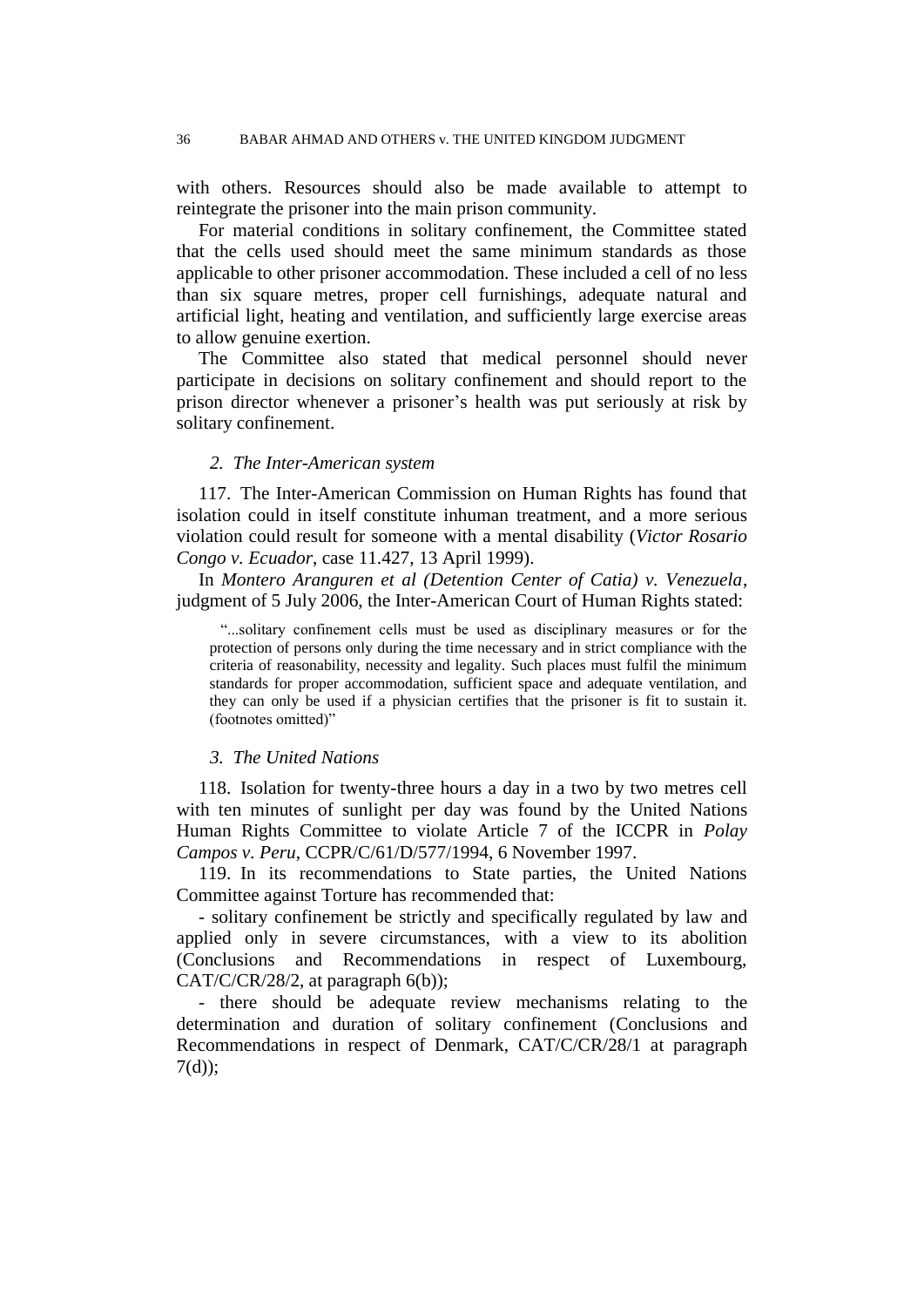- solitary confinement for long periods of time may constitute inhuman treatment (Conclusions and Recommendations in respect of Switzerland, A/49/44, paragraph 133).

120. The United Nations Special Rapporteur for Torture has found that isolation for twenty-two to twenty-four hours per day may amount to illtreatment and, in certain instances, torture (Interim Report of 28 July 2008, A/63/175, at paragraphs 77-85). The report included a copy of the Istanbul statement on the use and effects of solitary confinement, which was adopted at the International Psychological Trauma Symposium in December 2007. The statement included the following on the effects of solitary confinement:

"It has been convincingly documented on numerous occasions that solitary confinement may cause serious psychological and sometimes physiological ill effects. Research suggests that between one third and as many as 90 per cent of prisoners experience adverse symptoms in solitary confinement. A long list of symptoms ranging from insomnia and confusion to hallucinations and psychosis has been documented. Negative health effects can occur after only a few days in solitary confinement, and the health risks rise with each additional day spent in such conditions.

Individuals may react to solitary confinement differently. Still, a significant number of individuals will experience serious health problems regardless of the specific conditions, regardless of time and place, and regardless of pre-existing personal factors. The central harmful feature of solitary confinement is that it reduces meaningful social contact to a level of social and psychological stimulus that many will experience as insufficient to sustain health and well being."

121. In his Interim Report of 5 August 2011, A/66/268, the current Special Rapporteur for Torture found that where the physical conditions and the prison regime of solitary confinement caused severe mental and physical pain or suffering, when used as a punishment, during pre-trial detention, indefinitely prolonged, on juveniles or persons with mental disabilities, it could amount to cruel, inhuman or degrading treatment or punishment and even torture. The report highlighted a number of general principles to help to guide States to re-evaluate and minimise its use and, in certain cases, abolish the practice of solitary confinement. He stated that the practice should be used only in very exceptional circumstances, as a last resort, for as short a time as possible. He further emphasised the need for minimum procedural safeguards, internal and external, to ensure that all persons deprived of their liberty were treated with humanity and respect for the inherent dignity of the human person.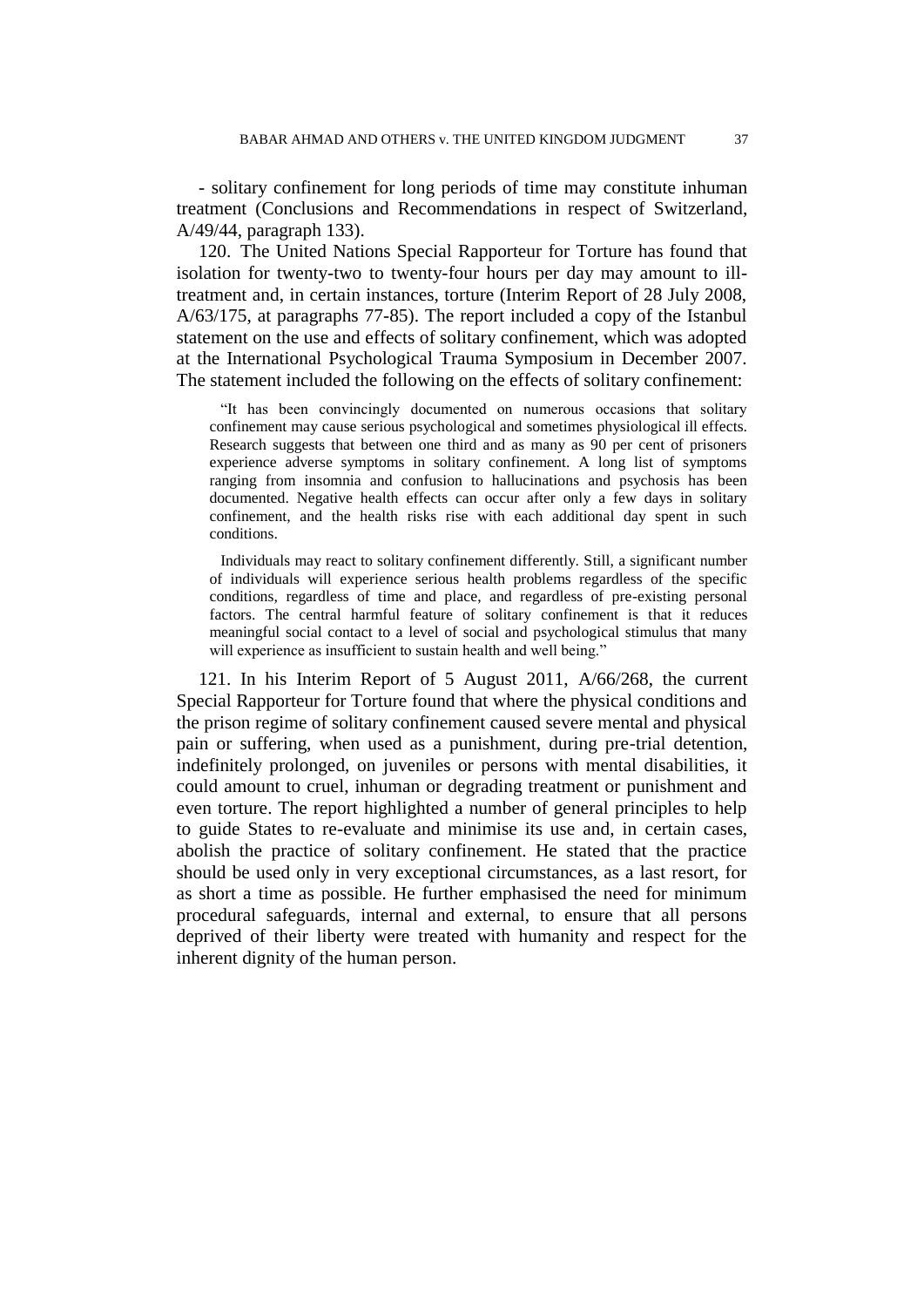# IV. RELEVANT DOMESTIC AND INTERNATIONAL LAW AND PRACTICE ON LIFE SENTENCES

# **A. The applicants' possible sentences, the federal sentencing system and presidential pardons**

# *1. Evidence from the United States Department of Justice*

122. In a letter dated 26 November 2010 the United States Department of Justice set out the maximum sentences each of the six applicants would face if convicted.

123. The first applicant faces four counts of criminal conduct. The first count, conspiracy to provide material support to terrorists, carries a maximum sentence of fifteen years in prison. The second count, providing material support to terrorists, carries the same maximum sentence. The third count, conspiracy to kill, kidnap, maim or injure persons or damage property in a foreign country, carries a maximum sentence of life in prison. The sentence for the final count, money laundering, is a maximum of twenty years. None of the counts contained a mandatory minimum sentence. The trial judge would have the discretion to impose a sentence of no imprisonment up to the maximum penalties, to run consecutively or concurrently.

124. For the second applicant, the Department of Justice stated that the maximum penalty he faced was not fifty years' imprisonment, as previously stated, but thirty-five years' imprisonment. This was because the maximum penalties for his offences were lower at the time of the alleged commission of the offences than the current sentences. The correct maximum penalties on each of the four counts he faced were: five years' imprisonment for the count of conspiracy to provide material support and resources to terrorists; ten years for providing material support and resources to terrorists; ten years for conspiring to provide material support and resources to a designated foreign terrorist organisation; and ten years for providing material support and resources to a designated foreign terrorist organisation. None of the counts carried a mandatory minimum sentence and, as for the first applicant, the trial judge would have the discretion to impose a sentence of no imprisonment up to the maximum penalties, to run consecutively or concurrently.

125. For the third applicant, as he is charged with the same offences as the first applicant (save for the money laundering charge), the possible sentences would be the same.

126. For the fourth applicant, for the Yemen hostage-taking counts, the maximum sentences are life imprisonment. For the Bly, Oregon counts, the maximum sentences were the same as those for the second applicant. For the Afghanistan counts, the maximum sentences are fifteen years'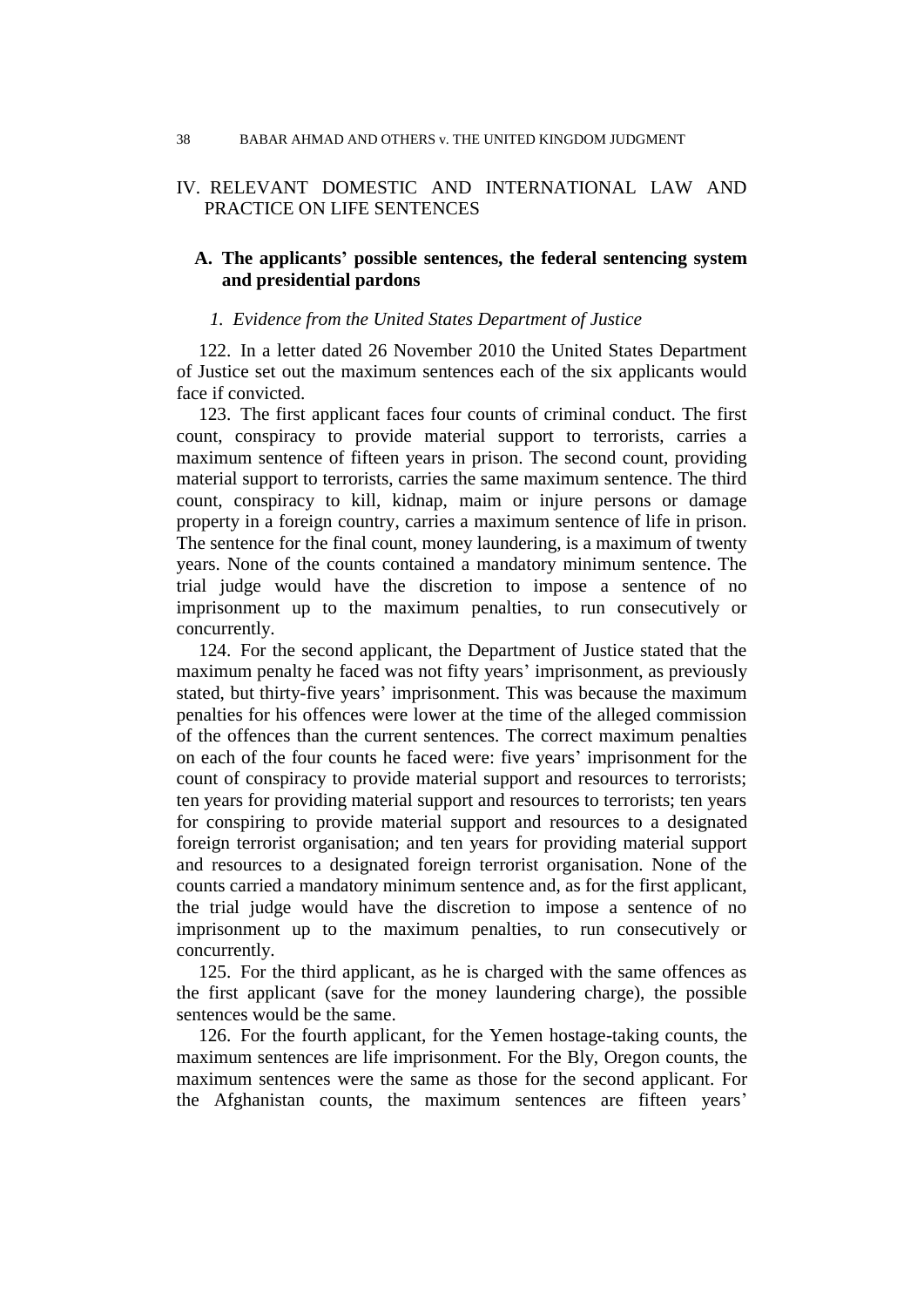imprisonment on each count. None of the counts carried a mandatory minimum sentence and the trial judge's discretion in sentencing would be the same as for the first three applicants.

127. For the fifth applicant, the maximum sentences are:

conspiracy to kill United States nationals – life imprisonment;

conspiracy to murder – life imprisonment;

conspiracy to destroy buildings and property – life imprisonment; and

conspiracy to attack national defence utilities – ten years' imprisonment. The third count, conspiracy to destroy buildings and property, has a mandatory minimum sentence of twenty years' imprisonment. Therefore, if convicted on all four counts, the trial judge's sentencing discretion would range from twenty years' imprisonment to life.

128. For the sixth applicant, each of the two hundred and sixty-nine counts of murder with which he is charged carries a mandatory minimum sentence of life imprisonment. The remaining counts carry maximum penalties of between ten years and life imprisonment.

129. The Department of Justice's letter also set out the applicable law on federal sentencing. In addition to the need to have regard to the purposes of sentencing (set out in section 3553(a) of Title 18 of the United States Code), a trial judge had to consider the non-binding sentencing guidelines of the United States Sentencing Commission, a judicial body. These required the trial judge to have regard *inter alia* to any mitigating or aggravating factors, the defendant's criminal history, any credit for a guilty plea, and the effect of any assistance given to the United States' authorities.

130. The letter further confirmed that, as set out at paragraph 72 of the Court's admissibility decision, there were four ways a sentence of life imprisonment could be reduced.

First, it could be reduced by the sentencing court upon the motion of the Director of the Bureau of Prisons upon a finding that "extraordinary and compelling reasons warrant such a reduction". This generally involved inmates with terminal illnesses.

Second, if a defendant provided substantial assistance in the investigation of a third party, the Government could move within one year of sentencing for a reduction in the sentence.

Third, if the defendant had been sentenced on the basis of sentencing guidelines which were subsequently lowered by the Sentencing Commission (the judicial body responsible for promulgating the guidelines) then the sentencing court could reduce the term of imprisonment.

Fourth, the defendant could request commutation by the President. While commutation was exercised sparingly, such relief had, on occasion, been granted for serious offences involving national security. For example, in 1999 President Clinton commuted the sentences of thirteen members of the FALN, a violent Puerto Rican nationalist organisation responsible for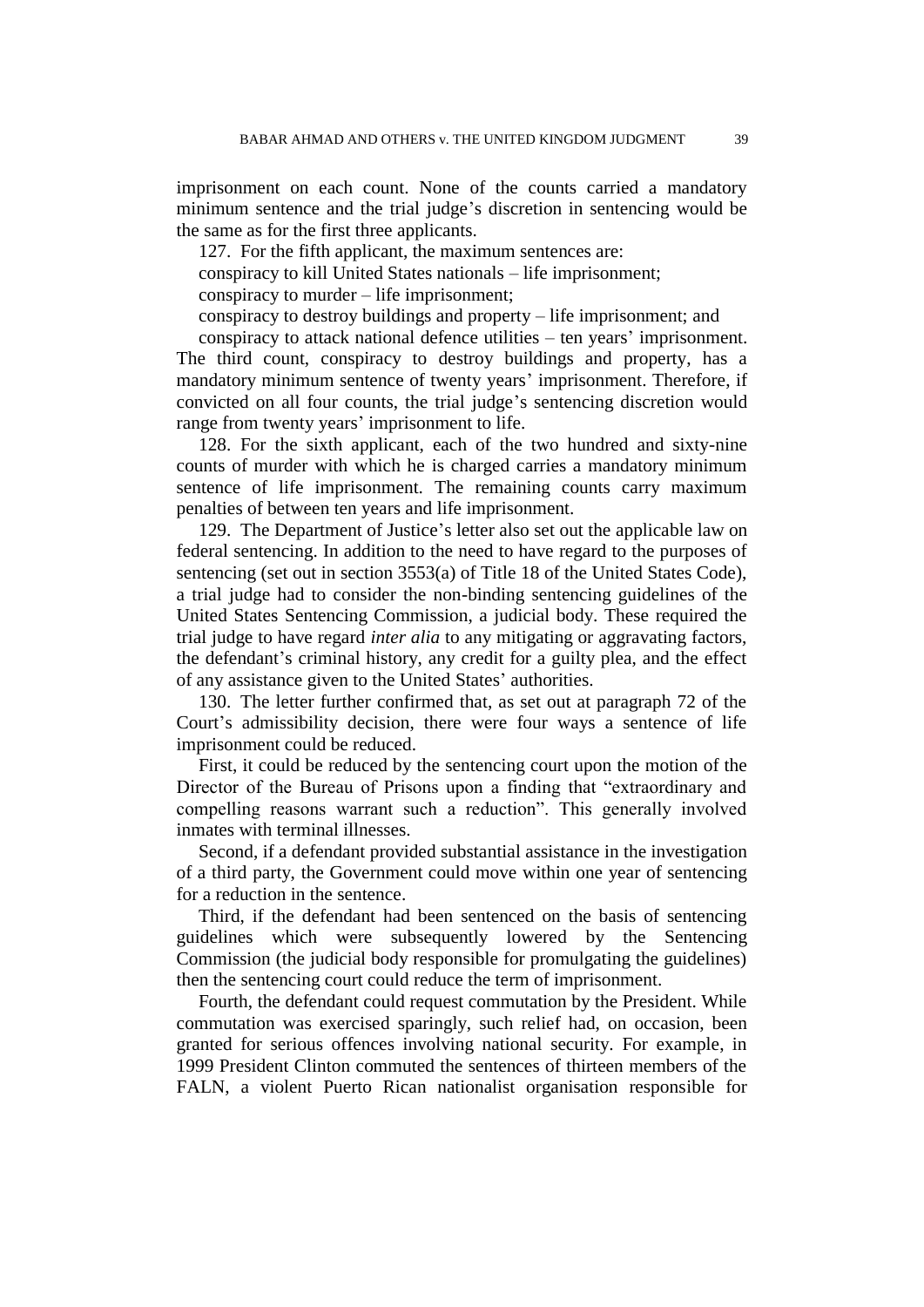bombings in the 1970s and 1980s, who had been convicted of conspiracy to commit armed robbery, bomb-making, sedition and other offences.

131. Other reductions were available to those sentenced to less than life imprisonment. Fifty-four days' credit was available each year for exemplary compliance with institutional disciplinary regulations; this allowed for release after 85% of the sentence had been served. Additionally, any defendant had a statutory right of appeal against sentence to a federal court of appeals and, though rare, to the United States Supreme Court. He could also seek review of the sentencing by the trial judge within one year of the sentence being passed.

132. The Department of Justice's letter of 22 September 2011 stated that sentences were normally to run concurrently unless the law provided for consecutive sentences or the trial judge positively ordered that any sentences which were imposed were to run consecutively. In the applicants' indictments, the only counts which carried mandatory concurrent sentences were three of the counts faced by the sixth applicant (one count of using and carrying an explosive, and two counts of using and carrying a dangerous device during the bombing of the US Embassies in Nairobi and Dar es Salaam).

The letter also underlined the Department of Justice's view that the federal sentencing guidelines gave the trial judge a broad discretion in sentencing.

## *2. Evidence submitted by the applicants*

133. The applicants submitted a declaration from Ms Denise Barrett, the National Sentencing Resource Counsel for Federal Public and Community Defenders. She stated that a trial judge's discretion in sentencing was not as broad as the Department of Justice had suggested. It remained subject to increases as well as reductions on appeal. The sentencing guidelines allowed for significant increases in sentences if the offences involved terrorism, such that the recommended guideline sentence was the same as the statutory maximum sentence, irrespective of the absence of any prior criminal record. Owing to the possibility of consecutive sentences being imposed, she therefore assessed the possible sentences as:

the first applicant, life plus fifty years;

the second applicant, thirty-five years;

the third applicant, life plus thirty years;

the fourth applicant, two life sentences plus ninety-five years;

the fifth applicant, three consecutive life sentences plus ten years;

the sixth applicant, numerous consecutive life sentences.

For the mechanisms for sentence reduction, Ms Barrett noted the following. Compassionate release for the terminally ill or disabled was not automatic and was assessed with reference to additional factors such as the nature of the crime committed and the length of time served. Reduction for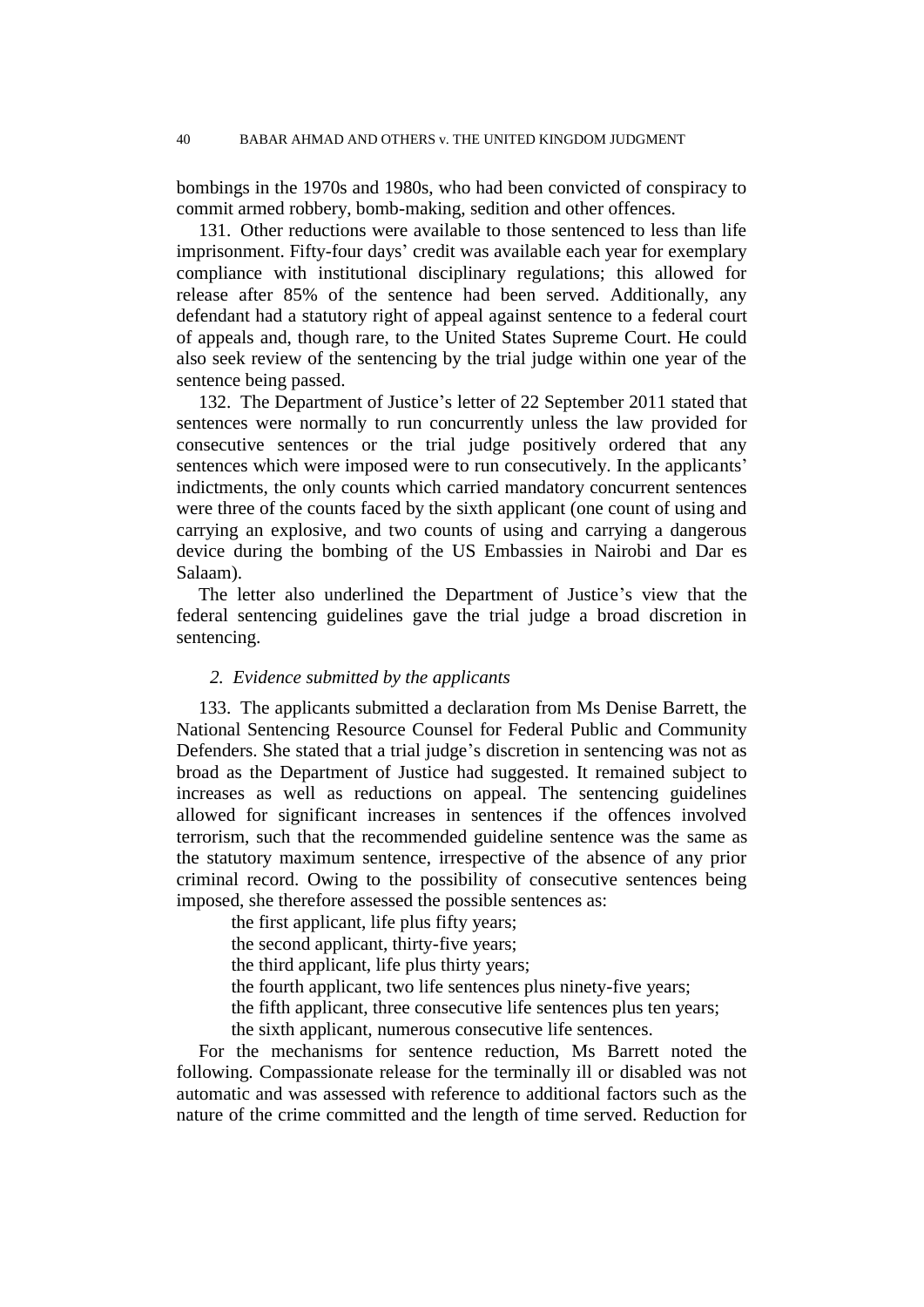substantial assistance to the authorities depended on the initiative of the Government, not the court. Subsequent lowering of the relevant sentencing guidelines could only reduce a sentence if the Sentencing Guidelines Commission made the change retroactive and might not reduce the overall sentence if the person concerned was convicted of other offences and given consecutive sentences. For presidential commutation, the FALN pardons had only been for those who had been convicted of non-violent crimes and had been offered on the condition that the individuals concerned renounce violence. The pardons had nonetheless been very controversial.

# **B. Eighth Amendment case-law on "grossly disproportionate" sentences**

134. The Eighth Amendment has been interpreted by the Supreme Court of the United States as prohibiting extreme sentences that are grossly disproportionate to the crime (*Graham v. Florida* 130 S. Ct. 2011, 2021 (2010)). There are two categories of cases addressing proportionality of sentences.

The first category is a case-by-case approach, where the court considers all the circumstances of the case to determine whether the sentence is excessive. This begins with a "threshold comparison" of the gravity of the offence and the harshness of the penalty. If this leads to an inference of gross disproportionality, the court compares the sentence in question with sentences for the same crime in the same jurisdiction and other jurisdictions. If that analysis confirms the initial inference of gross disproportionality, a violation of the Eighth Amendment is established.

In the second category of cases, the Supreme Court has invoked proportionality to adopt "categorical rules" prohibiting a particular punishment from being applied to certain crimes or certain classes of offenders.

135. Under the first category, the Supreme Court has struck down as grossly disproportionate a sentence of life imprisonment without parole imposed on a defendant with previous convictions for passing a worthless cheque (*Solem v. Helm* 463 US 277 (1983)). It has upheld the following sentences: life with the possibility of parole for obtaining money by false pretences (*Rummel v. Estelle* 445 US 263 (1980)); life imprisonment without parole for possessing a large quantity of cocaine (*Harmelin v. Michigan* 501 US 957 (1991)); twenty-five years to life for theft under a "three strikes" recidivist sentencing law (*Ewing v. California* 538 US 11 (2003)); forty years' imprisonment for distributing marijuana (*Hutto v. Davis* 454 US 370 (1982)).

136. Examples of cases considered under the second category include *Coker v. Georgia* 433 US 584 (1977) (prohibiting capital punishment for rape) and *Roper v. Simmons* 543 US 551 (2005) (prohibiting capital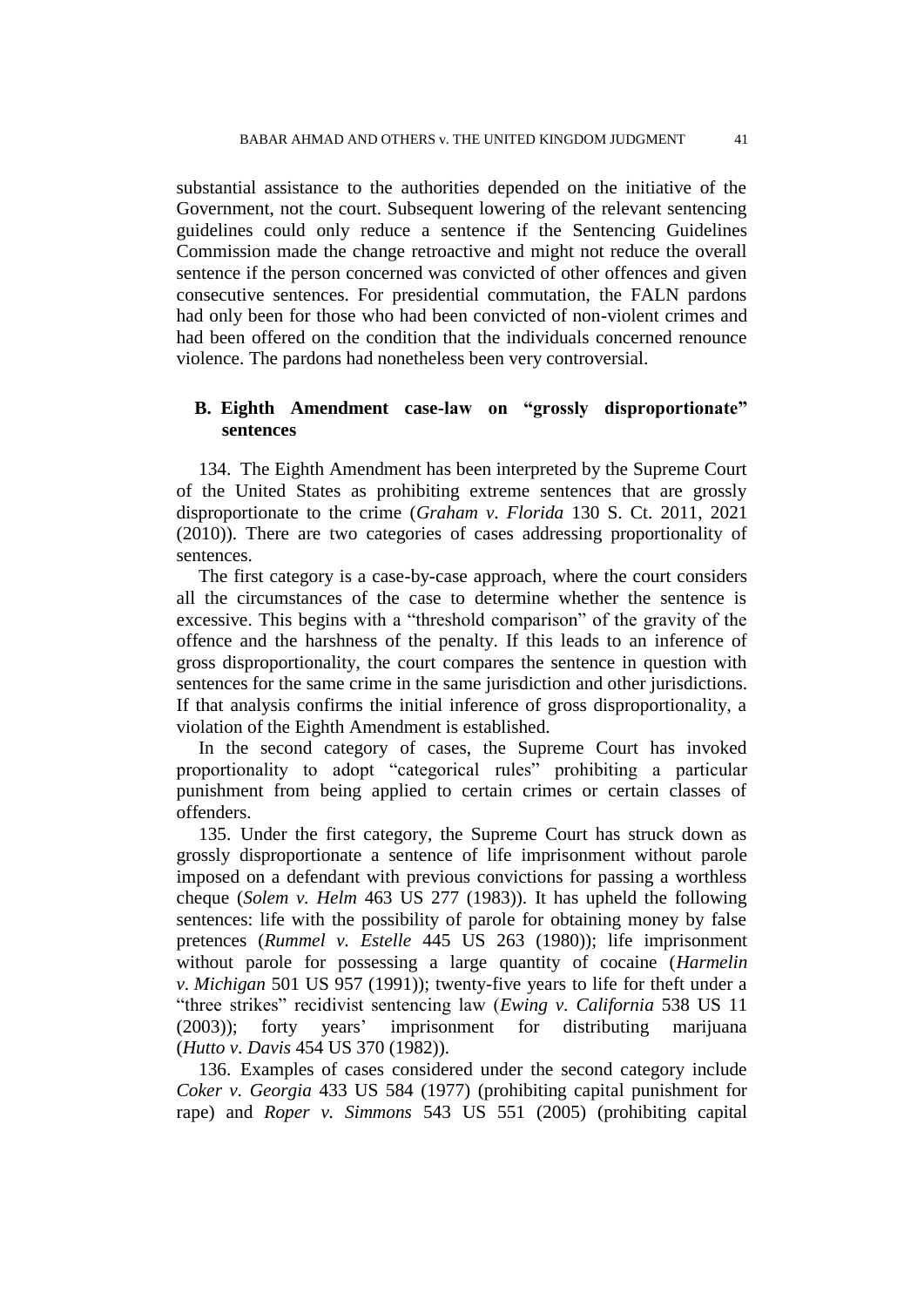punishment for juveniles under eighteen). In *Graham*, cited above, the court held that the Eighth Amendment also prohibited the imposition of life imprisonment without parole on a juvenile offender who did not commit homicide. The court found that life imprisonment without parole was an especially harsh punishment for a juvenile and that the remote possibility of pardon or other executive clemency did not mitigate the harshness of the sentence. Although a State was not required to guarantee eventual freedom to a juvenile offender convicted of a non-homicide crime, it had to provide some meaningful opportunity to obtain release based on demonstrated maturity and rehabilitation. The court also held that a sentence lacking in legitimate penological justification (such as retribution, deterrence, incapacitation and rehabilitation) was, by its nature, disproportionate. Such purposes could justify life without parole in other contexts, but not life without parole for juvenile non-homicide offenders.

# **C. Relevant international and comparative law on life sentences and "grossly disproportionate" sentences**

137. The relevant texts of the Council of Europe, the European Union and other international legal texts on the imposition and review of sentences of life imprisonment, including the obligations of Council of Europe member States when extraditing individuals to States where they may face such sentences, are set out in *Kafkaris*, cited above, at §§ 68-76. Additional materials before the Court in the present cases (and those materials in *Kafkaris* that are expressly relied on by the parties) may be summarised as follows.

## *1. Life sentences in the Contracting States*

138. In his comparative study entitled "Outlawing Irreducible Life Sentences: Europe on the Brink?"*,* 23: 1 *Federal Sentencing Reporter* Vol 23, No 1 (October 2010), Professor Van Zyl Smit concluded that the majority of European countries do not have irreducible life sentences, and some, including Portugal, Norway and Spain, do not have life sentences at all. In Austria, Belgium, Czech Republic, Estonia, Germany, Lithuania, Luxembourg, Poland, Romania, Russia, Slovakia, Slovenia, Switzerland and Turkey, prisoners sentenced to life imprisonment have fixed periods after which release is considered. In France three such prisoners have no minimum period but it appears they can be considered for release after 30 years. In Switzerland there are provisions for indeterminate sentences for dangerous offenders where release can only follow new scientific evidence that the prisoner was not dangerous, although the provisions have not been used. The study concludes that only the Netherlands and England and Wales have irreducible life sentences.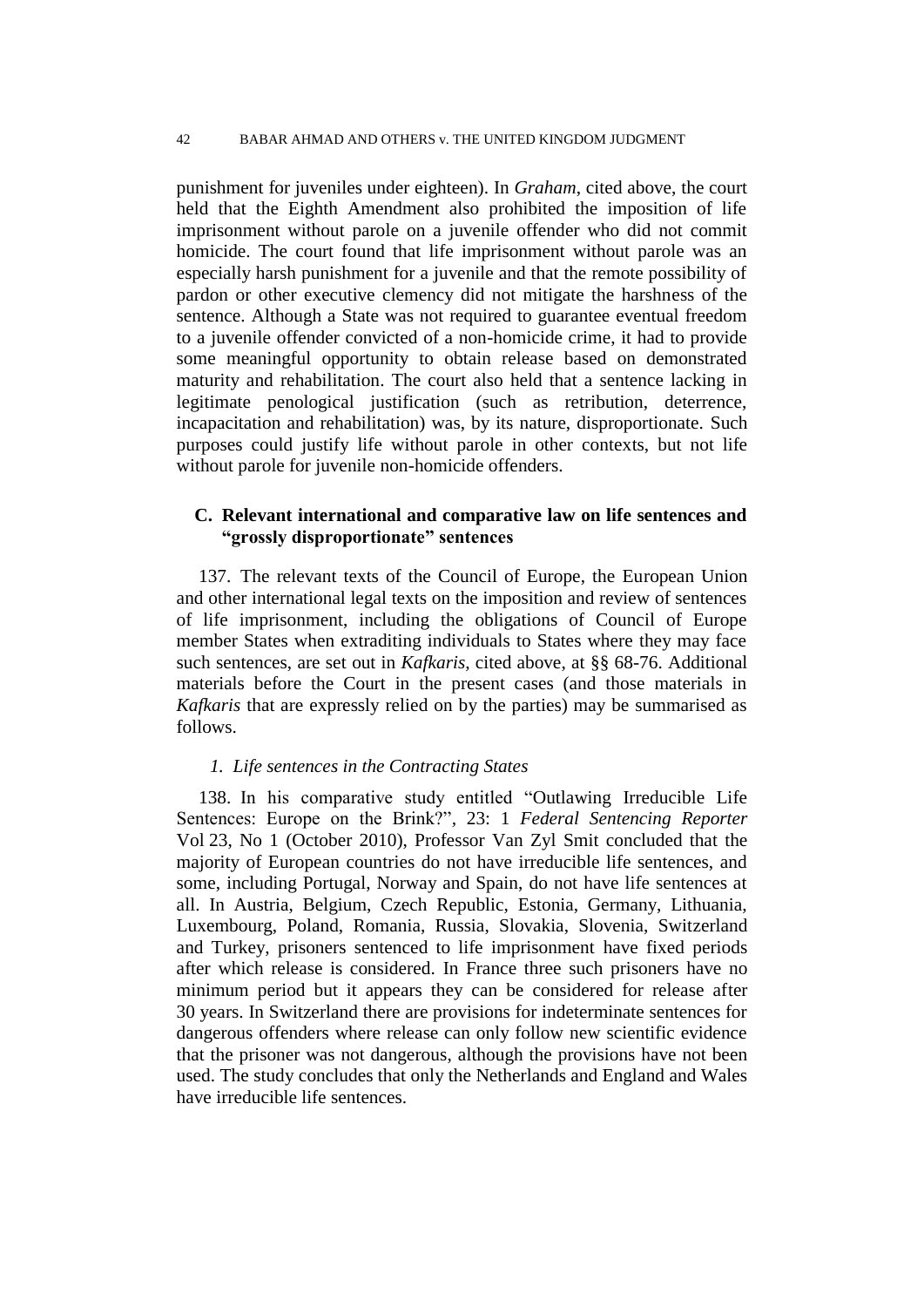### *2. Council of Europe texts*

139. The European Committee for the Prevention of Torture and Inhuman or Degrading Treatment or Punishment ("CPT") prepared a report on "Actual/Real Life Sentences" dated 27 June 2007 (CPT (2007) 55). The report reviewed various Council of Europe texts on life sentences, including recommendations (2003) 22 and 23, and stated in terms that: (a) the principle of making conditional release available is relevant to all prisoners, "even to life prisoners"; and (b) that all Council of Europe member States had provision for compassionate release but that this "special form of release" was distinct from conditional release.

It noted the view that discretionary release from imprisonment, as with its imposition, was a matter for the courts and not the executive, a view which had led to proposed changes in the procedures for reviewing life imprisonment in Denmark, Finland and Sweden. The report also quoted with approval the CPT's report on its 2007 visit to Hungary in which it stated:

"[A]s regards "actual lifers", the CPT has serious reservations about the very concept according to which such prisoners, once they are sentenced, are considered once and for all as a permanent threat to the community and are deprived of any hope to be granted conditional release".

The report's conclusion included recommendations that: no category of prisoners should be "stamped" as likely to spend their natural life in prison; no denial of release should ever be final; and not even recalled prisoners should be deprived of hope of release.

## *3. The International Criminal Court*

140. Article 77 of the Rome Statute of the International Criminal Court allows for the imposition of a term of life imprisonment when justified by the extreme gravity of the crime and the individual circumstances of the convicted person. Such a sentence must be reviewed after twenty-five years to determine whether it should be reduced (Article 110).

# *4. The European Union*

141. Article 5(2) of Council Framework Decision of 13 June 2002 on the European arrest warrant provides:

"if the offence on the basis of which the European arrest warrant has been issued is punishable by custodial life sentence or life-time detention order, the execution of the said arrest warrant may be subject to the condition that the issuing Member State has provisions in its legal system for a review of the penalty or measure imposed, on request or at the latest after 20 years, or for the application of measures of clemency to which the person is entitled to apply for under the law or practice of the issuing Member State, aiming at a non-execution of such penalty or measure..."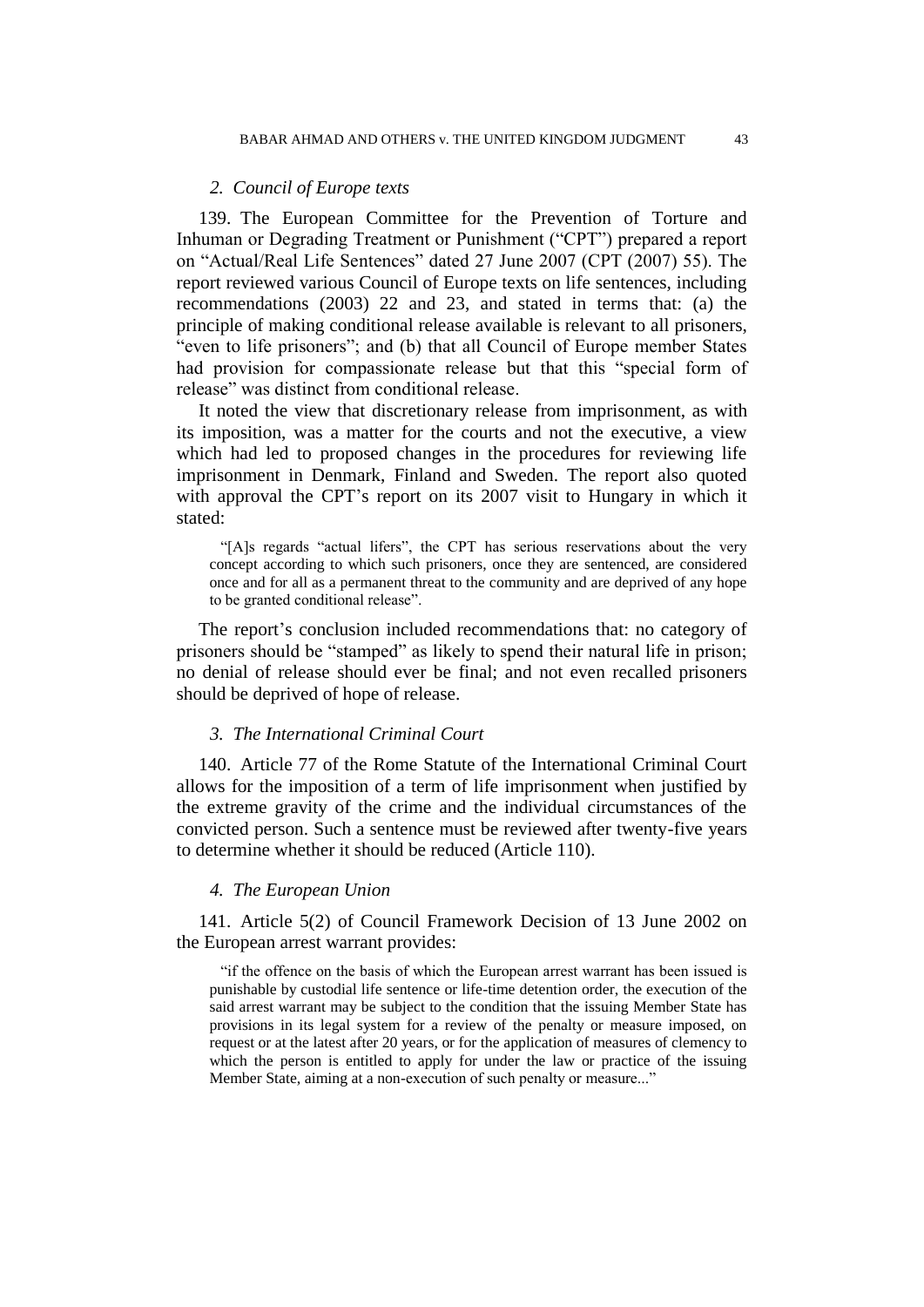### 44 BABAR AHMAD AND OTHERS v. THE UNITED KINGDOM JUDGMENT

### *5. The United Kingdom*

142. *R. v. Lichniak* and *R. v. Pyrah* [2003] 1 AC 903, the House of Lords considered the compatibility of a mandatory life sentence as imposed in England and Wales with Articles 3 and 5 of the Convention. It found that, in its operation, a mandatory life sentence was not incompatible with either Article.

Such a sentence was partly punitive, partly preventative. The punitive element was represented by the tariff term, imposed as punishment for the serious crime which the convicted murderer had committed. The preventative element was represented by the power to continue to detain the convicted murderer in prison unless and until the Parole Board, an independent body, considered it safe to release him, and also by the power to recall to prison a convicted murderer who had been released if it was judged necessary to recall him for the protection of the public (Lord Bingham of Cornhill at § 8 of the judgment).

The House of Lords therefore held firstly, that the appellant's complaints were not of sufficient gravity to engage Article 3 of the Convention and secondly, that the life sentence was not arbitrary or otherwise contrary to Article 5 § 1 of the Convention. Lord Bingham added:

"If the House had concluded that on imposition of a mandatory life sentence for murder the convicted murderer forfeited his liberty to the state for the rest of his days, to remain in custody until (if ever) the Home Secretary concluded that the public interest would be better served by his release than by his continued detention, I would have little doubt that such a sentence would be found to violate articles 3 and 5 of the European Convention on Human Rights ... as being arbitrary and disproportionate."

143. In *R. v. Secretary of State for the Home Department, ex parte Hindley* [2001] 1 AC 410, HL and *R. v. Anderson* [2003] 1 AC 837, HL, the House of Lords found that, under the tariff system then in operation, there was "no reason, in principle, why a crime or crimes, if sufficiently heinous should not be regarded as deserving lifelong incarceration for purposes of pure punishment" (per Lord Steyn at pp. 416H). Lord Steyn also observed: "there is nothing logically inconsistent with the concept of a tariff by saying that there are cases were the crimes are so wicked that even if the prisoner is detained until he or she dies it will not exhaust the requirements of retribution and deterrence" (p. 417H).

144. Under the present statutory framework in England and Wales, Chapter 7 of the Criminal Justice Act 2003, a trial judge can impose a whole life term or order on a defendant convicted of murder. Such a defendant is not eligible for parole and can only be released by the Secretary of State. In *R v. Bieber* [2009] 1 WLR 223 the Court of Appeal considered that such whole life terms were compatible with Article 3 of the Convention.

It found that a whole life order did not contravene Article 3 of the Convention because of the possibility of compassionate release by the Secretary of State. It also found that the imposition of an irreducible life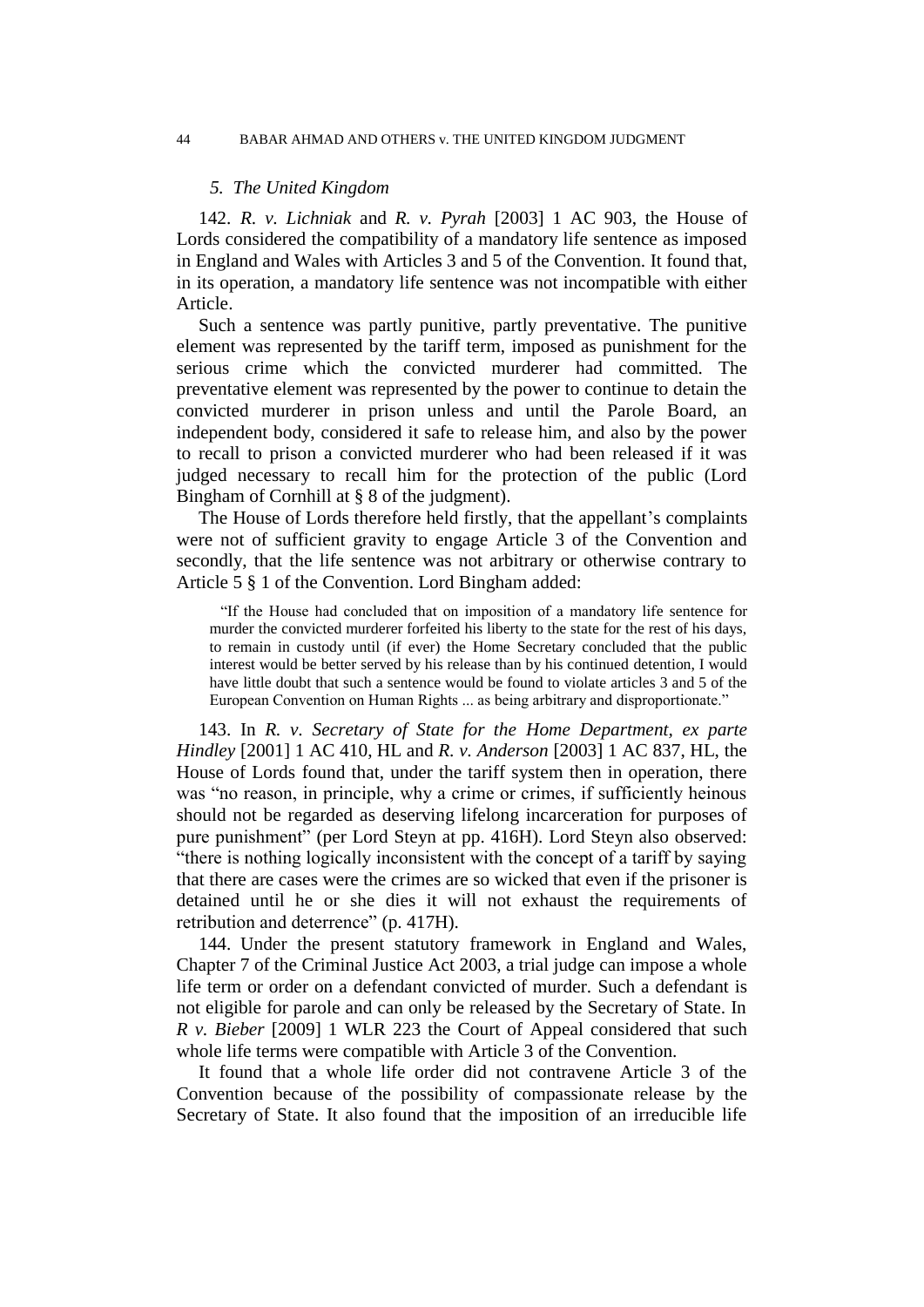sentence would not itself constitute a violation of Article 3 but rather that a potential violation would only occur once the offender had been detained beyond the period that could be justified on the ground of punishment and deterrence. The court stated:

"45. While under English law the offence of murder attracts a mandatory life sentence, this is not normally an irreducible sentence. The judge specifies the minimum term to be served by way of punishment and deterrence before the offender's release on licence can be considered. Where a whole life term is specified this is because the judge considers that the offence is so serious that, for purposes of punishment and deterrence, the offender must remain in prison for the rest of his days. For the reasons that we have given, we do not consider that the Strasbourg court has ruled that an irreducible life sentence, deliberately imposed by a judge in such circumstances, will result in detention that violates article 3. Nor do we consider that it will do so.

46. It may be that the approach of the Strasbourg court will change. There seems to be a tide in Europe that is setting against the imposition of very lengthy terms of imprisonment that are irreducible. Thus it may become necessary to consider whether whole life terms imposed in this jurisdiction are, in fact irreducible.

Under the regime that predated the 2003 Act it was the practice of the Secretary of State to review the position of prisoners serving a whole life tariff after they had served 25 years with a view to reducing the tariff in exceptional circumstances, such as where the prisoner had made exceptional progress whilst in custody. No suggestion was then made that the imposition of a whole life tariff infringed article 3.

Under the current regime the Secretary of State has a limited power to release a life prisoner under section 30 of the Crime (Sentences) Act 1997.

At present it is the practice of the Secretary of State to use this power sparingly, in circumstances where, for instance, a prisoner is suffering from a terminal illness or is bedridden or similarly incapacitated. If, however, the position is reached where the continued imprisonment of a prisoner is held to amount to inhuman or degrading treatment, we can see no reason why, having particular regard to the requirement to comply with the Convention, the Secretary of State should not use his statutory power to release the prisoner.

49. For these reasons, applying the approach of the Strasbourg court in *Kafkaris v Cyprus* 12 February 2008, we do not consider that a whole life term should be considered as a sentence that is irreducible. Any article 3 challenge where a whole life term has been imposed should therefore be made, not at the time of the imposition of the sentence, but at the stage when the prisoner contends that, having regard to all the material circumstances, including the time that he has served and the progress made in prison, any further detention will constitute degrading or inhuman treatment."

## *6. Germany*

...

...

...

145. Article 1 of the Basic Law of the Federal Republic of Germany provides that human dignity shall be inviolable. Article 2(2) provides: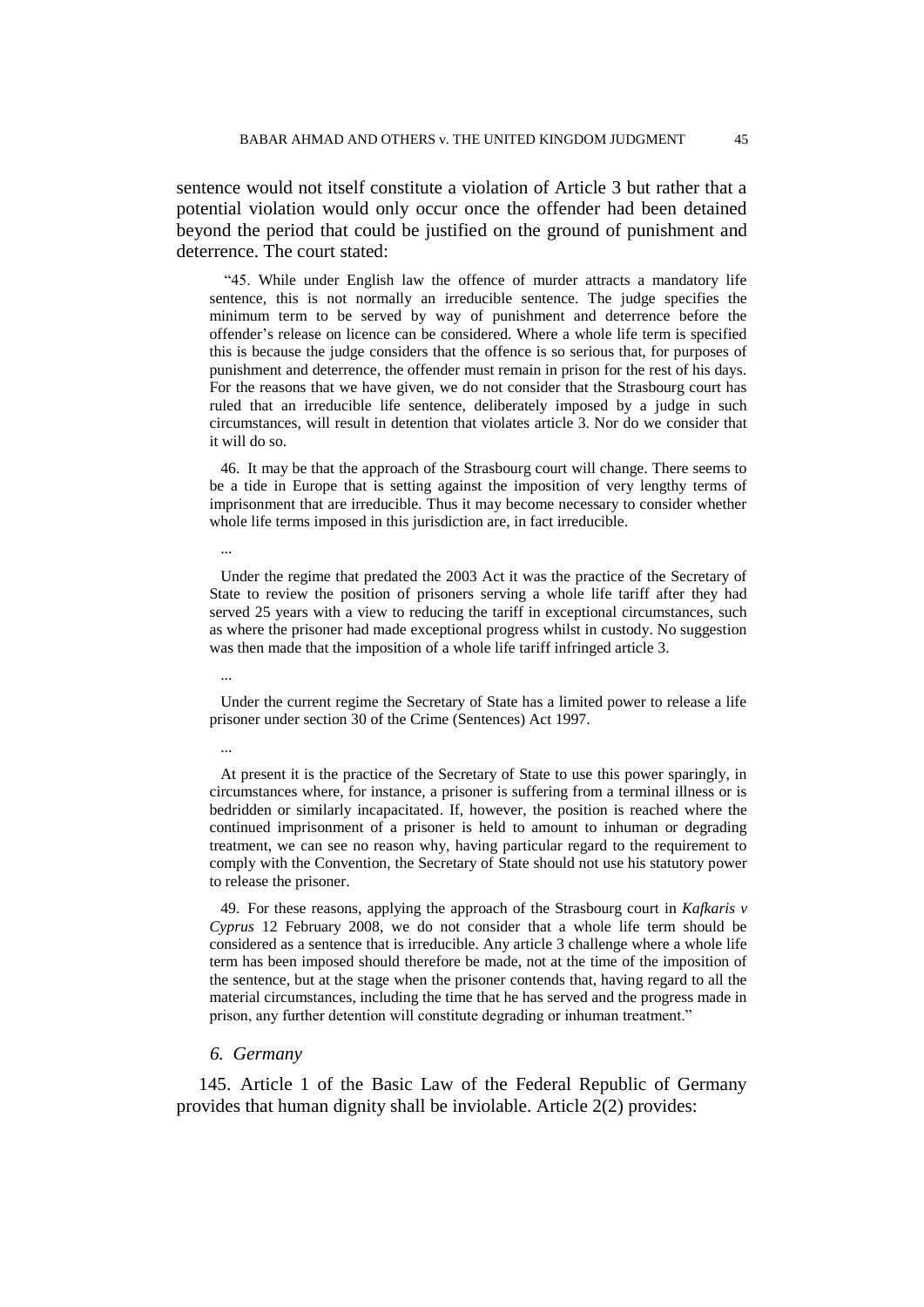"Every person shall have the right to life and physical integrity. Freedom of the person shall be inviolable. These rights may be interfered with only pursuant to a law."

The compatibility of a mandatory sentence of life imprisonment for murder with these provisions was considered by the Federal Constitutional Court in the *Life Imprisonment* case of 21 June 1977, 45 BVerfGE 187 (an English translation of extracts of the judgment, with commentary, can be found in D.P. Kommers, *The Constitutional Jurisprudence of the Federal Republic of Germany* (2<sup>nd</sup> ed.), Duke University Press, Durham and London, 1997 at pp. 306-313).

The court found that the State could not turn the offender into an object of crime prevention to the detriment of his constitutionally protected right to social worth. Respect for human dignity and the rule of law meant the humane enforcement of life imprisonment was possible only when the prisoner was given "a concrete and realistically attainable chance" to regain his freedom at some later point in time.

The court underlined that prisons also had a duty to strive towards the resocialisation of prisoners, to preserve their ability to cope with life and to counteract the negative effects of incarceration and the destructive changes in personality that accompanied imprisonment. It recognised, however, that, for a criminal who remained a threat to society, the goal of rehabilitation might never be fulfilled; in that case, it was the particular personal circumstances of the criminal which might rule out successful rehabilitation rather than the sentence of life imprisonment itself. The court also found that, subject to these conclusions, life imprisonment for murder was not a senseless or disproportionate punishment.

146. In the later *War Criminal* case 72 BVerfGE 105 (1986), where the petitioner was eighty-six years of age and had served twenty years of a life sentence imposed for sending fifty people to the gas chambers, the court considered that the gravity of a person's crime could weigh upon whether he or she could be required to serve his or her life sentence. However, a judicial balancing of these factors should not place too heavy an emphasis on the gravity of the crime as opposed to the personality, state of mind, and age of the person. In that case, any subsequent review of the petitioner's request for release would be required to weigh more heavily than before the petitioner's personality, age and prison record.

147. In its decision of 16 January 2010, BVerfG, 2 BvR 2299/09, the Federal Constitutional Court considered an extradition case where the offender faced "aggravated life imprisonment until death" (*erschwerte lebenslängliche Freiheitsstrafe bis zum Tod*) in Turkey. The German government had sought assurances that he would be considered for release and had received the reply that the President of Turkey had the power to remit sentences on grounds of chronic illness, disability, or old age. The court refused to allow extradition, finding that this power of release offered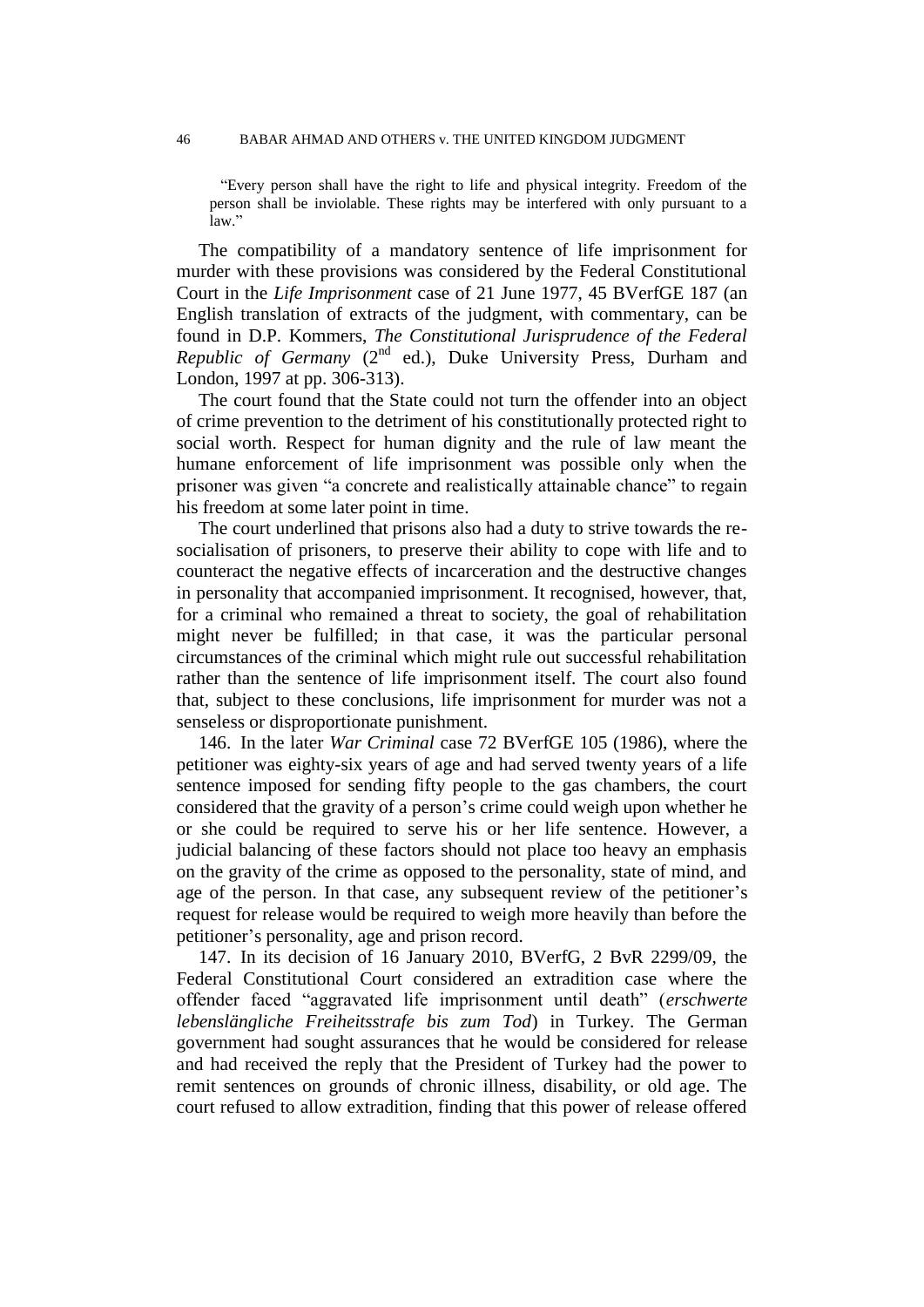only a vague hope of release and was thus insufficient. Notwithstanding the need to respect foreign legal orders, if someone had no practical prospect of release such a sentence would be cruel and degrading (*grausam und erniedrigend*) and would infringe the requirements of human dignity provided for in Article 1.

# *7. Canada*

148. The Supreme Court of Canada has found that a grossly disproportionate sentence will amount to cruel and unusual treatment or punishment (see, *inter alia*, *R v. Smith (Edward Dewey)* [1987] 1 SCR 1045). In *R v. Luxton* [1990] 2 S.C.R. 711, the court considered that, for first degree murder, a mandatory minimum sentence of life imprisonment without eligibility for parole for twenty-five years was not grossly disproportionate. Similarly, in *R v. Latimer* 2001 1 SCR 3, for second degree murder, a mandatory minimum sentence of life imprisonment without eligibility for parole for ten years was not grossly disproportionate. The court observed that gross disproportionality would only be found on "rare and unique occasions" and that the test for determining this issue was "very properly stringent and demanding".

# *8 South Africa*

149. In *Dodo v. the State* (CCT 1/01) [2001] ZACC 16, the South African Constitutional Court considered whether a statutory provision which required a life sentence for certain offences including murder, was compatible with the constitutional principle of the separation of powers, the accused's constitutional right to a public trial and the constitutional prohibition on cruel, inhuman or degrading treatment or punishment. The court found none of these constitutionals provisions was infringed, since the statute allowed a court to pass a lesser sentence if there were substantial and compelling circumstances. The court did, however, observe that the concept of proportionality went to the heart of the inquiry as to whether punishment was cruel, inhuman or degrading.

150. In *Niemand v. The State* (CCT 28/00) [2001] ZACC 11, the court found an indeterminate sentence imposed pursuant to a declaration that the defendant was a "habitual criminal" to be grossly disproportionate because it could amount to life imprisonment for a non-violent offender. The court "read in" a maximum sentence of fifteen years to the relevant statute.

## *9. Other jurisdictions*

151. In *Reyes v. the Queen* [2002] UKPC 11 the Judicial Committee of the Privy Council considered that a mandatory death penalty for murder by shooting was incompatible with section 7 of the Constitution of Belize, which prohibits torture and ill-treatment in identical terms to Article 3 of the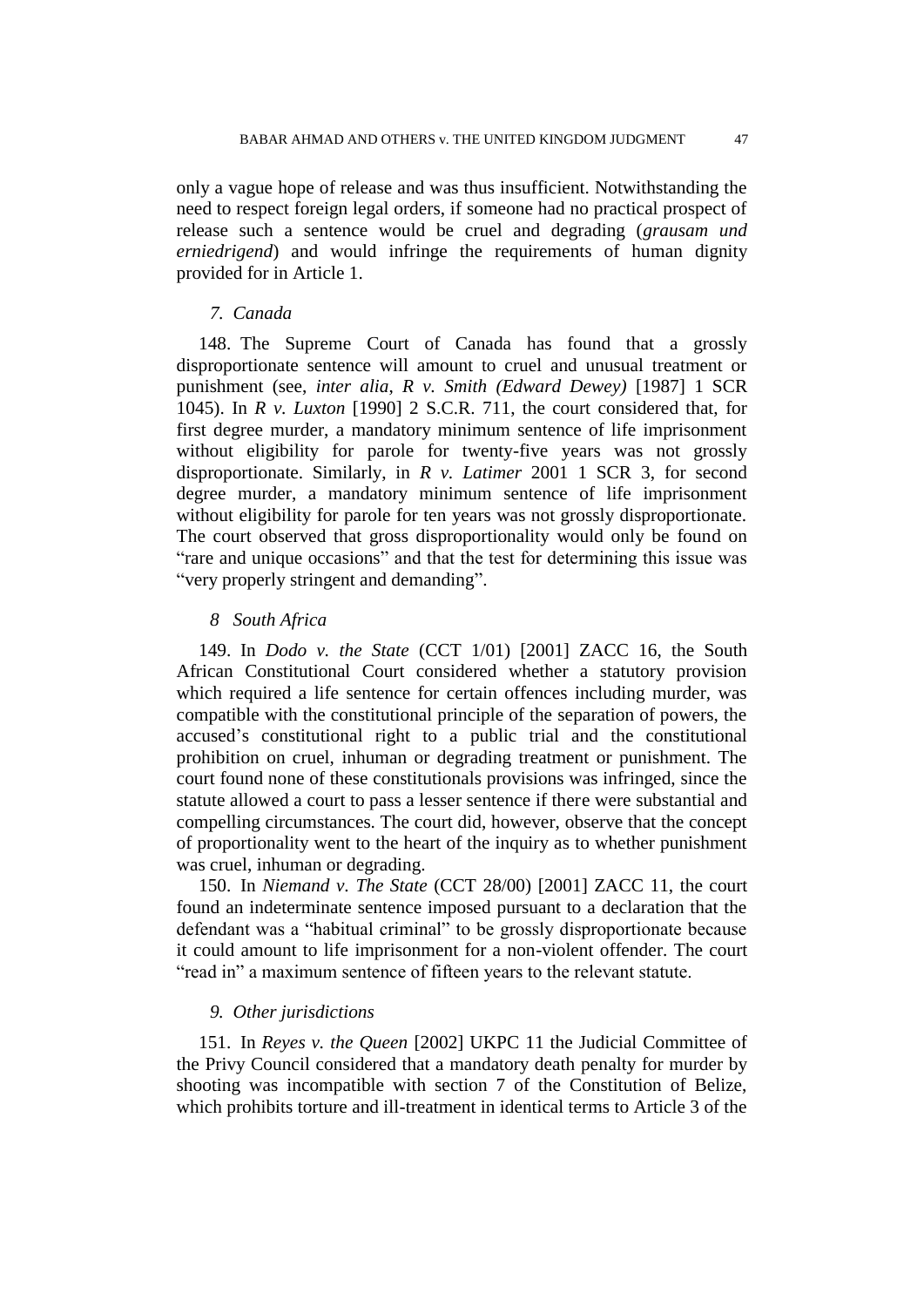Convention. Lord Bingham observed that to deny the offender the opportunity, before sentence is passed, to seek to persuade the court that in all the circumstances to condemn him to death would be disproportionate and inappropriate was to treat him as no human being should be treated. The relevant law was not saved by the powers of pardon and commutation vested by the Constitution in the Governor-General, assisted by an Advisory Council; in Lord Bingham's words "a non-judicial body cannot not decide what is the appropriate measure of punishment to be visited on a defendant for the crime he has committed".

152. In *de Boucherville v. the State of Mauritius* [2008] UKPC 70 the appellant had been sentenced to death. With the abolition of the death penalty in Mauritius, his sentence was commuted to a mandatory life sentence. The Privy Council considered the Court's judgment in *Kafkaris*, cited above, and found that the safeguards available in Cyprus to prevent Kafkaris from being without hope of release were not available in Mauritius. The Mauritian Supreme Court had interpreted such a sentence as condemning de Boucherville to penal servitude for the rest of his life and the provisions of the relevant legislation on parole and remission did not apply. This meant the sentence was manifestly disproportionate and arbitrary and so contrary to section 10 of the Mauritian Constitution (provisions to secure protection of law, including the right to a fair trial). It had also been argued by the appellant that the mandatory nature of the sentence violated section 7 of the Constitution (the prohibition of torture, inhuman or degrading punishment or other such treatment). In light of its conclusion on section 10, the Committee considered it unnecessary to decide that question or to consider the relevance of the possibility of release under section 75 (the presidential prerogative of mercy). It did, however, find that the safeguards available in Cyprus (in the form of the Attorney-General's powers to recommend release and the President's powers to commute sentences or decree release) were not available in Mauritius. It also acknowledged the appellant's argument that, as with the mandatory sentence of death it had considered in *Reyes*, a mandatory sentence of life imprisonment did not allow for consideration of the facts of the case. The Privy Council also considered any differences between mandatory sentences of death and life imprisonment could be exaggerated and, to this end, quoted with approval the dicta of Lord Justice Laws in *Wellington* and Lord Bingham in *Lichniak* (at paragraphs 65 and 142 above).

153. In *State v. Philibert* [2007] SCJ 274, the Supreme Court of Mauritius held that a mandatory sentence of 45 years' imprisonment for murder amounted to inhuman or degrading treatment in violation of section 7 on the grounds that it was disproportionate.

154. In *State v. Tcoeib* [1997] 1 LRC 90 the Namibian Supreme Court considered the imposition of a discretionary life sentence to be compatible with section 8 of the country's constitution (subsection (c) of which is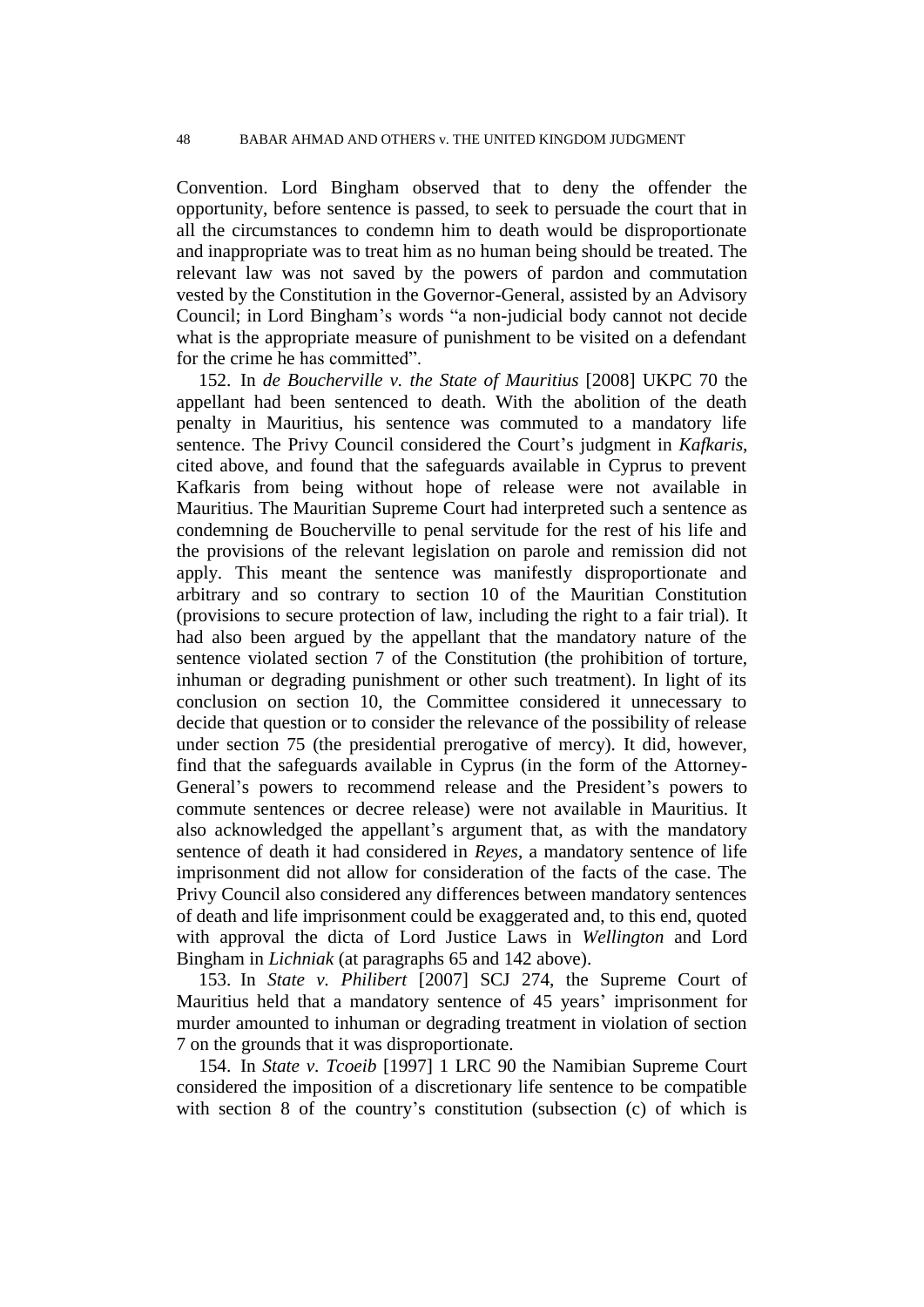identical to Article 3 of the Convention). Chief Justice Mahomed, for the unanimous court, found the relevant statutory release scheme to be sufficient but observed that if release depended on the "capricious exercise" of the discretion of the prison or executive authorities, the hope of release would be "too faint and much too unpredictable" for the prisoner to retain the dignity required by section 8. It was also observed that life imprisonment could amount to cruel, inhuman or degrading treatment if it was grossly disproportionate to the severity of the offence. The High Court of Namibia found mandatory minimum sentences for robbery and possession of firearms to be grossly disproportionate in *State v. Vries* 1997 4 LRC 1 and *State v Likuwa* [2000] 1 LRC 600.

155. In *Lau Cheong v. Hong Kong Special Administrative Region* [2002] HKCFA 18, the Hong Kong Court of Final Appeal rejected a challenge to the mandatory life sentence for murder. It found that the possibility of regular review of the sentence by an independent board meant it was neither arbitrary nor grossly disproportionate and thus it did not amount to cruel, inhuman or degrading punishment.

156. Section 9 of the New Zealand Bill of Rights Act 1990 also protects against disproportionately severe treatment or punishment.

# THE LAW

# I. JOINDER OF THE APPLICATIONS

157. Given their similar factual and legal background, the Court decides that the applications of the first, third, fourth, fifth and sixth applicants should be joined pursuant to Rule 42 § 1 of the Rules of Court.

Having regard, however, to the nature of the facts and the substantive issues raised by the second applicant, particularly in relation to his complaint concerning detention at ADX Florence, the Court considers that it is not appropriate to join his application but to treat it separately.

## II. ARTICLE 3 AND THE EXTRADITION

158. The applicants made two complaints in relation to their proposed extradition. First, they complained that, if convicted in the United States, they would be detained at ADX Florence and, furthermore, would be subjected to special administrative measures (SAMS). They submitted that conditions of detention at ADX Florence (whether alone or in conjunction with SAMS) would violate Article 3 of the Convention. Second, the applicants complained that, if convicted, they would face sentences of life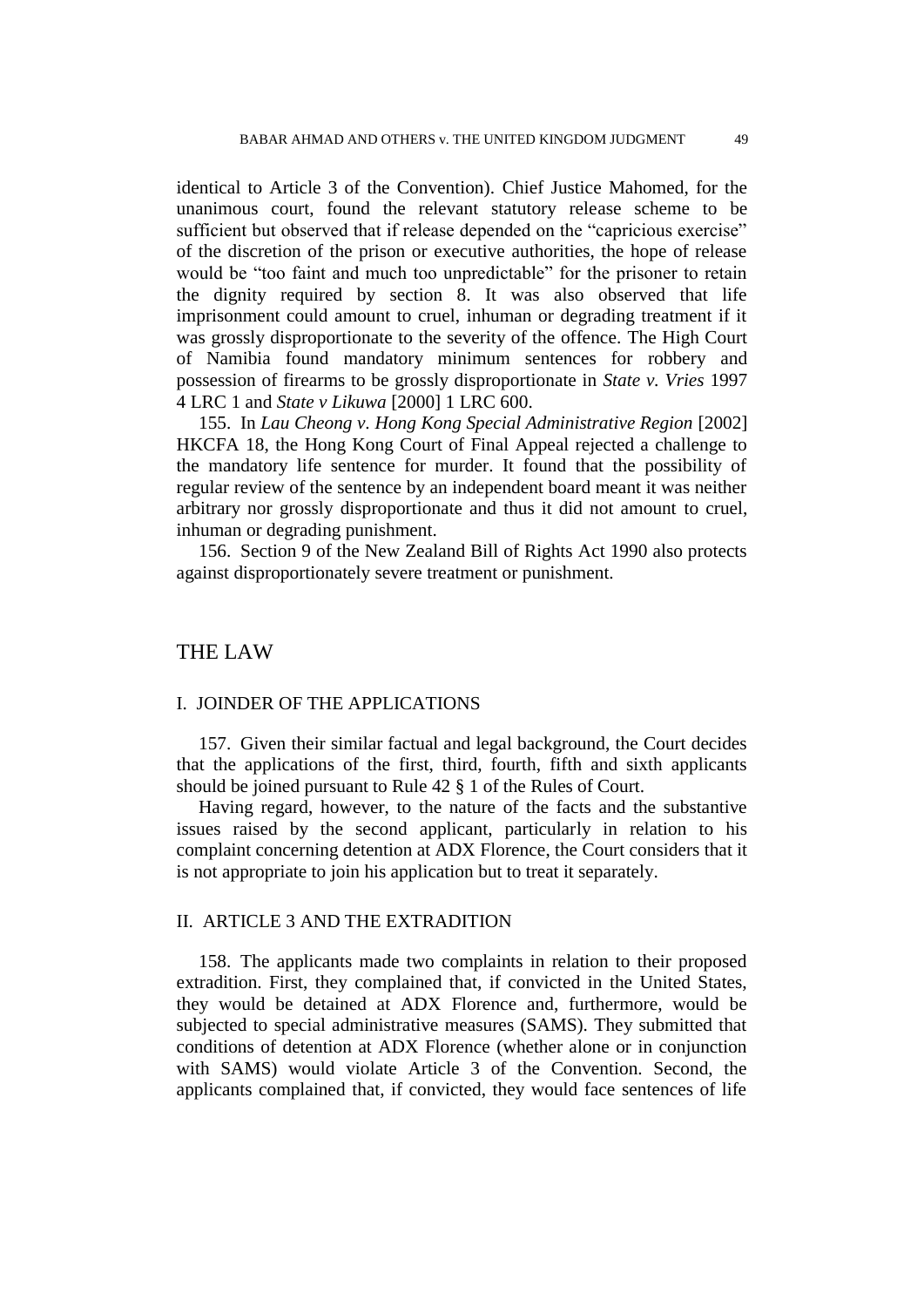imprisonment without parole and/or extremely long sentences of determinate length in violation of Article 3 of the Convention.

159. Article 3 provides:

"No one shall be subjected to torture or to inhuman or degrading treatment or punishment."

160. The Government contested each of these arguments.

161. However, before turning to the merits of each of these complaints, it is necessary for the Court to consider the submissions of the parties as to the relevance, if any, of the extradition context to complaints made under Article 3 of the Convention, as well as the parties' submissions as to the appropriate forum for the applicants' prosecution. Those submissions may be summarised as follows.

## **A. The Government**

162. The Government relied on the reasoning of the House of Lords in *Wellington* and the Canadian Supreme Court in *Burns* and *Ferras* (see paragraphs 66–72, 74 and 75 above). On the basis of those cases, the Government submitted that, in the extradition context, a distinction had to be drawn between torture and other forms of ill-treatment. A real risk of torture in the receiving State should be an absolute bar on extradition. However, for all other forms of ill-treatment, it was legitimate to consider the policy objectives pursued by extradition in determining whether the ill-treatment reached the minimum level of severity required by Article 3. This was the appropriate means of resolving the tension that existed between the Court's judgments in *Soering*, on the one hand, and *Chahal* and *Saadi*, on the other. Article 3 could not be interpreted as meaning that any form of ill-treatment in a non-Contracting State would be sufficient to prevent extradition. Such an absolutist approach to Article 3 would mean, for instance, that practices such as head shaving or shackling could act as a bar to extradition because the Court had found these forms of ill-treatment to be in breach of Article 3 (see *Yankov v. Bulgaria*, no. 39084/97, §§ 114- 121, ECHR 2003-XII (extracts); and *Henaf v. France*, no. 65436/01, §§ 45- 89, ECHR 2003-XI).

163. The Government did not accept the applicants' submission that the possibility of prosecution in the United Kingdom was relevant in determining whether their extradition was compatible with Article 3. This submission appeared to be based on the Court's judgment in *Soering*, where the Court had found that the possibility of trial in the Federal Republic of Germany was "a circumstance of relevance" in its overall assessment under Article 3 (paragraph 110 of the judgment). However, the facts of *Soering* were wholly exceptional. Both the United States and the Federal Republic of Germany had jurisdiction and the Federal Republic itself had submitted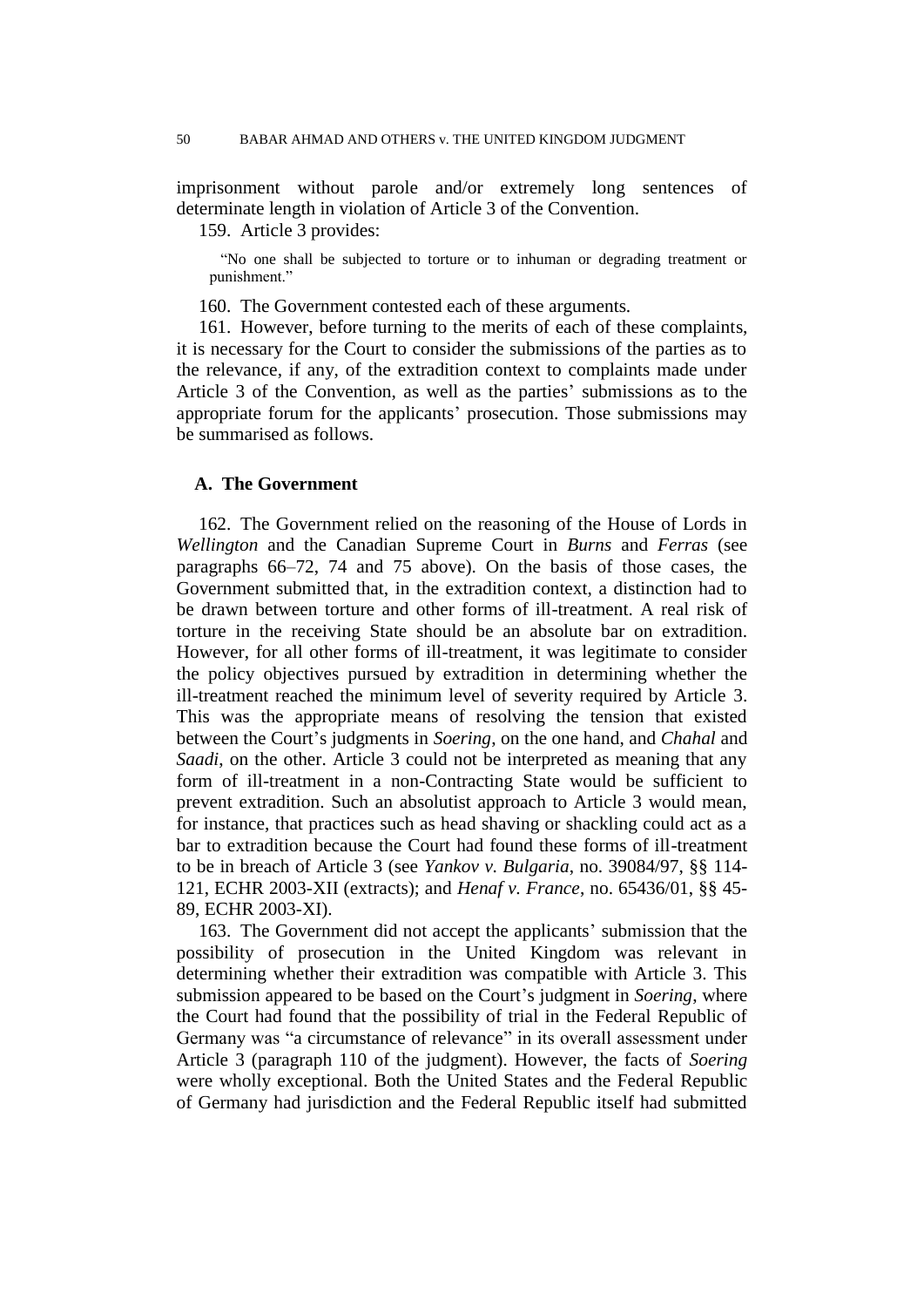that extradition to the United States would breach the applicant's Convention rights. In any event, there were no domestic proceedings under way in the United Kingdom for any of the applicants and they could not be prosecuted in the United Kingdom for the full range and gravamen of the conduct alleged against them. The prosecutions were more properly brought in the United States. In any event, the possibility of prosecution in the United Kingdom could only be relevant if the Court were to follow the relativist approach of the House of Lords in *Wellington*, which the applicants had urged the Court not to do.

## **B. The applicants**

164. The applicants rejected the submission that Article 3 allowed for a balancing exercise of any kind. The Court had specifically rejected that submission in *Saadi*, cited above. Even if, in extradition cases, a relativist approach could be taken in respect of ill-treatment which fell short of torture, this was irrelevant to their case because, in their submission, years of solitary confinement at ADX amounted to torture or, at the very least, was at the upper end of the scale of ill-treatment (see further below). Furthermore, none of the policy reasons for taking a relativist approach to ill-treatment arising from life sentences could apply to ill-treatment arising from prison conditions. Detention at ADX was not mandated by United States law and the United States could give an undertaking not to detain the applicants there. Thus, the alternative to detention at ADX was not that they would be fugitives from United States justice, but rather that they would be detained in American prisons which were Article 3 compliant.

165. The United Kingdom was the appropriate forum for prosecution of each applicant and it had jurisdiction to try them. For the first and third applicants, the link with the United States was that one of the servers for the website they had run had been based in Connecticut for eighteen months. The case against them was based on material seized in searches of premises in the United Kingdom, which the police had immediately handed to the United States' authorities. The fourth applicant had been the subject of a Metropolitan Police investigation but had never been charged. All the evidence against him came from materials seized during that investigation. The criminal conduct of the fifth and sixth applicants was alleged to have taken place in their London offices. All witnesses were in the United Kingdom and, as with the other applicants, all relevant evidence had been obtained there. The applicants submitted that the fact that the United Kingdom could prosecute them compatibly with Article 3 was a general consideration in assessing the proportionality of their extradition and its consequences.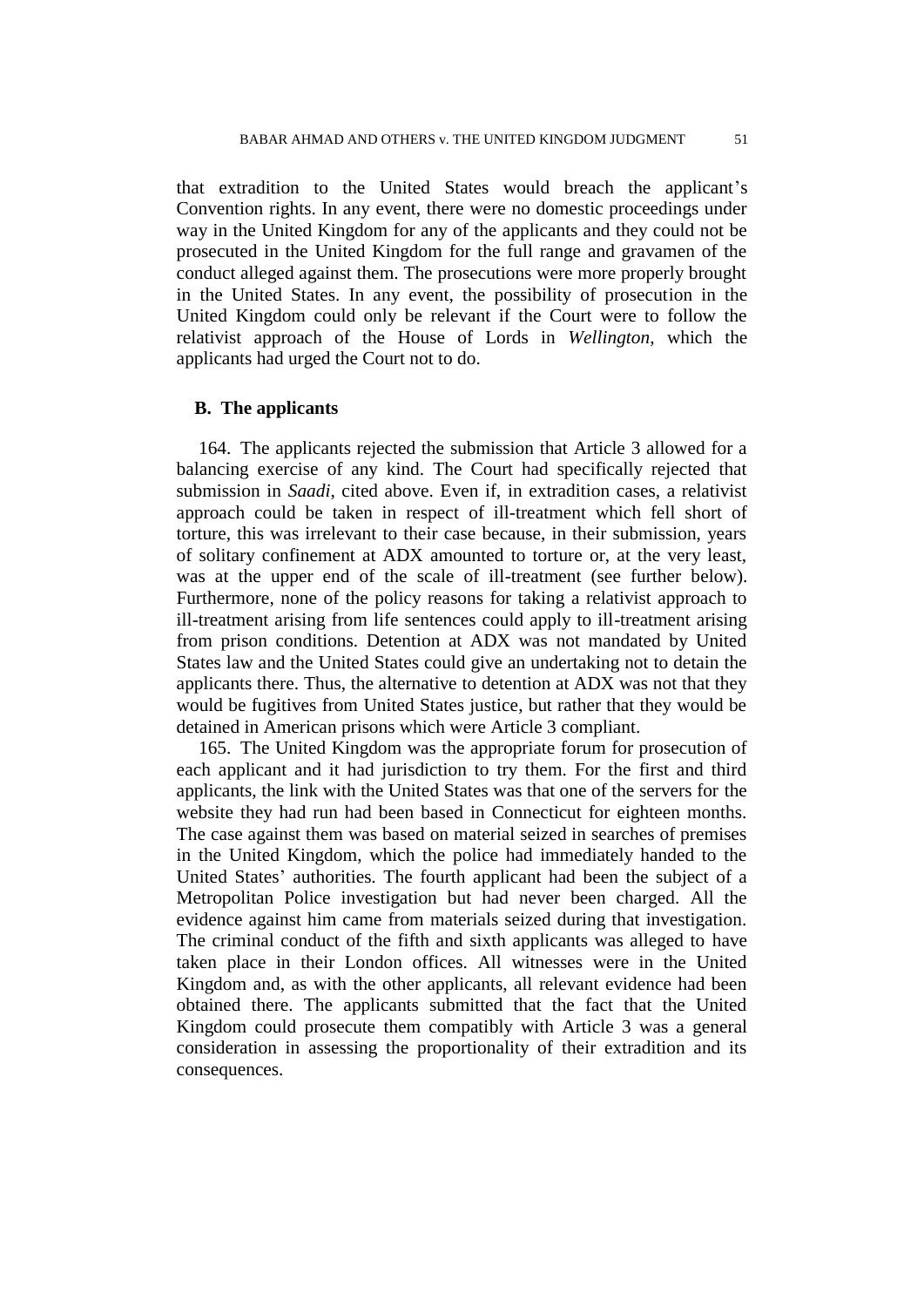### 52 BABAR AHMAD AND OTHERS v. THE UNITED KINGDOM JUDGMENT

## **C. The Court's assessment**

166. The Court begins by noting the parties' submissions as to the appropriate forum for prosecution. It observes, however, that the Government do not intend to prosecute the applicants for any of the offences for which their extradition is sought (cf. *Soering*, § 16, cited above, where the Federal Republic of Germany had, by its extradition request to the United Kingdom, indicated its intention to prosecute the applicant and, in addition, its extradition request had contained proof that German courts had jurisdiction to try the applicant). Consequently, the Court considers that the question of the appropriate forum for prosecution, and whether this is relevant to the Court's assessment under Article 3, does not therefore arise for examination in the present case.

167. The Court further notes that the House of Lords in *Wellington* has identified a tension between *Soering* and *Chahal*, both cited above, which calls for clarification of the proper approach to Article 3 in extradition cases. It also observes that the conclusions of the majority of the House of Lords in that case depended on three distinctions which, in their judgment, were to be found in this Court's case-law. The first was between extradition cases and other cases of removal from the territory of a Contracting State; the second was between torture and other forms of ill-treatment proscribed by Article 3; and the third was between the assessment of the minimum level of severity required in the domestic context and the same assessment in the extra-territorial context. It is appropriate to consider each distinction in turn.

168. For the first distinction, the Court considers that the question whether there is a real risk of treatment contrary to Article 3 in another State cannot depend on the legal basis for removal to that State. The Court's own case-law has shown that, in practice, there may be little difference between extradition and other removals. For example, extradition requests may be withdrawn and the Contracting State may nonetheless decide to proceed with removal from its territory (see *Muminov v. Russia*, no. 42502/06, § 14, 11 December 2008). Equally, a State may decide to remove someone who faces criminal proceedings (or has already been convicted) in another State in the absence of an extradition request (see, for example, *Saadi v. Italy*, cited above, and *Bader and Kanbor v. Sweden*, no. 13284/04, ECHR 2005-XI). Finally, there may be cases where someone has fled a State because he or she fears the implementation of a particular sentence that has already been passed upon him or her and is to be returned to that State, not under any extradition arrangement, but as a failed asylum seeker (see *D. and Others v. Turkey*, no. 24245/03, 22 June 2006). The Court considers that it would not be appropriate for one test to be applied to each of these three cases but a different test to be applied to a case in which an extradition request is made and complied with.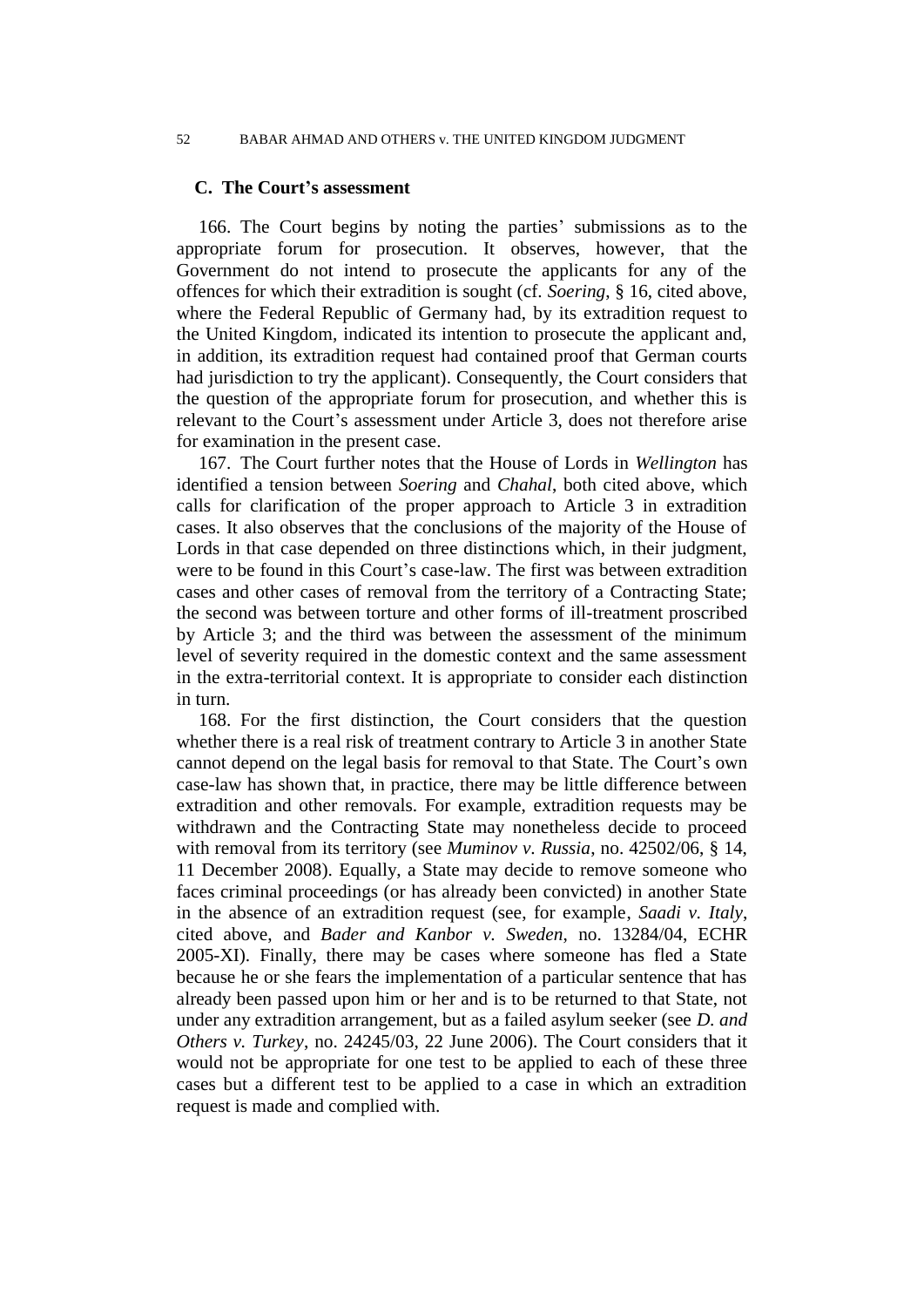169. For the second distinction, between torture and other forms of illtreatment, it is true that some support for this distinction and, in turn, the approach taken by the majority of the House of Lords in *Wellington*, can be found in the *Soering* judgment. The Court must therefore examine whether that approach has been borne out in its subsequent case-law.

170. It is correct that the Court has always distinguished between torture on the one hand and inhuman or degrading punishment on the other (see, for instance, *Ireland v. the United Kingdom*, 18 January 1978, § 167, Series A no. 25; *Selmouni v. France* [GC], no. 25803/94, §§ 95-106, ECHR 1999-V). However, the Court considers that this distinction is more easily drawn in the domestic context where, in examining complaints made under Article 3, the Court is called upon to evaluate or characterise acts which have already taken place. Where, as in the extra-territorial context, a prospective assessment is required, it is not always possible to determine whether the illtreatment which may ensue in the receiving State will be sufficiently severe as to qualify as torture. Moreover, the distinction between torture and other forms of ill-treatment can be more easily drawn in cases where the risk of the ill-treatment stems from factors which do not engage either directly or indirectly the responsibility of the public authorities of the receiving State (see, for example, *D. v. the United Kingdom*, 2 May 1997, *Reports of Judgments and Decisions* 1997-III, where the Court found that the proposed removal of a terminally ill man to St Kitts would be inhuman treatment and thus in violation of Article 3).

171. For this reason, whenever the Court has found that a proposed removal would be in violation of Article 3 because of a real risk of illtreatment which would be intentionally inflicted in the receiving State, it has normally refrained from considering whether the ill-treatment in question should be characterised as torture or inhuman or degrading treatment or punishment. For example, in *Chahal* the Court did not distinguish between the various forms of ill-treatment proscribed by Article 3: at paragraph 79 of its judgment the Court stated that the "Convention prohibits in absolute terms torture or inhuman or degrading treatment or punishment". In paragraph 80 the Court went on to state that:

"The prohibition provided by Article 3 against ill-treatment is equally absolute in expulsion cases. Thus, whenever substantial grounds have been shown for believing that an individual would face a real risk of being subjected to treatment contrary to Article 3 if removed to another State, the responsibility of the Contracting State to safeguard him or her against such treatment is engaged in the event of expulsion ..."

Similar passages can be found, for example, in *Mamatkulov and Askarov v. Turkey* [GC], nos. 46827/99 and 46951/99, § 67, ECHR 2005-I and *Saadi v. Italy* [GC], no. 37201/06, § 125, ECHR 2008-... where, in reaffirming this test, no distinction was made between torture and other forms of illtreatment.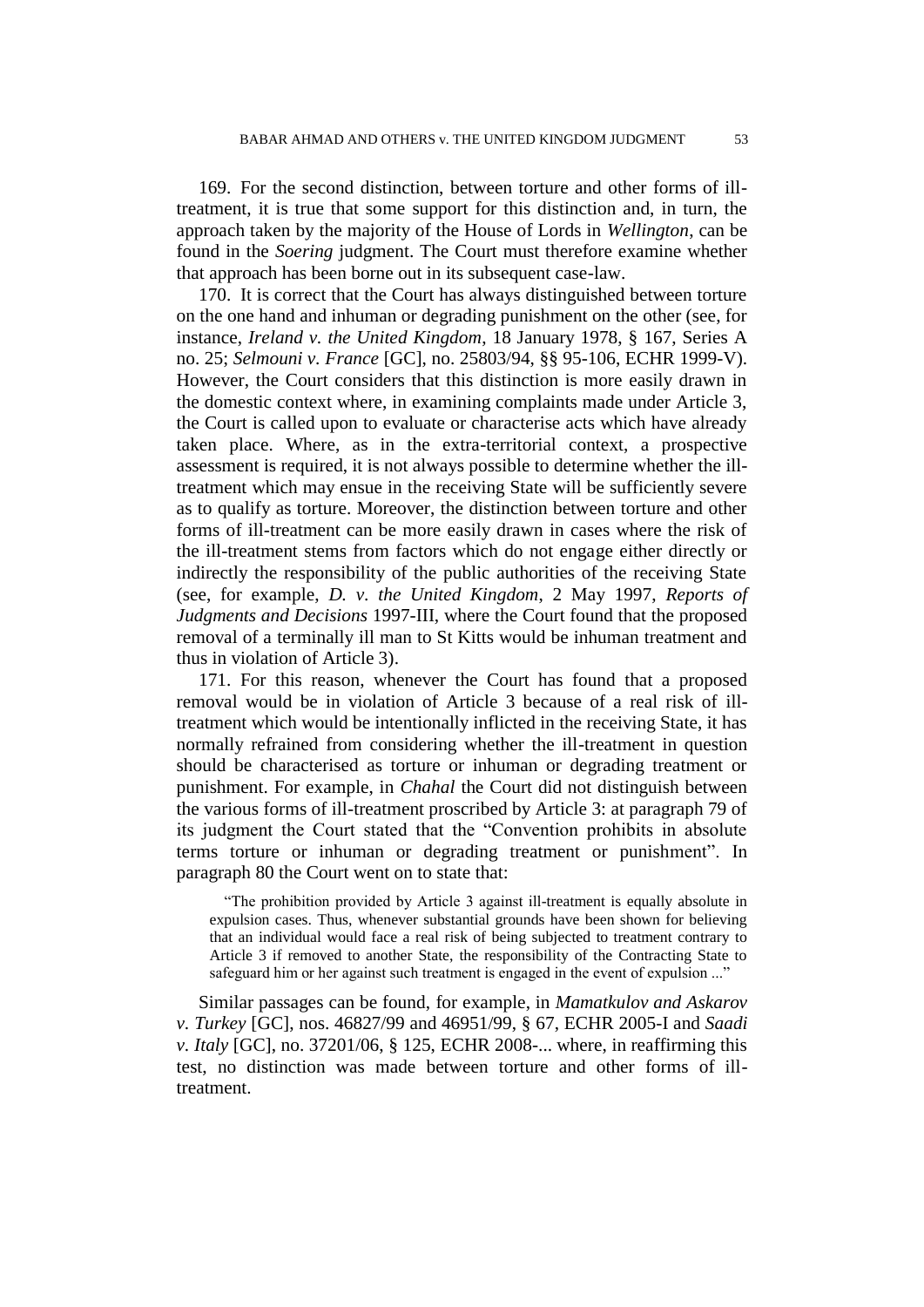### 54 BABAR AHMAD AND OTHERS v. THE UNITED KINGDOM JUDGMENT

172. The Court now turns to whether a distinction can be drawn between the assessment of the minimum level of severity required in the domestic context and the same assessment in the extra-territorial context. The Court recalls its statement in *Chahal*, cited above, § 81 that it was not to be inferred from paragraph 89 of *Soering* that there was any room for balancing the risk of ill-treatment against the reasons for expulsion in determining whether a State's responsibility under Article 3 was engaged. It also recalls that this statement was reaffirmed in *Saadi v. Italy*, cited above, § 138, where the Court rejected the argument advanced by the United Kingdom Government that the risk of ill-treatment if a person is returned should be balanced against the danger he or she posed. In *Saadi* the Court also found that the concepts of risk and dangerousness did not lend themselves to a balancing test because they were "notions that [could] only be assessed independently of each other" (ibid. § 139). The Court finds that the same approach must be taken to the assessment of whether the minimum level of severity has been met for the purposes of Article 3: this too can only be assessed independently of the reasons for removal or extradition.

173. The Court considers that its case-law since *Soering* confirms this approach. Even in extradition cases, such as where there has been an Article 3 complaint concerning the risk of life imprisonment without parole, the Court has focused on whether that risk was a real one, or whether it was alleviated by diplomatic and prosecutorial assurances given by the requesting State (see *Olaechea Cahuas v. Spain*, no. 24668/03, §§ 43 and 44, 10 August 2006; *Youb Saoudi v. Spain* (dec.), no. 22871/06, 18 September 2006; *Salem v. Portugal* (dec.), no. 26844/04, 9 May 2006; and *Nivette v. France* (dec.), no. 44190/98, ECHR 2001-VII). In those cases, the Court did not seek to determine whether the Article 3 threshold has been met with reference to the factors set out in paragraph 89 of the *Soering* judgment. By the same token, in cases where such assurances have not been given or have been found to be inadequate, the Court has not had recourse to the extradition context to determine whether there would be a violation of Article 3 if the surrender were to take place (see, for example, *Soldatenko v. Ukraine*, no. 2440/07, §§ 66-75, 23 October 2008). Indeed in the twenty-two years since the *Soering* judgment, in an Article 3 case the Court has never undertaken an examination of the proportionality of a proposed extradition or other form of removal from a Contracting State. To this extent, the Court must be taken to have departed from the approach contemplated by paragraphs 89 and 110 of the *Soering* judgment.

174. Finally, the Court considers that, in interpreting Article 3, limited assistance can be derived from the approach taken by the Canadian Supreme Court in *Burns* and *Ferras* (see paragraphs 74 and 75 above). As the applicants have observed, those cases were about the provision of the Canadian Charter on fundamental justice and not the Charter's prohibition on cruel or unusual treatment or punishment. Furthermore, the Charter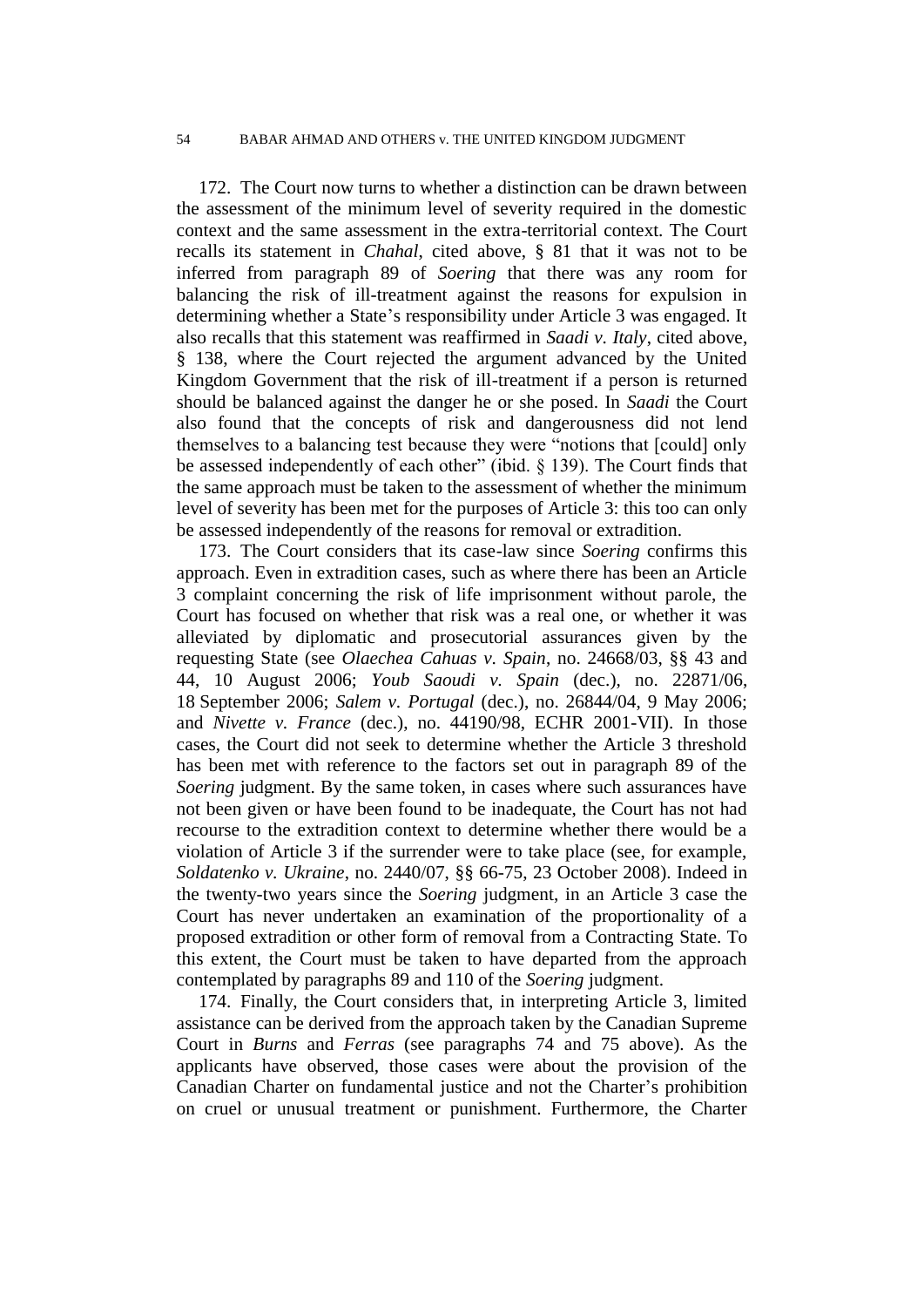system expressly provides for a balancing test in respect of both of those rights, which mirrors that found in Articles 8-11 of the Convention but not Article 3 (see paragraph 73 above).

175. Instead, the Court considers that greater interpretative assistance can be derived from the approach the Human Rights Committee has taken to the prohibition on torture and ill-treatment contained in Article 7 of the ICCPR. The Committee's General Comment No. 20 (see paragraph 76 above) makes clear that Article 7 prevents *refoulement* both when there is a real risk of torture and when there is a real risk of other forms of illtreatment. Further, recent confirmation for the approach taken by the Court and by the Human Rights Committee can be found in Article 19 of the Charter on Fundamental Rights of the European Union, which provides that no one may be removed, expelled or extradited to a State where there is a serious risk that he or she would be subjected to the death penalty, torture or other inhuman or degrading treatment or punishment (see paragraph 80 above). The wording of Article 19 makes clear that it applies without consideration of the extradition context and without distinction between torture and other forms of ill-treatment. In this respect, Article 19 of the Charter is fully consistent with the interpretation of Article 3 which the Court has set out above. It is also consistent with the Council of Europe Guidelines on human rights and the fight against terrorism, quoted at paragraph 79 above. Finally, the Court's interpretation of Article 3, the Human Rights Committee's interpretation of Article 7 of the ICCPR, and the text of Article 19 of the Charter are in accordance with Articles 3 and 16 § 2 of the United Nations Convention Against Torture, particularly when the latter Article provides that the provisions of the Convention are "without prejudice to the provisions of any other international instrument or national law which prohibits cruel, inhuman or degrading treatment or punishment or which relates to extradition or expulsion" (see paragraph 78 above).

176. The Court therefore concludes that the *Chahal* ruling (as reaffirmed in *Saadi*) should be regarded as applying equally to extradition and other types of removal from the territory of a Contracting State and should apply without distinction between the various forms of ill-treatment which are proscribed by Article 3.

177. However, in reaching this conclusion, the Court would underline that it agrees with Lord Brown's observation in *Wellington* that the absolute nature of Article 3 does not mean that any form of ill-treatment will act as a bar to removal from a Contracting State. As Lord Brown observed, this Court has repeatedly stated that the Convention does not purport to be a means of requiring the Contracting States to impose Convention standards on other States (see, as a recent authority, *Al-Skeini and Others v. the United Kingdom* [GC], no. 55721/07, § 141, 7 July 2011). This being so, treatment which might violate Article 3 because of an act or omission of a Contracting State might not attain the minimum level of severity which is required for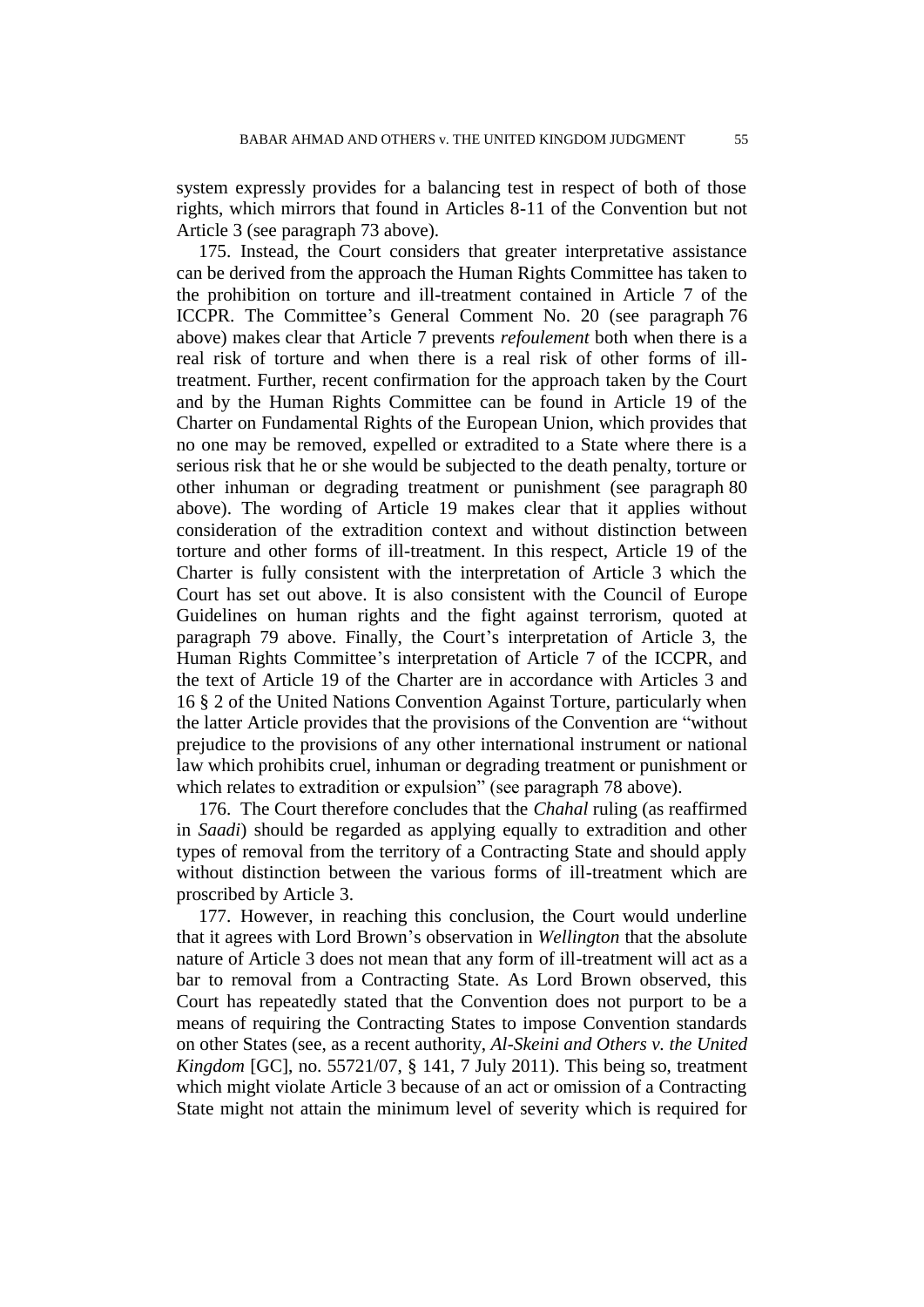there to be a violation of Article 3 in an expulsion or extradition case. For example, a Contracting State's negligence in providing appropriate medical care within its jurisdiction has, on occasion, led the Court to find a violation of Article 3 but such violations have not been so readily established in the extra-territorial context (compare the denial of prompt and appropriate medical treatment for HIV/AIDS in *Aleksanyan v. Russia*, no. 46468/06, §§ 145–158, 22 December 2008 with *N. v. the United Kingdom* [GC], no. 26565/05, 27 May 2008).

178. Equally, in the context of ill-treatment of prisoners, the following factors, among others, have been decisive in the Court's conclusion that there has been a violation of Article 3:

- the presence of premeditation (*Ireland v. the United Kingdom*, cited above, § 167);

- that the measure may have been calculated to break the applicant's resistance or will (ibid, § 167; *Ilaşcu and Others v. Moldova and Russia*  [GC], no. 48787/99, § 446, ECHR 2004-VII);

- an intention to debase or humiliate an applicant, or, if there was no such intention, the fact that the measure was implemented in a manner which nonetheless caused feelings of fear, anguish or inferiority (*Jalloh v. Germany* [GC], no. 54810/00, § 82, ECHR 2006-IX; *Peers v. Greece*, no. 28524/95, § 75, ECHR 2001-III);

- the absence of any specific justification for the measure imposed (*Van der Ven v. the Netherlands*, no. 50901/99, §§ 61-62, ECHR 2003-II; *Iwańczuk v. Poland*, no. 25196/94, § 58, 15 November 2001);

- the arbitrary punitive nature of the measure (see *Yankov*, cited above, § 117);

- the length of time for which the measure was imposed (*Ireland v. the United Kingdom*, cited above, § 92); and

- the fact that there has been a degree of distress or hardship of an intensity exceeding the unavoidable level of suffering inherent in detention (*Mathew v. the Netherlands*, no. 24919/03, §§ 197-205, ECHR 2005-IX).

The Court would observe that all of these elements depend closely upon the facts of the case and so will not be readily established prospectively in an extradition or expulsion context.

179. Finally, the Court reiterates that, as was observed by Lord Brown, it has been very cautious in finding that removal from the territory of a Contracting State would be contrary to Article 3 of the Convention. It has only rarely reached such a conclusion since adopting the *Chahal* judgment (see *Saadi*, cited above § 142). The Court would further add that, save for cases involving the death penalty, it has even more rarely found that there would be a violation of Article 3 if an applicant were to be removed to a State which had a long history of respect of democracy, human rights and the rule of law.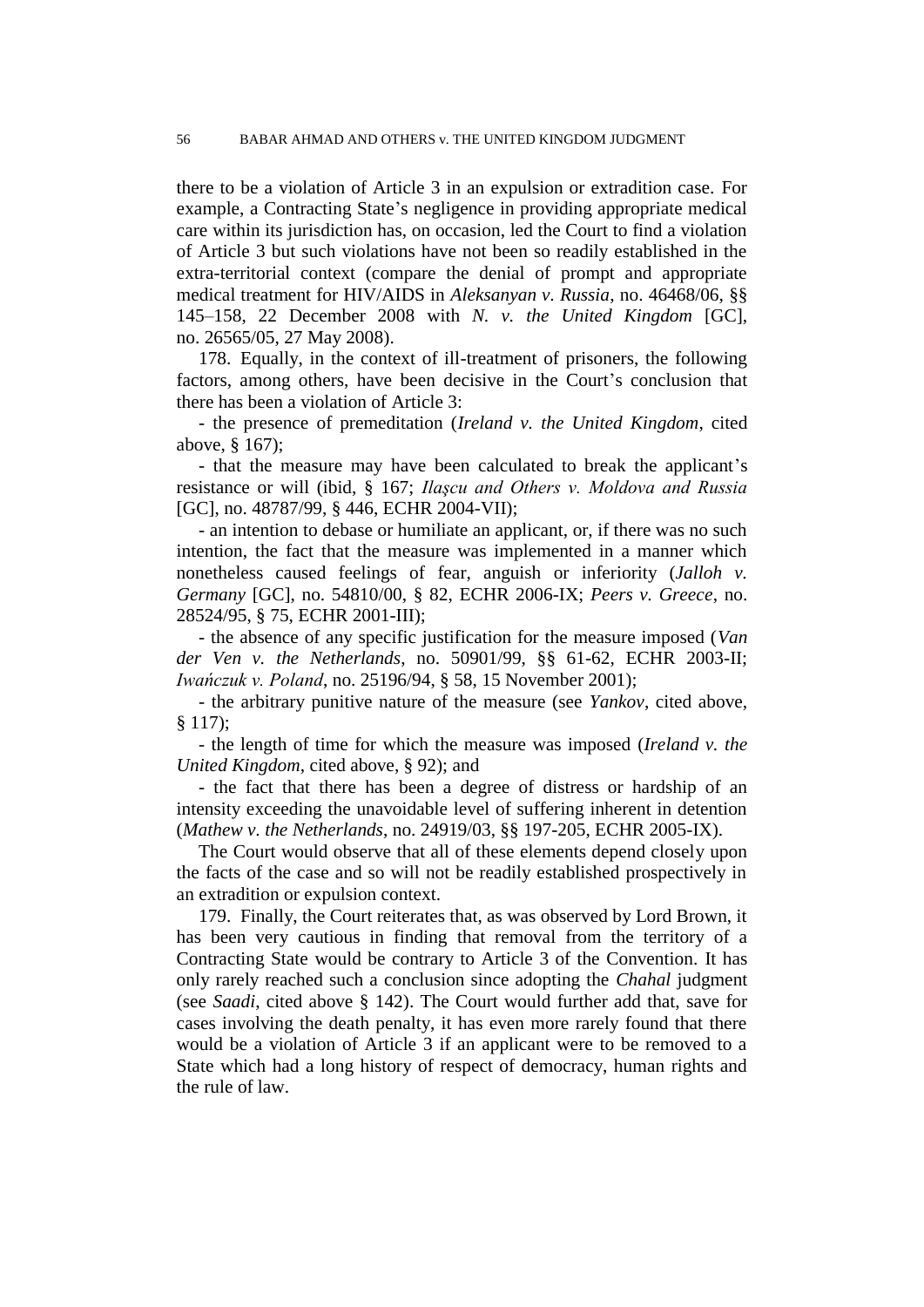# III. ALLEGED VIOLATION OF ARTICLE 3 OF THE CONVENTION ARISING FROM CONDITIONS AT ADX FLORENCE

## **A. The admissibility of the fifth and sixth applicants' complaints**

180. The Court recalls that, in its admissibility decision of 6 July 2010, it declared admissible the first, second and third applicant's complaints concerning detention at ADX Florence and the imposition of special administrative measures post-trial. It declared inadmissible the fourth applicant's similar complaint, on the grounds that his medical condition meant he was unlikely to spend any more than a short period of time at ADX Florence (see paragraphs 144 and 145 of the decision).

181. The Court finds the fifth and sixth applicant's complaints in relation to ADX Florence and the imposition of special administrative measures post-trial to be indistinguishable from those made by the first and third applicants. Therefore, the fifth and sixth applicant's complaints are not manifestly ill-founded within the meaning of Article 35 § 3(a) of the Convention. The Court notes that they are not inadmissible on any other grounds. They must therefore be declared admissible.

# **B. Merits**

### *1. The parties' submissions*

### **a. The Government**

182. The Government recalled that the applicants were suspected of terrorism and the Council of Europe Guidelines on human rights and the fight against terrorism had recognised that such persons could be subjected to more severe restrictions than those applied to other prisoners (see paragraph 114 above). The Court had also recognised that prohibitions on contact and communication for security reasons did not of themselves amount to inhuman treatment or punishment. The Government accepted that such restrictions could not amount to complete sensory isolation and could not be imposed indefinitely. However, in assessing the nature of solitary confinement, factors to be taken into account included the physical conditions of confinement and the possibility of visits.

183. On this basis, and in the light of the evidence provided by the ADX officials and the Department of Justice (see paragraphs 82–96 above), the applicants' complaints were unsustainable. The physical conditions of detention at ADX were compatible with Article 3 as interpreted by the Court. Even in the highest security units at ADX, there were opportunities for communication with other inmates, recreation, education, religious expression and engagment with the outside world. The mental and social needs of inmates were appropriately catered for and inmates could not be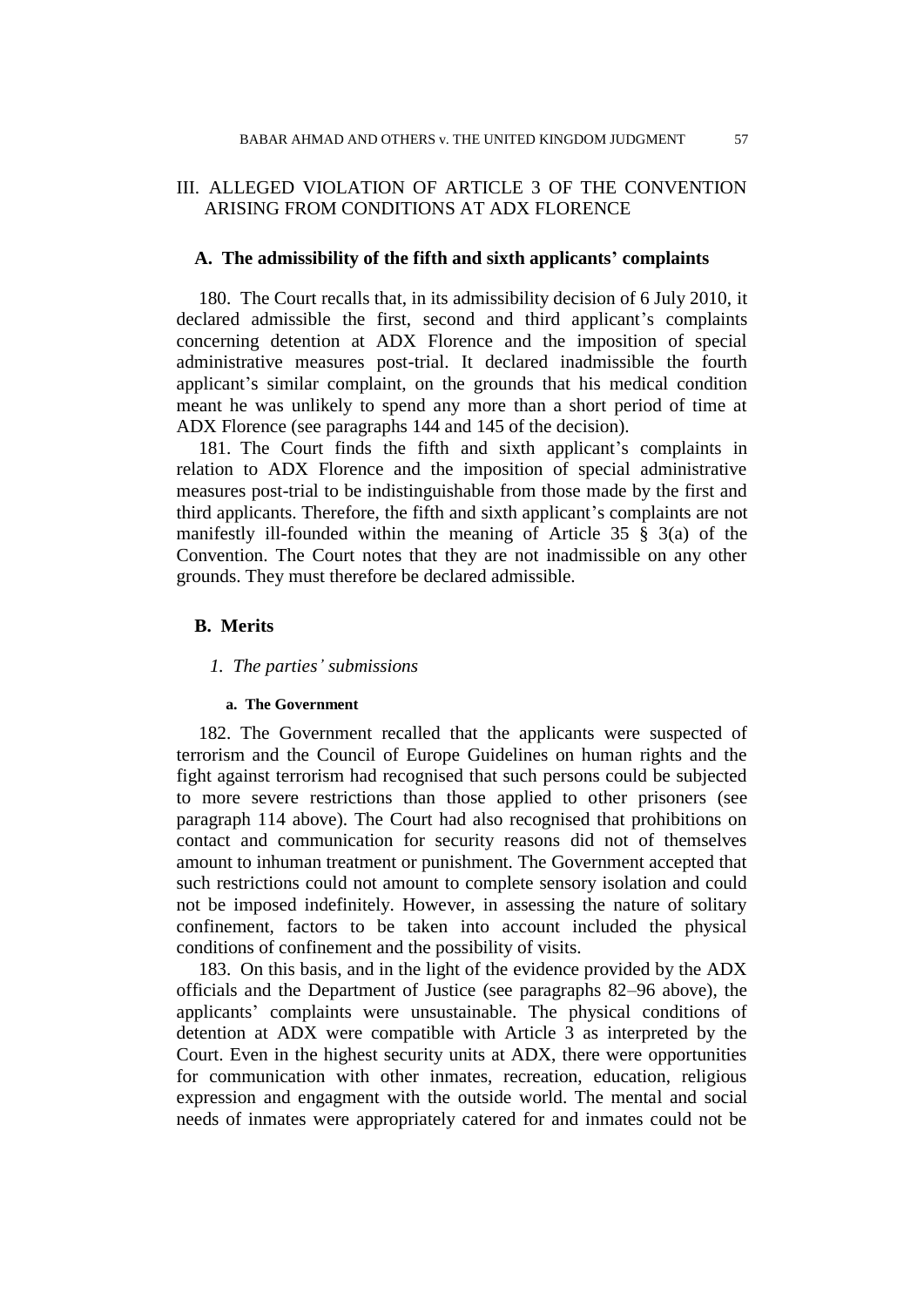described as being detained in conditions that amounted to sensory isolation, still less indefinite solitary confinement, whether total or relative. The evidence, particularly the Department of Justice's replies to the Rapporteur's questions, showed that there were practical and effective opportunities to enter the step down and special security unit programs, which could ultimately lead to transfer to another prison. Moreover, initial placement at ADX was determined by reference to stated, objective criteria, with full procedural protections through the Federal Bureau of Prisons' Administrative Remedy Program.

184. The Bureau of Prisons had shown itself willing and able to respond to requests for change in conditions, not least the relaxation of conditions in H Unit to allow phase three inmates to eat together, the expansion of Arabic language books in the library, and the discontinuation of strip searches before inmates could leave their cells. All of these factors meant conditions at ADX Florence were distinguishable from *G.B. v. Bulgaria*, no. 42346/98, 11 March 2004 and *Peers v. Greece*, no. 28524/95, ECHR 2001-III and, in fact, were much less severe than in *Ramirez Sanchez v. France* [GC], no. 59450/00, ECHR 2006-IX, where the Court had found no violation of Article 3.

185. Finally, inmates had recourse to the courts to challenge their conditions of detention (see the summary of relevant Eighth Amendment jurisprudence set out at paragraph 105–110 above). A detailed examination of the federal courts' consideration of the challenges brought by ADX inmates, showed that the allegations made in respect of ADX were unfounded, and that the United States' courts applied a legal analysis which was in reality no different from that applied by this Court. Moreover, these decisions showed that the United States were both able and willing to protect the interests of ADX inmates, assess their claims and uphold them where appopriate. The Government also stated that, within the materials provided by the applicants, the Court could only properly place reliance on the decisions of the United States courts, rather than the untested statements of inmates at ADX or reports based upon them. Among these decisions, the Government placed particular emphasis on the conclusions reached by the Magistrate Judge in *Rezaq* (summarised at paragraph 112 above). They also continued to rely on the accuracy, fairness and good faith of the declarations which had been provided to the Court by the Federal Bureau of Prisons officials.

### **b. The applicants**

## *i. The first, third, fifth and sixth applicants*

186. The above applicants invited the Court to proceed on the basis that, if convicted, they would be detained at ADX Florence and subjected to special administrative measures. They also adopted the submissions of the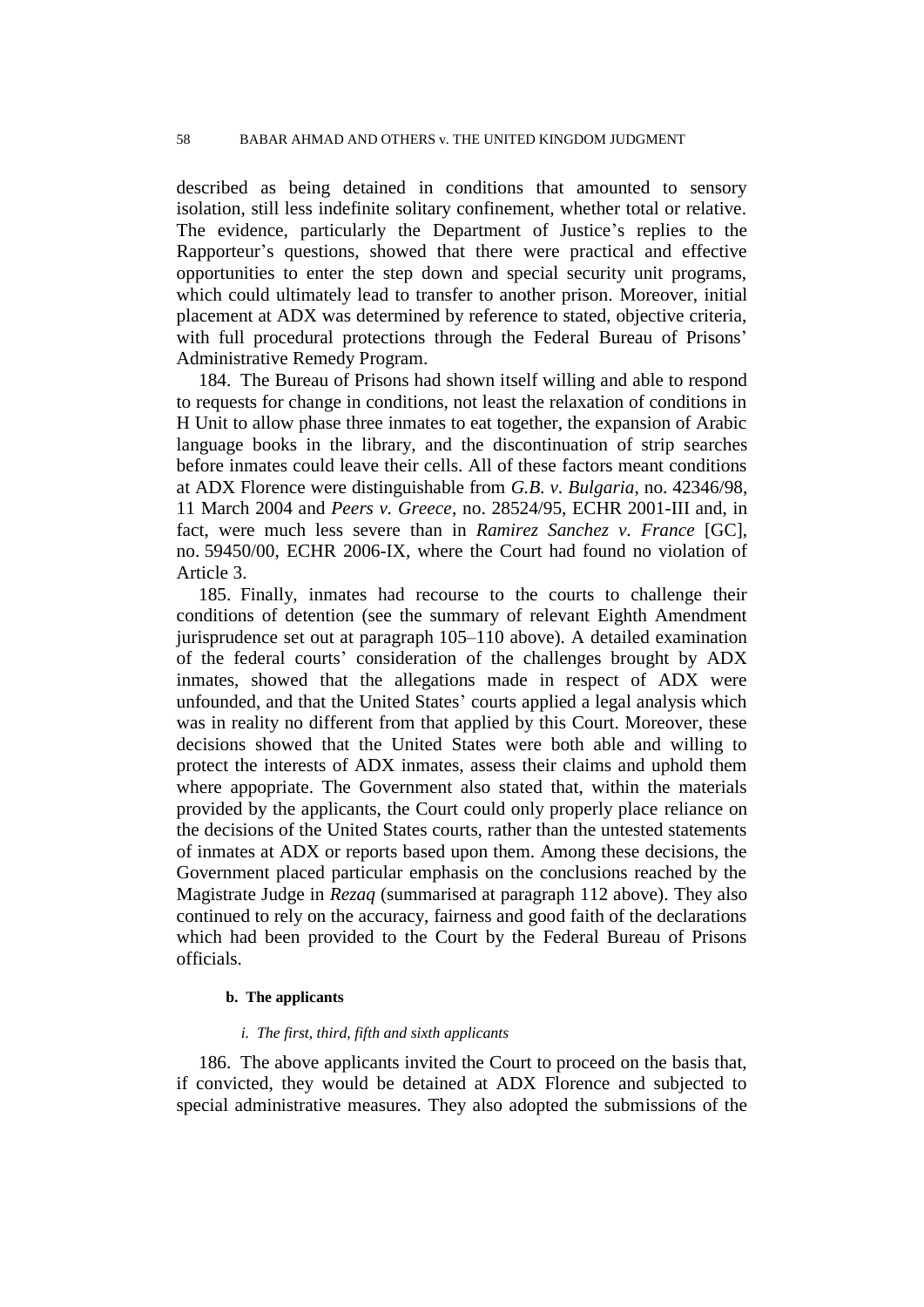third party interveners that the Eighth Amendment did not offer equivalent protection to Article 3 (see paragraph 197 below).

187. The applicants invited the Court to consider that, throughout their detention in the United Kingdom, they had never been considered physically dangerous and were being held in much less stringent conditions than those at ADX. For instance, the first applicant was being held in a unit were he was never shackled, spent nine hours outside his cell every day and participated in common activities with other prisoners, which included educational classes, cooking for themselves and tending a vegetable garden. He also had weekly "open" visits with his family (sitting in a large hall without intervening glass screens). Even if he were to be convicted in the United Kingdom and classified as a High Risk Category A prisoner (which he was not) his conditions of detention would be less restricted and he would enjoy access to even more educational, religious, sport and recreational facilities than at present. Many of these activities would involve association with large groups of prisoners.

188. In respect of the procedures for placement at ADX, the applicants relied on the evidence they had submitted which showed that the criteria for placement at ADX Florence was subjective, the transfer hearing was mere window dressing, and inmates had great difficulty in challenging the imposition of special administrative measures. Even on Mr Synsvoll's evidence (see paragraph 89 above) the Bureau of Prisons was at the mercy of the wishes of other Department of Justice agencies such as the FBI, meaning that the measures could not be challenged through its Administrative Remedy Program. In the applicants' submission, these faults in the Bureau's procedures meant that the ADX regime did not comply with the procedural requirements for solitary confinement which the Court had laid down in *Onoufriou v. Cyprus*, no. 24407/04, § 70, 7 January 2010.

189. The applicants further submitted that, having regard to the Court's case-law and the international materials summarised at paragraphs 114– 121 above, the conditions of detention at ADX amounted to solitary confinement of an indefinite duration and did not comply with the substantive requirements of Article 3.

190. All ADX Florence prisoners who were subjected to special administrative measures were detained at H Unit. It was a place of almost complete social isolation. Communication between inmates and with the outside world was severely curtailed and at the total discretion of the authorities. Contact with prison staff was minimal, as was telephone contact with the outside world. Educational activities and library access were limited and confined to in-cell activity. Recreation alone in an empty cage was not recreation in any meaningful sense and recreation periods were frequently cancelled.

191. The very fact of being subjected to special administrative measures meant H Unit inmates were not eligible for the step down program. The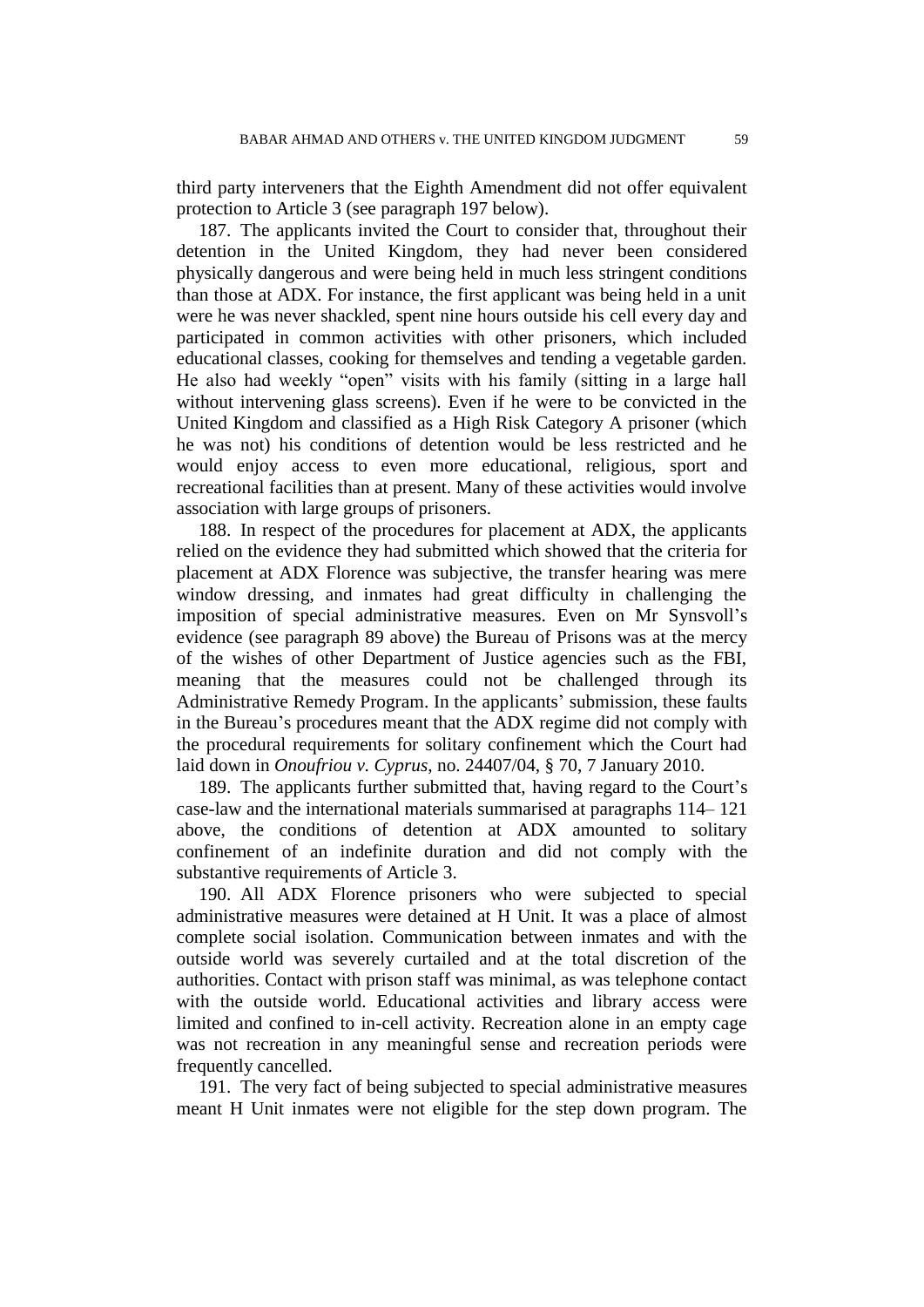program itself was highly capricious. Admission was at the discretion of staff and inmates could be returned to their original unit at any stage for a disciplinary violation or other undefined reason without explanation or due process. This might include something as minor as a disrespectful attitude to staff. As Professor Rovner had observed, despite the increase in the number of inmates admitted to the step down program, it remained a minority of inmates who progressed through it; significant numbers of inmates spent extremely long periods of time at ADX and, in the case of terrorist inmates, they could spent up to thirteen years in solitary confinement before being admitted to the program. Other inmates with good conduct records had spent years but had never been admitted to the program.

192. The applicants also submitted that the scientific evidence on the detrimental effect of solitary confinement on mental health was unequivocal (see paragraph 99 above) and not disputed by the Government, yet the solitary confinement regime in place at ADX failed entirely to recognise the serious harm it caused to its inmates' mental health. The regime failed to provide mental healthcare which was appropriate to the very serious needs of the patient-inmates. Even on Dr Zohn's evidence, those with serious mental health problems such as schizophrenia were detained at ADX Florence.

193. In this connection, the first, third and fifth applicants provided the following information on their mental health.

The first applicant had been diagnosed with post-traumatic stress disorder, which had worsened in the prison unit where he was detained.

The third applicant had been diagnosed with Asperger syndrome, recurrent depressive disorder (with his current episode assessed as "mild" as opposed to previous, severe depressive episodes), and obsessive compulsive disorder in conjunction with other anxiety symptoms. The latter had worsened in detention, though his depressive symptoms had improved. Before his Asperger syndrome had been diagnosed in June 2009, a psychiatrist had predicted a high risk of serious depression leading to suicide if the third applicant were to be extradited and placed in solitary confinement for a long period. The third applicant also submitted a statement prepared by an American criminologist, detailing the heightened difficulties experienced by those with Asperger syndrome in federal prisons and the absence of proper facilities within the Bureau of Prisons to treat the condition.

The fifth applicant had a recurrent depressive disorder and had suffered several mental breakdowns while in detention in the United Kingdom. His most recent psychiatrist's report assessed his current episode as moderate to severe. The recommended treatment was medication with psychological treatment and support, including productive activity, opportunities for interaction with others and exercise.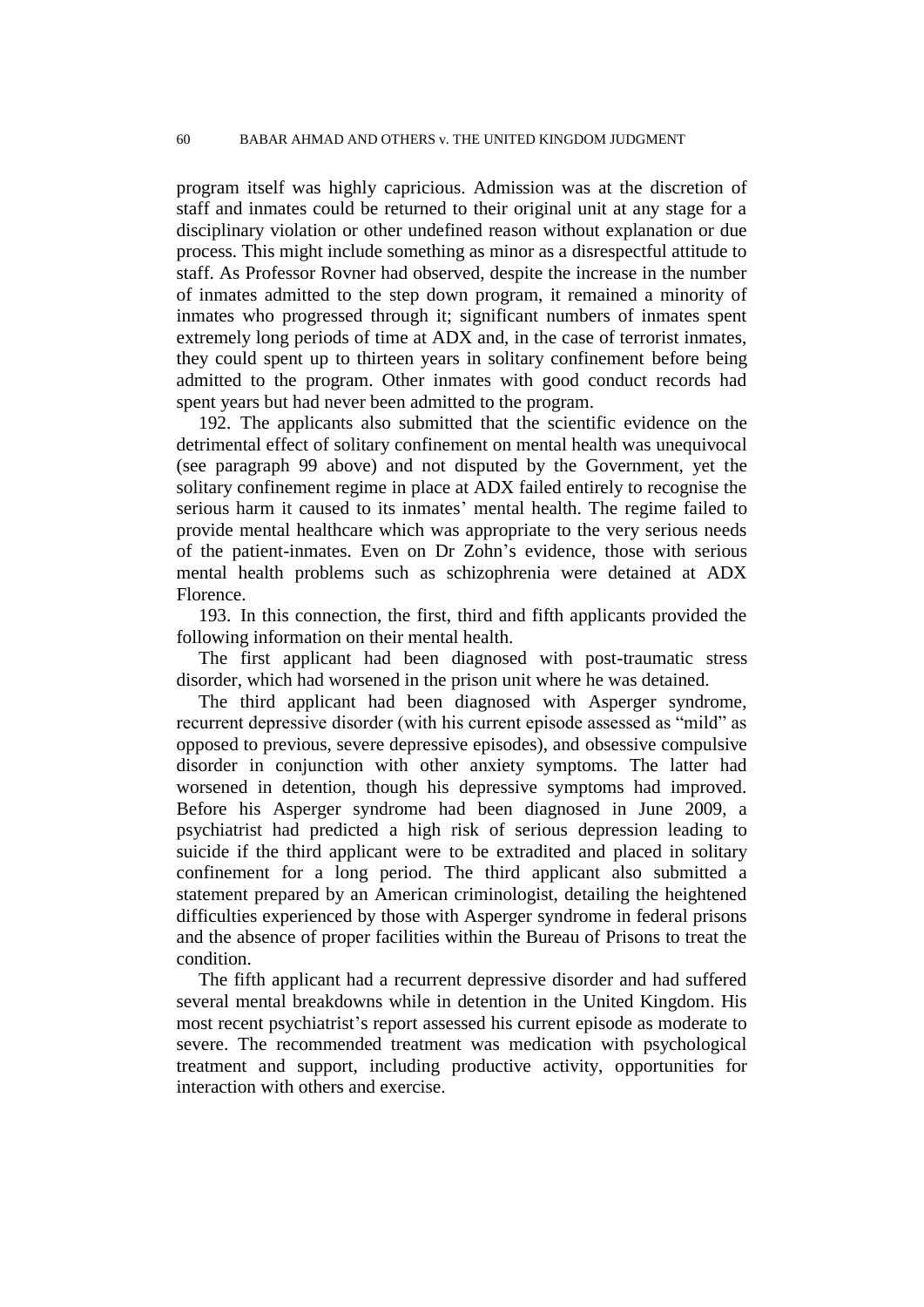#### *ii. The fourth applicant*

194. The fourth applicant asked the Court to reconsider its decision to declare his complaint under this heading inadmissible, which it had done on the grounds that, as a result of his medical conditions (see paragraph 37 above), there was no real risk of his spending anything more than a short period of time at ADX Florence. The fourth applicant submitted a letter from Professor Andrew Coyle of the International Centre for Prison Studies, who had given evidence in the fourth applicant's domestic proceedings. The letter, dated 1 February 2011, noted that the fourth applicant continued to be detained in the United Kingdom in a non-medical facility, subject to a comprehensive health and social care plan and regular daily support. Professor Coyle stated that, because the United Kingdom prison authorities saw no need to transfer the fourth applicant to a medical setting, the United States prison authorities might have regard to this fact and conclude that he could be held at ADX Florence rather than a Bureau of Prison's medical facility. The fourth applicant also submitted evidence that one Arab Muslim who had been convicted of terrorism offences, Omar Abdel Rahman, had been detained at ADX Florence, despite severe heart problems, blindness and diabetes. When his condition worsened, Abdel Rahman was transferred to the United States Medical Center for Federal Prisoners at Springfield, Missouri and thereafter to a Federal Medical Centre at Butner, North Carolina. He continued to rely on the fact that his disabilities would exacerbate any ill-treatment inherent in detention at ADX Florence.

195. The fourth applicant submitted that, even if he were not detained at ADX Florence, if he were subjected to special administrative measures, detention at a Bureau of Prisons medical facility could be at least as restrictive as detention at ADX and could involve the same degree of solitary confinement as at ADX. Thus, even if there were no risk of detention at ADX, there was still a real risk of ill-treatment contrary to Article 3 at another facility.

196. The fourth applicant also submitted that the Eighth Amendment did not offer equivalent protection to Article 3. The Supreme Court of the United States had only recently (and by narrow majorities) decided that it was unconstitutional to impose the death penalty or life imprisonment on minors (*Roper* and *Graham*, cited above) and it was clear that, in respect of interrogation techniques used at Guantánamo Bay, the United States did not adopt the same definitions of torture and other forms of ill-treatment as this Court.

### **c. The third party interveners**

197. The third party interveners (see paragraph 7 above) submitted that there was a substantial gap between the protection offered by Article 3 of the Convention and the protection offered by the Eighth Amendment. Article 3 did not require an applicant to show deliberate imposition of pain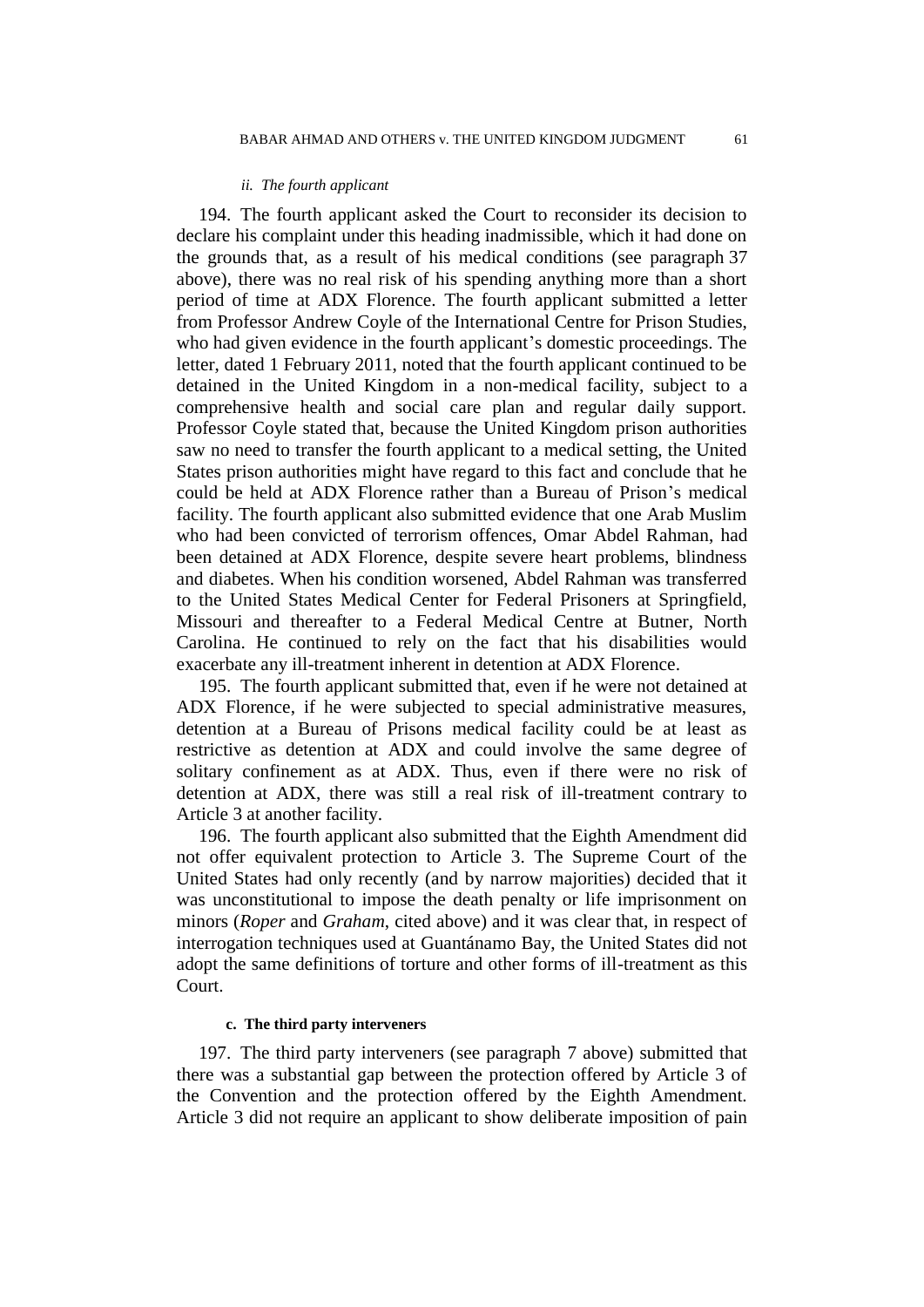or deliberate indifference to it (*Alver v. Estonia*, no. 64812/01, § 55, 8 November 2005; *Peers v. Greece*, no. 28524/95, §§ 74-75, ECHR 2001-III), whereas this was a specific requirement in order to show a violation of the Eighth Amendment (the subjective test set out in *Wilson*: see paragraph 105 above). Article 3 also provided much greater protection against mental suffering and psychological harm arising from conditions of detention (*Mathew v. the Netherlands*, no. 24919/03, §§ 197-205, ECHR 2005-IX and *Hummatov v. Azerbaijan*, nos. 9852/03 and 13413/04, § 121, 29 November 2007); the United States courts did not even consider a significant deterioration of a detainee's mental condition to be sufficient for an Eighth Amendment violation unless there was also a deprivation of basic physical needs such as food, shelter, clothing or warmth (see *Hill* and *Magluta*, cited at paragraph 110 above).

198. Limited protection was provided by the due process clause of the Fifth Amendment (see paragraph 109 above). Indeed, the Tenth Circuit's construction of that clause provided no additional protection to the Eighth Amendment. The *Wilkinson* case (see also paragraph 109 above) only required the barest administrative review of the decision to place an inmate in a supermax prison and the procedures could be informal and nonadversarial without any requirement for a judge or neutral arbiter. Prison officials could continue to rely on the initial reasons for placement, including the crime for which the inmate was in prison. The wide discretion afforded to officials, the deference afforded by the courts, and the vague criteria for placement at ADX (and for entry to the step down program) meant there was no meaningful review at all.

199. There were also significant procedural obstacles to prisoners seeking to vindicate their constitutional rights through the federal courts. The Prison Litigation Reform Act 1996 barred prisoners from bringing court claims if all administrative remedies had not been exhausted, a rule which had been enforced strictly by the courts to prevent otherwise compelling cases from proceeding. The Act prevented prisoners from receiving compensation for mental and emotional injuries unless they also showed physical injury, even in respect of official conduct which was deliberately and maliciously intended to harm. The Act further allowed prison officials to seek to terminate a court order in favour of a prisoner after the order had been in force for two years.

# *2. The Court's assessment*

## **a. General principles**

## *i. Article 3 and detention*

200. As the Court has frequently stated, Article 3 of the Convention enshrines one of the most fundamental values of democratic society. It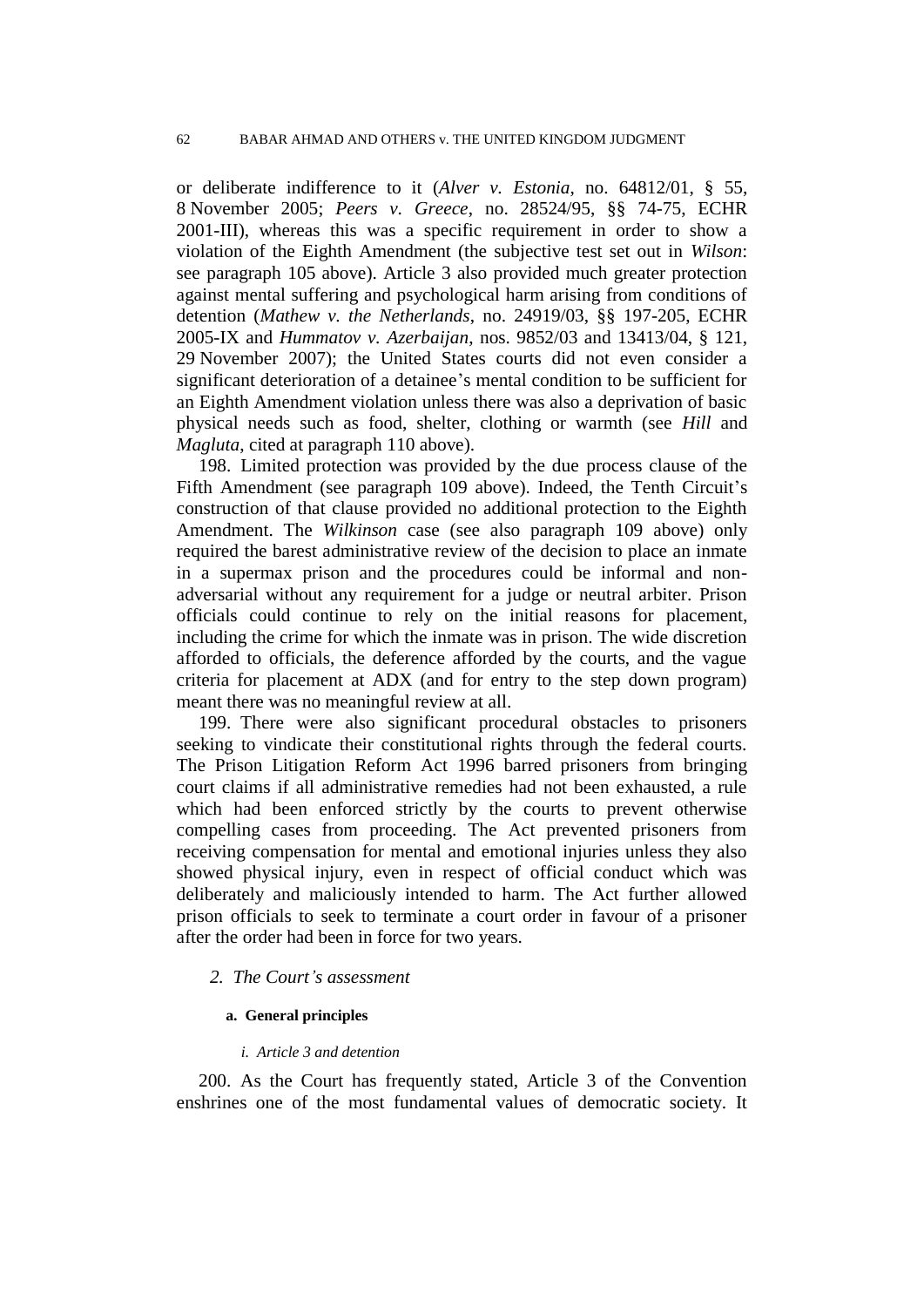prohibits in absolute terms torture or inhuman or degrading treatment or punishment, irrespective of the circumstances and the victim's behaviour (see, among other authorities, *Labita v. Italy* [GC], no 26772/95, § 119, ECHR 2000-IV; *A.B. v. Russia*, no. 1439/06, § 99, 14 October 2010).

201. In order to fall under Article 3, ill-treatment must attain a minimum level of severity. The assessment of this minimum level is relative; it depends on all the circumstances of the case, such as the duration of the treatment, its physical and mental effects and, in some cases, the state of health of the victim (see *Ireland v. the United Kingdom*, 18 January 1978, § 162, Series A no. 25, and *Gäfgen v. Germany* [GC], no. 22978/05, § 88, ECHR 2010-...). Although the question whether the purpose of the treatment was to humiliate or debase the victim is a factor to be taken into account, the absence of any such purpose cannot conclusively rule out a finding of violation of Article 3 (see *Peers*, cited above, § 74).

202. For a violation of Article 3 to arise from an applicant's conditions of detention, the suffering and humiliation involved must go beyond that inevitable element of suffering or humiliation connected with a given form of legitimate treatment or punishment (see *Enea v. Italy* [GC], no. 74912/01, § 56, ECHR 2009-...). Measures depriving a person of his liberty may often involve an element of suffering or humiliation. However, the State must ensure that a person is detained under conditions which are compatible with respect for his human dignity, that the manner and method of the execution of the measure do not subject him to distress or hardship exceeding the unavoidable level of suffering inherent in detention and that, given the practical demands of imprisonment, his health and well-being are adequately secured (see *Kudła v. Poland* [GC], no. 30210/96, §§ 92-94158, ECHR-XI, and *Cenbauer v. Croatia*, no. 73786/01, § 44, ECHR 2006-III; *A.B. v. Russia*, cited above, § 100).

203. When assessing conditions of detention, account has to be taken of the cumulative effects of these conditions, as well as of specific allegations made by the applicant (see *Dougoz v. Greece*, no. 40907/98, § 46, ECHR 2001-II). The length of the period during which a person is detained in the particular conditions also has to be considered (see, among other authorities, *Ciorap v. Moldova*, no. 12066/02, § 64, 19 June 2007; *Alver v. Estonia*, no. 64812/01, 8 November 2005; *Ostrovar v. Moldova*, no. 35207/03, § 79, 13 September 2005).

204. In addition to these general principles, the following principles are relevant to the present case.

#### *ii. Solitary confinement*

205. The circumstances in which the solitary confinement of prisoners will violate Article 3 are now well-established in the Court's case-law.

206. Complete sensory isolation, coupled with total social isolation, can destroy the personality and constitutes a form of inhuman treatment which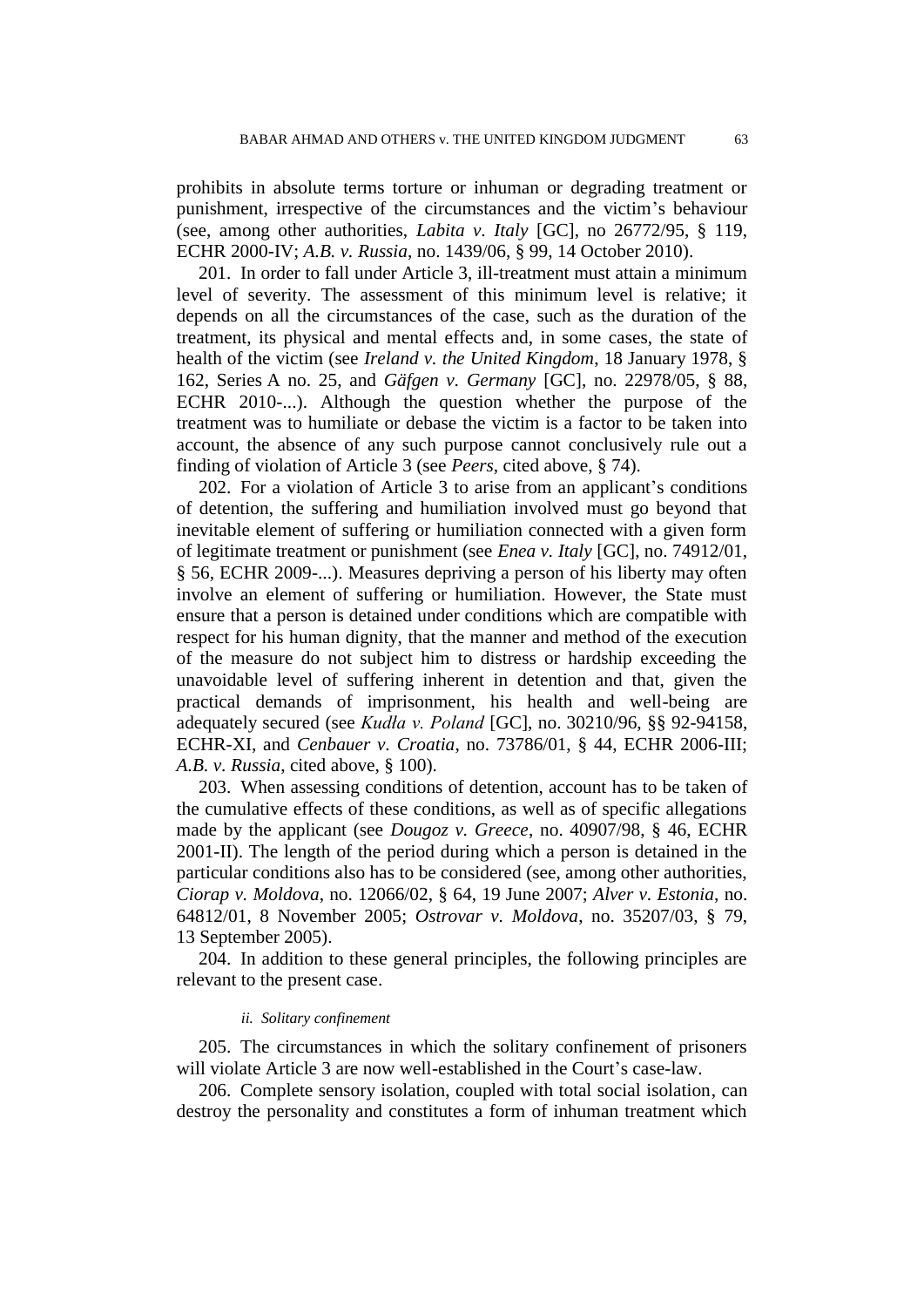cannot be justified by the requirements of security or any other reason (*Van der Ven v. the Netherlands*, no. 50901/99, § 51, ECHR 2003-II).

207. Other forms of solitary confinement which fall short of complete sensory isolation may also violate Article 3. Solitary confinement is one of the most serious measures which can be imposed within a prison (*A.B. v. Russia*, cited above, § 104) and, as the Committee for the Prevention of Torture has stated, all forms of solitary confinement without appropriate mental and physical stimulation are likely, in the long term, to have damaging effects, resulting in deterioration of mental faculties and social abilities (see *Iorgov v. Bulgaria*, no. 40653/98, § 83, 11 March 2004) Indeed, as the Committee's most recent report makes clear, the damaging effect of solitary confinement can be immediate and increases the longer the measure lasts and the more indeterminate it is (see the Committee's  $21<sup>st</sup>$ General Report, summarised at paragraph 116 above).

208. At the same time, however, the Court has found that the prohibition of contact with other prisoners for security, disciplinary or protective reasons does not in itself amount to inhuman treatment or punishment (see *Messina v. Italy (no. 2)* (dec.), no. 25498/94, ECHR 1999-V, quoted with approval by the Grand Chamber in *Ramirez Sanchez v. France*, cited above, § 12; *Öcalan v. Turkey* [GC], no. 46221/99, § 191, ECHR 2005-IV). In many States Parties to the Convention more stringent security measures, which are intended to prevent the risk of escape, attack or disturbance of the prison community, exist for dangerous prisoners (see, *Ramirez Sanchez v. France* [GC], no. 59450/00, § 138, ECHR 2006-IX; and, as recent examples, *Alboreo v. France*, no. 51019/08, § 110, 20 October 2011 [not yet final] and *Madonia v. Italy* (dec.), no. 1273/06, 22 September 2009).

209. Thus, whilst prolonged removal from association with others is undesirable, whether such a measure falls within the ambit of Article 3 of the Convention depends on the particular conditions, the stringency of the measure, its duration, the objective pursued and its effects on the person concerned (see *Rohde v. Denmark*, no. 69332/01, § 93, 21 July 2005).

210. In applying these criteria, the Court has never laid down precise rules governing the operation of solitary confinement. For example, it has never specified a period of time, beyond which solitary confinement will attain the minimum level of severity required for Article 3 (see *Madonia*, cited above). The Court has, however, emphasised that solitary confinement, even in cases entailing relative isolation, cannot be imposed on a prisoner indefinitely (see *Ramirez Sanchez*, cited above, §§ 136 and 145, where the applicant was held in solitary confinement for eight years and two months).

211. Equally, although it is not for the Court to specify which security measures may be applied to prisoners, it has been particularly attentive to restrictions which apply to prisoners who are not dangerous or disorderly (see, for example, *A.B*. *v. Russia*, cited above, § 105 and *Csüllög v.*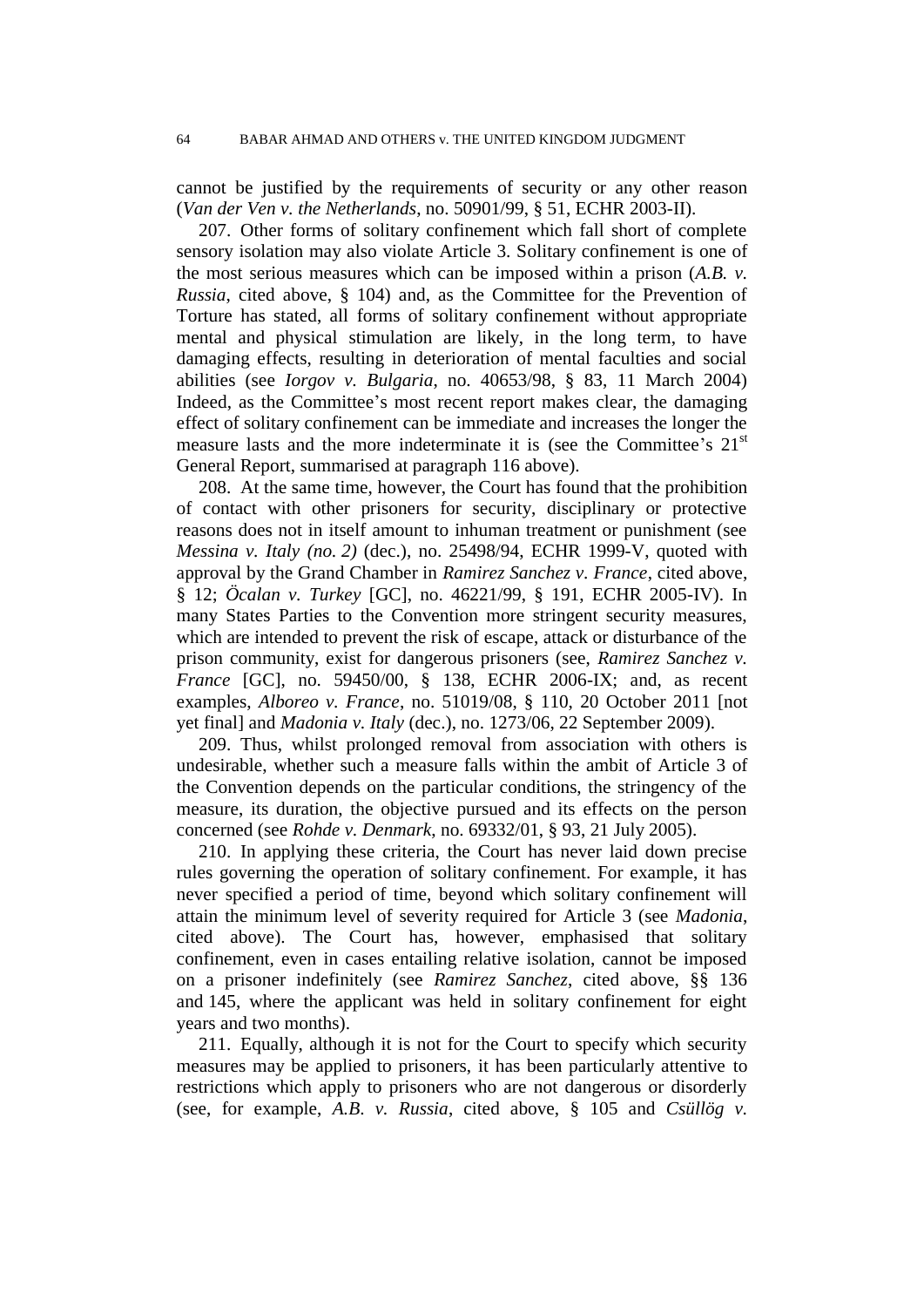*Hungary*, no. 30042/08, § 36, 7 June 2011); to restrictions which cannot be reasonably related to the purported objective of isolation (see *Csüllög*, cited above, § 34,); and to restrictions which remain in place after the applicant has been assessed as no longer posing a security risk (see, for example, *Khider v. France*, no. 39364/05, §§ 118 and 119 , 9 July 2009).

212. Finally, in order to avoid any risk of arbitrariness resulting from a decision to place a prisoner in solitary confinement, the decision must be accompanied by procedural safeguards guaranteeing the prisoner's welfare and the proportionality of the measure. First, solitary confinement measures should be ordered only exceptionally and after every precaution has been taken, as specified in paragraph 53.1 of the European Prison Rules. Second, the decision imposing solitary confinement must be based on genuine grounds both *ab initio* as well as when its duration is extended. Third, the authorities' decisions should make it possible to establish that they have carried out an assessment of the situation that takes into account the prisoner's circumstances, situation and behaviour and must provide substantive reasons in their support. The statement of reasons should be increasingly detailed and compelling as time goes by. Fourth, a system of regular monitoring of the prisoner's physical and mental condition should also be put in place in order to ensure that the solitary confinement measures remain appropriate in the circumstances (*Onoufriou*, cited above, § 70). Lastly, it is essential that a prisoner should be able to have an independent judicial authority review the merits of and reasons for a prolonged measure of solitary confinement (*Ramirez Sanchez v. France*, cited above, § 145 above; *A.B. v. Russia*, cited above, § 111).

### *iii. Recreation and outdoor exercise in prison*

213. Of the elements relevant for the assessment of the conditions of detention, special attention must be paid to the availability and duration of outdoor exercise and the conditions in which prisoners may take it. The Court has frequently observed that a short duration of outdoor exercise limited to one hour a day was a factor that further exacerbated the situation of the applicant, who was confined to his cell for the rest of the time without any kind of freedom of movement (see *Yevgeniy Alekseyenko v. Russia*, no. 41833/04, § 88, 27 January 2011; *Gladkiy v. Russia*, no. 3242/03, § 69, 21 December 2010, § 69, *Skachkov v. Russia*, no. 25432/05, § 54, 7 October 2010).

214. The physical characteristics of outdoor exercise facilities also featured prominently in the Court's analysis. In *Moiseyev v. Russia*, the exercise yards in a Moscow prison were just two square metres larger than the cells and hardly afforded any real possibility for exercise. The yards were surrounded by three-metre-high walls with an opening to the sky protected with metal bars and a thick net. The Court considered that the restricted space coupled with the lack of openings undermined the facilities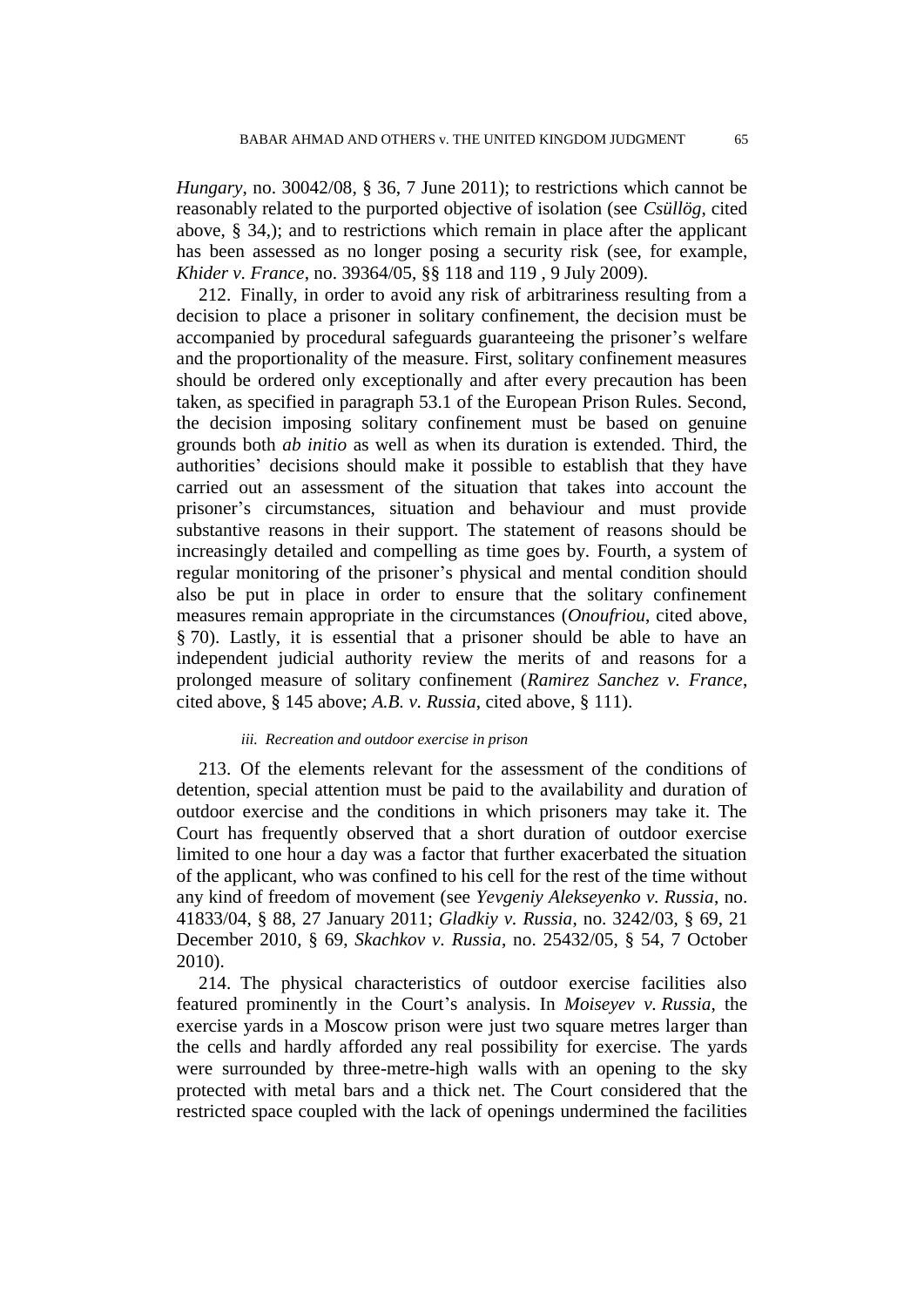available for recreation and recuperation (see *Moiseyev v. Russia*, no. 62936/00, § 125, 9 October 2008). The Court examined the characteristics of outdoor exercise in *Mandić and Jović v. Slovenia*, nos. 5774/10 and 5985/10, 20 October 2011. The Court found that the applicants' situation (in overcrowded conditions) was further exacerbated by the fact that they were confined to their cell day and night, save for two hours of daily outdoor exercise, and an additional two hours per week in the recreation room. As there was no roof over the outdoor yard, it was hard to see how the prisoners could use the yard in bad weather conditions in any meaningful way. It was true that the applicants were allowed to watch TV, listen to radio and read books in the cell. The Court found, however, that this could not make up for the lack of possibility to exercise or spend time outside the overcrowded cell (see paragraph 78 of the judgment).

### *iv Detention and mental health*

215. The Court has held on many occasions that the detention of a person who is ill may raise issues under Article 3 of the Convention and that the lack of appropriate medical care may amount to treatment contrary to that provision (see *Sławomir Musiał v. Poland*, no. 28300/06, § 87, 20 January 2009 with further references therein). In particular, the assessment of whether the particular conditions of detention are incompatible with the standards of Article 3 has, in the case of mentally ill persons, to take into consideration their vulnerability and their inability, in some cases, to complain coherently or at all about how they are being affected by any particular treatment. The feeling of inferiority and powerlessness which is typical of persons who suffer from a mental disorder calls for increased vigilance in reviewing whether the Convention has (or will be) complied with. There are three particular elements to be considered in relation to the compatibility of an applicant's health with his stay in detention: (a) the medical condition of the prisoner, (b) the adequacy of the medical assistance and care provided in detention, and (c) the advisability of maintaining the detention measure in view of the state of health of an applicant (ibid. and *Dybeku v. Albania*, no. 41153/06, § 41, 18 December 2007).

### **b. Application of the general principles to the facts of the case**

### *i. The case of the fourth applicant*

216. The Court turns first to the case of the fourth applicant, who asks the Court to reconsider its decision to declare his complaint in respect of ADX inadmissible. The Court will only re-examine complaints which have been declared inadmissible in exceptional circumstances where a clear mistake has been made either in the establishment of facts that are relevant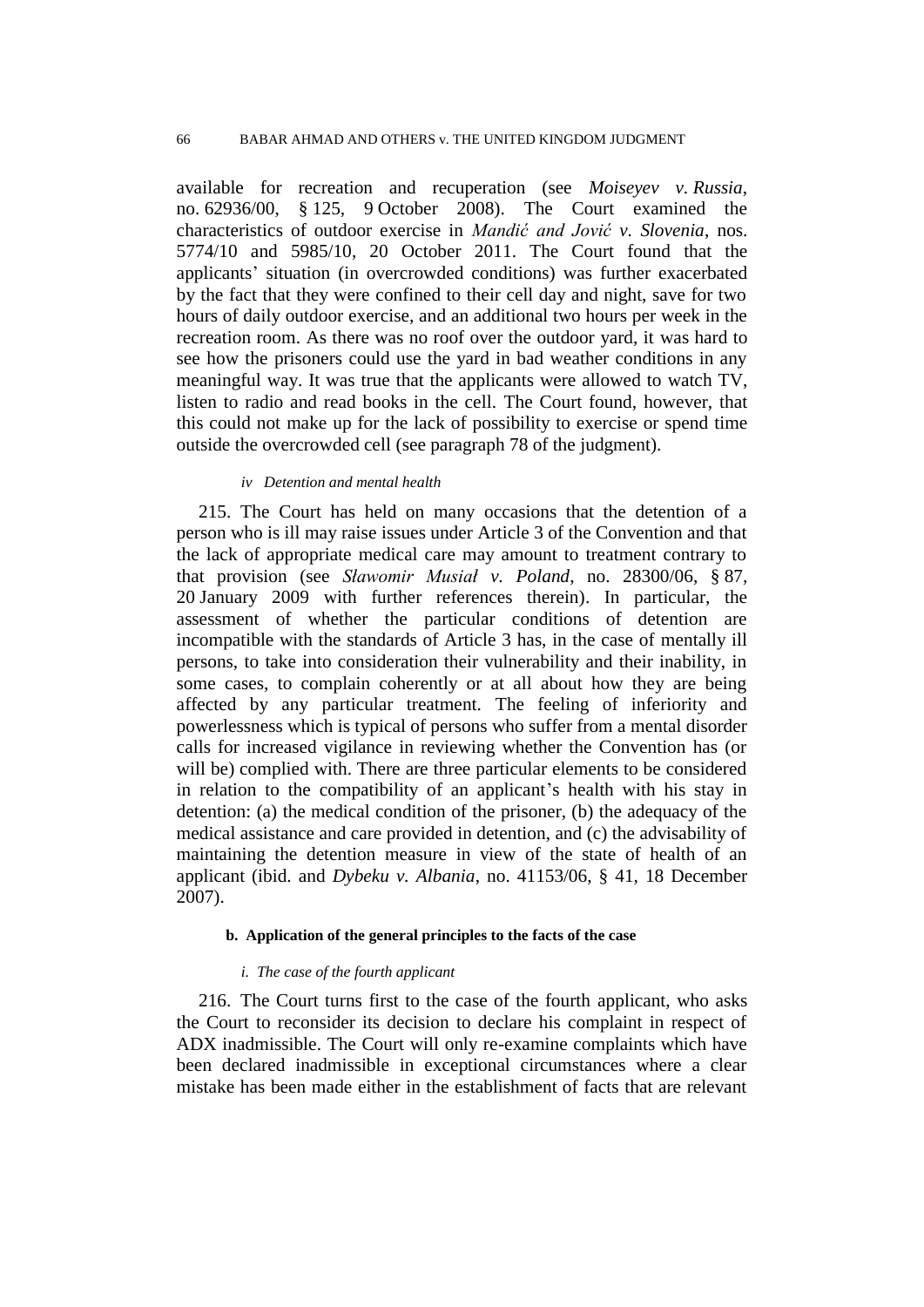to the admissibility requirements or in the Court's assessment (*Ölmez and Ölmez v. Turkey* (dec.), no. 39464/98, 5 July 2005).

217. Those circumstances do not obtain in the fourth applicant's case. Indeed, as the letter from Professor Coyle recognises, the fourth applicant is not detained in a medical facility but is subject to a comprehensive health and social care plan and regular daily support. On the basis of the information provided by the parties as to the regime at ADX, the Court does not consider that it would be possible for such a plan, or such regular support, to be provided at ADX. It may well be that, as the fourth applicant submits, Omar Abdel Rahman was detained at ADX Florence, despite severe heart problems, blindness and diabetes. However, the fourth applicant's disabilities are much more severe, not least the fact that both his forearms have been amputated. This fact alone would appear to make detention at ADX impossible. The Court therefore refuses the fourth applicant's request.

## *ii. The cases of the first, third, fifth and sixth applicants.*

218. For the above applicants, the Government have accepted that, although detention at ADX would not be inevitable if they were extradited and convicted in the United States, there is a real risk of detention there. The Court will proceed on this basis.

219. In considering whether detention at ADX would violate Article 3, the Court observes that it does not appear to be in dispute that physical conditions at ADX Florence – that is, the size of cells, the availability of lighting and appropriate sanitary facilities and so on – meet the requirements of Article 3. Instead, the complaints made by the applicants are principally directed first, at the alleged lack of procedural safeguards before placement at ADX and second, at ADX's restrictive conditions and lack of human contact.

220. For the first, the Court finds no basis for the applicants' submission that placement at ADX would take place without any procedural safeguards. The evidence submitted by the United States' authorities shows that not all inmates who are convicted of international terrorism offences are housed at ADX. Therefore, while it may well be the case that, as Professor Rovner states, inmates convicted of terrorism offences were sent to ADX soon after 11 September 2001 (despite years of good conduct in other, less secure federal prisons), the applicants have not shown that they would be detained at ADX merely as a result of conviction for terrorism offences. Instead, it is clear from the declarations submitted by the Government, particularly that of Mr Milusnic, that the Federal Bureau of Prisons applies accessible and rational criteria when deciding whether to transfer an inmate to ADX. Placement is accompanied by a high degree of involvement of senior officials within the Bureau who are external to the inmate's current institution. Their involvement and the requirement that a hearing be held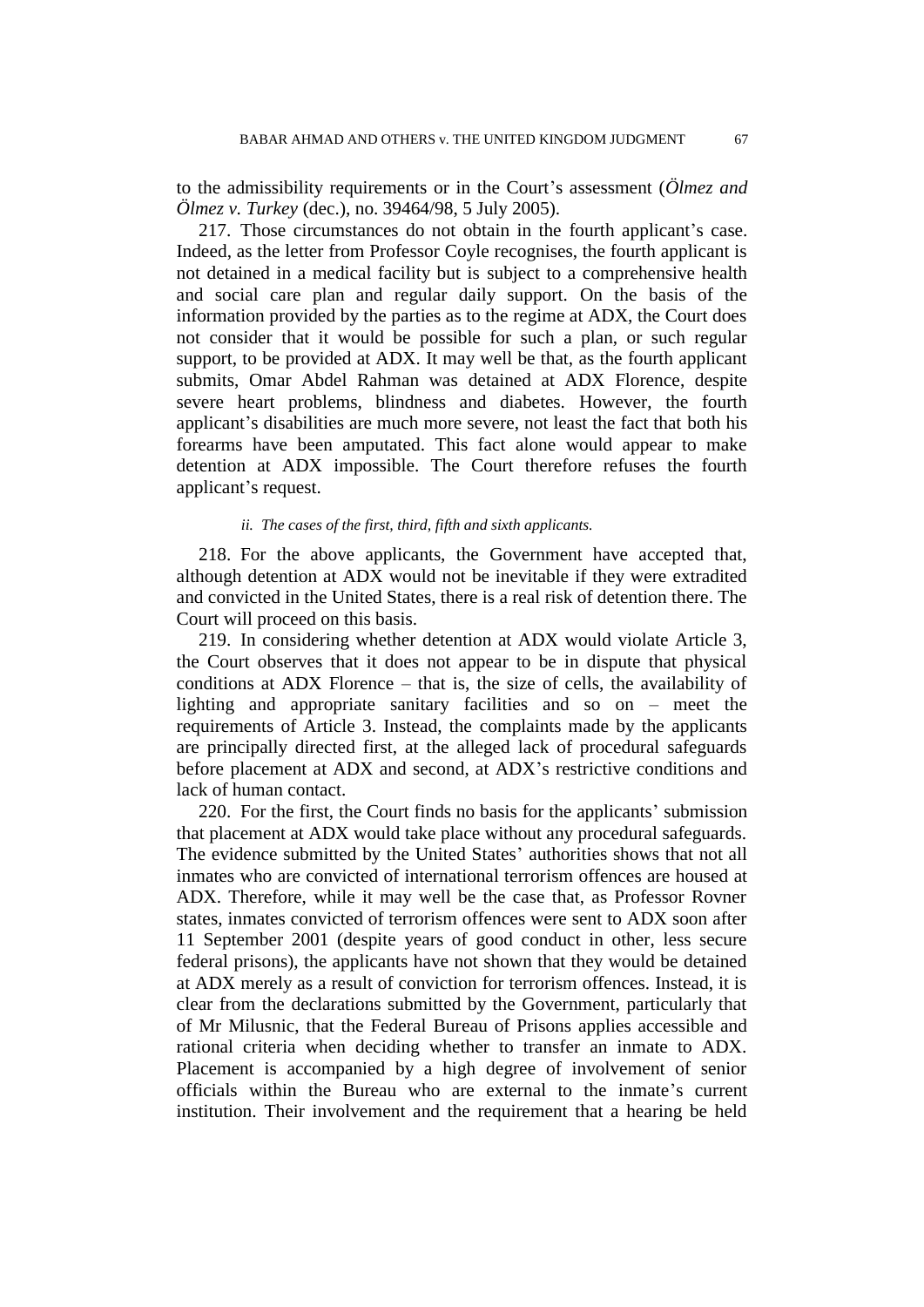before transfer provide an appropriate measure of procedural protection. There is no evidence to suggest that such a hearing is merely window dressing. Even if the transfer process were unsatisfactory, there would be recourse to both the Bureau's administrative remedy programme and the federal courts, by bringing a claim under the due process clause of the Fourteenth Amendment, to cure any defects in the process. Despite the third party interveners' submission that recourse to the courts is difficult, the fact that Fourteenth Amendment cases have been brought by inmates at ADX shows that such difficulties can be overcome.

221. For the second complaint, ADX's restrictive conditions, it is true that the present applicants are not physically dangerous and that, as the Court has observed at paragraph 211 above, it must be particularly attentive to any decision to place prisoners who are not dangerous or disorderly in solitary confinement. However, as the applicants' current detention in high security facilities in the United Kingdom demonstrates, the United States' authorities would be justified in considering the applicants, if they are convicted, as posing a significant security risk and justifying strict limitations on their ability to communicate with the outside world. There is nothing to indicate that the United States' authorities would not continually review their assessment of the security risk which they considered the applicants to pose. As Ms Rangel has indicated, the Federal Bureau of Prisons has well-established procedures for reviewing an inmate's security classification and carrying out reviews of that classification in six-monthly program reviews and three-yearly progress reports. Moreover, as the Department of Justice's most recent letters show, the United States' authorities have proved themselves willing to revise and to lift the special administrative measures which have been imposed on terrorist inmates thus enabling their transfer out of ADX to other, less restrictive institutions (see paragraph 97 above).

222. The Court also observes that it is not contested by the Government that conditions at ADX Florence are highly restrictive, particularly in the General Population Unit and in phase one of the Special Security Unit.

It is clear from the evidence submitted by both parties that the purpose of the regime in those units is to prevent all physical contact between an inmate and others, and to minimise social interaction between inmates and staff. This does not mean, however, that inmates are kept in complete sensory isolation or total social isolation. Although inmates are confined to their cells for the vast majority of the time, a great deal of in-cell stimulation is provided through television and radio channels, frequent newspapers, books, hobby and craft items and educational programming. The range of activities and services provided goes beyond what is provided in many prisons in Europe. Where there are limitations on the services provided, for example restrictions on group prayer, these are necessary and inevitable consequences of imprisonment (see, *mutatis mutandis*, *Dickson v. the*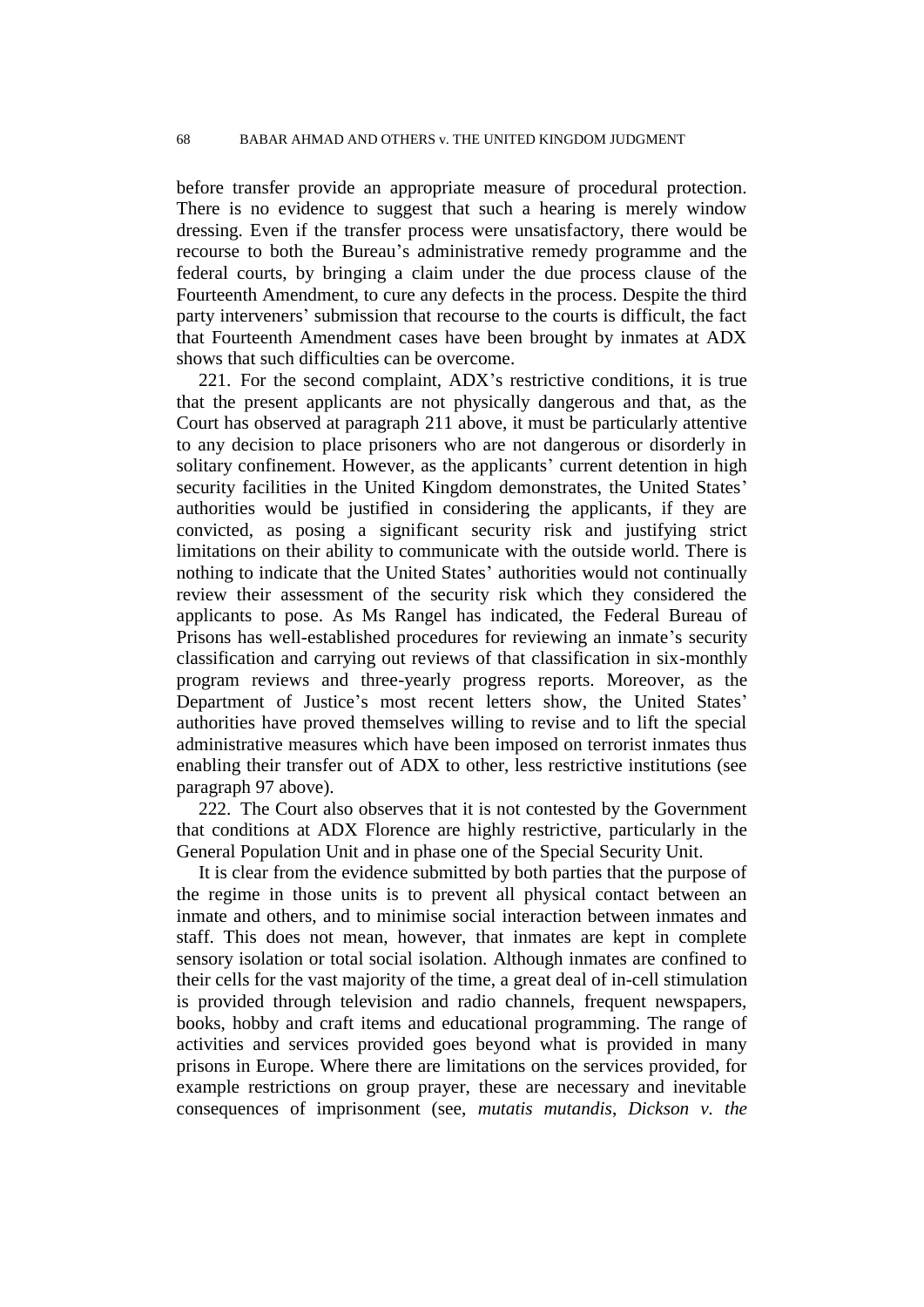*United Kingdom* [GC], no. 44362/04, § 68, ECHR 2007-V). The restrictions are, for the most part, reasonably related to the purported objectives of the ADX regime (cf. *Csüllog*, cited above, concerning unnecessary restrictions, such as a prohibition on tea-bags and books).

The Court also observes that the services provided by ADX are supplemented by regular telephone calls and social visits and by the ability of inmates, even those under special administrative measures, to correspond with their families. The extent of those opportunities would be of considerable assistance to the applicants who would, by their extradition, be separated from their families in the United Kingdom.

The Court finds that there are adequate opportunities for interaction between inmates. While inmates are in their cells talking to other inmates is possible, admittedly only through the ventilation system. During recreation periods inmates can communicate without impediment. Indeed, as Mr Milusnic indicates, most inmates spend their recreation periods talking (see his declaration at paragraph 85 above).

In addition, although it is of some concern that outdoor recreation can be withdrawn for periods of three months for seemingly minor disciplinary infractions, the Court places greater emphasis on the fact that, according to Mr Milusnic, inmates' recreation has only been cancelled once for security reasons and that the periods of recreation have been increased from five to ten hours per week.

All of these factors mean that the isolation experienced by ADX inmates is partial and relative (see *Ramirez Sanchez*, cited above, § 135).

223. The Court would also note that, as it emphasised in *Ramirez Sanchez*, cited above, § 145, solitary confinement, even in cases entailing relative isolation, cannot be imposed indefinitely. If an applicant were at real risk of being detained indefinitely at ADX, then it would be possible for conditions to reach the minimum level of severity required for a violation of Article 3. Indeed, this may well be the case for those inmates who have spent significant periods of time at ADX. However, the figures provided by the United States' authorities, although disputed by the applicants, show that there is a real possibility for the applicants to gain entry to the step down or special security unit programs. First, the Department of Justice's letter of 26 September 2011 shows that while there were 252 inmates in ADX's General Population Unit, 89 inmates were in the step down program. The figures provided in that letter for the special security unit program, when compared with the November 2010 figures given by Mr Milusnic, demonstrated that inmates are progressing through that program too. Second, Ms Rangel's declarations show that inmates with convictions for international terrorism have entered the step down program and, in some cases, have completed it and been transferred to other institutions. Ms Rangel's declaration is confirmed by the *Rezaq et al v. Nalley et al* judgment of the District Court where the petitioners, all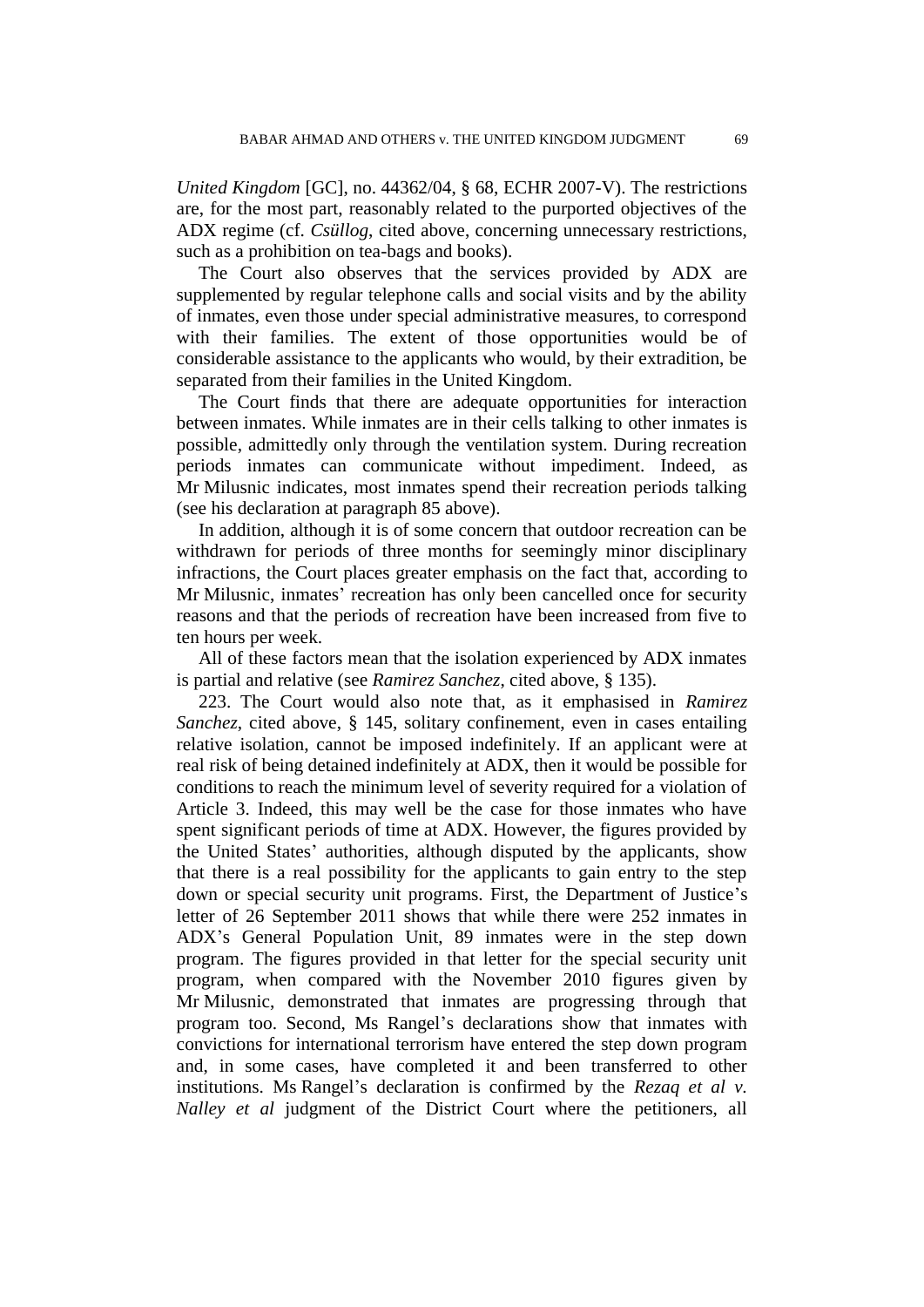convicted international terrorists, had brought proceedings to obtain entry to the step down program but, by the time the matter came to judgment, had completed the program and been transferred elsewhere (see paragraph 112 above).

224. Finally, to the extent that the first, third and fifth applicants rely on the fact that they have been diagnosed with various mental health problems, the Court notes that those mental health conditions have not prevented their being detained in high-security prisons in the United Kingdom. On the basis of Dr Zohn's declaration, it would not appear that the psychiatric services which are available at ADX would be unable to treat such conditions. The Court accordingly finds that there would not be a violation of Article 3 in respect of these applicants in respect of their possible detention at ADX.

# IV. ALLEGED VIOLATION OF ARTICLE 3 ARISING FROM THE APPLICANTS' POSSIBLE SENTENCES

## **A. The admissibility of the fifth and sixth applicants' complaints**

225. The first, third and fourth applicants' complaints under this head were declared admissible by the Court in its decision of 6 July 2010. The fifth and sixth applicants' complaints are indistinguishable from those made by the first, third and fourth applicants; those complaints are not, therefore, manifestly ill-founded within the meaning of Article 35 § 3(a) of the Convention. The Court notes that they are not inadmissible on any other grounds. They must therefore be declared admissible.

## **B. Merits**

### *1. The parties' submissions*

### **a. The Goverment**

226. The Government relied on the Court's rulings in *Kafkaris* and *Léger v. France*, no. 19324/02, ECHR 2006-..., and the United Kingdom court's rulings in *Wellington* and *Bieber* (see paragraphs 64–72 and 144 above). In particular, they submitted that, in *Wellington*, the House of Lords had been correct to find that, while an irreducible life sentence *might* raise an issue under Article 3, it would not violate Article 3 at the time of its imposition unless it was grossly or clearly disproportionate.

227. The Government further submitted that, unless a life sentence was grossly or clearly disproportionate, an irreducible life sentence would only violate Article 3 if the prisoner's further imprisonment could no longer be justified for the purposes of punishment and deterrence (see *Wellington*, cited above). No court could determine at the outset of the sentence when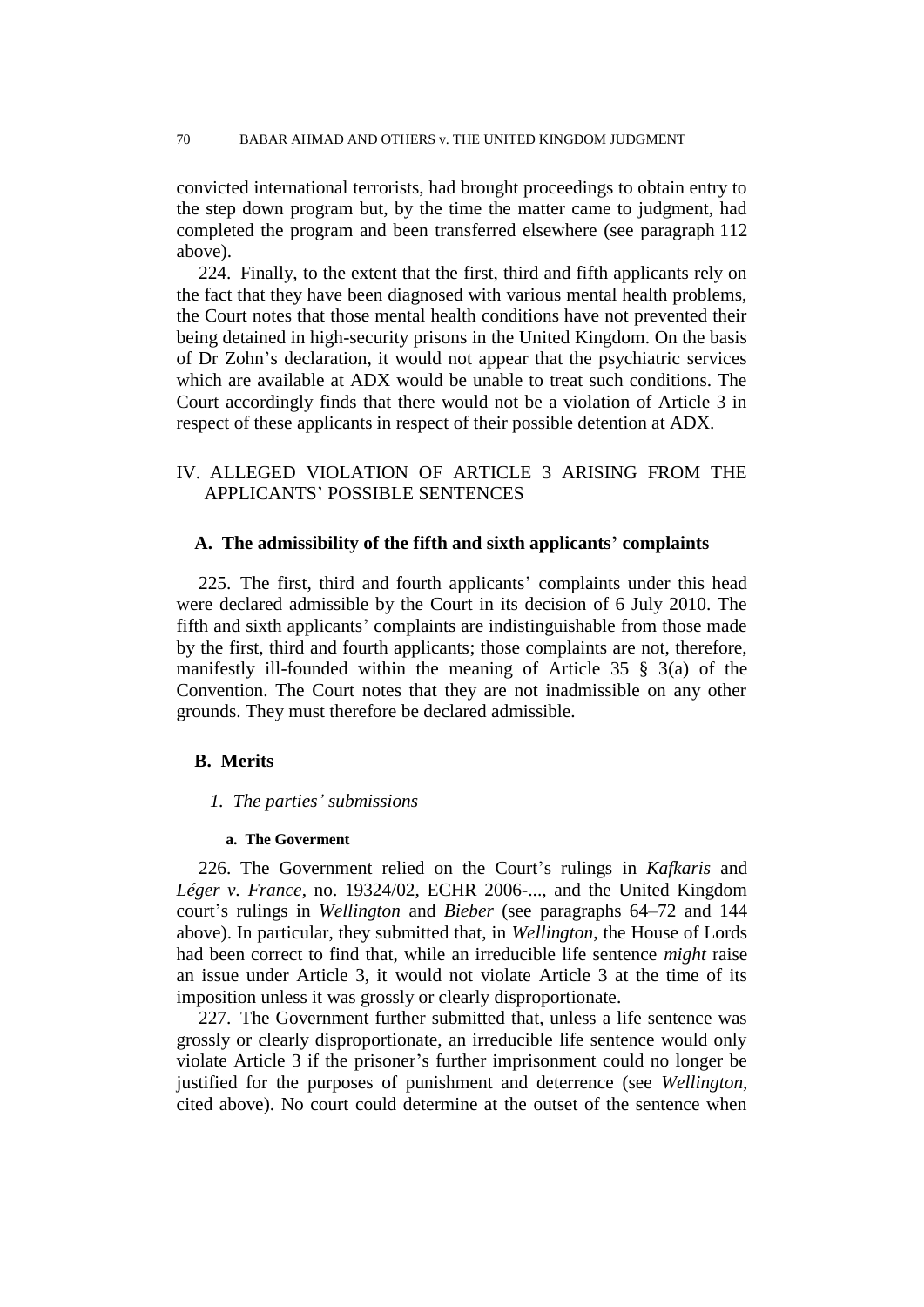that point would be reached and, in a particular case, it might never be reached at all. Therefore, in the extradition context, unless a life sentence was grossly or clearly disproportionate, its compatibility with Article 3 could not be determined in advance of extradition.

228. In the present cases, none of the six applicants' sentences were grossly disproportionate and all the sentences were reducible, as required by *Kafkaris*.The Government referred to the four mechanisms for sentence reduction outlined in the Department of Justice's letter of 26 November 2010 (see paragraph 130 above): substantial assistance to the authorities in the investigation of a third party, recommendation for compassionate release by the Director of the Bureau of Prisons, commutation of the sentence by the President or pardon, reduction of the sentence based on the the sentencing guidelines which were subsequently lowered. In the Government's submission, the first three mechanisms separately and all four mechanisms cumulatively, were more than sufficient to establish that any life sentence imposed on the applicants would be both *de jure* and *de facto* reducible.

229. The Government observed that the first, third, fourth and fifth applicants only faced the possibility of discretionary life sentences. In this respect, the Court of Appeal in *Bieber* had correctly concluded that this Court would not find a violation of Article 3 if an irreducible life sentence was deliberately imposed by a judge, when that judge considered that the offence was so serious that punishment and deterrence required the offender to spend the rest of his days in prison (see paragraph 45 of *Bieber*, quoted at paragraph 144 above). In the Government's view, this was especially so when a discretionary life sentence by its very nature avoided the risk of arbitrariness of mandatory life sentences. Accordingly, given the serious nature of the allegations made against these applicants, and the full range of protections available in the United States (including the Eighth Amendment's protection from grossly disproportionate sentences), there were no substantial grounds for believing that the imposition of discretionary life sentences would violate Article 3.

230. For the sixth applicant, the Government submitted that, as a general principle, a mandatory and irreducible life sentence would not violate Article 3, especially if it were imposed on an adult offender following conviction for an offence of the utmost severity. Under United States federal law a mandatory life sentence was reserved for a narrow category of offenders and the most serious criminal conduct. Given, therefore, that any mandatory life sentence (even if, for present purposes, it were irreducible) would only be imposed on the sixth applicant if he were convicted of participation in an act which had caused a massive loss of life, such a sentence would not be grossly disproportionate.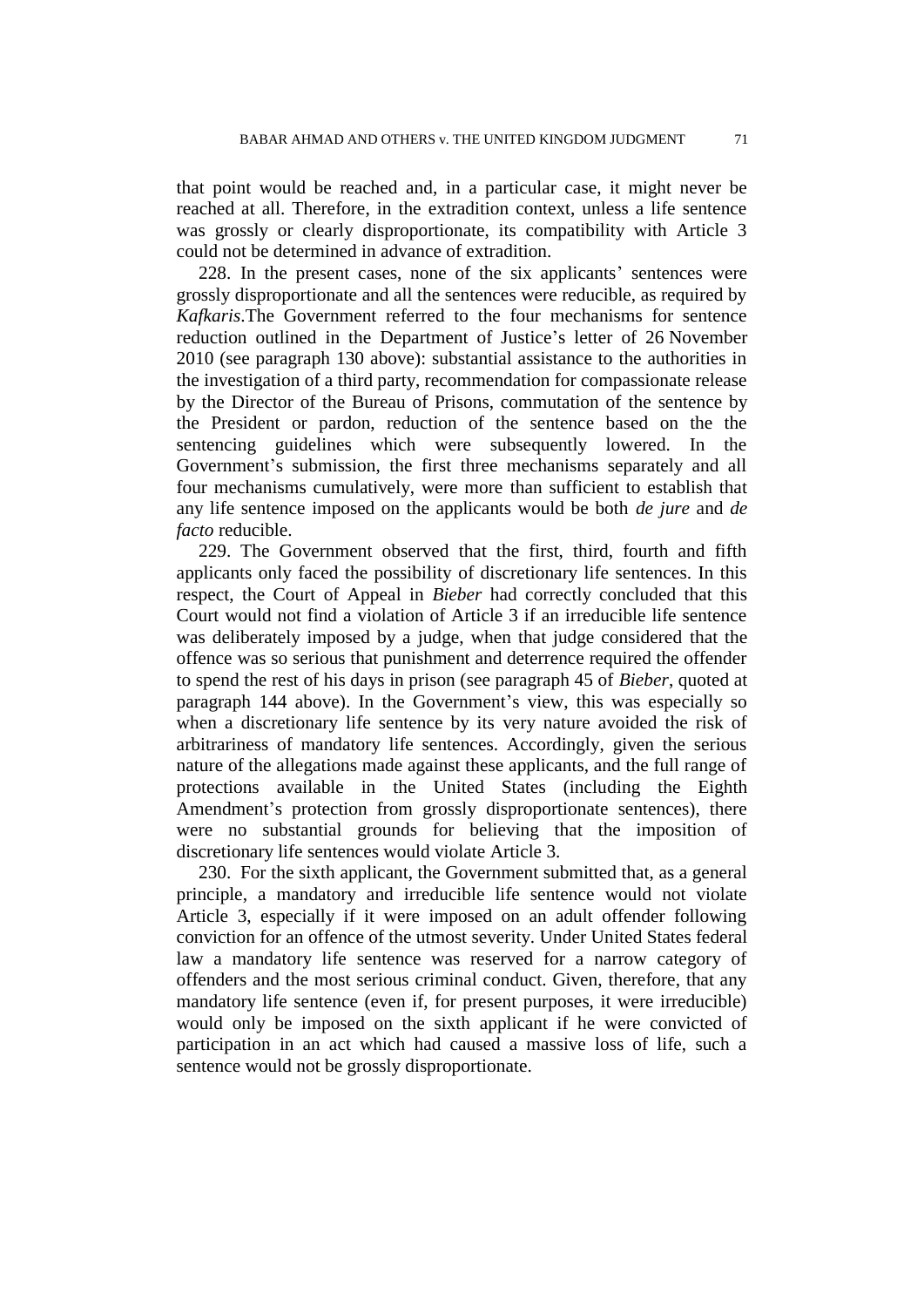#### 72 BABAR AHMAD AND OTHERS v. THE UNITED KINGDOM JUDGMENT

#### **b. The applicants**

 $\overline{a}$ 

231. The applicants submitted that a violation of Article 3 would arise, not just because their sentences would in practice be irreducible, but also because the sentences were grossly disproportionate. Their likely sentences were, in effect, mandatory sentences which left no room for consideration of their individual cases. They relied on the views expressed by the House of Lords and Privy Council in *Lichniak*, *Reyes*, *de Boucherville*, as well as the rulings in *Dodo*, *Philibert*, and *Tcoeib* (see paragraphs 142, 149 and 151– 154 above). They also relied on academic materials detailing the inhumane and degrading effects sentences of life imprisonment without parole had on prisoners, particularly in the United States.<sup>1</sup> In their cases, the effects would be exacerbated by the requirement that they serve the sentences at ADX Florence and by the already poor mental health of some of the applicants.

232. It was not correct that, as the Government had suggested, no Article 3 issue could arise in respect of discretionary life sentences imposed by a judge. As Ms Barrett's evidence showed (see paragraph 133 above), United States trial judges had a limited sentencing discretion and the sentencing guidelines called for any offence involving terrorism to be punished by the available statutory maximum sentence. Therefore, it was highly likely that, where applicable, life sentences would be imposed. Moreover, it was not necessary for a life sentence to be mandatory for it to be disproportionate and thus in violation of Article 3. Several of the applicants risked life sentences for non-murder offences; in those circumstances, their sentences would be disproportionate because they could be imposed for non-murder offences without any real judicial discretion.

233. The applicants did not accept that the four reduction mechanisms relied on by the Government meant that their sentences would be *de facto* reducible. Proper regard had to be given to the practical realities of their situation. First, they were not in a position to provide "substantial assistance" to the authorities. Second, compassionate release would only arise if they became terminally ill and, even then, the Bureau might not exercise its discretion in favour of release. In any event, hope of release to die of a terminal illness outside prison was not real hope of release. Third, release as a result of a change in the sentencing guidelines was speculative, did not automatically led to reductions, and would not apply if other, consecutive sentences were imposed. Finally, there was no record of any presidential pardon or commutation for a terrorism offence; the pardons issued in respect of the FALN were not comparable.

<sup>1.</sup> Johnson and McGunigall-Smith, "Life Without Parole, America's Other Penalty: Notes on Life Under Sentence of Death by Incarceration" 2008 *Prison Journal* 88; Appleton and Grover, "The Pros and Cons of Life Without Parole" 2007 47:4 *British Journal of Criminology* 597-615; Amnesty International and Human Rights Watch *The Rest of their Lives: Life without Parole for Child Offenders in the United States*, 2005.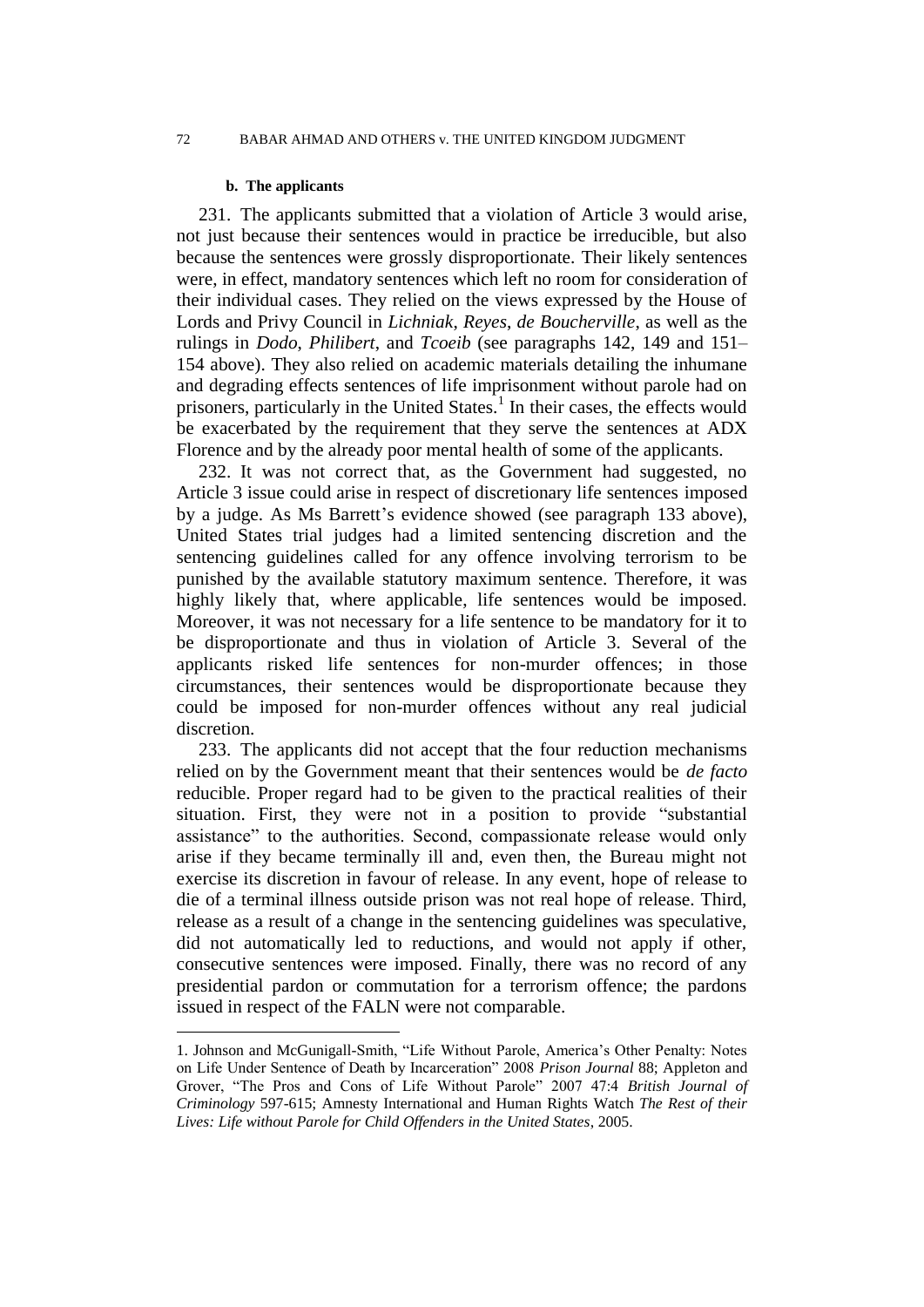234. The extradition context was relevant insofar as any applicant sentenced to life imprisonment in a Contracting State could bring repeated applications to the Court complaining about his or her continued incarceration; by contrast, the present applicants had no means of challenging their incarceration once extradited. It was not correct, therefore, that an Article 3 issue could only arise after a substantial part of the sentence had been served and continued detention served no purpose (cf. *Bieber* and *Wellington*, cited above); an Article 3 issue could also arise at the time when the sentence was imposed. Moreover, it was irrelevant at what point a violation of Article 3 would arise in the United States: the principled approach which the Court had always taken to Article 3 meant that, whenever a risk of ill-treatment in the receiving State was clear and foreseeable, there would be a violation of Article 3.

### *2. The Court's assessment*

#### **a. General considerations**

235. The Court takes note of the parties' submissions as to whether the applicants' likely sentences are irreducible within the meaning of that term used in *Kafkaris*. However, given the views expressed by the House of Lords in *Wellington* and the Court of Appeal in *Bieber* in respect of *Kafkaris* (summarised at paragraphs 64–72 and 144 above), the Court considers it necessary to consider first whether, in the context of removal to another State, a grossly disproportionate sentence would violate Article 3 and second, at what point in the course of a life or other very long sentence an Article 3 issue might arise.

236. For the first issue, the Court observes that all five Law Lords in *Wellington* found that, in a sufficiently exceptional case, an extradition would be in violation of Article 3 if the applicant faced a grossly disproportionate sentence in the receiving State. The Government, in their submissions to the Court, accepted that proposition.

Support for this proposition can also be found in the comparative materials before the Court. Those materials demonstrate that "gross disproportionality" is a widely accepted and applied test for determining when a sentence will amount to inhuman or degrading punishment, or equivalent constitutional norms (see the Eighth Amendment case-law summarised at paragraphs 134–136 above, the judgments of the Supreme Court of Canada at paragraph 148 above, and the further comparative materials set out at paragraphs 151– 156 above).

237. Consequently, the Court is prepared to accept that while, in principle, matters of appropriate sentencing largely fall outside the scope of the Convention (*Léger*, cited above, § 72), a grossly disproportionate sentence could amount to ill-treatment contrary to Article 3 at the moment of its imposition. However, the Court also considers that the comparative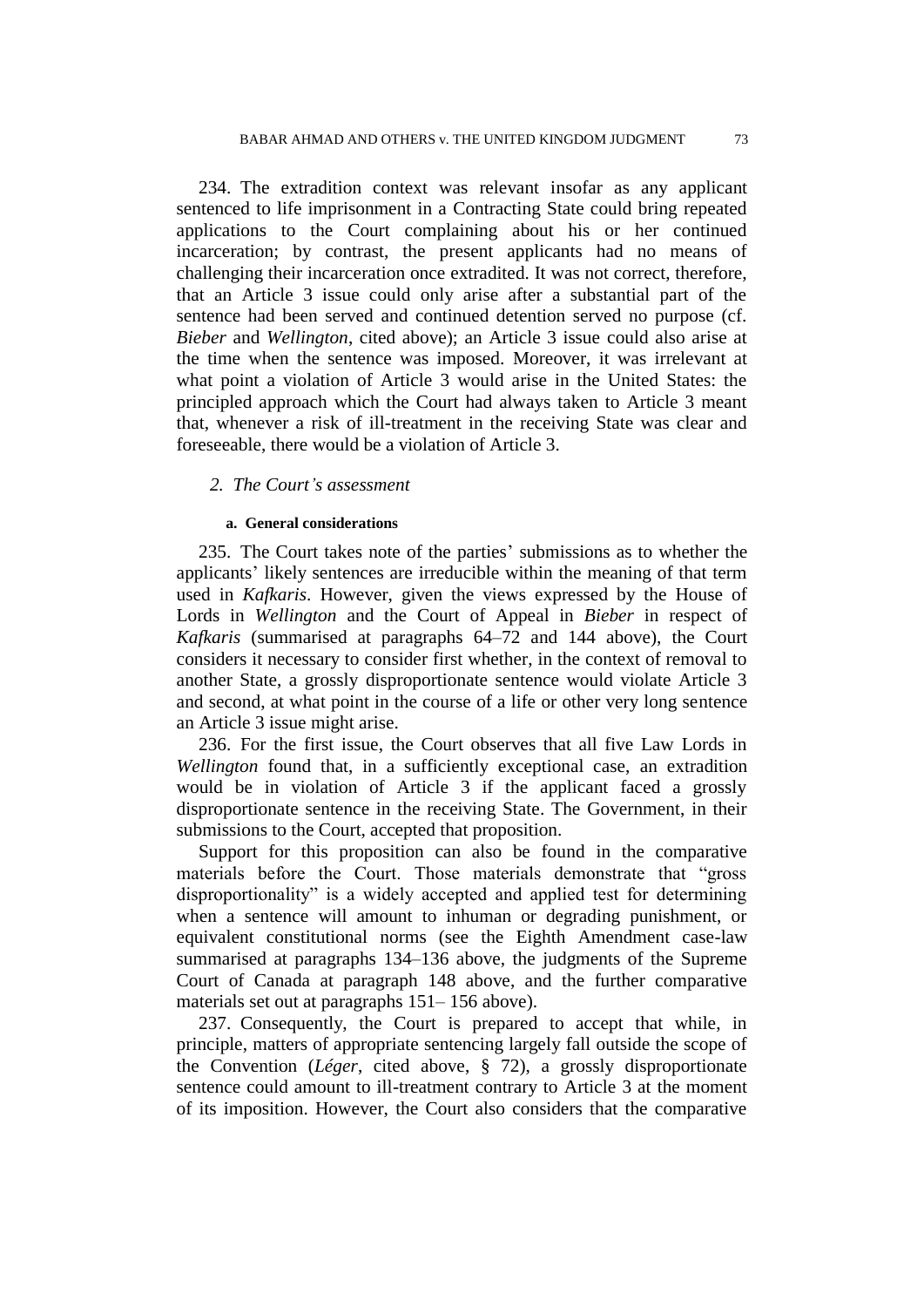materials set out above demonstrate that "gross disproportionality" is a strict test and, as the Supreme Court of Canada observed in *Latimer* (see paragraph 148 above), it will only be on "rare and unique occasions" that the test will be met.

238. The Court also accepts that, in a removal case, a violation would arise if the applicant were able to demonstrate that he or she was at a real risk of receiving a grossly disproportionate sentence in the receiving State. However, as the Court has recalled at paragraph 177 above, the Convention does not purport to be a means of requiring the Contracting States to impose Convention standards on other States. Due regard must be had to the fact that sentencing practices vary greatly between States and that there will often be legitimate and reasonable differences between States as to the length of sentences which are imposed, even for similar offences. The Court therefore considers that it will only be in very exceptional cases that an applicant will be able to demonstrate that the sentence he or she would face in a non-Contracting State would be grossly disproportionate and thus contrary to Article 3.

239. The Court now turns to the second issue raised by the Court of Appeal and House of Lords. It considers that, subject to the general requirement that a sentence should not be grossly disproportionate, for life sentences it is necessary to distinguish between three types of sentence: (i) a life sentence with eligibility for release after a minimum period has been served; (ii) a discretionary sentence of life imprisonment without the possibility of parole; and (iii) a mandatory sentence of life imprisonment without the possibility of parole.

240. The first sentence is clearly reducible and no issue can therefore arise under Article 3.

241. For the second, a discretionary sentence of life imprisonment without the possibility of parole, the Court observes that normally such sentences are imposed for offences of the utmost severity, such as murder or manslaughter. In any legal system, such offences, if they do not attract a life sentence, will normally attract a substantial sentence of imprisonment, perhaps of several decades. Therefore, any defendant who is convicted of such an offence must expect to serve a significant number of years in prison before he can realistically have any hope of release, irrespective of whether he is given a life sentence or a determinate sentence. It follows, therefore, that, if a discretionary life sentence is imposed by a court after due consideration of all relevant mitigating and aggravating factors, an Article 3 issue cannot arise at the moment when it is imposed. Instead, the Court agrees with the Court of Appeal in *Bieber* and the House of Lords in *Wellington* that an Article 3 issue will only arise when it can be shown: (i) that the applicant's continued imprisonment can no longer be justified on any legitimate penological grounds (such as punishment, deterrence,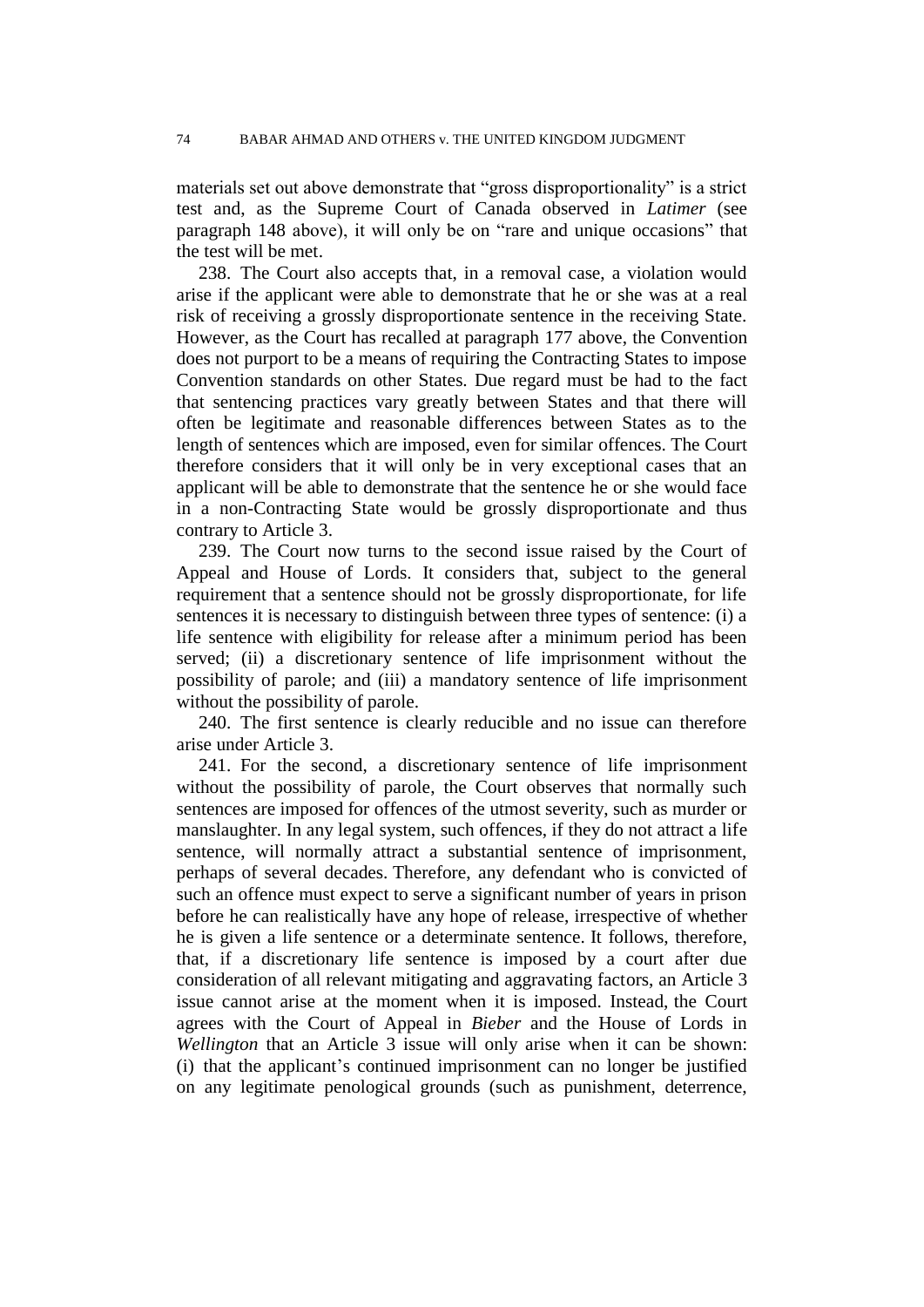public protection or rehabilitation); and (ii) as the Grand Chamber stated in *Kafkaris*, cited above, the sentence is irreducible *de facto* and *de iure*.

242. For the third sentence, a mandatory sentence of life imprisonment without the possibility of parole, the Court considers that greater scrutiny is required. The vice of any mandatory sentence is that it deprives the defendant of any possibility to put any mitigating factors or special circumstances before the sentencing court (see, for instance, *Reyes* and *de Boucherville* at paragraphs 151 and 152 above). This is no truer than for a mandatory sentence of life imprisonment without the possibility of parole, a sentence which, in effect, condemns a defendant to spend the rest of his days in prison, irrespective of his level of culpability and irrespective of whether the sentencing court considers the sentence to be justified.

However, in the Court's view, these considerations do not mean that a mandatory sentence of life imprisonment without the possibility of parole is *per se* incompatible with the Convention, although the trend in Europe is clearly against such sentences (see, for example, the comparative study summarised at paragraph 138 above). Instead, these considerations mean that such a sentence is much more likely to be grossly disproportionate than any of the other types of life sentence, especially if it requires the sentencing court to disregard mitigating factors which are generally understood as indicating a significantly lower level of culpability on the part of the defendant, such as youth or severe mental health problems (see, for instance, *Hussain v. the United Kingdom* and *Prem Singh v. the United Kingdom,* judgments of 21 February 1996, *Reports* 1996-I at paragraphs 53 and 61 respectively and the Canadian case of *Burns*, at paragraph 93, quoted at paragraph 74 above).

The Court concludes therefore that, in the absence of any such gross disproportionality, an Article 3 issue will arise for a mandatory sentence of life imprisonment without the possibility of parole in the same way as for a discretionary life sentence, that is when it can be shown: (i) that the applicant's continued imprisonment can no longer be justified on any legitimate penological grounds; and (ii) that the sentence is irreducible *de facto* and *de iure* (*Kafkaris*, cited above).

#### **b. The present cases**

243. The Court now turns to the facts of each case. It is convenient first to consider the cases of the first, third, fourth and sixth applicants who face, at most, discretionary life sentences.

First, the Court observes that it is by no means certain that, if extradited, these applicants would be convicted of the charges against them. If they are, it is also by no means certain that discretionary life sentences would be imposed, particularly when none of the charges they face carries a mandatory minimum sentence of life imprisonment. Nonetheless, the Court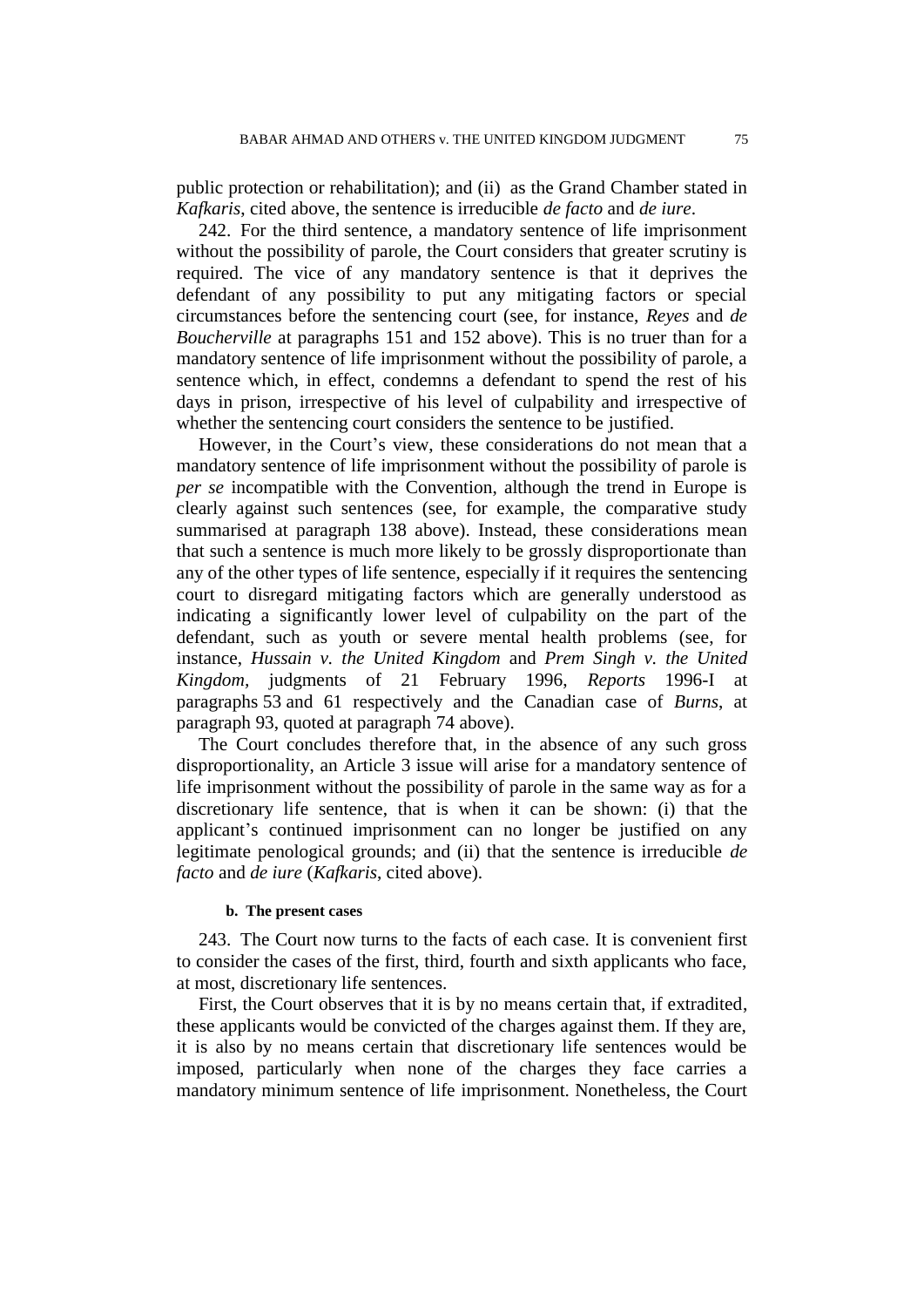considers that it is appropriate to proceed on the basis that discretionary life sentences are possible.

Second, it is necessary to consider whether such sentences would be grossly disproportionate. In this connection the Court observes that, while the offences with which these applicants are charged vary, all of them concern involvement in or support for terrorism. Given the seriousness of terrorism offences (particularly those carried out or inspired by Al-Qaeda) and the fact that the life sentences could only be imposed on these applicants after the trial judge considered all relevant aggravating and mitigating factors, the Court considers that discretionary life sentences would not be grossly disproportionate in their cases.

Third, as the Court has observed, in respect of a discretionary life sentence, an Article 3 issue will only arise when it can be shown: (i) that the applicant's continued incarceration no longer serves any legitimate penological purpose; and (ii) the sentence is irreducible *de facto* and *de iure*. Given that none of these applicants has been convicted, still less has begun serving any sentences which might be imposed upon conviction (cf. *Kafkaris* and *Léger*, cited above, and *Iorgov v. Bulgaria (no. 2)*, no. 36295/02, 2 September 2010), the Court considers that they have not shown that, upon extradition, their incarceration in the United States would not serve any legitimate penological purpose. Indeed, if they are convicted and given discretionary life sentences, it may well be that, as the Government have submitted, the point at which continued incarceration would no longer serve any purpose may never arise. It is still less certain that, if that point were ever reached, the United States' authorities would refuse to avail themselves of the mechanisms which are available to reduce their sentences (see paragraph 130 above and *Kafkaris*, cited above, § 98).

Accordingly, the Court finds that these applicants have not demonstrated that there would be a real risk of treatment reaching the threshold of Article 3 as a result of their sentences if they were extradited to the United States. The Court therefore finds no violation of Article 3 in their cases.

244. Finally, the Court turns to the case of the fifth applicant. He faces two hundred and sixty-nine counts of murder and thus multiple mandatory sentences of life imprisonment without the possibility of parole. The Court does not find a mandatory life sentence would be grossly disproportionate for such offences, particularly when the fifth applicant has not adduced any evidence of exceptional circumstances which would indicate a significantly lower level of culpability on his part. Indeed, if he is convicted of these charges, it is difficult to conceive of any mitigating factors which would lead a court to impose a lesser sentence than life imprisonment without the possibility of parole, even if it had the discretion to do so. Moreover, for the reasons it has given in respect of the first, third, fourth and sixth applicants, the Court considers that he has not shown that incarceration in the United States would not serve any legitimate penological purpose. Therefore, he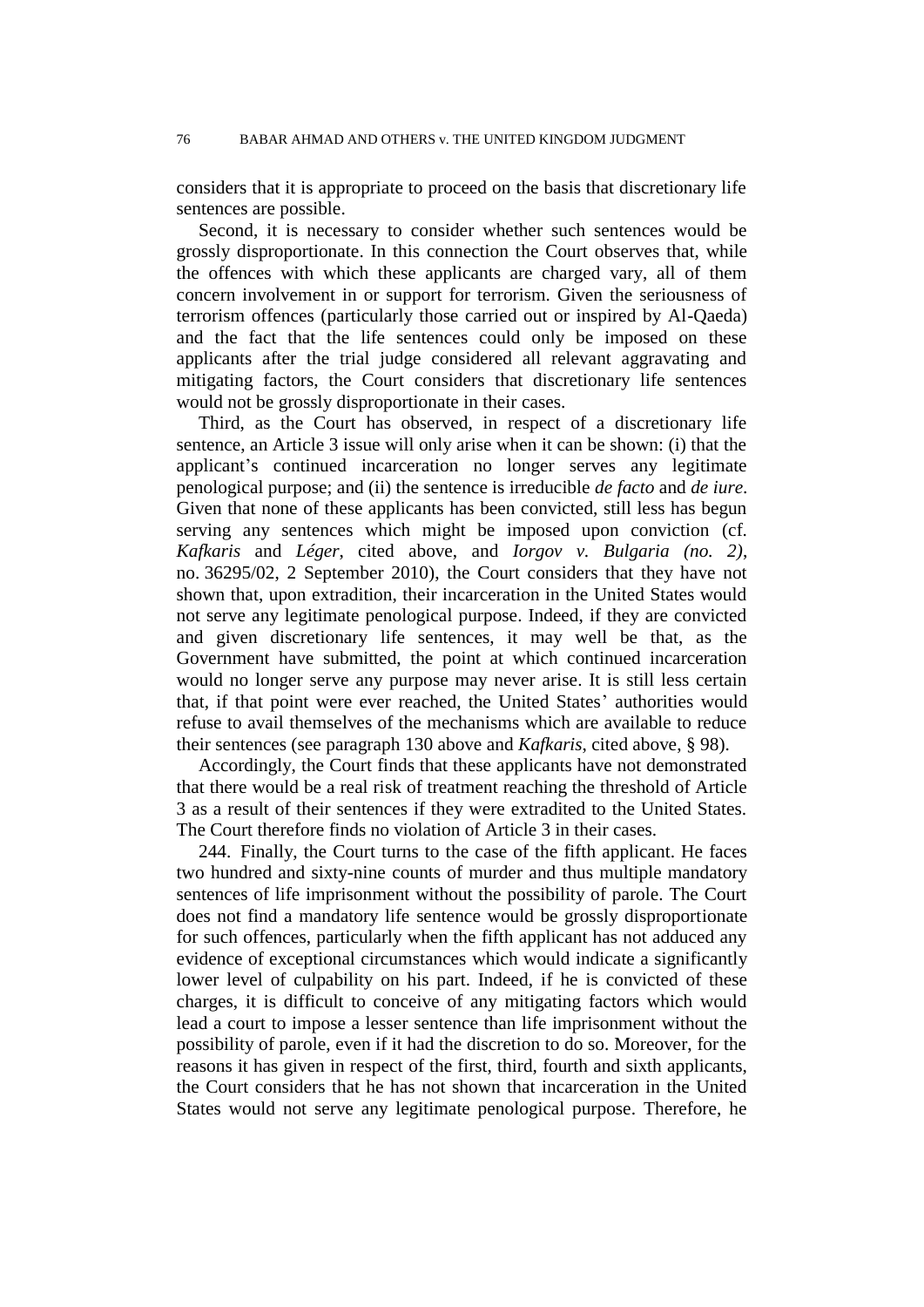too has failed to demonstrate that there would be a real risk of treatment reaching the threshold of Article 3 as a result of his sentence if he were extradited to the United States. Accordingly, the Court finds that there would be no violation of Article 3 in his case.

## V. THE FIFTH AND SIXTH APPLICANTS' REMAINING COMPLAINTS

### **A. The remaining complaints**

245. In their initial application to the Court, the fifth and sixth applicants made ten further complaints.

246. First, they alleged that the diplomatic assurances provided by the United States were not sufficient to remove the risk of their being removed from the federal criminal justice system and designated as enemy combatants in violation of Articles 3, 5, 6 and 8 of the Convention. In particular, they relied on the fact that one of their indicted co-accused, Ahmad Khalfan Ghailani, was detained and brought before a Military Commission at Guantánamo Bay Naval Base (where he was allegedly tortured) only to be later transferred to stand trial in a Federal District Court in New York.

Second, they complained that the diplomatic assurances were not sufficient to remove the risk that they would be subjected to extraordinary rendition.

Third, relying on Article 2 of the Convention the fifth applicant argued that, as a result of his recurrent depressive disorder, his extradition would carry an extremely high risk that he would commit suicide.

Fourth, the fifth and sixth applicants complained that there was a real risk that they would be subjected to "special administrative measures" pre-trial in violation of Articles 3, 6, 8 and 14.

Fifth, the applicants alleged that there would be a real risk of a flagrant denial of justice in violation of Article 6 § 1 of the Convention because the extensive publicity which the United States Government's counter-terrorism efforts had attracted would prejudice any jury, particularly when they were to stand trial in New York. This would be exacerbated by the public controversy surrounding the President's decision to transfer other high profile terrorist suspects such as Khalik Sheikh Mohammed and Ahmed Ahmad Khalfan Ghailani, from Guantánamo to New York for trial.

Sixth, also under Article 6, the applicants argued that the case against them had been significantly weakened as new evidence had emerged in the course of their extradition proceedings. Notwithstanding this new evidence, their trial would be prejudiced by the fact that any jury would hear evidence linking them to a conspiracy to murder which involved Osama bin Laden and Al Qaeda.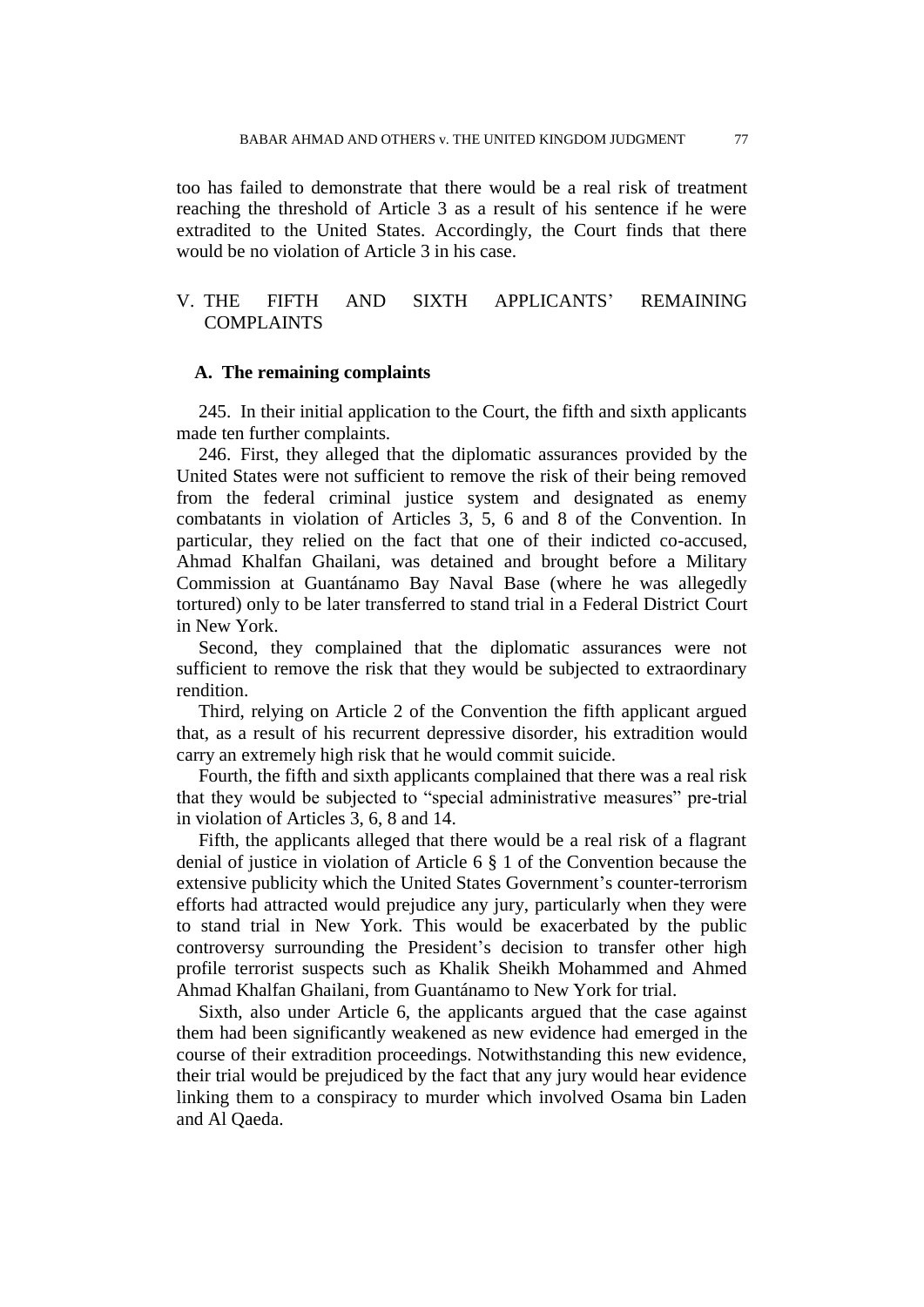Seventh, the applicants argued that further prejudice would arise if CS/1, Mr Al-Fadl, were to give evidence when it was not clear what pressure had been put on him or inducements given to him by the prosecuting authorities in order to secure his testimony.

Eighth, the sixth applicant alleged that any jury in his case would be further prejudiced by the fact that he had been designated as a global terrorist by the President of the United States.

Ninth, under Article 8 the applicants alleged that there would be a disproportionate interference with their private and family life in the United Kingdom if they were to be extradited. The first applicant relies on the fact that his extradition would result in permanent separation from his wife, children and grandchildren, who were all British residents.

Tenth, the applicants alleged that there would be a violation of Article 13 of the Convention if they were extradited as they would have no effective remedy for the violations of the Convention they would suffer in the United States.

247. In making these complaints, the fifth and sixth applicants considered that it was of some relevance that, rather than extraditing them to the United States in violation of the Convention, it would be possible for them to be tried in the United Kingdom. The crimes of which they were accused were justiciable in the United Kingdom; the vast bulk of the evidence against them had been obtained by the United Kingdom authorities and the majority of defence witnesses were in the United Kingdom but would not travel to the United States to give evidence for fear of arrest; and, despite their representations as to what would happen to the applicants in the United States, the United Kingdom Government had failed to give proper consideration to prosecuting them in the United Kingdom.

## **B. The Court's assessment**

248. The Court observes that the first and second complaints, which relate to an alleged risk of designation as enemy combatants and extraordinary rendition, are substantially the same as those made by the first, third and fourth applicants in their applications to the Court. Those complaints were rejected by the Court in its admissibility decision of 6 July 2010: see paragraphs 104-110 and 113-116 of the decision. Having regard to the similar Diplomatic Notes provided by the United States in respect of the fifth and sixth applicants there is no basis to reach a different conclusion in their case. Accordingly, these complaints must be rejected as manifestly ill-founded, pursuant to Article 35 §§ 3 and 4 of the Convention.

249. In respect of the third complaint, the fifth applicant's risk of suicide, the Court considers it appropriate to distinguish between the risk during pre-trial and post-trial periods of detention.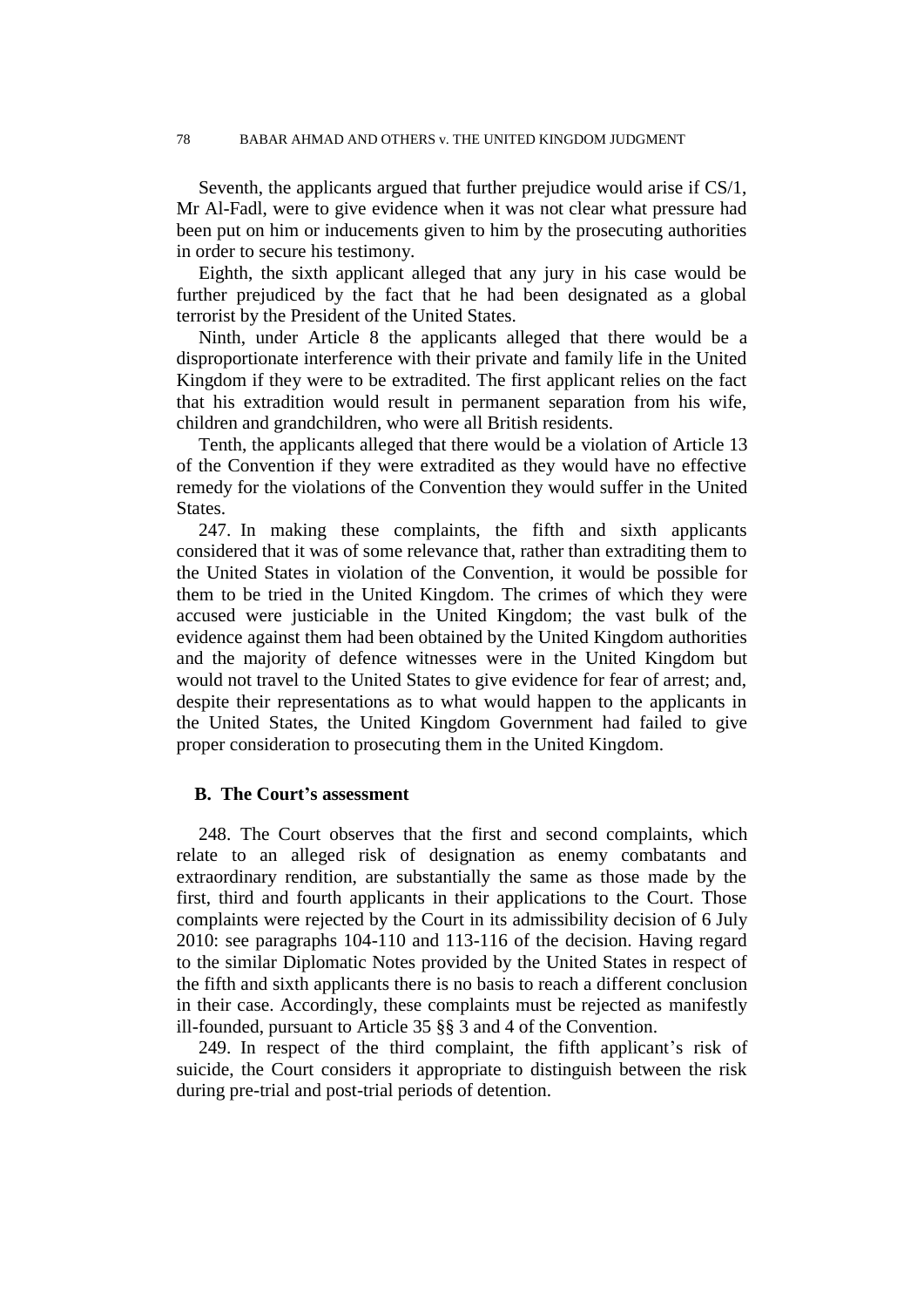In respect of the former, the Court notes that the first and third applicants complained that the imposition of special administrative measures pre-trial would have an adverse effect on their mental health. Insofar as they related to their possible conditions of pre-trial detention, the Court rejected those complaints as manifestly ill-founded. It found that it had not been suggested that, prior to extradition, the United Kingdom authorities would not advise their United States counterparts of the applicants' mental health conditions or that, upon extradition, the United States' authorities would fail to provide appropriate psychiatric care to them. The Court also noted that it had not been argued that psychiatric care in United States federal prisons was substantially different to that provided at HMP Long Lartin (where the first and third applicants were being detained). There was also no reason to suggest that the United States' authorities would ignore any changes in the applicants' conditions or that, if they did present any suicidal tendencies or symptoms of self-harm, they would refuse to alter the conditions of their detention to alleviate any risk to them.

The Court finds that similar considerations must apply in respect of the fifth applicant's complaint concerning his pre-trial detention. Accordingly, insofar as it relates to the risk of suicide before his trial would take place, the complaint must be rejected as manifestly ill-founded. Insofar as the complaint relates to the risk of suicide in post-trial detention at ADX Florence, the Court finds that no separate issue arises from the Article 3 complaint considered above.

250. The Court turns to the fourth, fifth, seventh and eighth complaints, which relate, respectively, to the imposition of special administrative measures pre-trial, the prejudicial effect of extensive pre-trial publicity, the prejudice arising from inducements or pressure placed on Mr Al-Fadl to testify against them, and the further prejudicial effect of the sixth applicant's designation as a global terrorist. The Court notes that similar complaints were made by the first, third and fourth applicants and rejected in the admissibility decision (paragraphs 125-135, 159-160, 163 and 166). There are no grounds to distinguish the fifth and sixth applicants' complaints under these headings and, accordingly, these complaints must also be rejected as manifestly ill-founded.

251. As regards the sixth complaint, that the evidence had significantly weakened against the fifth and sixth applicants, the Court recalls that it is not its task to assess the evidence against an accused, still less, in an extradition case, to evaluate the strength of the requesting State's case against an applicant. This complaint must also be rejected as manifestly illfounded.

252. For the ninth complaint, that extradition would be a disproportionate inference with their family and private life in the United Kingdom, the Court reiterates that it will only be in exceptional circumstances that an applicant's private or family life in a Contracting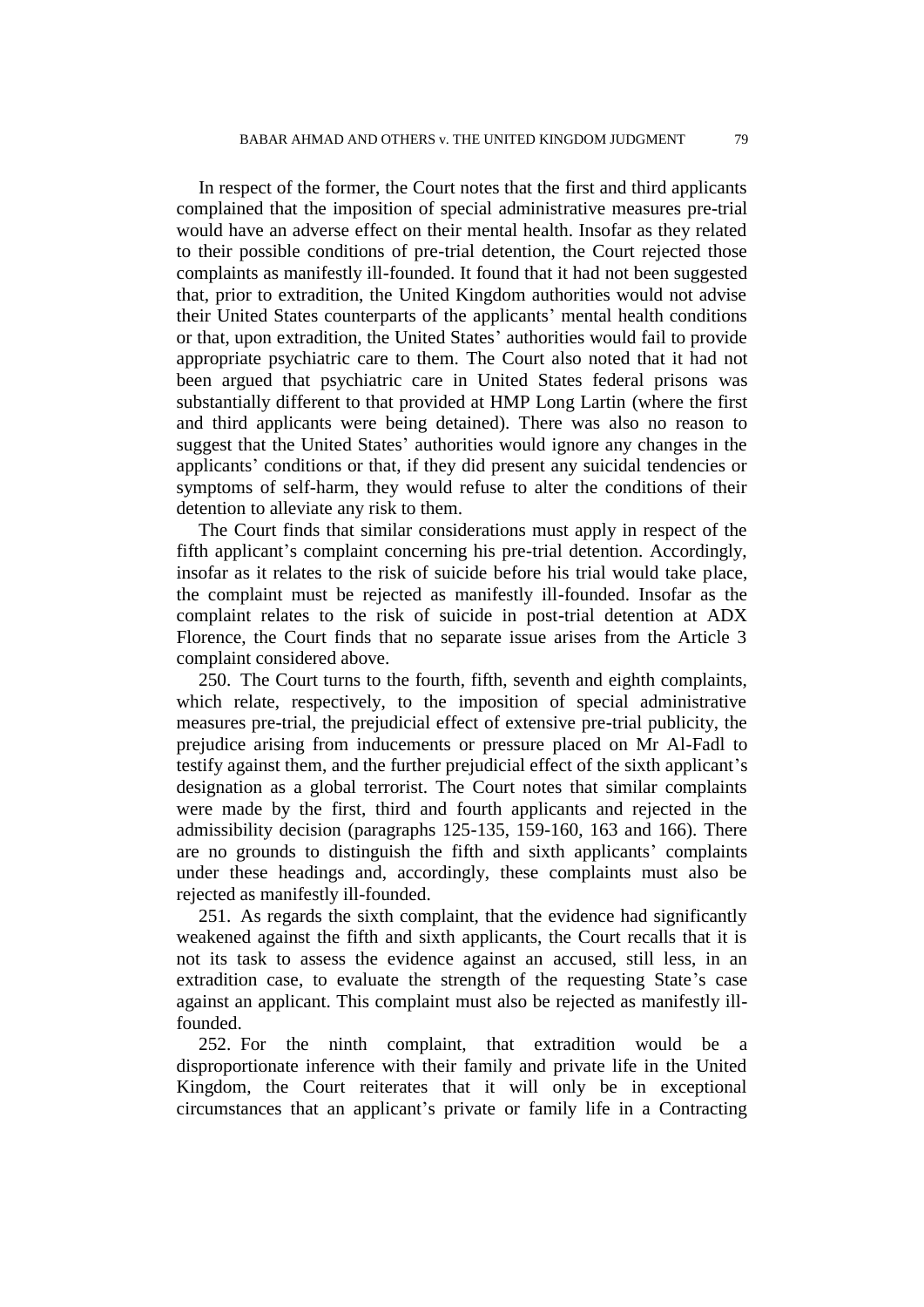State will outweigh the legitimate aim pursued by his or her extradition (see *King v. the United Kingdom* (dec.), no. 9742/07, 26 January 2010). There are no such exceptional circumstances in the fifth and sixth applicants' case, particularly given the gravity of the offences with which they are charged. This complaint is therefore manifestly ill founded.

253. Finally, since none of the above complaints are "arguable", no issues arise under Article 13 of the Convention. The tenth complaint is therefore also manifestly ill founded.

254. The Court's conclusion in respect of the fifth and sixth applicant's ten further complaints make it unnecessary to consider what relevance, if any, should be attached to their submission that they could be prosecuted in the United Kingdom.

## VI. THE SECOND APPLICANT

255. The Court notes that the second applicant has made similar submissions under Article 3 as to the length of his likely sentence and conditions at ADX Florence. For the latter, he has relied in particular on the fact that his schizophrenia necessitated his transfer from high security conditions at HMP Long Lartin to Broadmoor Hospital. There he has significant freedom within the security of the hospital and has participated in group activities as therapeutic measures. He is under the care of a consultant psychiatrist, who considers it necessary to continue his compulsory hospitalisation.

256. The Court considers that it is not in a position to rule on the merits of the second applicant's complaints, particularly in respect of ADX Florence, but requires further submissions from the parties. For that reason, it decides to adjourn the examination of the second applicant's complaints. Those complaints will now be considered under a new application number, no. 17299/12.

# VII. RULE 39 OF THE RULES OF COURT

257. The Court recalls that, in accordance with Article 44 § 2 of the Convention, the present judgment will not become final until (a) the parties declare that they will not request that the case be referred to the Grand Chamber; or (b) three months after the date of the judgment, if referral of the case to the Grand Chamber has not been requested; or (c) the Panel of the Grand Chamber rejects any request to refer under Article 43 of the Convention.

258. It considers that the indications made to the Government under Rule 39 of the Rules of Court (see above § 4) must continue in force until the present judgment becomes final or until the Panel of the Grand Chamber